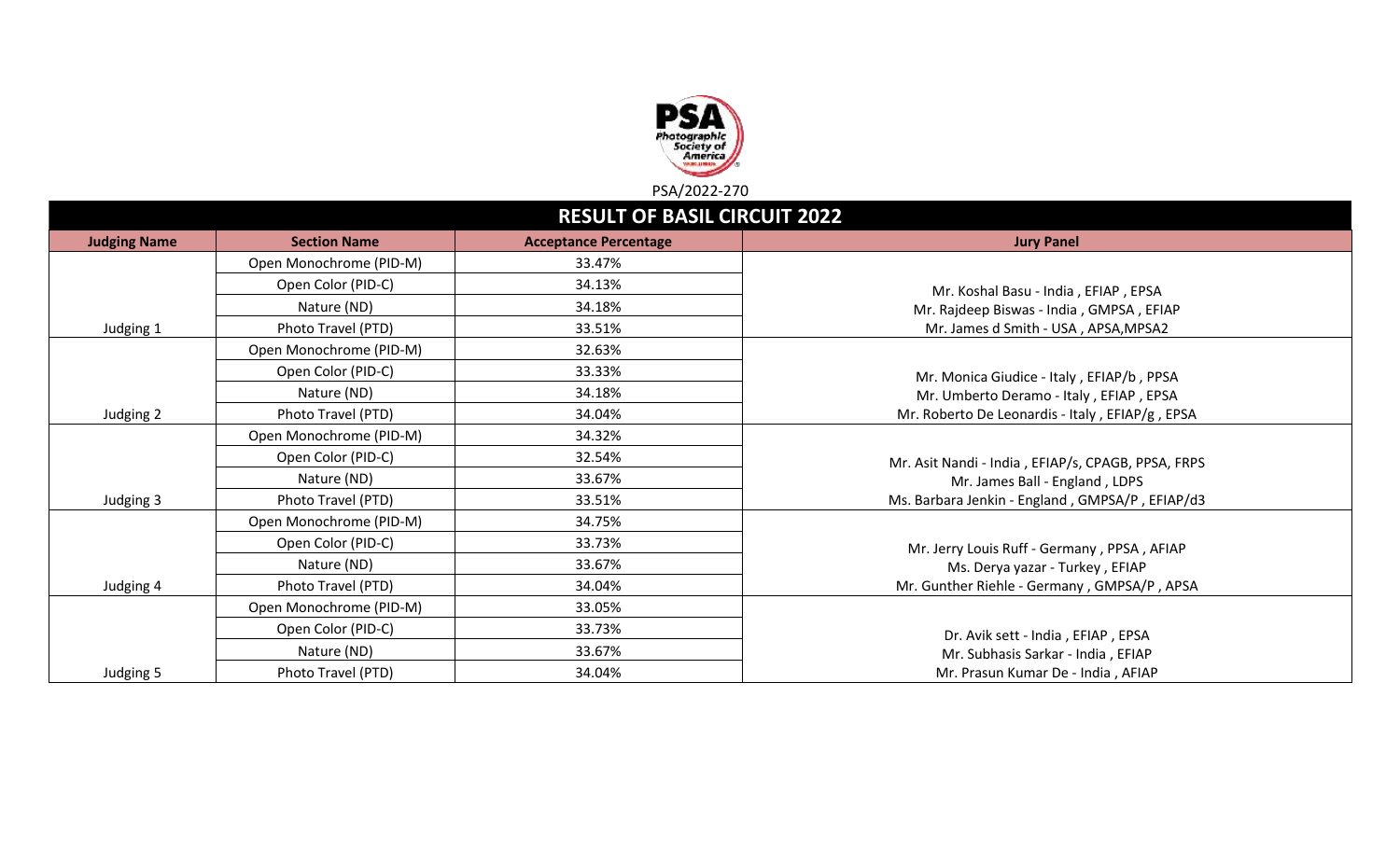|                  |                    |             | <b>AWARD LIST</b>              |                                 |
|------------------|--------------------|-------------|--------------------------------|---------------------------------|
|                  |                    |             | Judging 1                      |                                 |
|                  |                    |             | <b>Open Monochrome (PID-M)</b> |                                 |
| <b>Last Name</b> | <b>First Name</b>  | Country     | <b>Image Title</b>             | <b>Prize</b>                    |
| Che              | Arnaldo Paulo      | Hong Kong   | Charging 25                    | PSA Gold                        |
| Boehm            | Gerhard            | Germany     | Duo 5 - SW                     | <b>BC Gold</b>                  |
| setiadi          | ajar               | Indonesia   | Mentoring 1                    | <b>BC Silver</b>                |
| Hokanson         | Karl               | <b>USA</b>  | Gehry West 187m                | <b>BC</b> Bronze                |
| Chen             | <b>Baoting</b>     | <b>USA</b>  | Chatting                       | Electronic certificate of Merit |
| <b>CHAN</b>      | HW                 | Hong Kong   | Lines Images 20                | Electronic certificate of Merit |
| Bhattacharya     | Subhra             | <b>USA</b>  | Leaf Reflection Still Life     | Electronic certificate of Merit |
|                  |                    |             | Judging 1                      |                                 |
|                  |                    |             | Open Color (PID-C)             |                                 |
| <b>Last Name</b> | <b>First Name</b>  | Country     | <b>Image Title</b>             | <b>Prize</b>                    |
| Hansen           | <b>Bjarne Juhl</b> | Denmark     | Painter opus 3                 | PSA Gold                        |
| setiadi          | ajar               | Indonesia   | puppet bratayudha              | <b>BC Gold</b>                  |
| Boehm            | Gerhard            | Germany     | Duo 7                          | <b>BC Silver</b>                |
| Houston          | Kym                | Australia   | Time is sinking                | <b>BC Bronze</b>                |
| Chen             | <b>Baoting</b>     | <b>USA</b>  | Penguins and Chicks            | Electronic certificate of Merit |
| Adisuroso        | Triono             | Indonesia   | Confusing boss                 | Electronic certificate of Merit |
| wu               | liang              | China       | Sweet fruit                    | Electronic certificate of Merit |
|                  |                    |             | Judging 1                      |                                 |
|                  |                    |             | Nature (ND)                    |                                 |
| <b>Last Name</b> | <b>First Name</b>  | Country     | <b>Image Title</b>             | <b>Prize</b>                    |
| Chen             | <b>Baoting</b>     | <b>USA</b>  | Mother and cub                 | PSA Gold                        |
| Holmberg         | Kent               | Sweden      | Vulture Pied Crow 190521091215 | <b>BC Gold</b>                  |
| Jenzer           | Urs                | Switzerland | C4 Pinguinfamilie              | <b>BC Silver</b>                |
| To               | NgocAn             | <b>USA</b>  | Parenting 6                    | <b>BC</b> Bronze                |
| <b>CHAN</b>      | HW                 | Hong Kong   | Polar Bear N47                 | Electronic certificate of Merit |
| Che              | Arnaldo Paulo      | Hong Kong   | Protection 1                   | Electronic certificate of Merit |
| OBrien           | Peter John         | Australia   | Hard Way to Get a Drink        | Electronic certificate of Merit |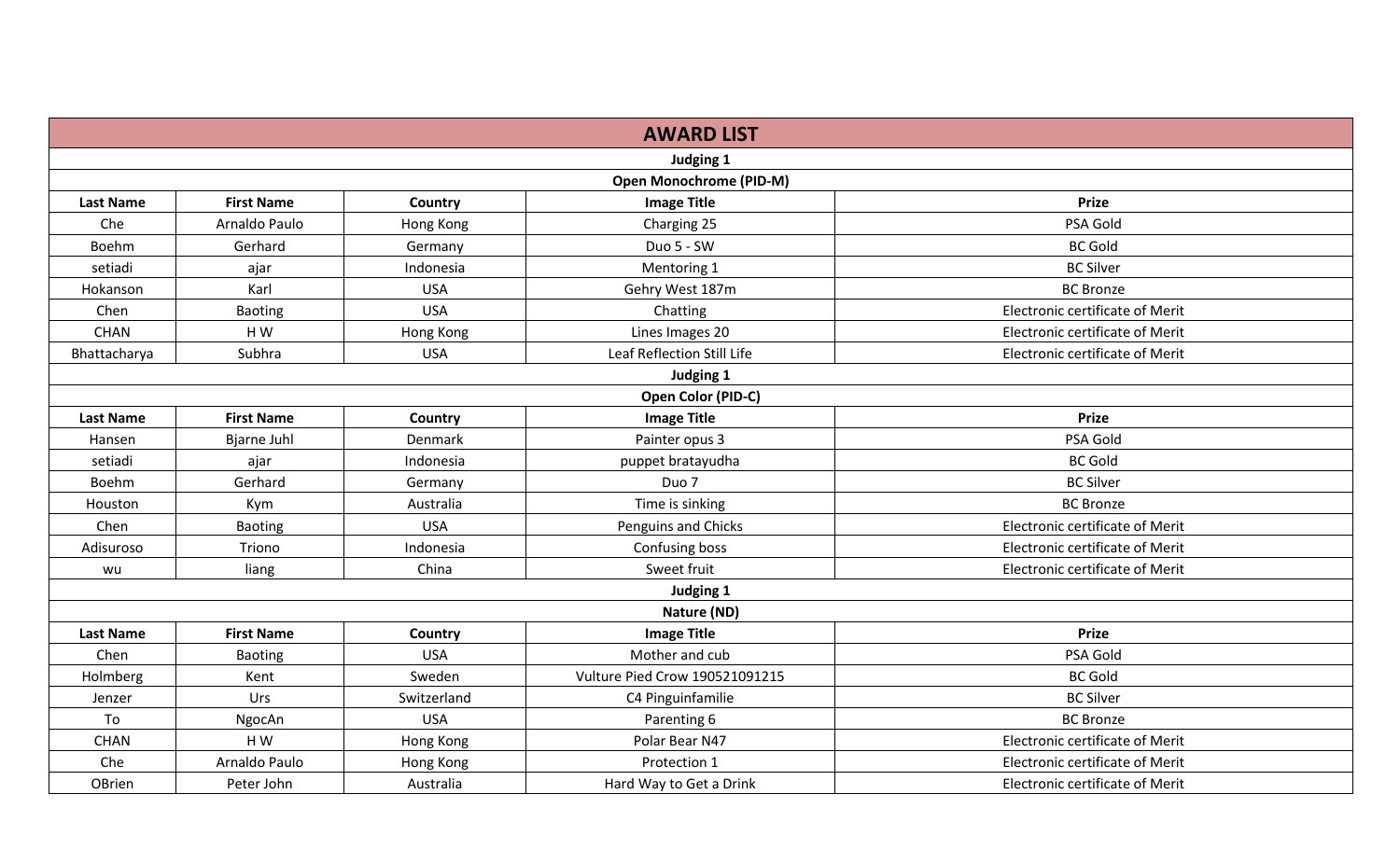|                  |                                                                                                                                                                                                                                                                                                                                                                                                                                                                                                                                                                                                                                                                                                                                                                                                                                                                                                                                                                                                                                                                                                                                                                                                                                                                                                                                                                                                                                                                                                       |            | Judging 1                 |                                 |
|------------------|-------------------------------------------------------------------------------------------------------------------------------------------------------------------------------------------------------------------------------------------------------------------------------------------------------------------------------------------------------------------------------------------------------------------------------------------------------------------------------------------------------------------------------------------------------------------------------------------------------------------------------------------------------------------------------------------------------------------------------------------------------------------------------------------------------------------------------------------------------------------------------------------------------------------------------------------------------------------------------------------------------------------------------------------------------------------------------------------------------------------------------------------------------------------------------------------------------------------------------------------------------------------------------------------------------------------------------------------------------------------------------------------------------------------------------------------------------------------------------------------------------|------------|---------------------------|---------------------------------|
|                  |                                                                                                                                                                                                                                                                                                                                                                                                                                                                                                                                                                                                                                                                                                                                                                                                                                                                                                                                                                                                                                                                                                                                                                                                                                                                                                                                                                                                                                                                                                       |            | <b>Photo Travel (PTD)</b> |                                 |
| <b>Last Name</b> | <b>First Name</b>                                                                                                                                                                                                                                                                                                                                                                                                                                                                                                                                                                                                                                                                                                                                                                                                                                                                                                                                                                                                                                                                                                                                                                                                                                                                                                                                                                                                                                                                                     | Country    | <b>Image Title</b>        | <b>Prize</b>                    |
| Che              | Arnaldo Paulo                                                                                                                                                                                                                                                                                                                                                                                                                                                                                                                                                                                                                                                                                                                                                                                                                                                                                                                                                                                                                                                                                                                                                                                                                                                                                                                                                                                                                                                                                         | Hong Kong  | Great Wall 8              | PSA Gold                        |
| Soeharto         | Sutardjo                                                                                                                                                                                                                                                                                                                                                                                                                                                                                                                                                                                                                                                                                                                                                                                                                                                                                                                                                                                                                                                                                                                                                                                                                                                                                                                                                                                                                                                                                              | Indonesia  | Mt Bromo on blue morning  | <b>BC Gold</b>                  |
| SANCANDI         | <b>IVANA</b>                                                                                                                                                                                                                                                                                                                                                                                                                                                                                                                                                                                                                                                                                                                                                                                                                                                                                                                                                                                                                                                                                                                                                                                                                                                                                                                                                                                                                                                                                          | Italy      | Camping                   | <b>BC Silver</b>                |
| Chen             | <b>Baoting</b>                                                                                                                                                                                                                                                                                                                                                                                                                                                                                                                                                                                                                                                                                                                                                                                                                                                                                                                                                                                                                                                                                                                                                                                                                                                                                                                                                                                                                                                                                        | <b>USA</b> | Sheikh Zayed Grand Mosque | <b>BC Bronze</b>                |
| <b>DUMANGIN</b>  | Jacky                                                                                                                                                                                                                                                                                                                                                                                                                                                                                                                                                                                                                                                                                                                                                                                                                                                                                                                                                                                                                                                                                                                                                                                                                                                                                                                                                                                                                                                                                                 | France     | <b>Grand Reims</b>        | Electronic certificate of Merit |
| Bhattacharya     | Subhra                                                                                                                                                                                                                                                                                                                                                                                                                                                                                                                                                                                                                                                                                                                                                                                                                                                                                                                                                                                                                                                                                                                                                                                                                                                                                                                                                                                                                                                                                                | <b>USA</b> | Lighthouse in Ocean Cay 3 | Electronic certificate of Merit |
| Vu               | Hai                                                                                                                                                                                                                                                                                                                                                                                                                                                                                                                                                                                                                                                                                                                                                                                                                                                                                                                                                                                                                                                                                                                                                                                                                                                                                                                                                                                                                                                                                                   | Vietnam    | Ruoc rong ve ben          | Electronic certificate of Merit |
|                  | <b>Judging 2</b><br><b>Open Monochrome (PID-M)</b><br><b>Image Title</b><br><b>Prize</b><br><b>First Name</b><br>Country<br>Han han<br>PSA Gold<br>Vietnam<br>Vu<br>Hai<br><b>DIANA</b><br>Hong Kong<br><b>BC Gold</b><br><b>CHAN</b><br><b>Winter Romance</b><br>Che<br>Arnaldo Paulo<br><b>BC Silver</b><br>Hong Kong<br>My Younger Brother 8<br>Indonesia<br><b>BC Bronze</b><br>Soeharto<br>Sutardjo<br>the pottery girl<br>England<br>Winson Churchill<br>Electronic certificate of Merit<br>Nissen<br>Ann<br>Subhra<br>With a Hat<br>Electronic certificate of Merit<br><b>USA</b><br>Mohammad Ali<br><b>USA</b><br>Electronic certificate of Merit<br>Salim<br><b>Melting Life</b><br>Judging 2<br>Open Color (PID-C)<br><b>Image Title</b><br><b>First Name</b><br><b>Prize</b><br>Country<br>PSA Gold<br>Chiu<br><b>Bob</b><br><b>USA</b><br>Daily life in Kenya14<br>The ladder<br><b>BC Gold</b><br><b>IVANA</b><br>Italy<br>Lockdown<br>Australia<br><b>BC Silver</b><br>Houston<br>Kym<br>Slovenia<br>Tales of Venetian Masks 1<br>Bojan<br><b>BC Bronze</b><br>Porenta<br>Electronic certificate of Merit<br>Vu<br>Hai<br>Banh seo tu thien<br>Vietnam<br>Electronic certificate of Merit<br>Vincenzo<br>Italy<br>Windows<br>Park in raining C02<br>CHAN<br>HW<br>Hong Kong<br>Electronic certificate of Merit<br><b>Judging 2</b><br>Nature (ND)<br><b>Image Title</b><br><b>First Name</b><br>Country<br><b>Prize</b><br>PSA Gold<br>HW<br>Dancing in the snow 3<br>CHAN<br>Hong Kong |            |                           |                                 |
|                  |                                                                                                                                                                                                                                                                                                                                                                                                                                                                                                                                                                                                                                                                                                                                                                                                                                                                                                                                                                                                                                                                                                                                                                                                                                                                                                                                                                                                                                                                                                       |            |                           |                                 |
| <b>Last Name</b> |                                                                                                                                                                                                                                                                                                                                                                                                                                                                                                                                                                                                                                                                                                                                                                                                                                                                                                                                                                                                                                                                                                                                                                                                                                                                                                                                                                                                                                                                                                       |            |                           |                                 |
|                  |                                                                                                                                                                                                                                                                                                                                                                                                                                                                                                                                                                                                                                                                                                                                                                                                                                                                                                                                                                                                                                                                                                                                                                                                                                                                                                                                                                                                                                                                                                       |            |                           |                                 |
|                  |                                                                                                                                                                                                                                                                                                                                                                                                                                                                                                                                                                                                                                                                                                                                                                                                                                                                                                                                                                                                                                                                                                                                                                                                                                                                                                                                                                                                                                                                                                       |            |                           |                                 |
|                  |                                                                                                                                                                                                                                                                                                                                                                                                                                                                                                                                                                                                                                                                                                                                                                                                                                                                                                                                                                                                                                                                                                                                                                                                                                                                                                                                                                                                                                                                                                       |            |                           |                                 |
|                  |                                                                                                                                                                                                                                                                                                                                                                                                                                                                                                                                                                                                                                                                                                                                                                                                                                                                                                                                                                                                                                                                                                                                                                                                                                                                                                                                                                                                                                                                                                       |            |                           |                                 |
|                  |                                                                                                                                                                                                                                                                                                                                                                                                                                                                                                                                                                                                                                                                                                                                                                                                                                                                                                                                                                                                                                                                                                                                                                                                                                                                                                                                                                                                                                                                                                       |            |                           |                                 |
| Bhattacharya     |                                                                                                                                                                                                                                                                                                                                                                                                                                                                                                                                                                                                                                                                                                                                                                                                                                                                                                                                                                                                                                                                                                                                                                                                                                                                                                                                                                                                                                                                                                       |            |                           |                                 |
|                  |                                                                                                                                                                                                                                                                                                                                                                                                                                                                                                                                                                                                                                                                                                                                                                                                                                                                                                                                                                                                                                                                                                                                                                                                                                                                                                                                                                                                                                                                                                       |            |                           |                                 |
|                  |                                                                                                                                                                                                                                                                                                                                                                                                                                                                                                                                                                                                                                                                                                                                                                                                                                                                                                                                                                                                                                                                                                                                                                                                                                                                                                                                                                                                                                                                                                       |            |                           |                                 |
|                  |                                                                                                                                                                                                                                                                                                                                                                                                                                                                                                                                                                                                                                                                                                                                                                                                                                                                                                                                                                                                                                                                                                                                                                                                                                                                                                                                                                                                                                                                                                       |            |                           |                                 |
| <b>Last Name</b> |                                                                                                                                                                                                                                                                                                                                                                                                                                                                                                                                                                                                                                                                                                                                                                                                                                                                                                                                                                                                                                                                                                                                                                                                                                                                                                                                                                                                                                                                                                       |            |                           |                                 |
|                  |                                                                                                                                                                                                                                                                                                                                                                                                                                                                                                                                                                                                                                                                                                                                                                                                                                                                                                                                                                                                                                                                                                                                                                                                                                                                                                                                                                                                                                                                                                       |            |                           |                                 |
| SANCANDI         |                                                                                                                                                                                                                                                                                                                                                                                                                                                                                                                                                                                                                                                                                                                                                                                                                                                                                                                                                                                                                                                                                                                                                                                                                                                                                                                                                                                                                                                                                                       |            |                           |                                 |
|                  |                                                                                                                                                                                                                                                                                                                                                                                                                                                                                                                                                                                                                                                                                                                                                                                                                                                                                                                                                                                                                                                                                                                                                                                                                                                                                                                                                                                                                                                                                                       |            |                           |                                 |
|                  |                                                                                                                                                                                                                                                                                                                                                                                                                                                                                                                                                                                                                                                                                                                                                                                                                                                                                                                                                                                                                                                                                                                                                                                                                                                                                                                                                                                                                                                                                                       |            |                           |                                 |
|                  |                                                                                                                                                                                                                                                                                                                                                                                                                                                                                                                                                                                                                                                                                                                                                                                                                                                                                                                                                                                                                                                                                                                                                                                                                                                                                                                                                                                                                                                                                                       |            |                           |                                 |
| Di Panfilo       |                                                                                                                                                                                                                                                                                                                                                                                                                                                                                                                                                                                                                                                                                                                                                                                                                                                                                                                                                                                                                                                                                                                                                                                                                                                                                                                                                                                                                                                                                                       |            |                           |                                 |
|                  |                                                                                                                                                                                                                                                                                                                                                                                                                                                                                                                                                                                                                                                                                                                                                                                                                                                                                                                                                                                                                                                                                                                                                                                                                                                                                                                                                                                                                                                                                                       |            |                           |                                 |
|                  |                                                                                                                                                                                                                                                                                                                                                                                                                                                                                                                                                                                                                                                                                                                                                                                                                                                                                                                                                                                                                                                                                                                                                                                                                                                                                                                                                                                                                                                                                                       |            |                           |                                 |
|                  |                                                                                                                                                                                                                                                                                                                                                                                                                                                                                                                                                                                                                                                                                                                                                                                                                                                                                                                                                                                                                                                                                                                                                                                                                                                                                                                                                                                                                                                                                                       |            |                           |                                 |
| <b>Last Name</b> |                                                                                                                                                                                                                                                                                                                                                                                                                                                                                                                                                                                                                                                                                                                                                                                                                                                                                                                                                                                                                                                                                                                                                                                                                                                                                                                                                                                                                                                                                                       |            |                           |                                 |
|                  |                                                                                                                                                                                                                                                                                                                                                                                                                                                                                                                                                                                                                                                                                                                                                                                                                                                                                                                                                                                                                                                                                                                                                                                                                                                                                                                                                                                                                                                                                                       |            |                           |                                 |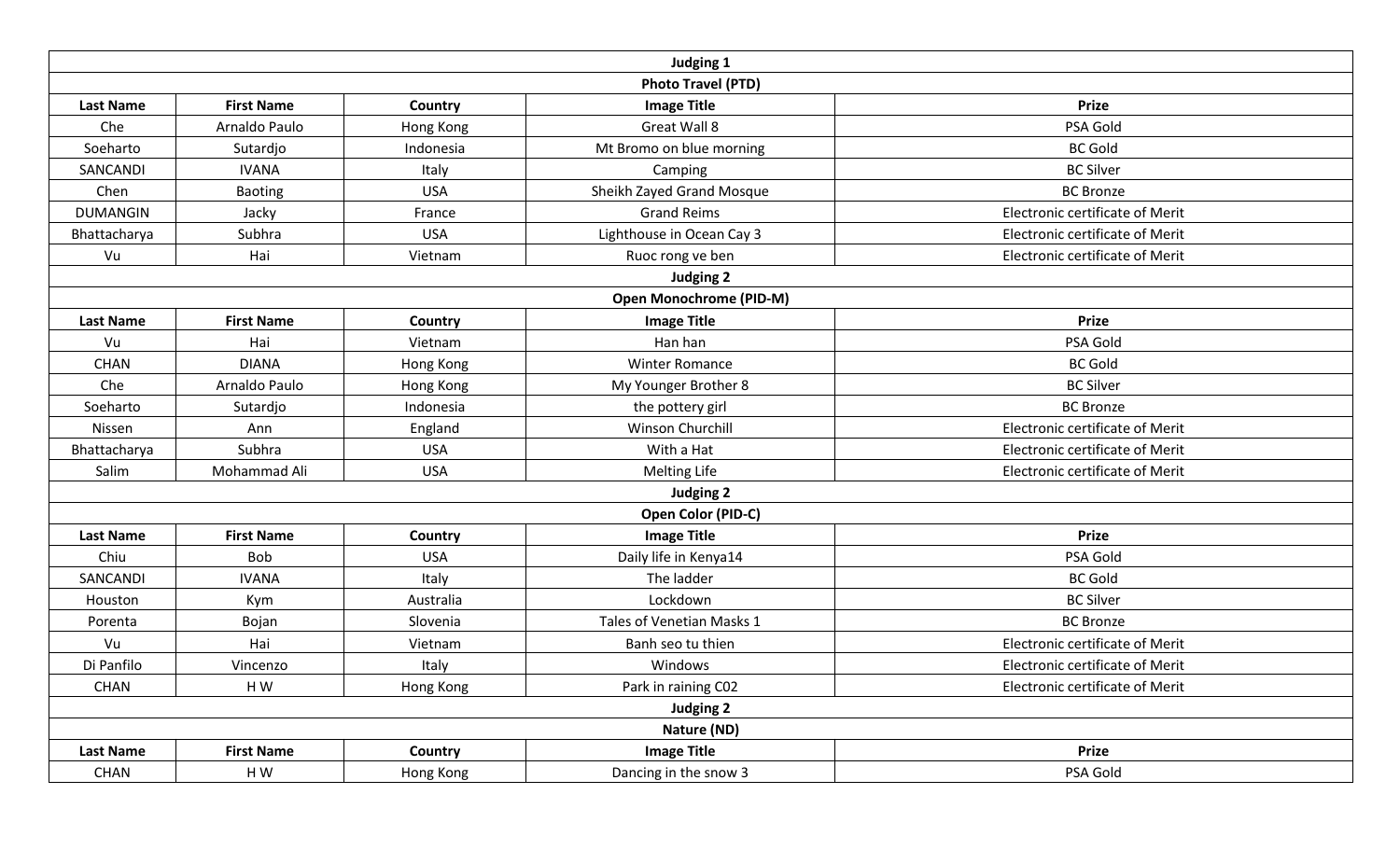| Chen             | Baoting           | <b>USA</b>      | Mother and cub                 | <b>BC Gold</b>                  |
|------------------|-------------------|-----------------|--------------------------------|---------------------------------|
| To               | NgocAn            | <b>USA</b>      | Parenting 6                    | <b>BC Silver</b>                |
| Swinyard         | <b>Brian</b>      | England         | Sea Anemone                    | <b>BC Bronze</b>                |
| Jenzer           | Urs               | Switzerland     | C1 Okavango 3 123              | Electronic certificate of Merit |
| Choi             | Chi Kun           | Hong Kong       | Enjoying meal                  | Electronic certificate of Merit |
| Holmberg         | Kent              | Sweden          | Hippos 201810131738403         | Electronic certificate of Merit |
|                  |                   |                 | <b>Judging 2</b>               |                                 |
|                  |                   |                 | <b>Photo Travel (PTD)</b>      |                                 |
| <b>Last Name</b> | <b>First Name</b> | Country         | <b>Image Title</b>             | <b>Prize</b>                    |
| <b>CHAN</b>      | <b>DIANA</b>      | Hong Kong       | <b>Blue Magic</b>              | PSA Gold                        |
| Che              | Arnaldo Paulo     | Hong Kong       | <b>Buddhist Academy 1</b>      | <b>BC Gold</b>                  |
| Chen             | Baoting           | <b>USA</b>      | Sheikh Zayed Grand Mosque      | <b>BC Silver</b>                |
| To               | NgocAn            | <b>USA</b>      | Longji terraced field          | <b>BC Bronze</b>                |
| SANCANDI         | <b>IVANA</b>      | Italy           | Camping                        | Electronic certificate of Merit |
| Zaykov           | Konstantin        | <b>Bulgaria</b> | Cross of candles               | Electronic certificate of Merit |
| li.              | dengcai           | China           | Recite passages from scritures | Electronic certificate of Merit |
|                  |                   |                 | Judging 3                      |                                 |
|                  |                   |                 | <b>Open Monochrome (PID-M)</b> |                                 |
| <b>Last Name</b> | <b>First Name</b> | Country         | <b>Image Title</b>             | <b>Prize</b>                    |
| Swinyard         | <b>Brian</b>      | England         | Celestial Sky 5                | PSA Gold                        |
| setiadi          | ajar              | Indonesia       | music and dance                | <b>BC Gold</b>                  |
| <b>TONG</b>      | <b>JIANGCHUAN</b> | China           | Tiger                          | <b>BC Silver</b>                |
| Horsnell         | Jenni             | Australia       | Silvereye on Blossom 12        | <b>BC Bronze</b>                |
| Chen             | Baoting           | <b>USA</b>      | Companion                      | Electronic certificate of Merit |
| Nissen           | Ann               | England         | longing for Peace              | Electronic certificate of Merit |
| Che              | Arnaldo Paulo     | Hong Kong       | Let me go 3                    | Electronic certificate of Merit |
|                  |                   |                 | Judging 3                      |                                 |
|                  |                   |                 | Open Color (PID-C)             |                                 |
| <b>Last Name</b> | <b>First Name</b> | Country         | <b>Image Title</b>             | <b>Prize</b>                    |
| Houston          | Kym               | Australia       | Time is sinking                | PSA Gold                        |
| Horsnell         | Jenni             | Australia       | Three Roses in vase            | <b>BC Gold</b>                  |
| Hermansen        | Mogens            | <b>USA</b>      | Twins                          | <b>BC Silver</b>                |
| wu               | liang             | China           | THE BEAUTIFUL GAME 1           | <b>BC Bronze</b>                |
| <b>TONG</b>      | <b>JIANGCHUAN</b> | China           | The goddess of the peacock     | Electronic certificate of Merit |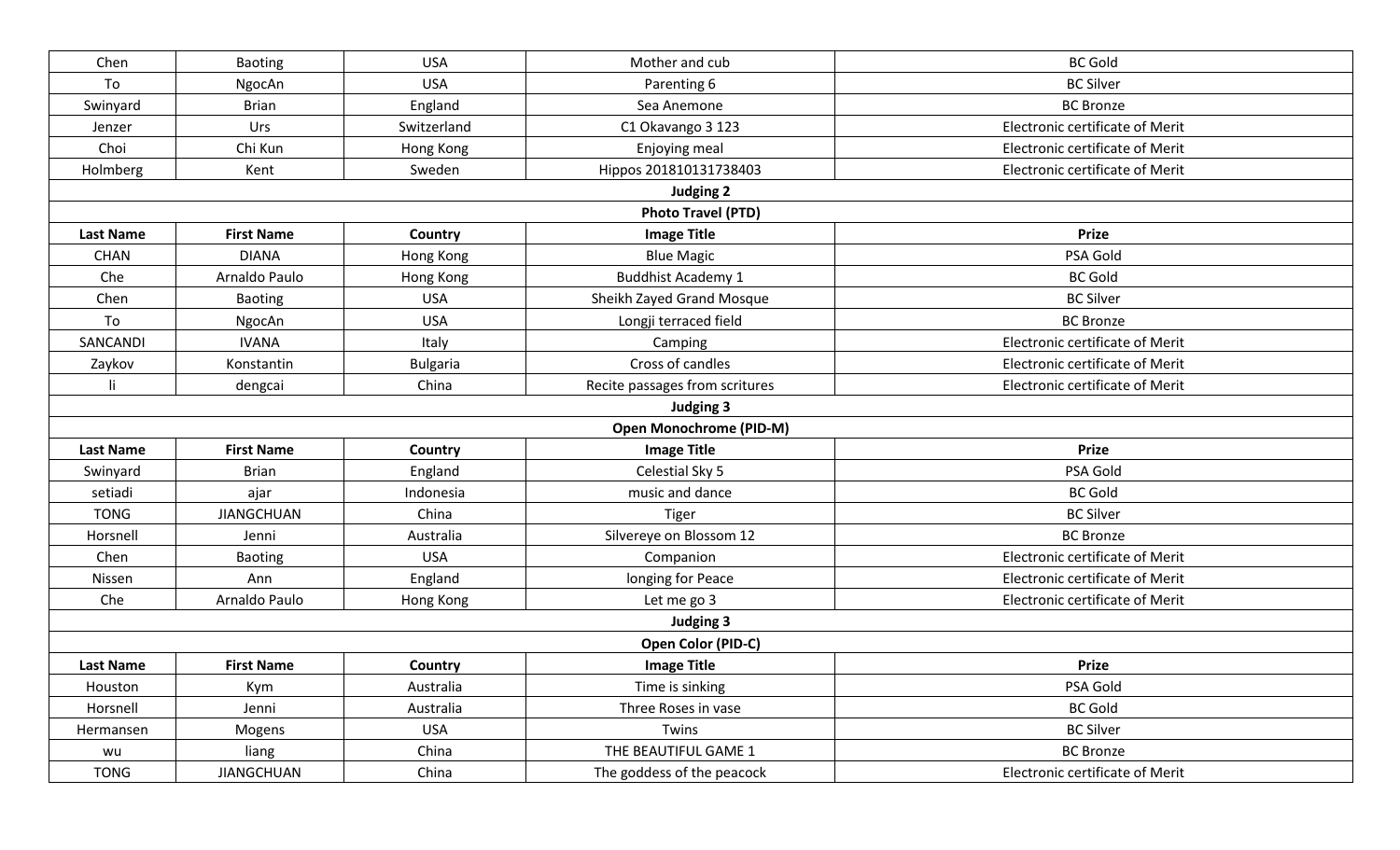| Mitra  | Piyali                                                                                                                                                                                                                                                                                                                                                                                                                                                                                                                                                                                                                                                                                                                                                                                                                                                                                                                                                                                                                                                                                                                                                                                                                                                                                                                                                                                                                                                                                                                                                                                                                                                                                                                                                                                                                                                                                                                                                                                                                                                         | India | Cantakerous           | Electronic certificate of Merit |  |  |  |  |
|--------|----------------------------------------------------------------------------------------------------------------------------------------------------------------------------------------------------------------------------------------------------------------------------------------------------------------------------------------------------------------------------------------------------------------------------------------------------------------------------------------------------------------------------------------------------------------------------------------------------------------------------------------------------------------------------------------------------------------------------------------------------------------------------------------------------------------------------------------------------------------------------------------------------------------------------------------------------------------------------------------------------------------------------------------------------------------------------------------------------------------------------------------------------------------------------------------------------------------------------------------------------------------------------------------------------------------------------------------------------------------------------------------------------------------------------------------------------------------------------------------------------------------------------------------------------------------------------------------------------------------------------------------------------------------------------------------------------------------------------------------------------------------------------------------------------------------------------------------------------------------------------------------------------------------------------------------------------------------------------------------------------------------------------------------------------------------|-------|-----------------------|---------------------------------|--|--|--|--|
| Debono | Johann                                                                                                                                                                                                                                                                                                                                                                                                                                                                                                                                                                                                                                                                                                                                                                                                                                                                                                                                                                                                                                                                                                                                                                                                                                                                                                                                                                                                                                                                                                                                                                                                                                                                                                                                                                                                                                                                                                                                                                                                                                                         | Malta | <b>Pencil Peeling</b> | Electronic certificate of Merit |  |  |  |  |
|        | <b>Judging 3</b><br>Nature (ND)<br><b>First Name</b><br>Country<br><b>Image Title</b><br><b>Prize</b><br><b>Last Name</b><br>Indonesia<br>the long prey<br>PSA Gold<br>setiadi<br>ajar<br><b>JIANGCHUAN</b><br>Gypaetus barbatus<br><b>BC Gold</b><br><b>TONG</b><br>China<br><b>BC Silver</b><br>Sambada<br>Indonesia<br>Excuse me<br>Prija<br>South Africa<br>Vulture Disagreement<br><b>BC Bronze</b><br>Wilson<br>David<br>Johann<br>Malta<br>Electronic certificate of Merit<br>Copulation<br>Debono<br>Colorful wintertime<br>Electronic certificate of Merit<br>Willi<br>Schmitz<br>Germany<br>Sweden<br>Vulture Pied Crow 190521091215<br>Electronic certificate of Merit<br>Holmberg<br>Kent<br>Judging 3<br><b>Photo Travel (PTD)</b><br><b>Image Title</b><br><b>Prize</b><br><b>Last Name</b><br><b>First Name</b><br>Country<br><b>USA</b><br>Green terraces 2<br>PSA Gold<br>To<br>NgocAn<br>Che<br>Arnaldo Paulo<br>Great Wall 8<br><b>BC Gold</b><br>Hong Kong<br><b>BC Silver</b><br><b>CHAN</b><br><b>DIANA</b><br>Hong Kong<br><b>Blue Magic</b><br>Simmered Mulberry Festival Blessed2<br><b>BC Bronze</b><br>Hu<br>China<br>Lin<br>Dornelles<br>Electronic certificate of Merit<br>Fabio<br><b>Brazil</b><br>Louvre at Night<br><b>USA</b><br>Sheikh Zayed Grand Mosque<br>Electronic certificate of Merit<br>Chen<br><b>Baoting</b><br>Electronic certificate of Merit<br>Chi Fun Fanny<br>Hong Kong<br>Sunrise over Bagan<br>Ng<br>Judging 4<br><b>Open Monochrome (PID-M)</b><br><b>Image Title</b><br><b>First Name</b><br><b>Prize</b><br><b>Last Name</b><br>Country<br>PSA Gold<br>Schweden<br>Pose im Licht 1<br>Wolfgang<br>Germany<br><b>BC Gold</b><br>setiadi<br>Indonesia<br>Angkringan 1<br>ajar<br>Life with dance A<br>Choi<br>Chi Kun<br>Hong Kong<br><b>BC Silver</b><br>Australia<br>Nowhere Man<br><b>BC</b> Bronze<br>Houston<br>Kym<br>Chen<br>Baoting<br><b>USA</b><br>Companion<br>Electronic certificate of Merit<br>Triono<br>Indonesia<br>Searching with heart<br>Electronic certificate of Merit<br>Adisuroso |       |                       |                                 |  |  |  |  |
|        |                                                                                                                                                                                                                                                                                                                                                                                                                                                                                                                                                                                                                                                                                                                                                                                                                                                                                                                                                                                                                                                                                                                                                                                                                                                                                                                                                                                                                                                                                                                                                                                                                                                                                                                                                                                                                                                                                                                                                                                                                                                                |       |                       |                                 |  |  |  |  |
|        |                                                                                                                                                                                                                                                                                                                                                                                                                                                                                                                                                                                                                                                                                                                                                                                                                                                                                                                                                                                                                                                                                                                                                                                                                                                                                                                                                                                                                                                                                                                                                                                                                                                                                                                                                                                                                                                                                                                                                                                                                                                                |       |                       |                                 |  |  |  |  |
|        |                                                                                                                                                                                                                                                                                                                                                                                                                                                                                                                                                                                                                                                                                                                                                                                                                                                                                                                                                                                                                                                                                                                                                                                                                                                                                                                                                                                                                                                                                                                                                                                                                                                                                                                                                                                                                                                                                                                                                                                                                                                                |       |                       |                                 |  |  |  |  |
|        |                                                                                                                                                                                                                                                                                                                                                                                                                                                                                                                                                                                                                                                                                                                                                                                                                                                                                                                                                                                                                                                                                                                                                                                                                                                                                                                                                                                                                                                                                                                                                                                                                                                                                                                                                                                                                                                                                                                                                                                                                                                                |       |                       |                                 |  |  |  |  |
|        |                                                                                                                                                                                                                                                                                                                                                                                                                                                                                                                                                                                                                                                                                                                                                                                                                                                                                                                                                                                                                                                                                                                                                                                                                                                                                                                                                                                                                                                                                                                                                                                                                                                                                                                                                                                                                                                                                                                                                                                                                                                                |       |                       |                                 |  |  |  |  |
|        |                                                                                                                                                                                                                                                                                                                                                                                                                                                                                                                                                                                                                                                                                                                                                                                                                                                                                                                                                                                                                                                                                                                                                                                                                                                                                                                                                                                                                                                                                                                                                                                                                                                                                                                                                                                                                                                                                                                                                                                                                                                                |       |                       |                                 |  |  |  |  |
|        |                                                                                                                                                                                                                                                                                                                                                                                                                                                                                                                                                                                                                                                                                                                                                                                                                                                                                                                                                                                                                                                                                                                                                                                                                                                                                                                                                                                                                                                                                                                                                                                                                                                                                                                                                                                                                                                                                                                                                                                                                                                                |       |                       |                                 |  |  |  |  |
|        |                                                                                                                                                                                                                                                                                                                                                                                                                                                                                                                                                                                                                                                                                                                                                                                                                                                                                                                                                                                                                                                                                                                                                                                                                                                                                                                                                                                                                                                                                                                                                                                                                                                                                                                                                                                                                                                                                                                                                                                                                                                                |       |                       |                                 |  |  |  |  |
|        |                                                                                                                                                                                                                                                                                                                                                                                                                                                                                                                                                                                                                                                                                                                                                                                                                                                                                                                                                                                                                                                                                                                                                                                                                                                                                                                                                                                                                                                                                                                                                                                                                                                                                                                                                                                                                                                                                                                                                                                                                                                                |       |                       |                                 |  |  |  |  |
|        |                                                                                                                                                                                                                                                                                                                                                                                                                                                                                                                                                                                                                                                                                                                                                                                                                                                                                                                                                                                                                                                                                                                                                                                                                                                                                                                                                                                                                                                                                                                                                                                                                                                                                                                                                                                                                                                                                                                                                                                                                                                                |       |                       |                                 |  |  |  |  |
|        |                                                                                                                                                                                                                                                                                                                                                                                                                                                                                                                                                                                                                                                                                                                                                                                                                                                                                                                                                                                                                                                                                                                                                                                                                                                                                                                                                                                                                                                                                                                                                                                                                                                                                                                                                                                                                                                                                                                                                                                                                                                                |       |                       |                                 |  |  |  |  |
|        |                                                                                                                                                                                                                                                                                                                                                                                                                                                                                                                                                                                                                                                                                                                                                                                                                                                                                                                                                                                                                                                                                                                                                                                                                                                                                                                                                                                                                                                                                                                                                                                                                                                                                                                                                                                                                                                                                                                                                                                                                                                                |       |                       |                                 |  |  |  |  |
|        |                                                                                                                                                                                                                                                                                                                                                                                                                                                                                                                                                                                                                                                                                                                                                                                                                                                                                                                                                                                                                                                                                                                                                                                                                                                                                                                                                                                                                                                                                                                                                                                                                                                                                                                                                                                                                                                                                                                                                                                                                                                                |       |                       |                                 |  |  |  |  |
|        |                                                                                                                                                                                                                                                                                                                                                                                                                                                                                                                                                                                                                                                                                                                                                                                                                                                                                                                                                                                                                                                                                                                                                                                                                                                                                                                                                                                                                                                                                                                                                                                                                                                                                                                                                                                                                                                                                                                                                                                                                                                                |       |                       |                                 |  |  |  |  |
|        |                                                                                                                                                                                                                                                                                                                                                                                                                                                                                                                                                                                                                                                                                                                                                                                                                                                                                                                                                                                                                                                                                                                                                                                                                                                                                                                                                                                                                                                                                                                                                                                                                                                                                                                                                                                                                                                                                                                                                                                                                                                                |       |                       |                                 |  |  |  |  |
|        |                                                                                                                                                                                                                                                                                                                                                                                                                                                                                                                                                                                                                                                                                                                                                                                                                                                                                                                                                                                                                                                                                                                                                                                                                                                                                                                                                                                                                                                                                                                                                                                                                                                                                                                                                                                                                                                                                                                                                                                                                                                                |       |                       |                                 |  |  |  |  |
|        |                                                                                                                                                                                                                                                                                                                                                                                                                                                                                                                                                                                                                                                                                                                                                                                                                                                                                                                                                                                                                                                                                                                                                                                                                                                                                                                                                                                                                                                                                                                                                                                                                                                                                                                                                                                                                                                                                                                                                                                                                                                                |       |                       |                                 |  |  |  |  |
|        |                                                                                                                                                                                                                                                                                                                                                                                                                                                                                                                                                                                                                                                                                                                                                                                                                                                                                                                                                                                                                                                                                                                                                                                                                                                                                                                                                                                                                                                                                                                                                                                                                                                                                                                                                                                                                                                                                                                                                                                                                                                                |       |                       |                                 |  |  |  |  |
|        |                                                                                                                                                                                                                                                                                                                                                                                                                                                                                                                                                                                                                                                                                                                                                                                                                                                                                                                                                                                                                                                                                                                                                                                                                                                                                                                                                                                                                                                                                                                                                                                                                                                                                                                                                                                                                                                                                                                                                                                                                                                                |       |                       |                                 |  |  |  |  |
|        |                                                                                                                                                                                                                                                                                                                                                                                                                                                                                                                                                                                                                                                                                                                                                                                                                                                                                                                                                                                                                                                                                                                                                                                                                                                                                                                                                                                                                                                                                                                                                                                                                                                                                                                                                                                                                                                                                                                                                                                                                                                                |       |                       |                                 |  |  |  |  |
|        |                                                                                                                                                                                                                                                                                                                                                                                                                                                                                                                                                                                                                                                                                                                                                                                                                                                                                                                                                                                                                                                                                                                                                                                                                                                                                                                                                                                                                                                                                                                                                                                                                                                                                                                                                                                                                                                                                                                                                                                                                                                                |       |                       |                                 |  |  |  |  |
|        |                                                                                                                                                                                                                                                                                                                                                                                                                                                                                                                                                                                                                                                                                                                                                                                                                                                                                                                                                                                                                                                                                                                                                                                                                                                                                                                                                                                                                                                                                                                                                                                                                                                                                                                                                                                                                                                                                                                                                                                                                                                                |       |                       |                                 |  |  |  |  |
|        |                                                                                                                                                                                                                                                                                                                                                                                                                                                                                                                                                                                                                                                                                                                                                                                                                                                                                                                                                                                                                                                                                                                                                                                                                                                                                                                                                                                                                                                                                                                                                                                                                                                                                                                                                                                                                                                                                                                                                                                                                                                                |       |                       |                                 |  |  |  |  |
|        |                                                                                                                                                                                                                                                                                                                                                                                                                                                                                                                                                                                                                                                                                                                                                                                                                                                                                                                                                                                                                                                                                                                                                                                                                                                                                                                                                                                                                                                                                                                                                                                                                                                                                                                                                                                                                                                                                                                                                                                                                                                                |       |                       |                                 |  |  |  |  |
|        |                                                                                                                                                                                                                                                                                                                                                                                                                                                                                                                                                                                                                                                                                                                                                                                                                                                                                                                                                                                                                                                                                                                                                                                                                                                                                                                                                                                                                                                                                                                                                                                                                                                                                                                                                                                                                                                                                                                                                                                                                                                                |       |                       |                                 |  |  |  |  |
|        |                                                                                                                                                                                                                                                                                                                                                                                                                                                                                                                                                                                                                                                                                                                                                                                                                                                                                                                                                                                                                                                                                                                                                                                                                                                                                                                                                                                                                                                                                                                                                                                                                                                                                                                                                                                                                                                                                                                                                                                                                                                                |       |                       |                                 |  |  |  |  |
|        |                                                                                                                                                                                                                                                                                                                                                                                                                                                                                                                                                                                                                                                                                                                                                                                                                                                                                                                                                                                                                                                                                                                                                                                                                                                                                                                                                                                                                                                                                                                                                                                                                                                                                                                                                                                                                                                                                                                                                                                                                                                                |       |                       |                                 |  |  |  |  |
|        |                                                                                                                                                                                                                                                                                                                                                                                                                                                                                                                                                                                                                                                                                                                                                                                                                                                                                                                                                                                                                                                                                                                                                                                                                                                                                                                                                                                                                                                                                                                                                                                                                                                                                                                                                                                                                                                                                                                                                                                                                                                                |       |                       |                                 |  |  |  |  |
| Hu     | Lin                                                                                                                                                                                                                                                                                                                                                                                                                                                                                                                                                                                                                                                                                                                                                                                                                                                                                                                                                                                                                                                                                                                                                                                                                                                                                                                                                                                                                                                                                                                                                                                                                                                                                                                                                                                                                                                                                                                                                                                                                                                            | China | A quiet harbor2       | Electronic certificate of Merit |  |  |  |  |
|        |                                                                                                                                                                                                                                                                                                                                                                                                                                                                                                                                                                                                                                                                                                                                                                                                                                                                                                                                                                                                                                                                                                                                                                                                                                                                                                                                                                                                                                                                                                                                                                                                                                                                                                                                                                                                                                                                                                                                                                                                                                                                |       | Judging 4             |                                 |  |  |  |  |
|        |                                                                                                                                                                                                                                                                                                                                                                                                                                                                                                                                                                                                                                                                                                                                                                                                                                                                                                                                                                                                                                                                                                                                                                                                                                                                                                                                                                                                                                                                                                                                                                                                                                                                                                                                                                                                                                                                                                                                                                                                                                                                |       | Open Color (PID-C)    |                                 |  |  |  |  |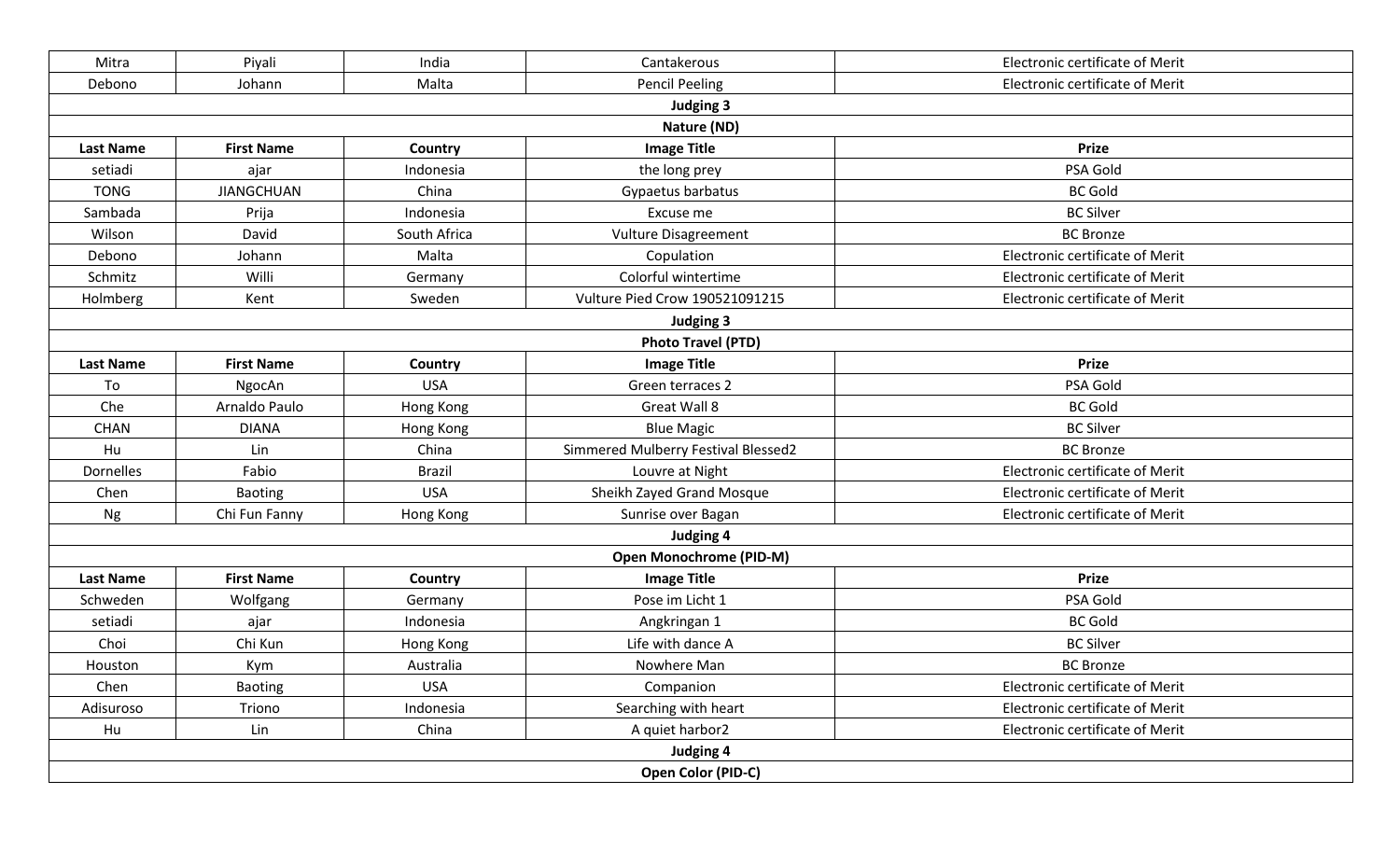| <b>Last Name</b> | <b>First Name</b> | Country         | <b>Image Title</b>             | <b>Prize</b>                    |
|------------------|-------------------|-----------------|--------------------------------|---------------------------------|
| setiadi          | ajar              | Indonesia       | An Angel                       | PSA Gold                        |
| Houston          | Kym               | Australia       | Time is sinking                | <b>BC Gold</b>                  |
| Chen             | Baoting           | <b>USA</b>      | Penguin Colony                 | <b>BC Silver</b>                |
| Nissen           | Ann               | England         | Planning the Escape            | <b>BC</b> Bronze                |
| Boehm            | Gerhard           | Germany         | Sprint 2016                    | Electronic certificate of Merit |
| Soeharto         | Sutardjo          | Indonesia       | The Folk Dance of Gebug Ende   | Electronic certificate of Merit |
| Mitra            | Piyali            | India           | Cantakerous                    | Electronic certificate of Merit |
|                  |                   |                 | <b>Judging 4</b>               |                                 |
|                  |                   |                 | Nature (ND)                    |                                 |
| <b>Last Name</b> | <b>First Name</b> | Country         | <b>Image Title</b>             | <b>Prize</b>                    |
| Chen             | Baoting           | <b>USA</b>      | Mother and cub                 | PSA Gold                        |
| Holmberg         | Kent              | Sweden          | Female lion 20190525200525     | <b>BC</b> Gold                  |
| To               | NgocAn            | <b>USA</b>      | Parenting 6                    | <b>BC Silver</b>                |
| <b>CHAN</b>      | <b>DIANA</b>      | Hong Kong       | Get ready to fly               | <b>BC Bronze</b>                |
| Sambada          | Prija             | Indonesia       | Excuse me                      | Electronic certificate of Merit |
| Smith            | James D.          | <b>USA</b>      | I am Comin for You 5868        | Electronic certificate of Merit |
| Schmitz          | Willi             | Germany         | Blackbird in winter            | Electronic certificate of Merit |
|                  |                   |                 | Judging 4                      |                                 |
|                  |                   |                 | <b>Photo Travel (PTD)</b>      |                                 |
| <b>Last Name</b> | <b>First Name</b> | Country         | <b>Image Title</b>             | <b>Prize</b>                    |
| Chen             | Baoting           | <b>USA</b>      | Sheikh Zayed Grand Mosque      | PSA Gold                        |
| Debono           | Johann            | Malta           | Sant Angelo                    | <b>BC</b> Gold                  |
| Mitra            | Piyali            | India           | Yellow crowed                  | <b>BC Silver</b>                |
| Che              | Arnaldo Paulo     | Hong Kong       | Great Wall 8                   | <b>BC</b> Bronze                |
| Hu               | Lin               | China           | Acropolis Gate in Athens       | Electronic certificate of Merit |
| Zaykov           | Konstantin        | <b>Bulgaria</b> | Winter church                  | Electronic certificate of Merit |
| Bhattacharya     | Subhra            | <b>USA</b>      | <b>Atlantis in Nassau 2</b>    | Electronic certificate of Merit |
|                  |                   |                 | <b>Judging 5</b>               |                                 |
|                  |                   |                 | <b>Open Monochrome (PID-M)</b> |                                 |
| <b>Last Name</b> | <b>First Name</b> | Country         | <b>Image Title</b>             | <b>Prize</b>                    |
| CHAN             | HW                | Hong Kong       | Lines Images 20                | PSA Gold                        |
| Mitra            | Piyali            | India           | Ankita through lenses          | <b>BC Gold</b>                  |
| Che              | Arnaldo Paulo     | Hong Kong       | My Younger Brother 8           | <b>BC Silver</b>                |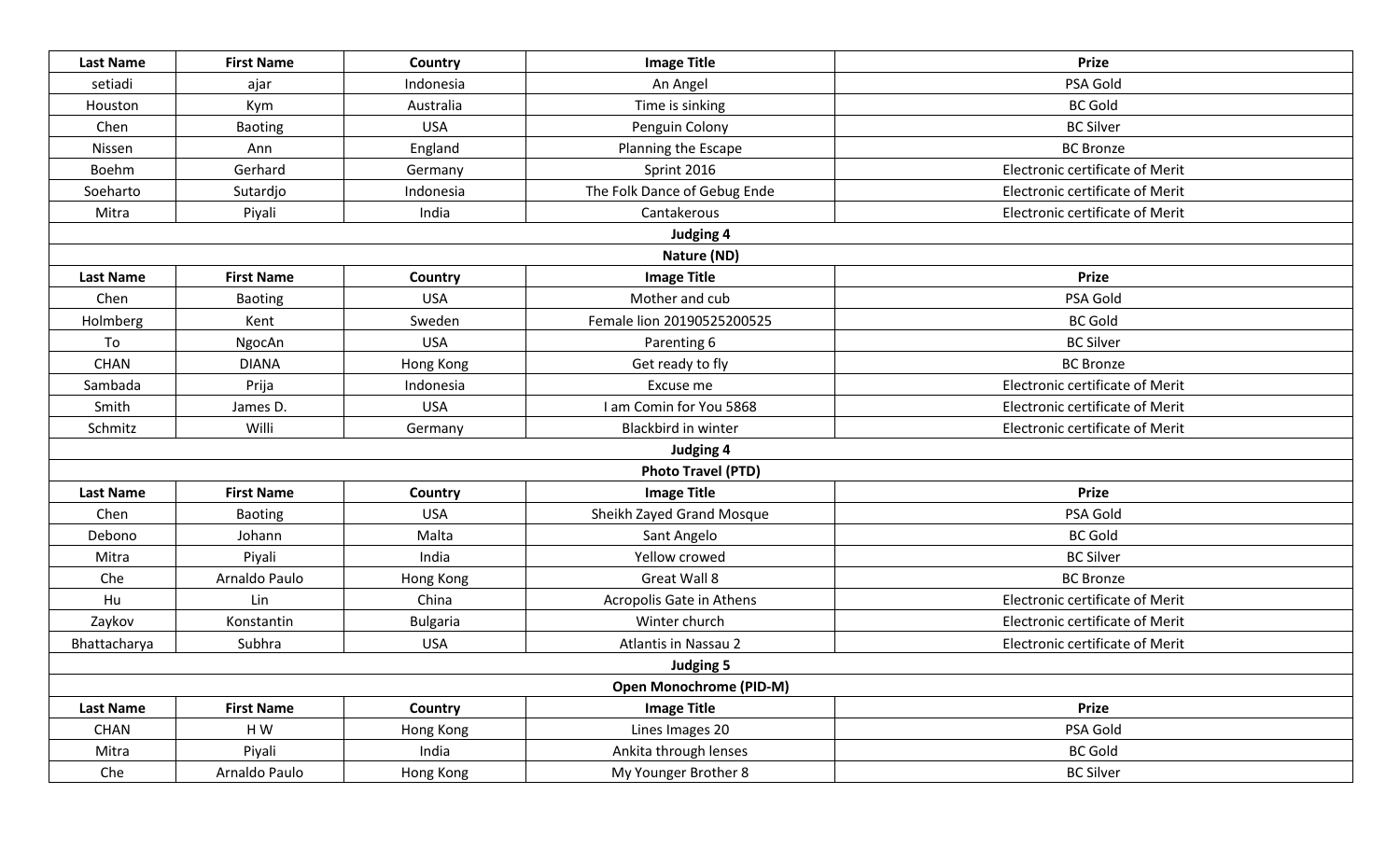| Hu               | Lin               | China           | THE OLD CRAFTSMEN HB2           | <b>BC</b> Bronze                |
|------------------|-------------------|-----------------|---------------------------------|---------------------------------|
| Adisuroso        | Triono            | Indonesia       | Reading quran                   | Electronic certificate of Merit |
| Zaykov           | Konstantin        | <b>Bulgaria</b> | <b>Begining</b>                 | Electronic certificate of Merit |
| Chen             | Baoting           | <b>USA</b>      | Chatting                        | Electronic certificate of Merit |
|                  |                   |                 | <b>Judging 5</b>                |                                 |
|                  |                   |                 | Open Color (PID-C)              |                                 |
| <b>Last Name</b> | <b>First Name</b> | Country         | <b>Image Title</b>              | <b>Prize</b>                    |
| Adisuroso        | Triono            | Indonesia       | Confusing boss                  | PSA Gold                        |
| Hansen           | Bjarne Juhl       | Denmark         | Dressmakers opus 2              | <b>BC</b> Gold                  |
| setiadi          | ajar              | Indonesia       | our motor and horse             | <b>BC Silver</b>                |
| Nissen           | Ann               | England         | Planning the Escape             | <b>BC Bronze</b>                |
| Sambada          | Prija             | Indonesia       | Lotus Harvest                   | Electronic certificate of Merit |
| <b>TONG</b>      | <b>JIANGCHUAN</b> | China           | The goddess of the peacock      | Electronic certificate of Merit |
| Schmitz          | Willi             | Germany         | Cold springtime                 | Electronic certificate of Merit |
|                  |                   |                 | <b>Judging 5</b>                |                                 |
|                  |                   |                 | Nature (ND)                     |                                 |
| <b>Last Name</b> | <b>First Name</b> | Country         | <b>Image Title</b>              | <b>Prize</b>                    |
| Chen             | Baoting           | <b>USA</b>      | Mother and cub                  | PSA Gold                        |
| setiadi          | ajar              | Indonesia       | Croc an prey                    | <b>BC Gold</b>                  |
| Tran             | MinhDung          | <b>USA</b>      | White Pocket Reflection         | <b>BC Silver</b>                |
| Choi             | Chi Kun           | Hong Kong       | Interdependent                  | <b>BC Bronze</b>                |
| Schmitz          | Willi             | Germany         | <b>Bluetit in winter</b>        | Electronic certificate of Merit |
| Che              | Arnaldo Paulo     | Hong Kong       | Wildebeest crossing the river 1 | Electronic certificate of Merit |
| Lau              | Elwood            | Canada          | Red Fox Eating003               | Electronic certificate of Merit |
|                  |                   |                 | <b>Judging 5</b>                |                                 |
|                  |                   |                 | <b>Photo Travel (PTD)</b>       |                                 |
| <b>Last Name</b> | <b>First Name</b> | Country         | <b>Image Title</b>              | <b>Prize</b>                    |
| Che              | Arnaldo Paulo     | Hong Kong       | <b>Buddhist Academy 1</b>       | PSA Gold                        |
| <b>CHAN</b>      | <b>DIANA</b>      | Hong Kong       | Phuket vegetarian festival      | <b>BC Gold</b>                  |
| Zaykov           | Konstantin        | <b>Bulgaria</b> | Cross of candles                | <b>BC Silver</b>                |
| Choi             | Chi Kun           | Hong Kong       | Energy suply through snow       | <b>BC</b> Bronze                |
| Dornelles        | Fabio             | <b>Brazil</b>   | Louvre at Night                 | Electronic certificate of Merit |
| Lau              | Elwood            | Canada          | Causeway Bay                    | Electronic certificate of Merit |
| $\mathbf{I}$     | dengcai           | China           | Snow on Mount Tai               | Electronic certificate of Merit |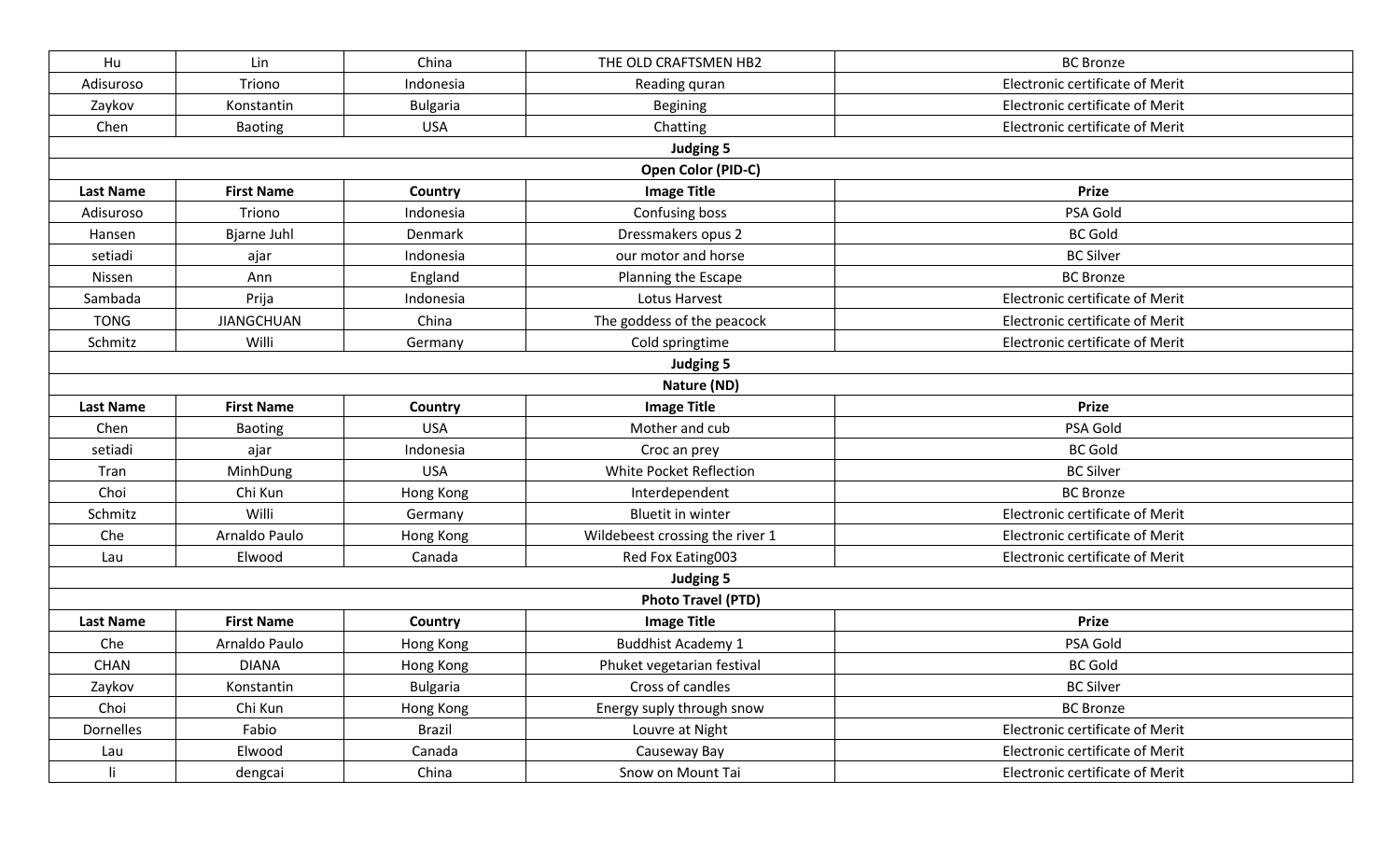|           |                |                   |                         | <b>ACCEPTANCE LIST</b>  |                  |           |
|-----------|----------------|-------------------|-------------------------|-------------------------|------------------|-----------|
| Country   | Last Name      | <b>First Name</b> | <b>Section Name</b>     | Image Title             | Prize            | Judging   |
| Australia | <b>Brassil</b> | Tom               | Open Color (PID-C)      | <b>Snow Train</b>       | A                | Judging 1 |
| Australia | <b>Brassil</b> | Tom               | Open Color (PID-C)      | <b>Snow Train</b>       | A                | Judging 2 |
| Australia | <b>Brassil</b> | Tom               | Open Monochrome (PID-M) | Gjogv church            | A                | Judging 3 |
| Australia | <b>Brassil</b> | Tom               | Open Monochrome (PID-M) | Gjogv church            | A                | Judging 5 |
| Australia | <b>Brassil</b> | Tom               | Open Monochrome (PID-M) | Radcliffe Camera v2     | Α                | Judging 3 |
| Australia | <b>Brassil</b> | Tom               | Open Monochrome (PID-M) | Radcliffe Camera v2     | A                | Judging 4 |
| Australia | Horsnell       | Jenni             | Open Color (PID-C)      | Corella Dispute         | А                | Judging 4 |
| Australia | Horsnell       | Jenni             | Open Color (PID-C)      | Corella Dispute         | A                | Judging 5 |
| Australia | Horsnell       | Jenni             | Open Color (PID-C)      | Dewy Damselfly 48       | A                | Judging 3 |
| Australia | Horsnell       | Jenni             | Open Color (PID-C)      | Dewy Damselfly 48       | A                | Judging 4 |
| Australia | Horsnell       | Jenni             | Open Color (PID-C)      | <b>Morning Greeting</b> | A                | Judging 4 |
| Australia | Horsnell       | Jenni             | Open Color (PID-C)      | Three Roses in vase     | A                | Judging 1 |
| Australia | Horsnell       | Jenni             | Open Color (PID-C)      | Three Roses in vase     | <b>BC Gold</b>   | Judging 3 |
| Australia | Horsnell       | Jenni             | Open Color (PID-C)      | Three Roses in vase     | A                | Judging 4 |
| Australia | Horsnell       | Jenni             | Open Color (PID-C)      | Three Roses in vase     | A                | Judging 5 |
| Australia | Horsnell       | Jenni             | Open Monochrome (PID-M) | Head to Head            | A                | Judging 3 |
| Australia | Horsnell       | Jenni             | Open Monochrome (PID-M) | Head to Head            | A                | Judging 4 |
| Australia | Horsnell       | Jenni             | Open Monochrome (PID-M) | <b>Head to Head</b>     | A                | Judging 5 |
| Australia | Horsnell       | Jenni             | Open Monochrome (PID-M) | Silvereye on Blossom 12 | <b>BC</b> Bronze | Judging 3 |
| Australia | Horsnell       | Jenni             | Open Monochrome (PID-M) | Silvereye on Blossom 12 | A                | Judging 4 |
| Australia | Horsnell       | Jenni             | Open Monochrome (PID-M) | Silvereye on Blossom 12 | A                | Judging 5 |
| Australia | Horsnell       | Jenni             | Open Monochrome (PID-M) | The Kick 5              | A                | Judging 4 |
| Australia | Houston        | Kym               | Open Color (PID-C)      | Ice Princess            | A                | Judging 3 |
| Australia | Houston        | Kym               | Open Color (PID-C)      | Ice Princess            | Α                | Judging 4 |
| Australia | Houston        | Kym               | Open Color (PID-C)      | Ice Princess            | Α                | Judging 5 |
| Australia | Houston        | Kym               | Open Color (PID-C)      | Lil Grace               | A                | Judging 2 |
| Australia | Houston        | Kym               | Open Color (PID-C)      | Lil Grace               | А                | Judging 4 |
| Australia | Houston        | Kym               | Open Color (PID-C)      | Lil Grace               | А                | Judging 5 |
| Australia | Houston        | Kym               | Open Color (PID-C)      | Lockdown                | <b>BC Silver</b> | Judging 2 |
| Australia | Houston        | Kym               | Open Color (PID-C)      | Lockdown                | A                | Judging 3 |
| Australia | Houston        | Kym               | Open Color (PID-C)      | Lockdown                | A                | Judging 5 |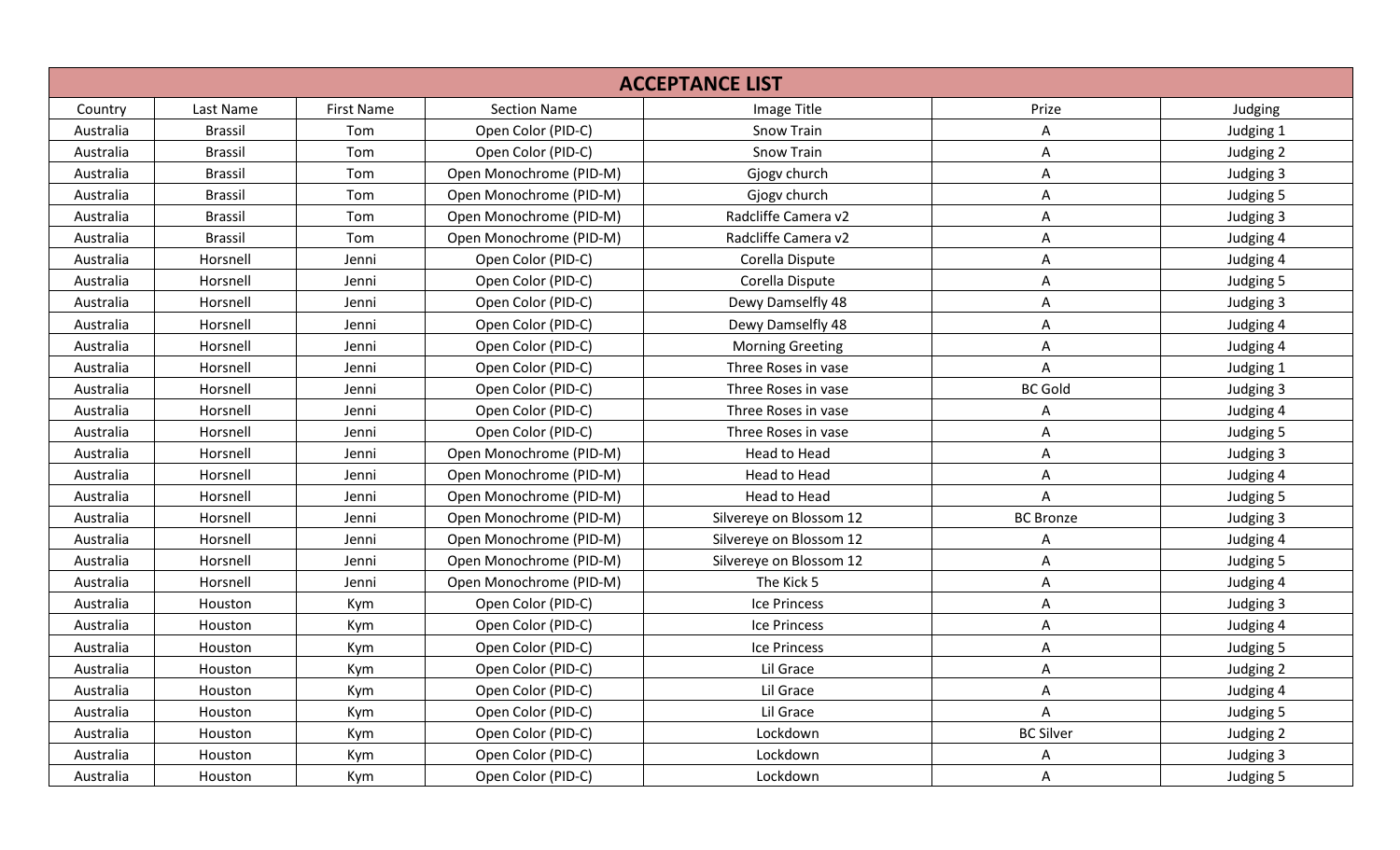| Australia | Houston | Kym        | Open Color (PID-C)      | Time is sinking                 | <b>BC Bronze</b>                | Judging 1 |
|-----------|---------|------------|-------------------------|---------------------------------|---------------------------------|-----------|
| Australia | Houston | Kym        | Open Color (PID-C)      | Time is sinking                 | A                               | Judging 2 |
| Australia | Houston | Kym        | Open Color (PID-C)      | Time is sinking                 | PSA Gold                        | Judging 3 |
| Australia | Houston | Kym        | Open Color (PID-C)      | Time is sinking                 | <b>BC Gold</b>                  | Judging 4 |
| Australia | Houston | Kym        | Open Color (PID-C)      | Time is sinking                 | A                               | Judging 5 |
| Australia | Houston | Kym        | Open Monochrome (PID-M) | I am ready                      | Α                               | Judging 2 |
| Australia | Houston | Kym        | Open Monochrome (PID-M) | I am ready                      | A                               | Judging 3 |
| Australia | Houston | Kym        | Open Monochrome (PID-M) | I am ready                      | A                               | Judging 5 |
| Australia | Houston | Kym        | Open Monochrome (PID-M) | <b>Moving Frame</b>             | A                               | Judging 1 |
| Australia | Houston | Kym        | Open Monochrome (PID-M) | <b>Moving Frame</b>             | A                               | Judging 2 |
| Australia | Houston | Kym        | Open Monochrome (PID-M) | <b>Moving Frame</b>             | A                               | Judging 3 |
| Australia | Houston | Kym        | Open Monochrome (PID-M) | <b>Moving Frame</b>             | Α                               | Judging 4 |
| Australia | Houston | Kym        | Open Monochrome (PID-M) | Nowhere Man                     | Α                               | Judging 1 |
| Australia | Houston | Kym        | Open Monochrome (PID-M) | Nowhere Man                     | A                               | Judging 3 |
| Australia | Houston | Kym        | Open Monochrome (PID-M) | Nowhere Man                     | <b>BC</b> Bronze                | Judging 4 |
| Australia | Houston | Kym        | Open Monochrome (PID-M) | Nowhere Man                     | A                               | Judging 5 |
| Australia | OBrien  | Peter John | Nature (ND)             | Death Throws                    | Α                               | Judging 3 |
| Australia | OBrien  | Peter John | Nature (ND)             | Death Throws                    | A                               | Judging 4 |
| Australia | OBrien  | Peter John | Nature (ND)             | Hard Way to Get a Drink         | Electronic certificate of Merit | Judging 1 |
| Australia | OBrien  | Peter John | Nature (ND)             | Hard Way to Get a Drink         | A                               | Judging 2 |
| Australia | OBrien  | Peter John | Nature (ND)             | Hard Way to Get a Drink         | A                               | Judging 5 |
| Australia | OBrien  | Peter John | Nature (ND)             | I Got It All                    | Α                               | Judging 1 |
| Australia | OBrien  | Peter John | Nature (ND)             | I Got It All                    | A                               | Judging 3 |
| Australia | OBrien  | Peter John | Nature (ND)             | Raven Breakfast                 | A                               | Judging 2 |
| Australia | OBrien  | Peter John | Nature (ND)             | Raven Breakfast                 | A                               | Judging 4 |
| Australia | OBrien  | Peter John | Open Color (PID-C)      | Breath In Now                   | A                               | Judging 1 |
| Australia | OBrien  | Peter John | Open Color (PID-C)      | Concentrating on Balance        | Α                               | Judging 2 |
| Australia | OBrien  | Peter John | Open Color (PID-C)      | <b>Concentrating on Balance</b> | A                               | Judging 3 |
| Australia | OBrien  | Peter John | Open Color (PID-C)      | <b>Concentrating on Balance</b> | A                               | Judging 4 |
| Australia | OBrien  | Peter John | Open Color (PID-C)      | I Am In Front                   | A                               | Judging 1 |
| Australia | OBrien  | Peter John | Open Color (PID-C)      | I Am In Front                   | A                               | Judging 3 |
| Australia | OBrien  | Peter John | Open Color (PID-C)      | I Am In Front                   | A                               | Judging 5 |
| Australia | OBrien  | Peter John | Open Color (PID-C)      | Oh No                           | A                               | Judging 1 |
| Australia | OBrien  | Peter John | Open Color (PID-C)      | Oh No                           | $\mathsf{A}$                    | Judging 2 |
|           |         |            |                         |                                 |                                 |           |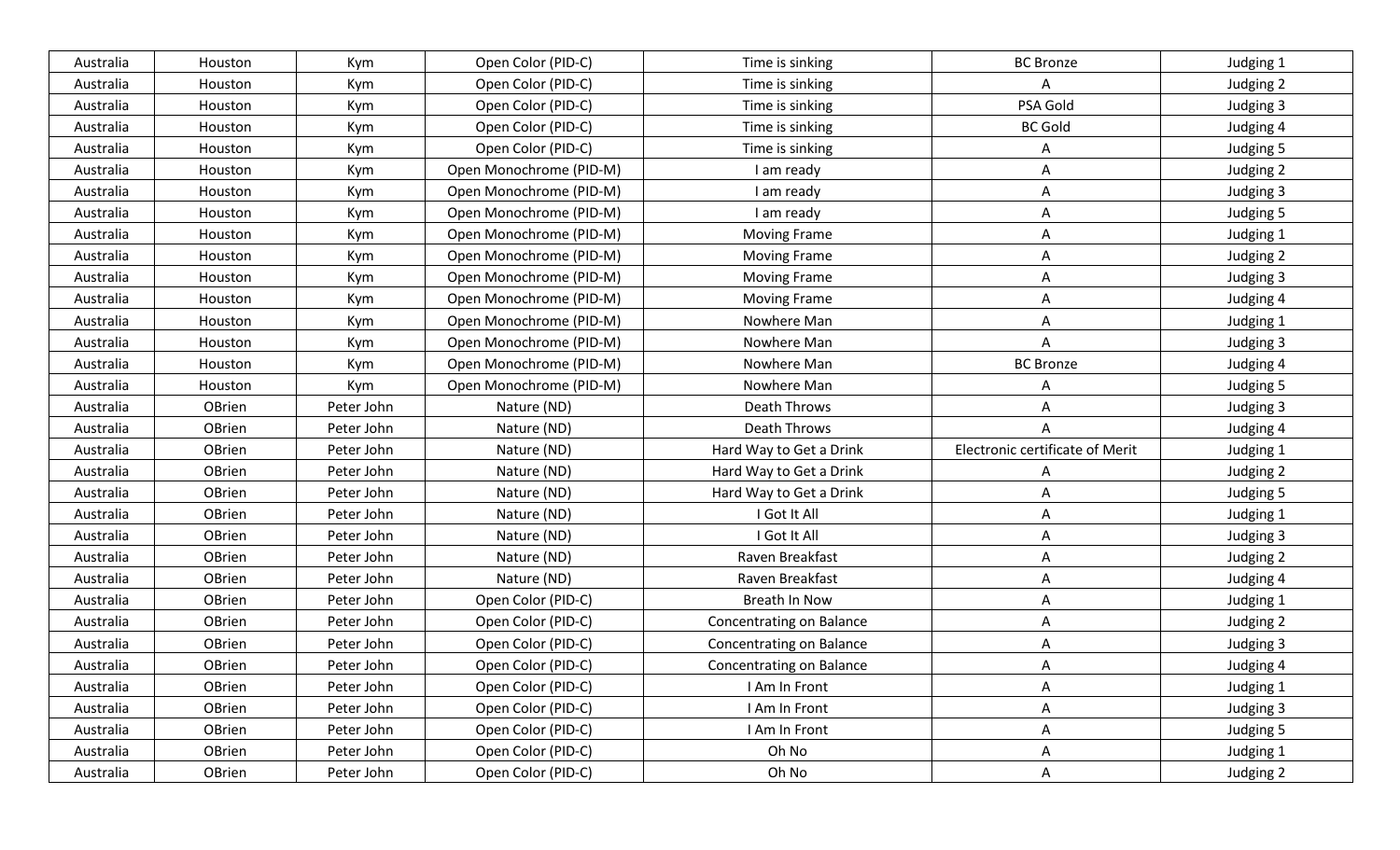| Australia     | OBrien           | Peter John | Open Color (PID-C)      | Oh No                     | A            | Judging 3 |
|---------------|------------------|------------|-------------------------|---------------------------|--------------|-----------|
| Australia     | OBrien           | Peter John | Open Color (PID-C)      | Oh No                     | A            | Judging 5 |
| Australia     | OBrien           | Peter John | Open Monochrome (PID-M) | <b>Early Morning Surf</b> | Α            | Judging 1 |
| Australia     | OBrien           | Peter John | Open Monochrome (PID-M) | Early Morning Surf        | A            | Judging 2 |
| Australia     | OBrien           | Peter John | Open Monochrome (PID-M) | Early Morning Surf        | Α            | Judging 3 |
| Australia     | OBrien           | Peter John | Open Monochrome (PID-M) | <b>Early Morning Surf</b> | Α            | Judging 4 |
| Australia     | OBrien           | Peter John | Open Monochrome (PID-M) | Fox Out of the Gate       | A            | Judging 4 |
| Australia     | OBrien           | Peter John | Open Monochrome (PID-M) | Frontrunner               | Α            | Judging 1 |
| Australia     | OBrien           | Peter John | Open Monochrome (PID-M) | Frontrunner               | A            | Judging 3 |
| Australia     | OBrien           | Peter John | Open Monochrome (PID-M) | Frontrunner               | A            | Judging 5 |
| Australia     | OBrien           | Peter John | Open Monochrome (PID-M) | The Snack                 | A            | Judging 1 |
| Australia     | OBrien           | Peter John | Open Monochrome (PID-M) | The Snack                 | Α            | Judging 2 |
| Australia     | OBrien           | Peter John | Open Monochrome (PID-M) | The Snack                 | A            | Judging 4 |
| Australia     | OBrien           | Peter John | Open Monochrome (PID-M) | The Snack                 | A            | Judging 5 |
| Brazil        | Dornelles        | Fabio      | Nature (ND)             | Butchery                  | A            | Judging 1 |
| <b>Brazil</b> | Dornelles        | Fabio      | Nature (ND)             | Butchery                  | A            | Judging 2 |
| <b>Brazil</b> | Dornelles        | Fabio      | Nature (ND)             | Butchery                  | Α            | Judging 5 |
| <b>Brazil</b> | Dornelles        | Fabio      | Nature (ND)             | Priest Hole               | Α            | Judging 4 |
| <b>Brazil</b> | Dornelles        | Fabio      | Open Color (PID-C)      | Happy                     | A            | Judging 1 |
| <b>Brazil</b> | <b>Dornelles</b> | Fabio      | Open Color (PID-C)      | Happy                     | Α            | Judging 4 |
| <b>Brazil</b> | Dornelles        | Fabio      | Open Color (PID-C)      | Happy                     | A            | Judging 5 |
| <b>Brazil</b> | <b>Dornelles</b> | Fabio      | Open Monochrome (PID-M) | A Lot of Lines            | A            | Judging 2 |
| <b>Brazil</b> | Dornelles        | Fabio      | Open Monochrome (PID-M) | A Lot of Lines            | A            | Judging 3 |
| <b>Brazil</b> | Dornelles        | Fabio      | Open Monochrome (PID-M) | A Lot of Lines            | A            | Judging 4 |
| <b>Brazil</b> | Dornelles        | Fabio      | Open Monochrome (PID-M) | Pompidou Street           | A            | Judging 1 |
| Brazil        | <b>Dornelles</b> | Fabio      | Open Monochrome (PID-M) | Pompidou Street           | A            | Judging 2 |
| <b>Brazil</b> | Dornelles        | Fabio      | Open Monochrome (PID-M) | Pyramid                   | A            | Judging 3 |
| <b>Brazil</b> | Dornelles        | Fabio      | Open Monochrome (PID-M) | Pyramid                   | A            | Judging 5 |
| Brazil        | Dornelles        | Fabio      | Open Monochrome (PID-M) | <b>View Lines</b>         | Α            | Judging 2 |
| Brazil        | Dornelles        | Fabio      | Photo Travel (PTD)      | Aerial Perito Moreno      | A            | Judging 2 |
| Brazil        | Dornelles        | Fabio      | Photo Travel (PTD)      | Castle Frame              | A            | Judging 1 |
| Brazil        | <b>Dornelles</b> | Fabio      | Photo Travel (PTD)      | Castle Frame              | A            | Judging 4 |
| Brazil        | Dornelles        | Fabio      | Photo Travel (PTD)      | Castle Frame              | A            | Judging 5 |
| <b>Brazil</b> | Dornelles        | Fabio      | Photo Travel (PTD)      | Louvre at Night           | $\mathsf{A}$ | Judging 2 |
|               |                  |            |                         |                           |              |           |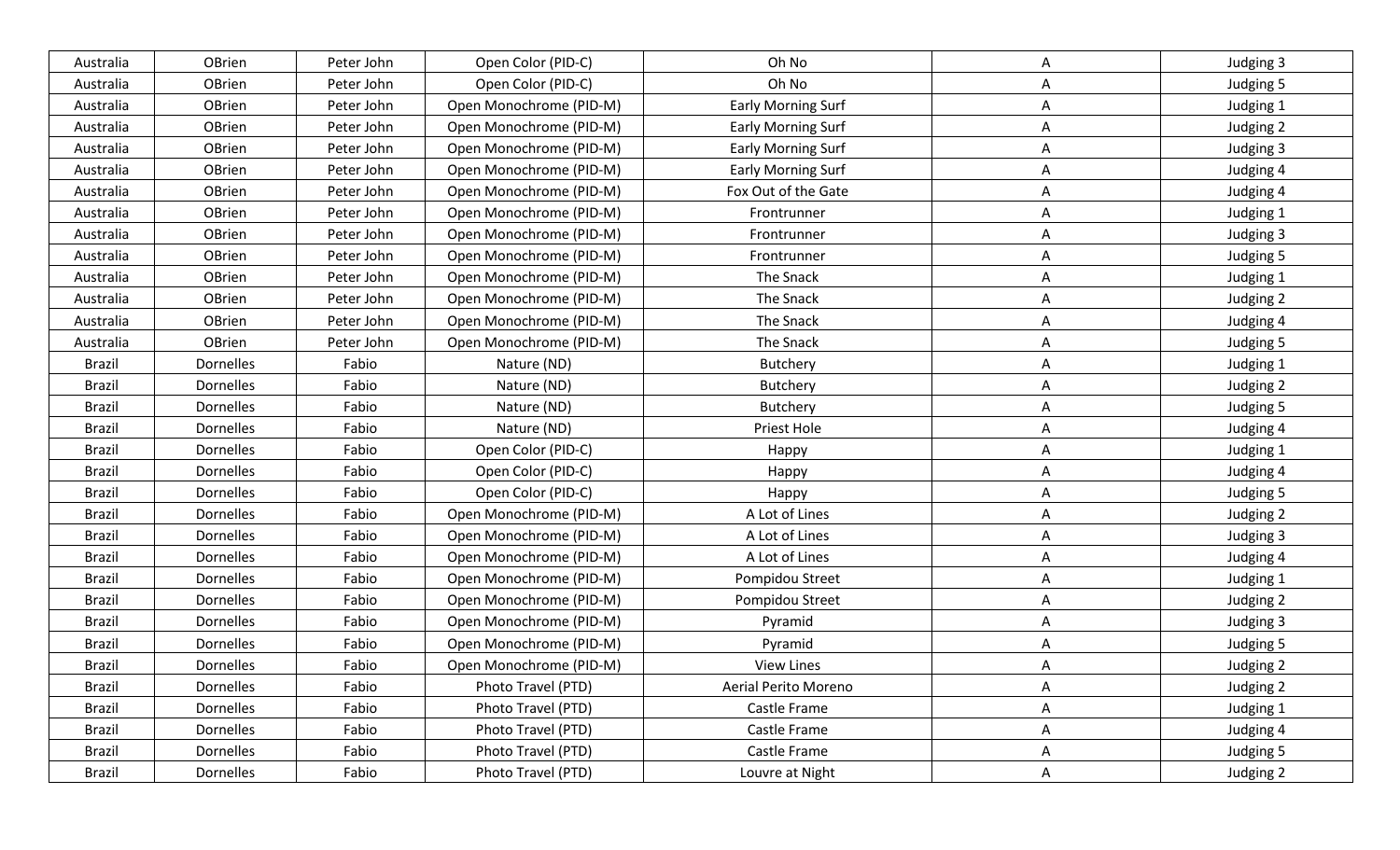| <b>Brazil</b>   | Dornelles | Fabio      | Photo Travel (PTD)      | Louvre at Night                | Electronic certificate of Merit | Judging 3 |
|-----------------|-----------|------------|-------------------------|--------------------------------|---------------------------------|-----------|
| <b>Brazil</b>   | Dornelles | Fabio      | Photo Travel (PTD)      | Louvre at Night                |                                 | Judging 4 |
| <b>Brazil</b>   | Dornelles | Fabio      | Photo Travel (PTD)      | Louvre at Night                | Electronic certificate of Merit | Judging 5 |
| <b>Bulgaria</b> | Zaykov    | Konstantin | Nature (ND)             | Jay                            | A                               | Judging 4 |
| <b>Bulgaria</b> | Zaykov    | Konstantin | Nature (ND)             | Red Fly agaric                 | A                               | Judging 1 |
| <b>Bulgaria</b> | Zaykov    | Konstantin | Open Color (PID-C)      | Enchantingly beautiful         | $\mathsf{A}$                    | Judging 1 |
| <b>Bulgaria</b> | Zaykov    | Konstantin | Open Color (PID-C)      | <b>Enchantingly beautiful</b>  | A                               | Judging 2 |
| <b>Bulgaria</b> | Zaykov    | Konstantin | Open Color (PID-C)      | We see you                     | A                               | Judging 1 |
| <b>Bulgaria</b> | Zaykov    | Konstantin | Open Monochrome (PID-M) | Begining                       | A                               | Judging 1 |
| <b>Bulgaria</b> | Zaykov    | Konstantin | Open Monochrome (PID-M) | <b>Begining</b>                | Electronic certificate of Merit | Judging 5 |
| <b>Bulgaria</b> | Zaykov    | Konstantin | Photo Travel (PTD)      | Cross of candles               | Electronic certificate of Merit | Judging 2 |
| <b>Bulgaria</b> | Zaykov    | Konstantin | Photo Travel (PTD)      | Cross of candles               | Α                               | Judging 4 |
| <b>Bulgaria</b> | Zaykov    | Konstantin | Photo Travel (PTD)      | Cross of candles               | <b>BC Silver</b>                | Judging 5 |
| <b>Bulgaria</b> | Zaykov    | Konstantin | Photo Travel (PTD)      | Ritual in the river            | A                               | Judging 1 |
| <b>Bulgaria</b> | Zaykov    | Konstantin | Photo Travel (PTD)      | Ritual in the river            | A                               | Judging 3 |
| <b>Bulgaria</b> | Zaykov    | Konstantin | Photo Travel (PTD)      | Ritual in the river            | A                               | Judging 5 |
| <b>Bulgaria</b> | Zaykov    | Konstantin | Photo Travel (PTD)      | Winter church                  | Α                               | Judging 1 |
| <b>Bulgaria</b> | Zaykov    | Konstantin | Photo Travel (PTD)      | Winter church                  | A                               | Judging 3 |
| <b>Bulgaria</b> | Zaykov    | Konstantin | Photo Travel (PTD)      | Winter church                  | Electronic certificate of Merit | Judging 4 |
| <b>Bulgaria</b> | Zaykov    | Konstantin | Photo Travel (PTD)      | Winter church                  | A                               | Judging 5 |
| Canada          | Delany    | Kathryn    | Nature (ND)             | Basking In The Early Sun       | A                               | Judging 2 |
| Canada          | Delany    | Kathryn    | Nature (ND)             | Basking In The Early Sun       | A                               | Judging 4 |
| Canada          | Delany    | Kathryn    | Nature (ND)             | Basking In The Early Sun       | A                               | Judging 5 |
| Canada          | Delany    | Kathryn    | Nature (ND)             | <b>Full Attention</b>          | Α                               | Judging 4 |
| Canada          | Delany    | Kathryn    | Nature (ND)             | <b>Going Home</b>              | A                               | Judging 1 |
| Canada          | Delany    | Kathryn    | Nature (ND)             | Going Home                     | A                               | Judging 2 |
| Canada          | Delany    | Kathryn    | Nature (ND)             | <b>Going Home</b>              | Α                               | Judging 5 |
| Canada          | Delany    | Kathryn    | Nature (ND)             | Greeting The Dawn              | A                               | Judging 2 |
| Canada          | Delany    | Kathryn    | Nature (ND)             | Greeting The Dawn              | A                               | Judging 4 |
| Canada          | Delany    | Kathryn    | Open Color (PID-C)      | Duet                           | A                               | Judging 2 |
| Canada          | Delany    | Kathryn    | Open Color (PID-C)      | <b>Grabbing Lunch</b>          | $\mathsf{A}$                    | Judging 3 |
| Canada          | Delany    | Kathryn    | Open Color (PID-C)      | <b>Rainy Morning Breakfast</b> | A                               | Judging 3 |
| Canada          | Delany    | Kathryn    | Open Color (PID-C)      | Wing Tip On Water              | A                               | Judging 3 |
| Canada          | Delany    | Kathryn    | Open Color (PID-C)      | Wing Tip On Water              | A                               | Judging 4 |
|                 |           |            |                         |                                |                                 |           |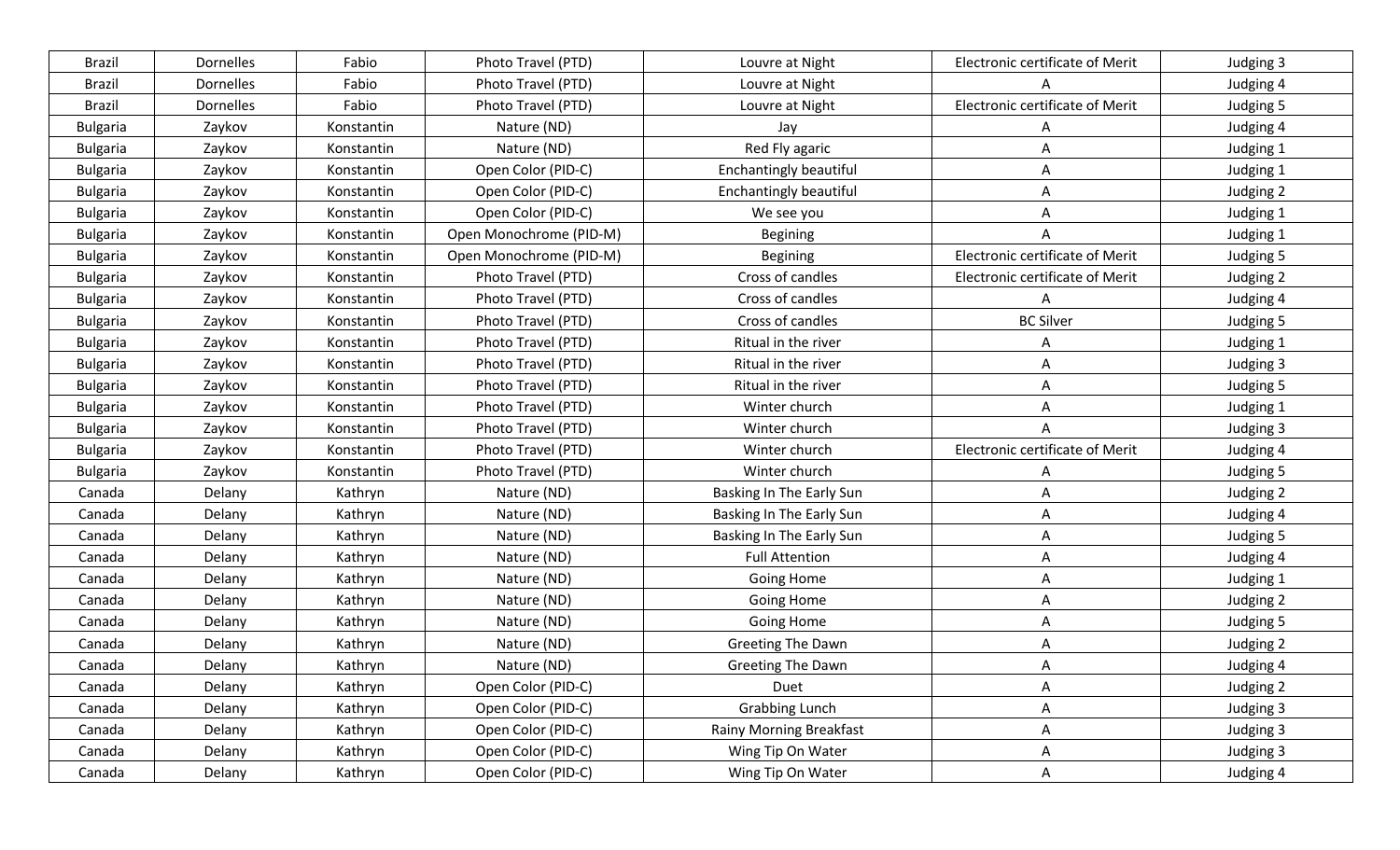| Open Monochrome (PID-M)<br>Alert<br>Judging 3<br>Canada<br>Delany<br>Kathryn<br>A<br>Zebras - Calm Before The Storm<br>Delany<br>Kathryn<br>Open Monochrome (PID-M)<br>A<br>Judging 4<br>Canada<br><b>Nick</b><br>Nature (ND)<br>Delany<br><b>Bald Eagle with Hake</b><br>Judging 1<br>Canada<br>Α<br>Nature (ND)<br>Delany<br><b>Nick</b><br><b>Bald Eagle with Hake</b><br>Judging 2<br>Canada<br>A<br><b>Nick</b><br>Delany<br>Nature (ND)<br><b>Bald Eagle with Hake</b><br>Α<br>Judging 3<br>Canada<br>Nature (ND)<br>Delany<br><b>Nick</b><br><b>Bald Eagle with Hake</b><br>Judging 5<br>Canada<br>Α<br><b>Nick</b><br>Delany<br>Nature (ND)<br>Judging 2<br>Canada<br>Dont get to close<br>A<br>Nature (ND)<br><b>Nick</b><br>Dont get to close<br>Judging 3<br>Canada<br>Delany<br>Α<br><b>Nick</b><br>Fresh catch<br>Delany<br>Nature (ND)<br>A<br>Judging 1<br>Canada<br><b>Nick</b><br>Nature (ND)<br>Delany<br>Fresh catch<br>Judging 3<br>Canada<br>Α<br>Nature (ND)<br>Fresh catch<br>Delany<br><b>Nick</b><br>A<br>Judging 5<br>Canada<br>Delany<br><b>Nick</b><br>Nature (ND)<br>A<br>The capture<br>Judging 1<br>Canada<br><b>Nick</b><br>Nature (ND)<br>Judging 2<br>Delany<br>The capture<br>Α<br>Canada<br>Delany<br><b>Nick</b><br>Nature (ND)<br>Judging 5<br>Canada<br>The capture<br>A<br><b>Nick</b><br>Open Color (PID-C)<br>Godafoss in winter<br>Judging 1<br>Canada<br>Delany<br>Α<br>Delany<br><b>Nick</b><br>Open Color (PID-C)<br>Godafoss in winter<br>Judging 2<br>Canada<br>A<br><b>Nick</b><br>Delany<br>Open Color (PID-C)<br>Godafoss in winter<br>A<br>Judging 4<br>Canada<br>Delany<br><b>Nick</b><br>Open Color (PID-C)<br>Going home at sunset<br>Judging 4<br>Canada<br>Α<br>Delany<br><b>Nick</b><br>Open Color (PID-C)<br>A<br>Canada<br>Im not sharing<br>Judging 1<br><b>Nick</b><br>Judging 3<br>Canada<br>Delany<br>Open Color (PID-C)<br>Im not sharing<br>Α<br>Open Color (PID-C)<br>Delany<br><b>Nick</b><br>Im not sharing<br>Judging 4<br>Canada<br>A<br><b>Nick</b><br><b>Haystack Rock</b><br>Delany<br>Open Monochrome (PID-M)<br>Judging 1<br>Canada<br>A<br>Owl and the moonlight<br>Delany<br><b>Nick</b><br>Open Monochrome (PID-M)<br>Α<br>Judging 3<br>Canada<br><b>Nick</b><br>Open Monochrome (PID-M)<br>Owl and the moonlight<br>Α<br>Canada<br>Delany<br>Judging 4<br>Elwood<br>Nature (ND)<br><b>Bald Eagle Crossing River01</b><br>Judging 4<br>Canada<br>Lau<br>Α<br>Nature (ND)<br>King Bird Feeding Her Chick01<br>A<br>Judging 1<br>Canada<br>Lau<br>Elwood<br>Nature (ND)<br>King Bird Feeding Her Chick01<br>Judging 2<br>Canada<br>Lau<br>Elwood<br>Α<br>Nature (ND)<br>King Bird Feeding Her Chick01<br>Elwood<br>Judging 4<br>Canada<br>Lau<br>A<br>Nature (ND)<br>Red Fox Cubs Play001<br>Judging 2<br>Elwood<br>A<br>Canada<br>Lau<br>Nature (ND)<br>Red Fox Cubs Play001<br>Judging 5<br>Canada<br>Lau<br>Elwood<br>A<br>Nature (ND)<br>Red Fox Eating003<br>Lau<br>Elwood<br>Judging 1<br>Canada<br>A<br>Nature (ND)<br>Red Fox Eating003<br>Elwood<br>Judging 2<br>Canada<br>Lau<br>A<br>Nature (ND)<br>Red Fox Eating003<br>Elwood<br>Judging 3<br>Canada<br>Lau<br>A |        |     |        |             |                   |   |           |
|------------------------------------------------------------------------------------------------------------------------------------------------------------------------------------------------------------------------------------------------------------------------------------------------------------------------------------------------------------------------------------------------------------------------------------------------------------------------------------------------------------------------------------------------------------------------------------------------------------------------------------------------------------------------------------------------------------------------------------------------------------------------------------------------------------------------------------------------------------------------------------------------------------------------------------------------------------------------------------------------------------------------------------------------------------------------------------------------------------------------------------------------------------------------------------------------------------------------------------------------------------------------------------------------------------------------------------------------------------------------------------------------------------------------------------------------------------------------------------------------------------------------------------------------------------------------------------------------------------------------------------------------------------------------------------------------------------------------------------------------------------------------------------------------------------------------------------------------------------------------------------------------------------------------------------------------------------------------------------------------------------------------------------------------------------------------------------------------------------------------------------------------------------------------------------------------------------------------------------------------------------------------------------------------------------------------------------------------------------------------------------------------------------------------------------------------------------------------------------------------------------------------------------------------------------------------------------------------------------------------------------------------------------------------------------------------------------------------------------------------------------------------------------------------------------------------------------------------------------------------------------------------------------------------------------------------------------------------------------------------------------------------------------------------------------------------------------------------------------------------------------------------------------|--------|-----|--------|-------------|-------------------|---|-----------|
|                                                                                                                                                                                                                                                                                                                                                                                                                                                                                                                                                                                                                                                                                                                                                                                                                                                                                                                                                                                                                                                                                                                                                                                                                                                                                                                                                                                                                                                                                                                                                                                                                                                                                                                                                                                                                                                                                                                                                                                                                                                                                                                                                                                                                                                                                                                                                                                                                                                                                                                                                                                                                                                                                                                                                                                                                                                                                                                                                                                                                                                                                                                                                            |        |     |        |             |                   |   |           |
|                                                                                                                                                                                                                                                                                                                                                                                                                                                                                                                                                                                                                                                                                                                                                                                                                                                                                                                                                                                                                                                                                                                                                                                                                                                                                                                                                                                                                                                                                                                                                                                                                                                                                                                                                                                                                                                                                                                                                                                                                                                                                                                                                                                                                                                                                                                                                                                                                                                                                                                                                                                                                                                                                                                                                                                                                                                                                                                                                                                                                                                                                                                                                            |        |     |        |             |                   |   |           |
|                                                                                                                                                                                                                                                                                                                                                                                                                                                                                                                                                                                                                                                                                                                                                                                                                                                                                                                                                                                                                                                                                                                                                                                                                                                                                                                                                                                                                                                                                                                                                                                                                                                                                                                                                                                                                                                                                                                                                                                                                                                                                                                                                                                                                                                                                                                                                                                                                                                                                                                                                                                                                                                                                                                                                                                                                                                                                                                                                                                                                                                                                                                                                            |        |     |        |             |                   |   |           |
|                                                                                                                                                                                                                                                                                                                                                                                                                                                                                                                                                                                                                                                                                                                                                                                                                                                                                                                                                                                                                                                                                                                                                                                                                                                                                                                                                                                                                                                                                                                                                                                                                                                                                                                                                                                                                                                                                                                                                                                                                                                                                                                                                                                                                                                                                                                                                                                                                                                                                                                                                                                                                                                                                                                                                                                                                                                                                                                                                                                                                                                                                                                                                            |        |     |        |             |                   |   |           |
|                                                                                                                                                                                                                                                                                                                                                                                                                                                                                                                                                                                                                                                                                                                                                                                                                                                                                                                                                                                                                                                                                                                                                                                                                                                                                                                                                                                                                                                                                                                                                                                                                                                                                                                                                                                                                                                                                                                                                                                                                                                                                                                                                                                                                                                                                                                                                                                                                                                                                                                                                                                                                                                                                                                                                                                                                                                                                                                                                                                                                                                                                                                                                            |        |     |        |             |                   |   |           |
|                                                                                                                                                                                                                                                                                                                                                                                                                                                                                                                                                                                                                                                                                                                                                                                                                                                                                                                                                                                                                                                                                                                                                                                                                                                                                                                                                                                                                                                                                                                                                                                                                                                                                                                                                                                                                                                                                                                                                                                                                                                                                                                                                                                                                                                                                                                                                                                                                                                                                                                                                                                                                                                                                                                                                                                                                                                                                                                                                                                                                                                                                                                                                            |        |     |        |             |                   |   |           |
|                                                                                                                                                                                                                                                                                                                                                                                                                                                                                                                                                                                                                                                                                                                                                                                                                                                                                                                                                                                                                                                                                                                                                                                                                                                                                                                                                                                                                                                                                                                                                                                                                                                                                                                                                                                                                                                                                                                                                                                                                                                                                                                                                                                                                                                                                                                                                                                                                                                                                                                                                                                                                                                                                                                                                                                                                                                                                                                                                                                                                                                                                                                                                            |        |     |        |             |                   |   |           |
|                                                                                                                                                                                                                                                                                                                                                                                                                                                                                                                                                                                                                                                                                                                                                                                                                                                                                                                                                                                                                                                                                                                                                                                                                                                                                                                                                                                                                                                                                                                                                                                                                                                                                                                                                                                                                                                                                                                                                                                                                                                                                                                                                                                                                                                                                                                                                                                                                                                                                                                                                                                                                                                                                                                                                                                                                                                                                                                                                                                                                                                                                                                                                            |        |     |        |             |                   |   |           |
|                                                                                                                                                                                                                                                                                                                                                                                                                                                                                                                                                                                                                                                                                                                                                                                                                                                                                                                                                                                                                                                                                                                                                                                                                                                                                                                                                                                                                                                                                                                                                                                                                                                                                                                                                                                                                                                                                                                                                                                                                                                                                                                                                                                                                                                                                                                                                                                                                                                                                                                                                                                                                                                                                                                                                                                                                                                                                                                                                                                                                                                                                                                                                            |        |     |        |             |                   |   |           |
|                                                                                                                                                                                                                                                                                                                                                                                                                                                                                                                                                                                                                                                                                                                                                                                                                                                                                                                                                                                                                                                                                                                                                                                                                                                                                                                                                                                                                                                                                                                                                                                                                                                                                                                                                                                                                                                                                                                                                                                                                                                                                                                                                                                                                                                                                                                                                                                                                                                                                                                                                                                                                                                                                                                                                                                                                                                                                                                                                                                                                                                                                                                                                            |        |     |        |             |                   |   |           |
|                                                                                                                                                                                                                                                                                                                                                                                                                                                                                                                                                                                                                                                                                                                                                                                                                                                                                                                                                                                                                                                                                                                                                                                                                                                                                                                                                                                                                                                                                                                                                                                                                                                                                                                                                                                                                                                                                                                                                                                                                                                                                                                                                                                                                                                                                                                                                                                                                                                                                                                                                                                                                                                                                                                                                                                                                                                                                                                                                                                                                                                                                                                                                            |        |     |        |             |                   |   |           |
|                                                                                                                                                                                                                                                                                                                                                                                                                                                                                                                                                                                                                                                                                                                                                                                                                                                                                                                                                                                                                                                                                                                                                                                                                                                                                                                                                                                                                                                                                                                                                                                                                                                                                                                                                                                                                                                                                                                                                                                                                                                                                                                                                                                                                                                                                                                                                                                                                                                                                                                                                                                                                                                                                                                                                                                                                                                                                                                                                                                                                                                                                                                                                            |        |     |        |             |                   |   |           |
|                                                                                                                                                                                                                                                                                                                                                                                                                                                                                                                                                                                                                                                                                                                                                                                                                                                                                                                                                                                                                                                                                                                                                                                                                                                                                                                                                                                                                                                                                                                                                                                                                                                                                                                                                                                                                                                                                                                                                                                                                                                                                                                                                                                                                                                                                                                                                                                                                                                                                                                                                                                                                                                                                                                                                                                                                                                                                                                                                                                                                                                                                                                                                            |        |     |        |             |                   |   |           |
|                                                                                                                                                                                                                                                                                                                                                                                                                                                                                                                                                                                                                                                                                                                                                                                                                                                                                                                                                                                                                                                                                                                                                                                                                                                                                                                                                                                                                                                                                                                                                                                                                                                                                                                                                                                                                                                                                                                                                                                                                                                                                                                                                                                                                                                                                                                                                                                                                                                                                                                                                                                                                                                                                                                                                                                                                                                                                                                                                                                                                                                                                                                                                            |        |     |        |             |                   |   |           |
|                                                                                                                                                                                                                                                                                                                                                                                                                                                                                                                                                                                                                                                                                                                                                                                                                                                                                                                                                                                                                                                                                                                                                                                                                                                                                                                                                                                                                                                                                                                                                                                                                                                                                                                                                                                                                                                                                                                                                                                                                                                                                                                                                                                                                                                                                                                                                                                                                                                                                                                                                                                                                                                                                                                                                                                                                                                                                                                                                                                                                                                                                                                                                            |        |     |        |             |                   |   |           |
|                                                                                                                                                                                                                                                                                                                                                                                                                                                                                                                                                                                                                                                                                                                                                                                                                                                                                                                                                                                                                                                                                                                                                                                                                                                                                                                                                                                                                                                                                                                                                                                                                                                                                                                                                                                                                                                                                                                                                                                                                                                                                                                                                                                                                                                                                                                                                                                                                                                                                                                                                                                                                                                                                                                                                                                                                                                                                                                                                                                                                                                                                                                                                            |        |     |        |             |                   |   |           |
|                                                                                                                                                                                                                                                                                                                                                                                                                                                                                                                                                                                                                                                                                                                                                                                                                                                                                                                                                                                                                                                                                                                                                                                                                                                                                                                                                                                                                                                                                                                                                                                                                                                                                                                                                                                                                                                                                                                                                                                                                                                                                                                                                                                                                                                                                                                                                                                                                                                                                                                                                                                                                                                                                                                                                                                                                                                                                                                                                                                                                                                                                                                                                            |        |     |        |             |                   |   |           |
|                                                                                                                                                                                                                                                                                                                                                                                                                                                                                                                                                                                                                                                                                                                                                                                                                                                                                                                                                                                                                                                                                                                                                                                                                                                                                                                                                                                                                                                                                                                                                                                                                                                                                                                                                                                                                                                                                                                                                                                                                                                                                                                                                                                                                                                                                                                                                                                                                                                                                                                                                                                                                                                                                                                                                                                                                                                                                                                                                                                                                                                                                                                                                            |        |     |        |             |                   |   |           |
|                                                                                                                                                                                                                                                                                                                                                                                                                                                                                                                                                                                                                                                                                                                                                                                                                                                                                                                                                                                                                                                                                                                                                                                                                                                                                                                                                                                                                                                                                                                                                                                                                                                                                                                                                                                                                                                                                                                                                                                                                                                                                                                                                                                                                                                                                                                                                                                                                                                                                                                                                                                                                                                                                                                                                                                                                                                                                                                                                                                                                                                                                                                                                            |        |     |        |             |                   |   |           |
|                                                                                                                                                                                                                                                                                                                                                                                                                                                                                                                                                                                                                                                                                                                                                                                                                                                                                                                                                                                                                                                                                                                                                                                                                                                                                                                                                                                                                                                                                                                                                                                                                                                                                                                                                                                                                                                                                                                                                                                                                                                                                                                                                                                                                                                                                                                                                                                                                                                                                                                                                                                                                                                                                                                                                                                                                                                                                                                                                                                                                                                                                                                                                            |        |     |        |             |                   |   |           |
|                                                                                                                                                                                                                                                                                                                                                                                                                                                                                                                                                                                                                                                                                                                                                                                                                                                                                                                                                                                                                                                                                                                                                                                                                                                                                                                                                                                                                                                                                                                                                                                                                                                                                                                                                                                                                                                                                                                                                                                                                                                                                                                                                                                                                                                                                                                                                                                                                                                                                                                                                                                                                                                                                                                                                                                                                                                                                                                                                                                                                                                                                                                                                            |        |     |        |             |                   |   |           |
|                                                                                                                                                                                                                                                                                                                                                                                                                                                                                                                                                                                                                                                                                                                                                                                                                                                                                                                                                                                                                                                                                                                                                                                                                                                                                                                                                                                                                                                                                                                                                                                                                                                                                                                                                                                                                                                                                                                                                                                                                                                                                                                                                                                                                                                                                                                                                                                                                                                                                                                                                                                                                                                                                                                                                                                                                                                                                                                                                                                                                                                                                                                                                            |        |     |        |             |                   |   |           |
|                                                                                                                                                                                                                                                                                                                                                                                                                                                                                                                                                                                                                                                                                                                                                                                                                                                                                                                                                                                                                                                                                                                                                                                                                                                                                                                                                                                                                                                                                                                                                                                                                                                                                                                                                                                                                                                                                                                                                                                                                                                                                                                                                                                                                                                                                                                                                                                                                                                                                                                                                                                                                                                                                                                                                                                                                                                                                                                                                                                                                                                                                                                                                            |        |     |        |             |                   |   |           |
|                                                                                                                                                                                                                                                                                                                                                                                                                                                                                                                                                                                                                                                                                                                                                                                                                                                                                                                                                                                                                                                                                                                                                                                                                                                                                                                                                                                                                                                                                                                                                                                                                                                                                                                                                                                                                                                                                                                                                                                                                                                                                                                                                                                                                                                                                                                                                                                                                                                                                                                                                                                                                                                                                                                                                                                                                                                                                                                                                                                                                                                                                                                                                            |        |     |        |             |                   |   |           |
|                                                                                                                                                                                                                                                                                                                                                                                                                                                                                                                                                                                                                                                                                                                                                                                                                                                                                                                                                                                                                                                                                                                                                                                                                                                                                                                                                                                                                                                                                                                                                                                                                                                                                                                                                                                                                                                                                                                                                                                                                                                                                                                                                                                                                                                                                                                                                                                                                                                                                                                                                                                                                                                                                                                                                                                                                                                                                                                                                                                                                                                                                                                                                            |        |     |        |             |                   |   |           |
|                                                                                                                                                                                                                                                                                                                                                                                                                                                                                                                                                                                                                                                                                                                                                                                                                                                                                                                                                                                                                                                                                                                                                                                                                                                                                                                                                                                                                                                                                                                                                                                                                                                                                                                                                                                                                                                                                                                                                                                                                                                                                                                                                                                                                                                                                                                                                                                                                                                                                                                                                                                                                                                                                                                                                                                                                                                                                                                                                                                                                                                                                                                                                            |        |     |        |             |                   |   |           |
|                                                                                                                                                                                                                                                                                                                                                                                                                                                                                                                                                                                                                                                                                                                                                                                                                                                                                                                                                                                                                                                                                                                                                                                                                                                                                                                                                                                                                                                                                                                                                                                                                                                                                                                                                                                                                                                                                                                                                                                                                                                                                                                                                                                                                                                                                                                                                                                                                                                                                                                                                                                                                                                                                                                                                                                                                                                                                                                                                                                                                                                                                                                                                            |        |     |        |             |                   |   |           |
|                                                                                                                                                                                                                                                                                                                                                                                                                                                                                                                                                                                                                                                                                                                                                                                                                                                                                                                                                                                                                                                                                                                                                                                                                                                                                                                                                                                                                                                                                                                                                                                                                                                                                                                                                                                                                                                                                                                                                                                                                                                                                                                                                                                                                                                                                                                                                                                                                                                                                                                                                                                                                                                                                                                                                                                                                                                                                                                                                                                                                                                                                                                                                            |        |     |        |             |                   |   |           |
|                                                                                                                                                                                                                                                                                                                                                                                                                                                                                                                                                                                                                                                                                                                                                                                                                                                                                                                                                                                                                                                                                                                                                                                                                                                                                                                                                                                                                                                                                                                                                                                                                                                                                                                                                                                                                                                                                                                                                                                                                                                                                                                                                                                                                                                                                                                                                                                                                                                                                                                                                                                                                                                                                                                                                                                                                                                                                                                                                                                                                                                                                                                                                            |        |     |        |             |                   |   |           |
|                                                                                                                                                                                                                                                                                                                                                                                                                                                                                                                                                                                                                                                                                                                                                                                                                                                                                                                                                                                                                                                                                                                                                                                                                                                                                                                                                                                                                                                                                                                                                                                                                                                                                                                                                                                                                                                                                                                                                                                                                                                                                                                                                                                                                                                                                                                                                                                                                                                                                                                                                                                                                                                                                                                                                                                                                                                                                                                                                                                                                                                                                                                                                            |        |     |        |             |                   |   |           |
|                                                                                                                                                                                                                                                                                                                                                                                                                                                                                                                                                                                                                                                                                                                                                                                                                                                                                                                                                                                                                                                                                                                                                                                                                                                                                                                                                                                                                                                                                                                                                                                                                                                                                                                                                                                                                                                                                                                                                                                                                                                                                                                                                                                                                                                                                                                                                                                                                                                                                                                                                                                                                                                                                                                                                                                                                                                                                                                                                                                                                                                                                                                                                            |        |     |        |             |                   |   |           |
|                                                                                                                                                                                                                                                                                                                                                                                                                                                                                                                                                                                                                                                                                                                                                                                                                                                                                                                                                                                                                                                                                                                                                                                                                                                                                                                                                                                                                                                                                                                                                                                                                                                                                                                                                                                                                                                                                                                                                                                                                                                                                                                                                                                                                                                                                                                                                                                                                                                                                                                                                                                                                                                                                                                                                                                                                                                                                                                                                                                                                                                                                                                                                            |        |     |        |             |                   |   |           |
|                                                                                                                                                                                                                                                                                                                                                                                                                                                                                                                                                                                                                                                                                                                                                                                                                                                                                                                                                                                                                                                                                                                                                                                                                                                                                                                                                                                                                                                                                                                                                                                                                                                                                                                                                                                                                                                                                                                                                                                                                                                                                                                                                                                                                                                                                                                                                                                                                                                                                                                                                                                                                                                                                                                                                                                                                                                                                                                                                                                                                                                                                                                                                            |        |     |        |             |                   |   |           |
|                                                                                                                                                                                                                                                                                                                                                                                                                                                                                                                                                                                                                                                                                                                                                                                                                                                                                                                                                                                                                                                                                                                                                                                                                                                                                                                                                                                                                                                                                                                                                                                                                                                                                                                                                                                                                                                                                                                                                                                                                                                                                                                                                                                                                                                                                                                                                                                                                                                                                                                                                                                                                                                                                                                                                                                                                                                                                                                                                                                                                                                                                                                                                            | Canada | Lau | Elwood | Nature (ND) | Red Fox Eating003 | A | Judging 4 |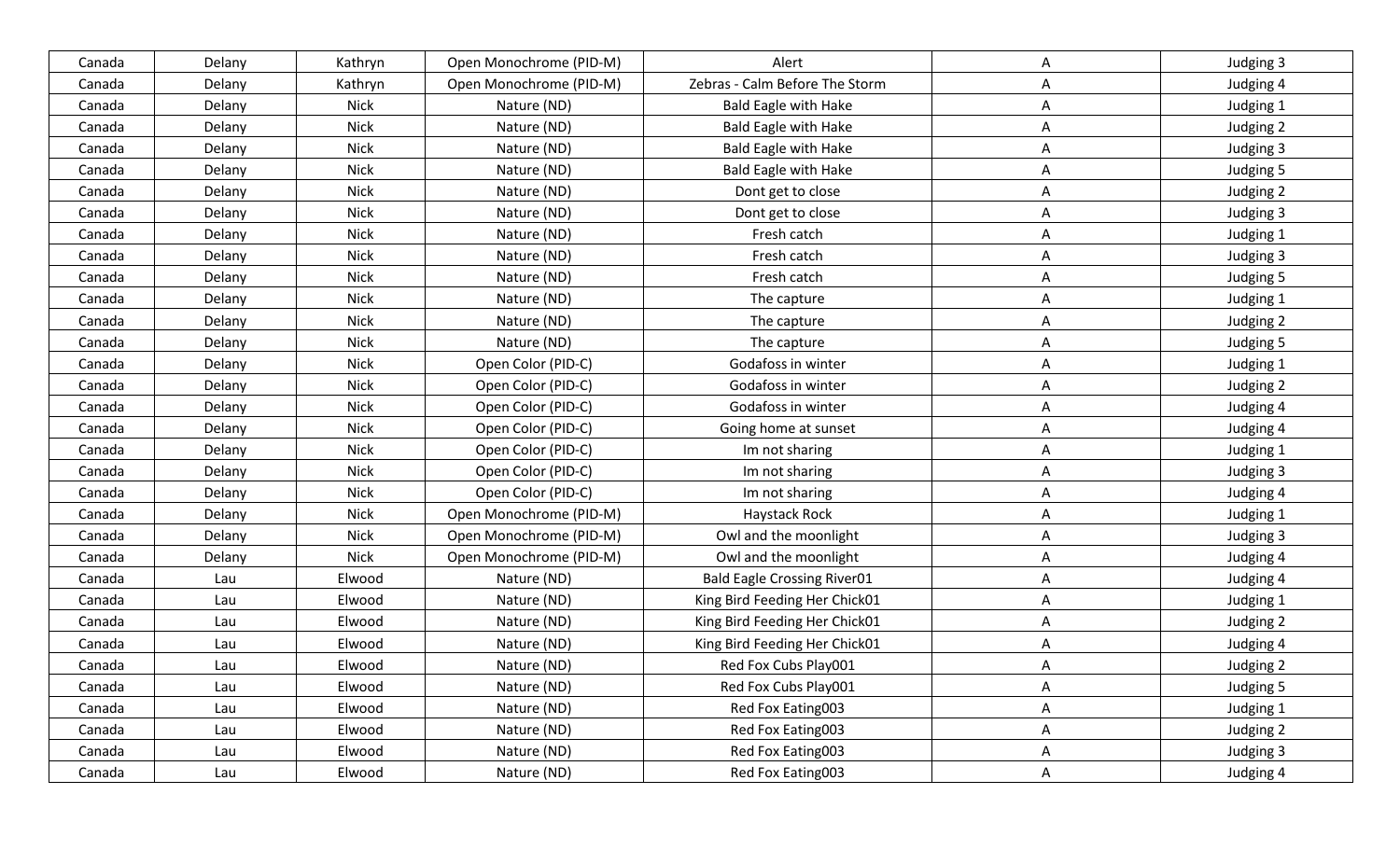| Canada | Lau | Elwood | Nature (ND)             | Red Fox Eating003            | Electronic certificate of Merit | Judging 5 |
|--------|-----|--------|-------------------------|------------------------------|---------------------------------|-----------|
| Canada | Lau | Elwood | Open Color (PID-C)      | Cantonese Opera 03           | A                               | Judging 2 |
| Canada | Lau | Elwood | Open Color (PID-C)      | Cantonese Opera 03           | Α                               | Judging 5 |
| Canada | Lau | Elwood | Open Color (PID-C)      | Dog Sledding01               | A                               | Judging 2 |
| Canada | Lau | Elwood | Open Color (PID-C)      | Dog Sledding01               | A                               | Judging 3 |
| Canada | Lau | Elwood | Open Color (PID-C)      | Martial Artist01             | A                               | Judging 2 |
| Canada | Lau | Elwood | Open Color (PID-C)      | Martial Artist01             | A                               | Judging 3 |
| Canada | Lau | Elwood | Open Monochrome (PID-M) | <b>Body Curve</b>            | A                               | Judging 1 |
| Canada | Lau | Elwood | Open Monochrome (PID-M) | Body Curve                   | A                               | Judging 2 |
| Canada | Lau | Elwood | Open Monochrome (PID-M) | <b>Body Curve</b>            | A                               | Judging 3 |
| Canada | Lau | Elwood | Open Monochrome (PID-M) | <b>Body Curve</b>            | A                               | Judging 4 |
| Canada | Lau | Elwood | Open Monochrome (PID-M) | <b>Body Curve</b>            | A                               | Judging 5 |
| Canada | Lau | Elwood | Open Monochrome (PID-M) | Moni                         | Α                               | Judging 1 |
| Canada | Lau | Elwood | Open Monochrome (PID-M) | Moni                         | A                               | Judging 2 |
| Canada | Lau | Elwood | Open Monochrome (PID-M) | Moni                         | A                               | Judging 3 |
| Canada | Lau | Elwood | Open Monochrome (PID-M) | Moni                         | A                               | Judging 4 |
| Canada | Lau | Elwood | Open Monochrome (PID-M) | Moni                         | A                               | Judging 5 |
| Canada | Lau | Elwood | Open Monochrome (PID-M) | Portrait001                  | A                               | Judging 2 |
| Canada | Lau | Elwood | Open Monochrome (PID-M) | Portrait001                  | A                               | Judging 5 |
| Canada | Lau | Elwood | Open Monochrome (PID-M) | Power Girl                   | A                               | Judging 2 |
| Canada | Lau | Elwood | Open Monochrome (PID-M) | Power Girl                   | A                               | Judging 3 |
| Canada | Lau | Elwood | Open Monochrome (PID-M) | Power Girl                   | A                               | Judging 4 |
| Canada | Lau | Elwood | Photo Travel (PTD)      | Causeway Bay                 | A                               | Judging 3 |
| Canada | Lau | Elwood | Photo Travel (PTD)      | Causeway Bay                 | A                               | Judging 4 |
| Canada | Lau | Elwood | Photo Travel (PTD)      | Causeway Bay                 | Electronic certificate of Merit | Judging 5 |
| Canada | Lau | Elwood | Photo Travel (PTD)      | Jarvis Street Baptist Church | A                               | Judging 2 |
| Canada | Lau | Elwood | Photo Travel (PTD)      | Sun Raise at Niagara Fall    | Α                               | Judging 1 |
| Canada | Lau | Elwood | Photo Travel (PTD)      | Sun Raise at Niagara Fall    | A                               | Judging 2 |
| Canada | Lau | Elwood | Photo Travel (PTD)      | Sun Raise at Niagara Fall    | A                               | Judging 3 |
| Canada | Lau | Elwood | Photo Travel (PTD)      | Sun Raise at Niagara Fall    | A                               | Judging 4 |
| Canada | Ye  | Danlei | Open Color (PID-C)      | Cuba street43                | A                               | Judging 5 |
| Canada | Ye  | Danlei | Open Monochrome (PID-M) | Living in Central Asia5      | A                               | Judging 5 |
| Canada | Ye  | Danlei | Open Monochrome (PID-M) | Swazi maidens31              | A                               | Judging 2 |
| Canada | Ye  | Danlei | Photo Travel (PTD)      | Iranian street corners17     | $\mathsf{A}$                    | Judging 2 |
|        |     |        |                         |                              |                                 |           |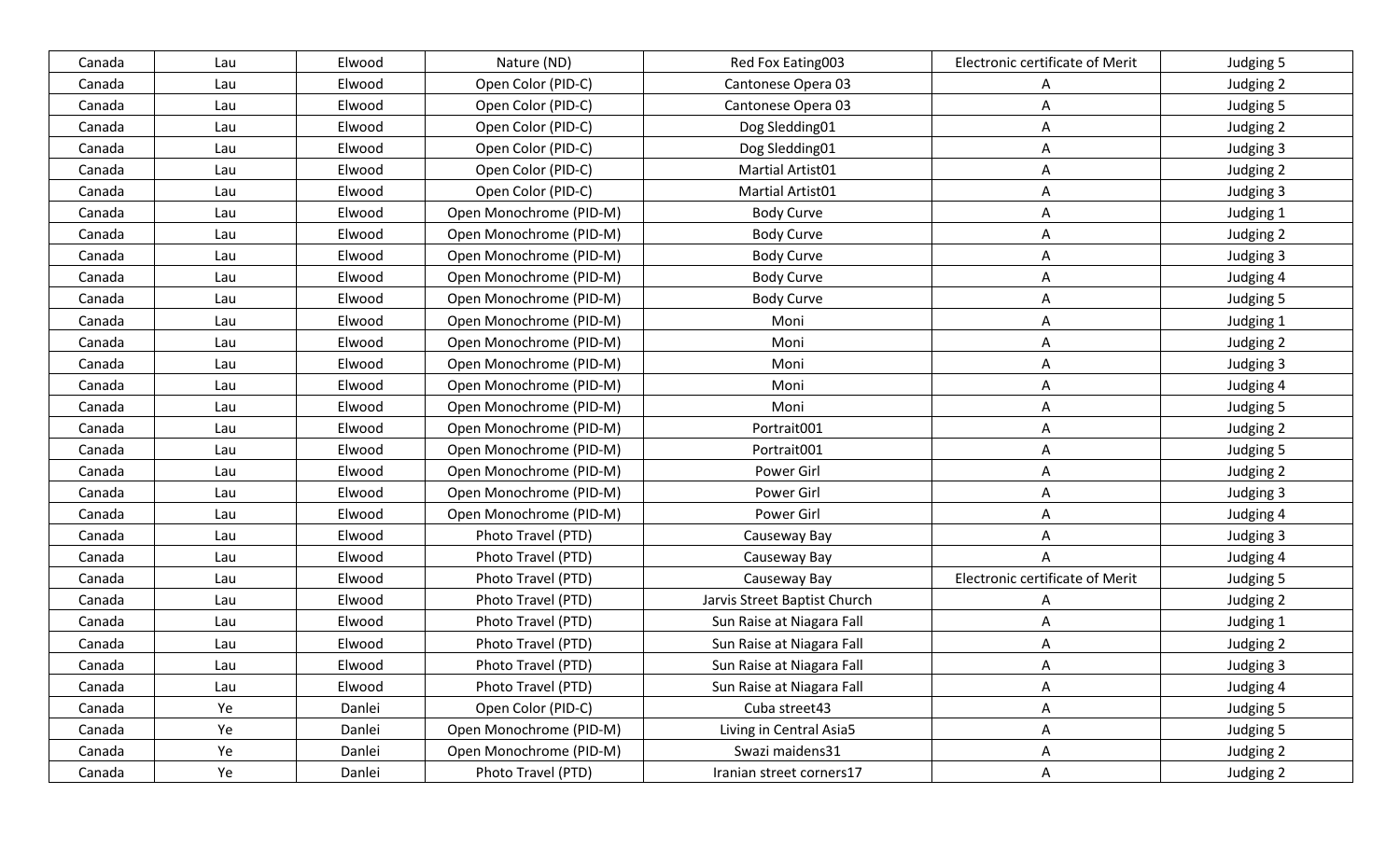| China | gao | feng | Nature (ND)             | Meal 1                              | A                               | Judging 3 |
|-------|-----|------|-------------------------|-------------------------------------|---------------------------------|-----------|
| China | gao | feng | Nature (ND)             | Meal 1                              | A                               | Judging 5 |
| China | gao | feng | Nature (ND)             | white throated bird 1               | Α                               | Judging 5 |
| China | gao | feng | Nature (ND)             | White-rumped magpie robin           | A                               | Judging 3 |
| China | gao | feng | Open Color (PID-C)      | <b>Birds and lotus</b>              | A                               | Judging 3 |
| China | gao | feng | Open Color (PID-C)      | everything is for the baby          | A                               | Judging 3 |
| China | gao | feng | Open Color (PID-C)      | <b>Morning Song</b>                 | Α                               | Judging 4 |
| China | gao | feng | Open Monochrome (PID-M) | So different                        | Α                               | Judging 2 |
| China | gao | feng | Photo Travel (PTD)      | canyon mist covered terraced fields | A                               | Judging 2 |
| China | gao | feng | Photo Travel (PTD)      | duel hard to separate               | A                               | Judging 1 |
| China | gao | feng | Photo Travel (PTD)      | duel hard to separate               | A                               | Judging 3 |
| China | gao | feng | Photo Travel (PTD)      | Golden rice enters the Miao family  | A                               | Judging 4 |
| China | gao | feng | Photo Travel (PTD)      | Trick 2                             | A                               | Judging 2 |
| China | Hu  | Lin  | Nature (ND)             | Always together                     | Α                               | Judging 1 |
| China | Hu  | Lin  | Nature (ND)             | Always together                     | Α                               | Judging 2 |
| China | Hu  | Lin  | Nature (ND)             | Always together                     | A                               | Judging 3 |
| China | Hu  | Lin  | Nature (ND)             | Always together                     | A                               | Judging 5 |
| China | Hu  | Lin  | Nature (ND)             | <b>ANIMAL PARADISE</b>              | Α                               | Judging 1 |
| China | Hu  | Lin  | Nature (ND)             | <b>ANIMAL PARADISE</b>              | Α                               | Judging 2 |
| China | Hu  | Lin  | Nature (ND)             | <b>ANIMAL PARADISE</b>              | Α                               | Judging 4 |
| China | Hu  | Lin  | Nature (ND)             | <b>ANIMAL PARADISE</b>              | A                               | Judging 5 |
| China | Hu  | Lin  | Nature (ND)             | <b>HIGH NOBLE FAMILY</b>            | A                               | Judging 1 |
| China | Hu  | Lin  | Nature (ND)             | HIGH NOBLE FAMILY                   | Α                               | Judging 3 |
| China | Hu  | Lin  | Nature (ND)             | wait                                | Α                               | Judging 4 |
| China | Hu  | Lin  | Open Color (PID-C)      | warm                                | Α                               | Judging 2 |
| China | Hu  | Lin  | Open Color (PID-C)      | warm                                | A                               | Judging 5 |
| China | Hu  | Lin  | Open Color (PID-C)      | woman weaver                        | Α                               | Judging 1 |
| China | Hu  | Lin  | Open Color (PID-C)      | woman weaver                        | A                               | Judging 2 |
| China | Hu  | Lin  | Open Color (PID-C)      | woman weaver                        | A                               | Judging 4 |
| China | Hu  | Lin  | Open Color (PID-C)      | woman weaver                        | A                               | Judging 5 |
| China | Hu  | Lin  | Open Monochrome (PID-M) | A quiet harbor2                     | $\mathsf{A}$                    | Judging 1 |
| China | Hu  | Lin  | Open Monochrome (PID-M) | A quiet harbor2                     | A                               | Judging 2 |
| China | Hu  | Lin  | Open Monochrome (PID-M) | A quiet harbor2                     | A                               | Judging 3 |
| China | Hu  | Lin  | Open Monochrome (PID-M) | A quiet harbor2                     | Electronic certificate of Merit | Judging 4 |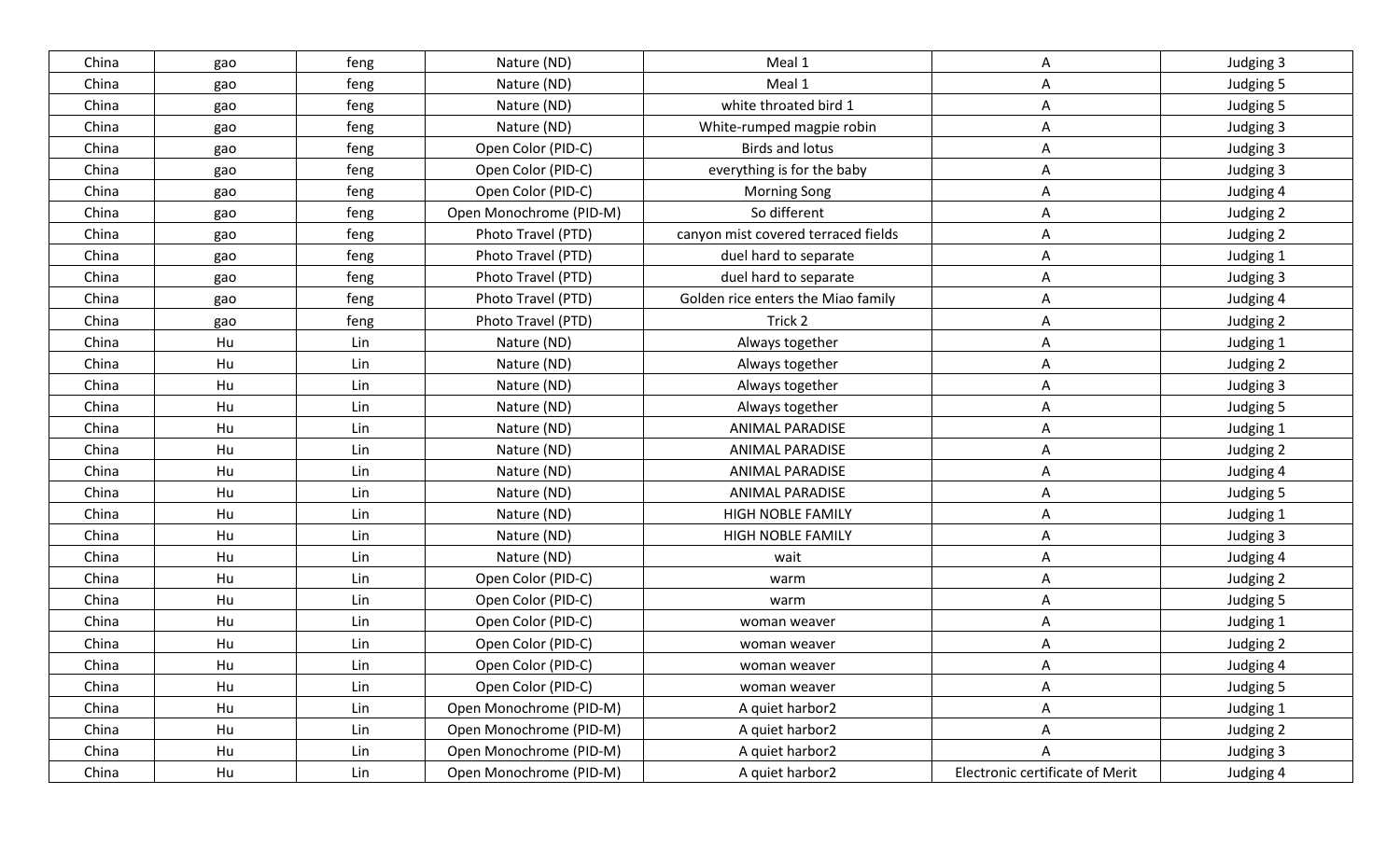| China | Hu           | Lin     | Open Monochrome (PID-M) | A quiet harbor2                     | Α                               | Judging 5 |
|-------|--------------|---------|-------------------------|-------------------------------------|---------------------------------|-----------|
| China | Hu           | Lin     | Open Monochrome (PID-M) | carefree 2                          | Α                               | Judging 3 |
| China | Hu           | Lin     | Open Monochrome (PID-M) | carefree 2                          | A                               | Judging 5 |
| China | Hu           | Lin     | Open Monochrome (PID-M) | THE OLD CRAFTSMEN HB2               | A                               | Judging 1 |
| China | Hu           | Lin     | Open Monochrome (PID-M) | THE OLD CRAFTSMEN HB2               | A                               | Judging 2 |
| China | Hu           | Lin     | Open Monochrome (PID-M) | THE OLD CRAFTSMEN HB2               | <b>BC Bronze</b>                | Judging 5 |
| China | Hu           | Lin     | Open Monochrome (PID-M) | Tunnel of sunshine                  | A                               | Judging 4 |
| China | Hu           | Lin     | Open Monochrome (PID-M) | Tunnel of sunshine                  | A                               | Judging 5 |
| China | Hu           | Lin     | Photo Travel (PTD)      | Acropolis Gate in Athens            | A                               | Judging 1 |
| China | Hu           | Lin     | Photo Travel (PTD)      | Acropolis Gate in Athens            | Electronic certificate of Merit | Judging 4 |
| China | Hu           | Lin     | Photo Travel (PTD)      | Kiln exit                           | A                               | Judging 2 |
| China | Hu           | Lin     | Photo Travel (PTD)      | Simmered Mulberry Festival Blessed2 | Α                               | Judging 2 |
| China | Hu           | Lin     | Photo Travel (PTD)      | Simmered Mulberry Festival Blessed2 | <b>BC Bronze</b>                | Judging 3 |
| China | Hu           | Lin     | Photo Travel (PTD)      | Simmered Mulberry Festival Blessed2 | A                               | Judging 5 |
| China | Hu           | Lin     | Photo Travel (PTD)      | The Yellow River from Heaven 2      | A                               | Judging 1 |
| China | Hu           | Lin     | Photo Travel (PTD)      | The Yellow River from Heaven 2      | A                               | Judging 3 |
| China | Hu           | Lin     | Photo Travel (PTD)      | The Yellow River from Heaven 2      | Α                               | Judging 4 |
| China | Hu           | Lin     | Photo Travel (PTD)      | The Yellow River from Heaven 2      | Α                               | Judging 5 |
| China | li           | dengcai | Nature (ND)             | <b>Black winged Kite</b>            | Α                               | Judging 1 |
| China | li.          | dengcai | Nature (ND)             | <b>Black winged Kite</b>            | Α                               | Judging 3 |
| China | li           | dengcai | Nature (ND)             | Wildebeest                          | A                               | Judging 1 |
| China | li           | dengcai | Nature (ND)             | Wildebeest                          | Α                               | Judging 2 |
| China | li.          | dengcai | Open Color (PID-C)      | Jade Emperor top                    | A                               | Judging 5 |
| China | li           | dengcai | Open Color (PID-C)      | Remiz consobrinus                   | Α                               | Judging 3 |
| China | -li          | dengcai | Open Color (PID-C)      | Remiz consobrinus                   | Α                               | Judging 5 |
| China | li           | dengcai | Open Color (PID-C)      | Sea glow                            | A                               | Judging 1 |
| China | li           | dengcai | Open Monochrome (PID-M) | Urban Gem                           | Α                               | Judging 4 |
| China | li           | dengcai | Open Monochrome (PID-M) | wind Electricity                    | A                               | Judging 2 |
| China | li           | dengcai | Open Monochrome (PID-M) | wind Electricity                    | A                               | Judging 3 |
| China | li           | dengcai | Open Monochrome (PID-M) | wind Electricity                    | A                               | Judging 4 |
| China | li           | dengcai | Open Monochrome (PID-M) | wind Electricity                    |                                 | Judging 5 |
| China | li           | dengcai | Photo Travel (PTD)      | Recite passages from scritures      | Electronic certificate of Merit | Judging 2 |
| China | li           | dengcai | Photo Travel (PTD)      | Recite passages from scritures      | A                               | Judging 3 |
| China | $\mathbf{I}$ | dengcai | Photo Travel (PTD)      | Recite passages from scritures      | $\mathsf{A}$                    | Judging 4 |
|       |              |         |                         |                                     |                                 |           |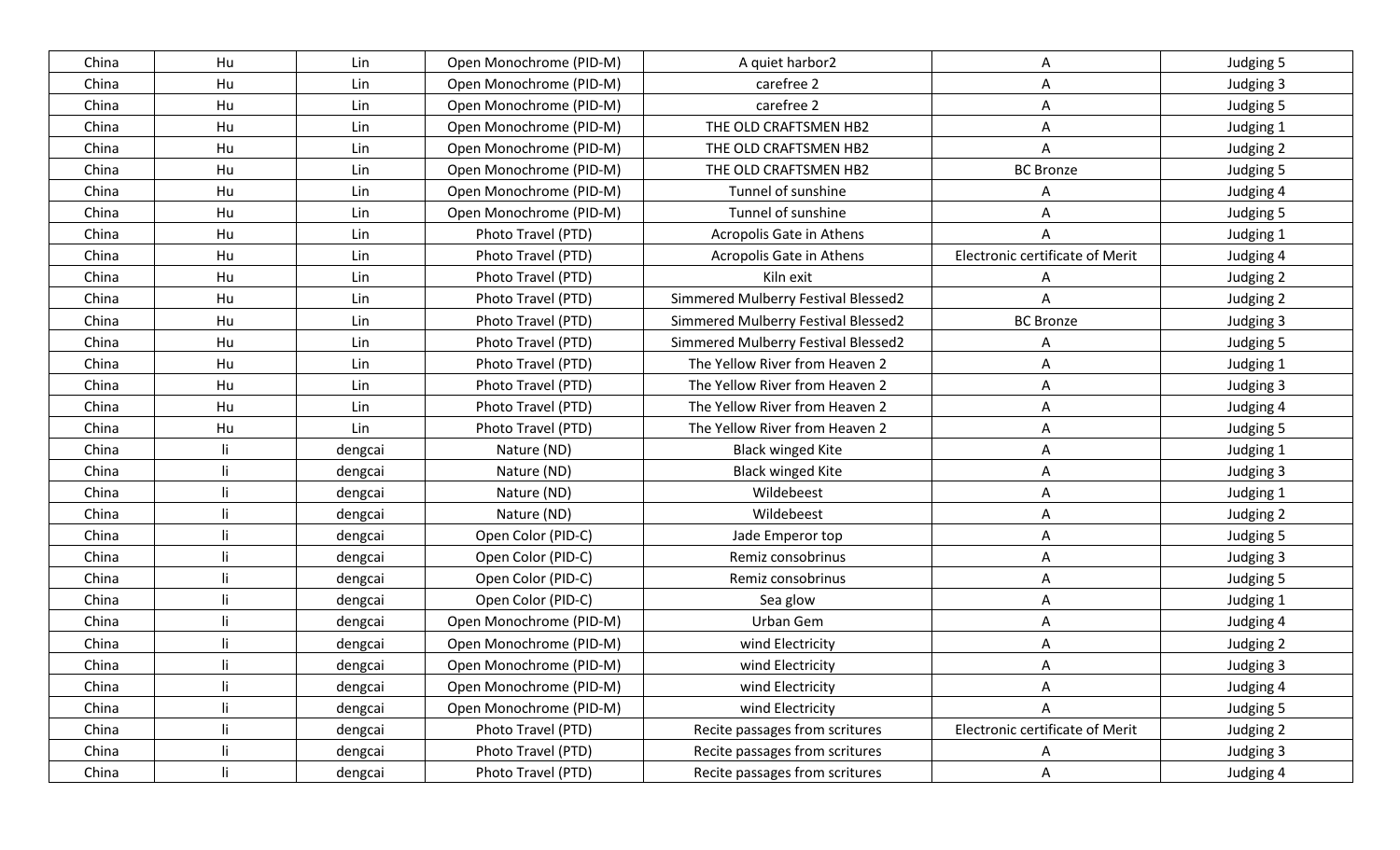| China |             | dengcai           | Photo Travel (PTD)      | Recite passages from scritures       | A                               | Judging 5 |
|-------|-------------|-------------------|-------------------------|--------------------------------------|---------------------------------|-----------|
| China |             | dengcai           | Photo Travel (PTD)      | Snow on Mount Tai                    | Electronic certificate of Merit | Judging 5 |
| China |             | dengcai           | Photo Travel (PTD)      | Steamed bread mountain               | A                               | Judging 4 |
| China | <b>TONG</b> | <b>JIANGCHUAN</b> | Nature (ND)             | <b>Beagling</b>                      | A                               | Judging 1 |
| China | <b>TONG</b> | <b>JIANGCHUAN</b> | Nature (ND)             | <b>Beagling</b>                      | A                               | Judging 5 |
| China | <b>TONG</b> | <b>JIANGCHUAN</b> | Nature (ND)             | Gypaetus barbatus                    | A                               | Judging 1 |
| China | <b>TONG</b> | <b>JIANGCHUAN</b> | Nature (ND)             | Gypaetus barbatus                    | A                               | Judging 2 |
| China | <b>TONG</b> | <b>JIANGCHUAN</b> | Nature (ND)             | Gypaetus barbatus                    | <b>BC Gold</b>                  | Judging 3 |
| China | <b>TONG</b> | <b>JIANGCHUAN</b> | Nature (ND)             | Gypaetus barbatus                    | A                               | Judging 4 |
| China | <b>TONG</b> | <b>JIANGCHUAN</b> | Nature (ND)             | Gypaetus barbatus                    | Α                               | Judging 5 |
| China | <b>TONG</b> | <b>JIANGCHUAN</b> | Nature (ND)             | Law of the jungle                    | Α                               | Judging 1 |
| China | <b>TONG</b> | <b>JIANGCHUAN</b> | Nature (ND)             | Law of the jungle                    | Α                               | Judging 2 |
| China | <b>TONG</b> | <b>JIANGCHUAN</b> | Nature (ND)             | Law of the jungle                    | Α                               | Judging 4 |
| China | <b>TONG</b> | <b>JIANGCHUAN</b> | Nature (ND)             | Law of the jungle                    | A                               | Judging 5 |
| China | <b>TONG</b> | <b>JIANGCHUAN</b> | Nature (ND)             | Time of danger                       | Α                               | Judging 5 |
| China | <b>TONG</b> | <b>JIANGCHUAN</b> | Open Color (PID-C)      | Blue and white porcelain beauty      | Α                               | Judging 2 |
| China | <b>TONG</b> | <b>JIANGCHUAN</b> | Open Color (PID-C)      | Blue and white porcelain beauty      | Α                               | Judging 3 |
| China | <b>TONG</b> | <b>JIANGCHUAN</b> | Open Color (PID-C)      | Blue and white porcelain beauty      | Α                               | Judging 4 |
| China | <b>TONG</b> | <b>JIANGCHUAN</b> | Open Color (PID-C)      | Blue and white porcelain beauty      | Α                               | Judging 5 |
| China | <b>TONG</b> | <b>JIANGCHUAN</b> | Open Color (PID-C)      | <b>Grassland Gathering of Heroes</b> | A                               | Judging 4 |
| China | <b>TONG</b> | <b>JIANGCHUAN</b> | Open Color (PID-C)      | The goddess of the peacock           | A                               | Judging 1 |
| China | <b>TONG</b> | <b>JIANGCHUAN</b> | Open Color (PID-C)      | The goddess of the peacock           | Electronic certificate of Merit | Judging 3 |
| China | <b>TONG</b> | <b>JIANGCHUAN</b> | Open Color (PID-C)      | The goddess of the peacock           |                                 | Judging 4 |
| China | <b>TONG</b> | <b>JIANGCHUAN</b> | Open Color (PID-C)      | The goddess of the peacock           | Electronic certificate of Merit | Judging 5 |
| China | <b>TONG</b> | <b>JIANGCHUAN</b> | Open Monochrome (PID-M) | A good harvest                       | A                               | Judging 2 |
| China | <b>TONG</b> | <b>JIANGCHUAN</b> | Open Monochrome (PID-M) | Female general                       | Α                               | Judging 2 |
| China | <b>TONG</b> | <b>JIANGCHUAN</b> | Open Monochrome (PID-M) | Female general                       | Α                               | Judging 3 |
| China | <b>TONG</b> | <b>JIANGCHUAN</b> | Open Monochrome (PID-M) | Female general                       | A                               | Judging 5 |
| China | <b>TONG</b> | <b>JIANGCHUAN</b> | Open Monochrome (PID-M) | Hui Style                            | A                               | Judging 2 |
| China | <b>TONG</b> | <b>JIANGCHUAN</b> | Open Monochrome (PID-M) | Tiger                                | <b>BC Silver</b>                | Judging 3 |
| China | <b>TONG</b> | <b>JIANGCHUAN</b> | Photo Travel (PTD)      | Dragon festival                      | A                               | Judging 3 |
| China | <b>TONG</b> | <b>JIANGCHUAN</b> | Photo Travel (PTD)      | Red Beach                            | A                               | Judging 4 |
| China | <b>TONG</b> | <b>JIANGCHUAN</b> | Photo Travel (PTD)      | The zhuang in black                  | A                               | Judging 2 |
| China | <b>TONG</b> | <b>JIANGCHUAN</b> | Photo Travel (PTD)      | The zhuang in black                  | $\mathsf{A}$                    | Judging 5 |
|       |             |                   |                         |                                      |                                 |           |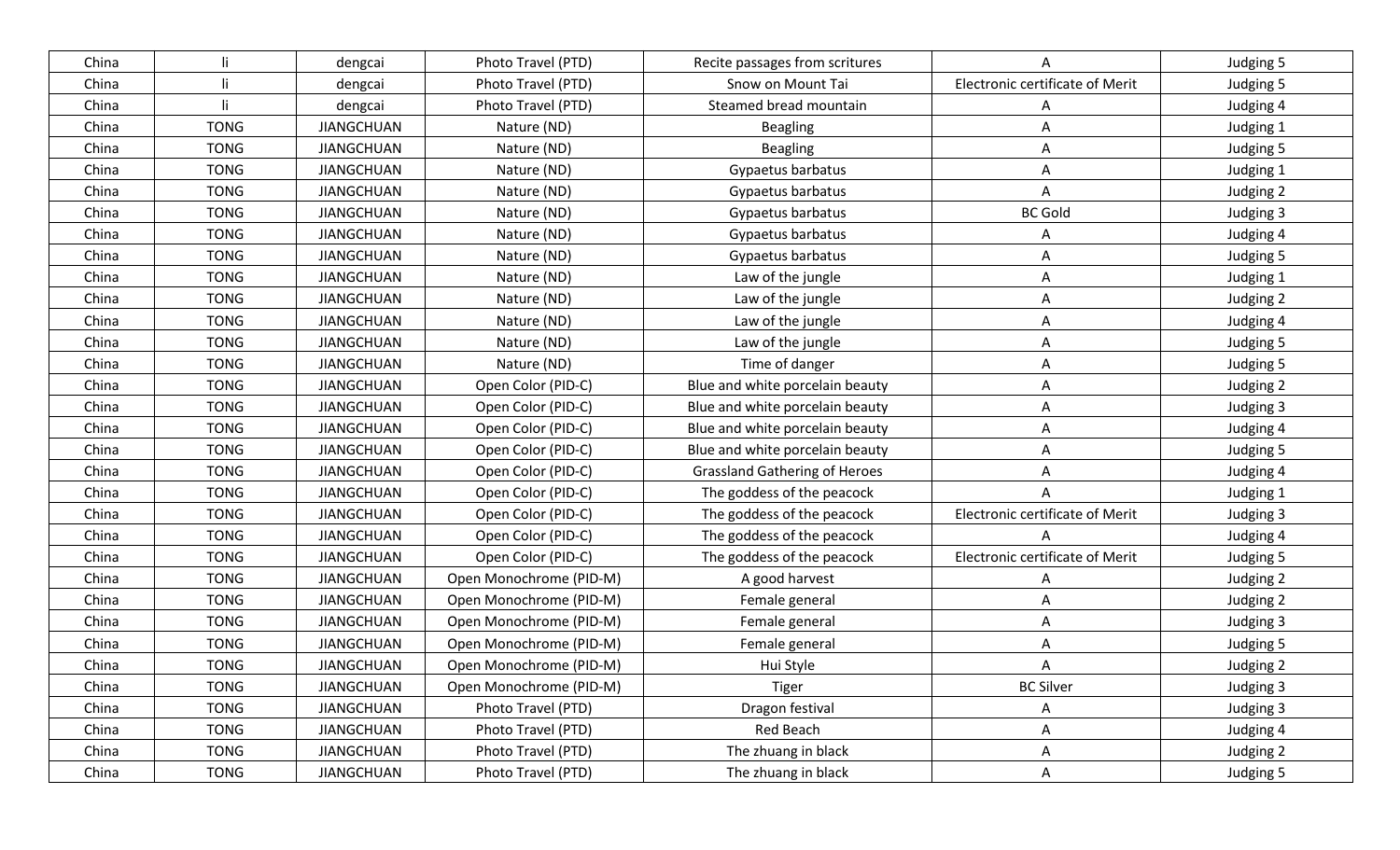| China | wang | feng  | Nature (ND)             | <b>Blue Emerald s Delicious Meal</b> | A            | Judging 2 |
|-------|------|-------|-------------------------|--------------------------------------|--------------|-----------|
| China | wang | feng  | Nature (ND)             | Blue throated Phoenix Tiger 1        | A            | Judging 4 |
| China | wang | feng  | Nature (ND)             | Elanus caeruleus builds a nest 1     | A            | Judging 3 |
| China | wang | feng  | Nature (ND)             | Passionate moment 3                  | $\mathsf{A}$ | Judging 1 |
| China | wang | feng  | Nature (ND)             | Passionate moment 3                  | A            | Judging 2 |
| China | wang | feng  | Open Color (PID-C)      | Hoopoe Brooding 1                    | $\mathsf{A}$ | Judging 3 |
| China | wang | feng  | Open Color (PID-C)      | Hoopoe Brooding 1                    | A            | Judging 5 |
| China | wang | feng  | Open Color (PID-C)      | Hoopoe Brooding 3                    | $\mathsf{A}$ | Judging 1 |
| China | wang | feng  | Open Color (PID-C)      | White Stork cushion nest             | A            | Judging 2 |
| China | wang | feng  | Open Color (PID-C)      | White Stork cushion nest             | A            | Judging 4 |
| China | Wang | Yichi | Open Color (PID-C)      | Expect                               | A            | Judging 4 |
| China | Wang | Yichi | Open Color (PID-C)      | Tortuous road                        | $\mathsf{A}$ | Judging 3 |
| China | Wang | Yichi | Open Color (PID-C)      | Tortuous road                        | A            | Judging 4 |
| China | Wang | Yichi | Open Color (PID-C)      | Wild                                 | A            | Judging 1 |
| China | Wang | Yichi | Open Color (PID-C)      | Wild                                 | A            | Judging 3 |
| China | Wang | Yichi | Open Color (PID-C)      | Wild                                 | A            | Judging 4 |
| China | Wang | Yichi | Open Color (PID-C)      | Wild                                 | $\mathsf{A}$ | Judging 5 |
| China | Wang | Yichi | Open Color (PID-C)      | Winter goes and spring comes         | A            | Judging 5 |
| China | Wang | Yichi | Open Monochrome (PID-M) | Pastoral                             | $\mathsf{A}$ | Judging 1 |
| China | Wang | Yichi | Open Monochrome (PID-M) | Pastoral                             | A            | Judging 4 |
| China | Wang | Yichi | Open Monochrome (PID-M) | Venus in deduction                   | A            | Judging 3 |
| China | Wang | Yichi | Open Monochrome (PID-M) | Venus in deduction                   | $\mathsf{A}$ | Judging 4 |
| China | Wang | Yichi | Open Monochrome (PID-M) | Waverider                            | A            | Judging 3 |
| China | Wang | Yichi | Open Monochrome (PID-M) | Waverider                            | A            | Judging 5 |
| China | wu   | liang | Nature (ND)             | feeding                              | A            | Judging 2 |
| China | wu   | liang | Nature (ND)             | fight                                | A            | Judging 1 |
| China | wu   | liang | Nature (ND)             | fight                                | Α            | Judging 3 |
| China | wu   | liang | Nature (ND)             | fight                                | A            | Judging 4 |
| China | wu   | liang | Nature (ND)             | fight                                | A            | Judging 5 |
| China | wu   | liang | Nature (ND)             | FROGS <sub>2</sub>                   | A            | Judging 3 |
| China | wu   | liang | Nature (ND)             | home                                 | $\mathsf{A}$ | Judging 3 |
| China | wu   | liang | Nature (ND)             | home                                 | $\mathsf{A}$ | Judging 4 |
| China | wu   | liang | Open Color (PID-C)      | Challenge3                           | $\mathsf{A}$ | Judging 3 |
| China | wu   | liang | Open Color (PID-C)      | Challenge3                           | $\mathsf{A}$ | Judging 4 |
|       |      |       |                         |                                      |              |           |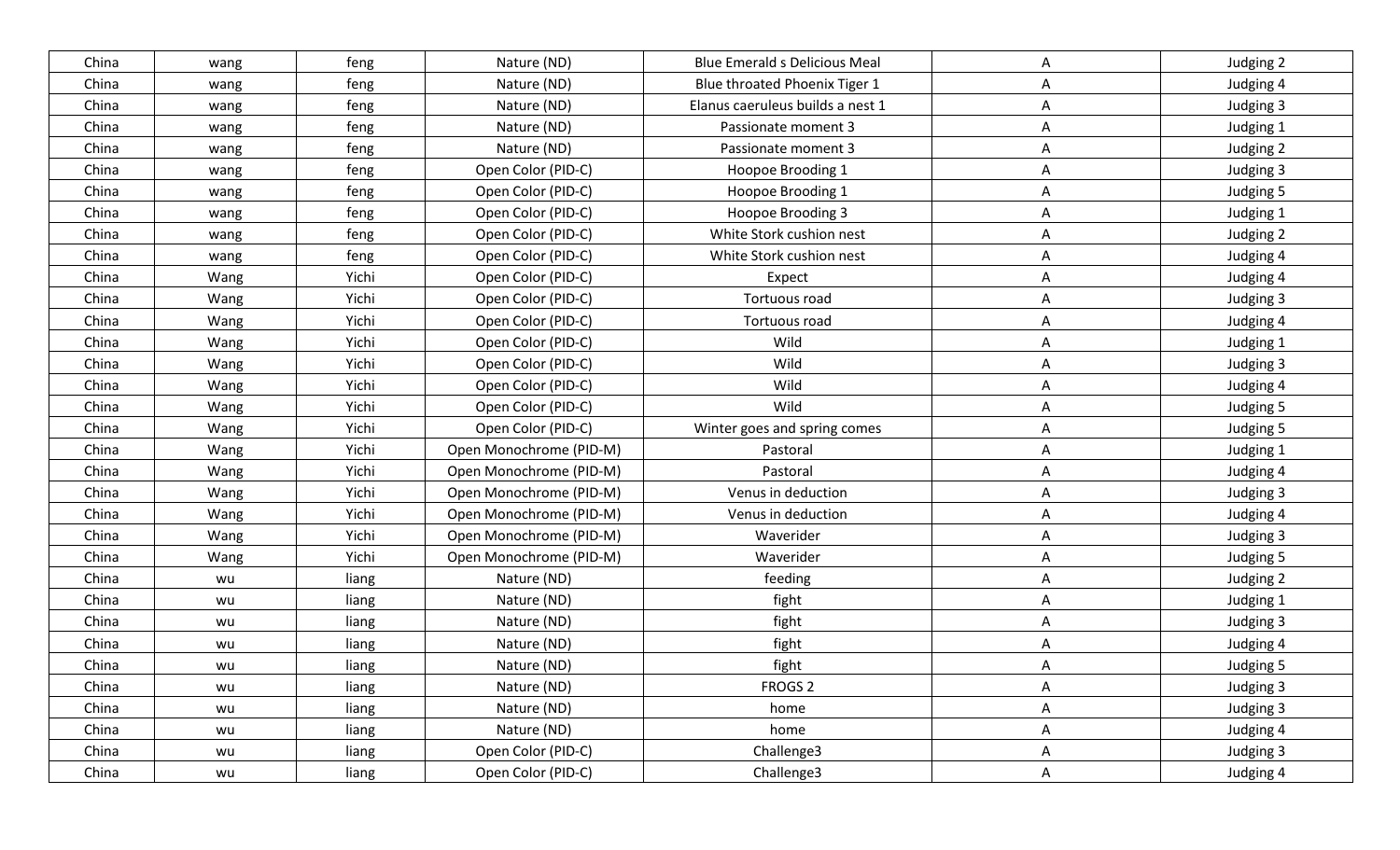| China   | wu            | liang              | Open Color (PID-C)      | Sweet fruit                  | Electronic certificate of Merit | Judging 1 |
|---------|---------------|--------------------|-------------------------|------------------------------|---------------------------------|-----------|
| China   | wu            | liang              | Open Color (PID-C)      | Sweet fruit                  | A                               | Judging 3 |
| China   | wu            | liang              | Open Color (PID-C)      | THE BEAUTIFUL GAME 1         | <b>BC Bronze</b>                | Judging 3 |
| China   | wu            | liang              | Open Color (PID-C)      | THE BEAUTIFUL GAME 1         | A                               | Judging 4 |
| China   | wu            | liang              | Open Color (PID-C)      | TREE FROGS AND FLOWERS 2     | A                               | Judging 3 |
| China   | wu            | liang              | Open Color (PID-C)      | TREE FROGS AND FLOWERS 2     | Α                               | Judging 4 |
| China   | wu            | liang              | Photo Travel (PTD)      | Ink Huangshan4               | Α                               | Judging 3 |
| China   | wu            | liang              | Photo Travel (PTD)      | Ink Huangshan4               | Α                               | Judging 4 |
| China   | wu            | liang              | Photo Travel (PTD)      | Live in the Heaven           | A                               | Judging 3 |
| China   | wu            | liang              | Photo Travel (PTD)      | Pastoral in the Clouds       | Α                               | Judging 2 |
| China   | wu            | liang              | Photo Travel (PTD)      | yuyuqionglou                 | A                               | Judging 4 |
| China   | wu            | liang              | Photo Travel (PTD)      | yuyuqionglou                 | A                               | Judging 5 |
| Cyprus  | <b>STAVRI</b> | <b>STEVEN</b>      | Open Color (PID-C)      | VICKY <sub>7</sub>           | Α                               | Judging 1 |
| Cyprus  | <b>STAVRI</b> | <b>STEVEN</b>      | Open Monochrome (PID-M) | <b>KISS</b>                  | A                               | Judging 2 |
| Cyprus  | <b>STAVRI</b> | <b>STEVEN</b>      | Open Monochrome (PID-M) | LILY <sub>5</sub>            | A                               | Judging 5 |
| Denmark | Hansen        | <b>Bjarne Juhl</b> | Open Color (PID-C)      | Aros opus 5                  | A                               | Judging 5 |
| Denmark | Hansen        | <b>Bjarne Juhl</b> | Open Color (PID-C)      | Danish backyard 2            | A                               | Judging 1 |
| Denmark | Hansen        | <b>Bjarne Juhl</b> | Open Color (PID-C)      | Danish backyard 2            | A                               | Judging 5 |
| Denmark | Hansen        | <b>Bjarne Juhl</b> | Open Color (PID-C)      | Dressmakers opus 2           | Α                               | Judging 1 |
| Denmark | Hansen        | <b>Bjarne Juhl</b> | Open Color (PID-C)      | Dressmakers opus 2           | A                               | Judging 2 |
| Denmark | Hansen        | <b>Bjarne Juhl</b> | Open Color (PID-C)      | Dressmakers opus 2           | <b>BC Gold</b>                  | Judging 5 |
| Denmark | Hansen        | <b>Bjarne Juhl</b> | Open Color (PID-C)      | Painter opus 3               | PSA Gold                        | Judging 1 |
| Denmark | Hansen        | <b>Bjarne Juhl</b> | Open Color (PID-C)      | Painter opus 3               | A                               | Judging 2 |
| Denmark | Hansen        | Bjarne Juhl        | Open Color (PID-C)      | Painter opus 3               | Α                               | Judging 5 |
| Denmark | Hansen        | <b>Bjarne Juhl</b> | Open Monochrome (PID-M) | Horse and girls              | Α                               | Judging 5 |
| Denmark | Hansen        | <b>Bjarne Juhl</b> | Open Monochrome (PID-M) | Sleepy boy                   | Α                               | Judging 5 |
| Denmark | Hansen        | <b>Bjarne Juhl</b> | Photo Travel (PTD)      | Colosseum Rome 4             | Α                               | Judging 1 |
| Denmark | Hansen        | <b>Bjarne Juhl</b> | Photo Travel (PTD)      | Colosseum Rome 4             | A                               | Judging 2 |
| Denmark | Hansen        | <b>Bjarne Juhl</b> | Photo Travel (PTD)      | Colosseum Rome 4             | A                               | Judging 4 |
| Denmark | Hansen        | Bjarne Juhl        | Photo Travel (PTD)      | Colosseum Rome 4             | A                               | Judging 5 |
| Denmark | Hansen        | Bjarne Juhl        | Photo Travel (PTD)      | Square Day                   | A                               | Judging 1 |
| England | Nissen        | Ann                | Nature (ND)             | Tree Frog on an Iris         | A                               | Judging 3 |
| England | Nissen        | Ann                | Nature (ND)             | Tree Frog on an Iris         | A                               | Judging 4 |
| England | Nissen        | Ann                | Open Color (PID-C)      | <b>Breakfast at Tiffneys</b> | $\mathsf{A}$                    | Judging 1 |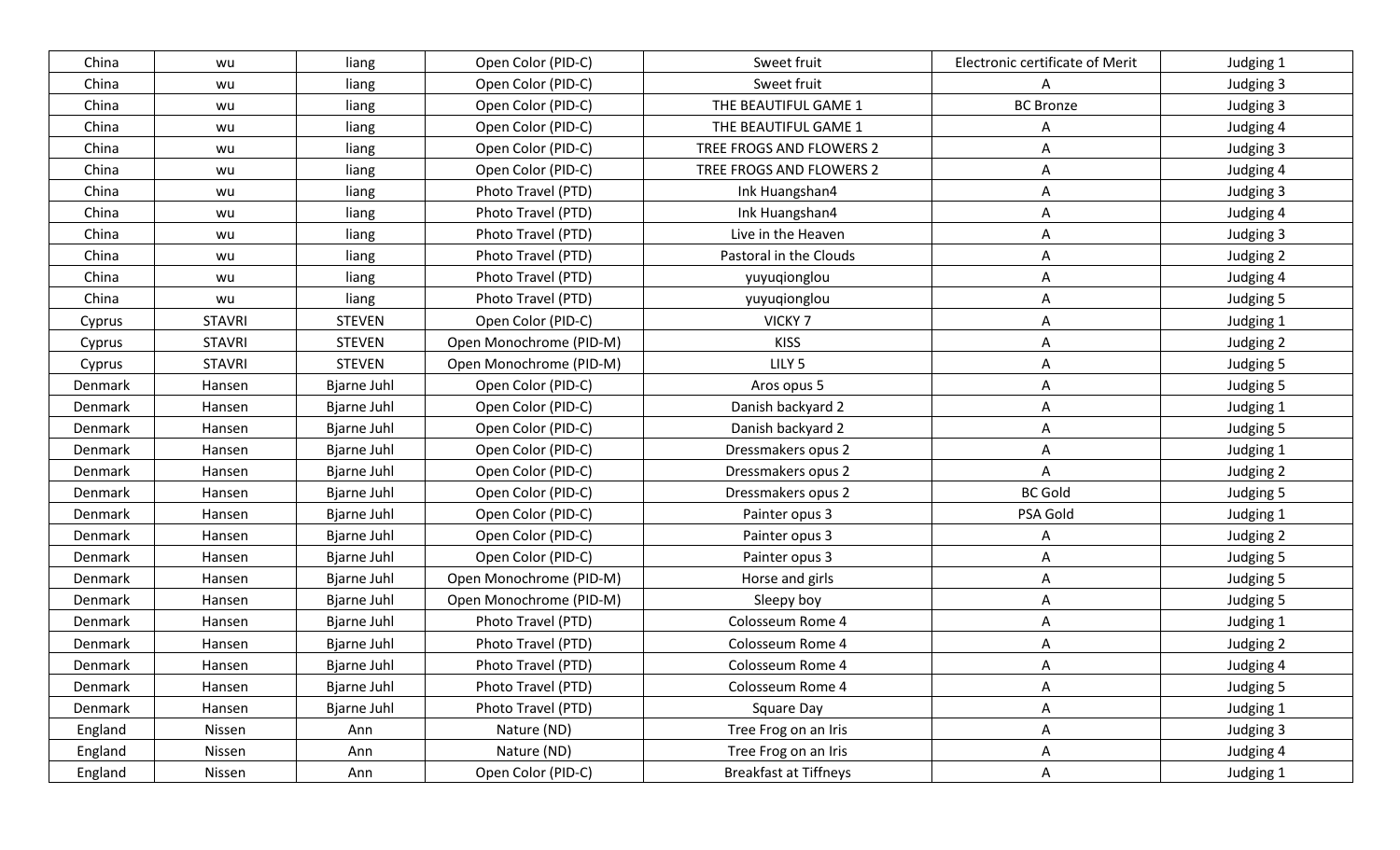| England | Nissen   | Ann          | Open Color (PID-C)      | <b>Breakfast at Tiffneys</b>  | A                               | Judging 4 |
|---------|----------|--------------|-------------------------|-------------------------------|---------------------------------|-----------|
| England | Nissen   | Ann          | Open Color (PID-C)      | <b>Breakfast at Tiffneys</b>  | A                               | Judging 5 |
| England | Nissen   | Ann          | Open Color (PID-C)      | Planning the Escape           | Α                               | Judging 1 |
| England | Nissen   | Ann          | Open Color (PID-C)      | Planning the Escape           | A                               | Judging 2 |
| England | Nissen   | Ann          | Open Color (PID-C)      | Planning the Escape           | A                               | Judging 3 |
| England | Nissen   | Ann          | Open Color (PID-C)      | Planning the Escape           | <b>BC Bronze</b>                | Judging 4 |
| England | Nissen   | Ann          | Open Color (PID-C)      | Planning the Escape           | <b>BC Bronze</b>                | Judging 5 |
| England | Nissen   | Ann          | Open Color (PID-C)      | Post Prandial repose          | A                               | Judging 1 |
| England | Nissen   | Ann          | Open Color (PID-C)      | Post Prandial repose          | A                               | Judging 2 |
| England | Nissen   | Ann          | Open Color (PID-C)      | Post Prandial repose          | A                               | Judging 3 |
| England | Nissen   | Ann          | Open Color (PID-C)      | Post Prandial repose          | A                               | Judging 4 |
| England | Nissen   | Ann          | Open Color (PID-C)      | The Film Set                  | A                               | Judging 1 |
| England | Nissen   | Ann          | Open Color (PID-C)      | The Film Set                  | Α                               | Judging 3 |
| England | Nissen   | Ann          | Open Color (PID-C)      | The Film Set                  | A                               | Judging 4 |
| England | Nissen   | Ann          | Open Color (PID-C)      | The Film Set                  | A                               | Judging 5 |
| England | Nissen   | Ann          | Open Monochrome (PID-M) | Long Distance please operator | A                               | Judging 1 |
| England | Nissen   | Ann          | Open Monochrome (PID-M) | Long Distance please operator | Α                               | Judging 3 |
| England | Nissen   | Ann          | Open Monochrome (PID-M) | Long Distance please operator | Α                               | Judging 4 |
| England | Nissen   | Ann          | Open Monochrome (PID-M) | Long Distance please operator |                                 | Judging 5 |
| England | Nissen   | Ann          | Open Monochrome (PID-M) | longing for Peace             | Electronic certificate of Merit | Judging 3 |
| England | Nissen   | Ann          | Open Monochrome (PID-M) | Winson Churchill              |                                 | Judging 1 |
| England | Nissen   | Ann          | Open Monochrome (PID-M) | Winson Churchill              | Electronic certificate of Merit | Judging 2 |
| England | Nissen   | Ann          | Open Monochrome (PID-M) | Winson Churchill              | Α                               | Judging 3 |
| England | Nissen   | Ann          | Open Monochrome (PID-M) | Winson Churchill              | Α                               | Judging 4 |
| England | Nissen   | Ann          | Open Monochrome (PID-M) | Winson Churchill              | A                               | Judging 5 |
| England | Nissen   | Ann          | Photo Travel (PTD)      | Looking out from Machu Pichu  | A                               | Judging 3 |
| England | Swinyard | <b>Brian</b> | Nature (ND)             | Sea Anemone                   | A                               | Judging 1 |
| England | Swinyard | <b>Brian</b> | Nature (ND)             | Sea Anemone                   | <b>BC</b> Bronze                | Judging 2 |
| England | Swinyard | <b>Brian</b> | Open Color (PID-C)      | Bobtail T 138                 | A                               | Judging 1 |
| England | Swinyard | <b>Brian</b> | Open Color (PID-C)      | Dahlia In Full Bloom 2        | A                               | Judging 3 |
| England | Swinyard | <b>Brian</b> | Open Color (PID-C)      | Toni And The Planets          | A                               | Judging 1 |
| England | Swinyard | <b>Brian</b> | Open Color (PID-C)      | <b>Toni And The Planets</b>   | A                               | Judging 2 |
| England | Swinyard | <b>Brian</b> | Open Color (PID-C)      | Toni And The Planets          | A                               | Judging 3 |
| England | Swinyard | <b>Brian</b> | Open Color (PID-C)      | Toni And The Planets          | $\mathsf{A}$                    | Judging 4 |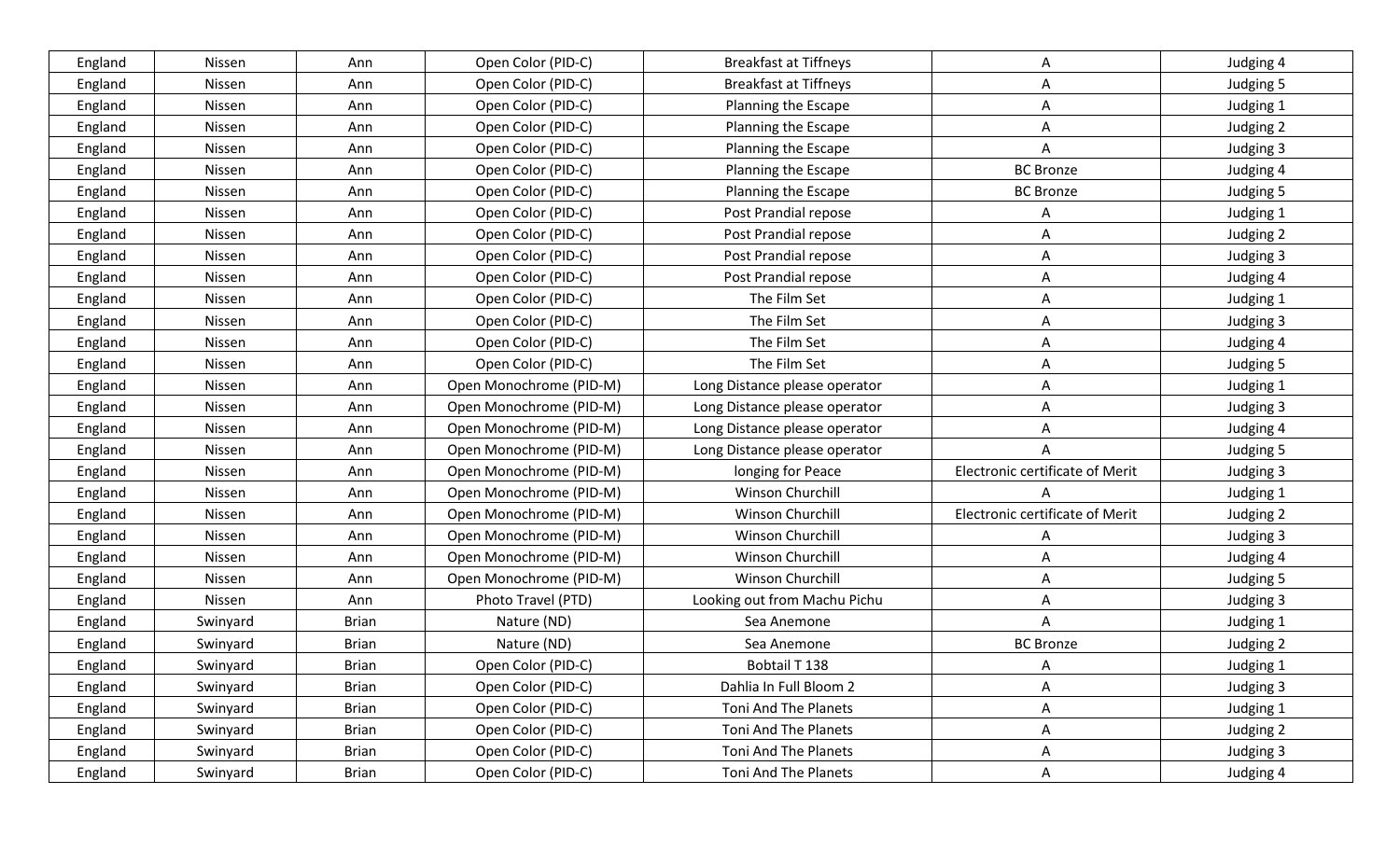| England | Swinyard        | <b>Brian</b> | Open Color (PID-C)      | Toni And The Planets         | A                               | Judging 5 |
|---------|-----------------|--------------|-------------------------|------------------------------|---------------------------------|-----------|
| England | Swinyard        | <b>Brian</b> | Open Color (PID-C)      | Widow Woman                  | A                               | Judging 1 |
| England | Swinyard        | <b>Brian</b> | Open Color (PID-C)      | Widow Woman                  | Α                               | Judging 3 |
| England | Swinyard        | <b>Brian</b> | Open Color (PID-C)      | Widow Woman                  | A                               | Judging 4 |
| England | Swinyard        | <b>Brian</b> | Open Color (PID-C)      | Widow Woman                  | A                               | Judging 5 |
| England | Swinyard        | <b>Brian</b> | Open Monochrome (PID-M) | Celestial Sky 5              | A                               | Judging 1 |
| England | Swinyard        | <b>Brian</b> | Open Monochrome (PID-M) | Celestial Sky 5              | PSA Gold                        | Judging 3 |
| England | Swinyard        | <b>Brian</b> | Photo Travel (PTD)      | The Bund Waterfront Shanghai | A                               | Judging 1 |
| England | Swinyard        | <b>Brian</b> | Photo Travel (PTD)      | The Bund Waterfront Shanghai | A                               | Judging 2 |
| England | Swinyard        | <b>Brian</b> | Photo Travel (PTD)      | The Bund Waterfront Shanghai | A                               | Judging 4 |
| France  | <b>DUMANGIN</b> | Jacky        | Nature (ND)             | <b>Brame</b>                 | A                               | Judging 1 |
| France  | <b>DUMANGIN</b> | Jacky        | Nature (ND)             | Chez-moi                     | Α                               | Judging 1 |
| France  | <b>DUMANGIN</b> | Jacky        | Nature (ND)             | Chez-moi                     | Α                               | Judging 3 |
| France  | <b>DUMANGIN</b> | Jacky        | Nature (ND)             | Chez-moi                     | A                               | Judging 4 |
| France  | <b>DUMANGIN</b> | Jacky        | Nature (ND)             | Chez-moi                     | A                               | Judging 5 |
| France  | <b>DUMANGIN</b> | Jacky        | Nature (ND)             | Punaise                      | Α                               | Judging 3 |
| France  | <b>DUMANGIN</b> | Jacky        | Open Color (PID-C)      | Macarons                     | Α                               | Judging 5 |
| France  | <b>DUMANGIN</b> | Jacky        | Open Color (PID-C)      | Olivier                      | Α                               | Judging 1 |
| France  | <b>DUMANGIN</b> | Jacky        | Open Monochrome (PID-M) | Cristanol                    | Α                               | Judging 4 |
| France  | <b>DUMANGIN</b> | Jacky        | Open Monochrome (PID-M) | Motards                      | Α                               | Judging 1 |
| France  | <b>DUMANGIN</b> | Jacky        | Open Monochrome (PID-M) | Velo ou Tram                 | Α                               | Judging 1 |
| France  | <b>DUMANGIN</b> | Jacky        | Open Monochrome (PID-M) | Velo ou Tram                 |                                 | Judging 4 |
| France  | <b>DUMANGIN</b> | Jacky        | Photo Travel (PTD)      | <b>Grand Reims</b>           | Electronic certificate of Merit | Judging 1 |
| France  | <b>DUMANGIN</b> | Jacky        | Photo Travel (PTD)      | LE TRAM DE REIMS             | A                               | Judging 1 |
| France  | <b>DUMANGIN</b> | Jacky        | Photo Travel (PTD)      | LE TRAM DE REIMS             | A                               | Judging 5 |
| France  | <b>DUMANGIN</b> | Jacky        | Photo Travel (PTD)      | Marche St Lucie              | A                               | Judging 1 |
| Germany | Boehm           | Gerhard      | Open Color (PID-C)      | Dance 2021                   | Α                               | Judging 2 |
| Germany | Boehm           | Gerhard      | Open Color (PID-C)      | Dance 2021                   | A                               | Judging 4 |
| Germany | Boehm           | Gerhard      | Open Color (PID-C)      | Duo <sub>7</sub>             | <b>BC Silver</b>                | Judging 1 |
| Germany | Boehm           | Gerhard      | Open Color (PID-C)      | Duo <sub>7</sub>             | A                               | Judging 2 |
| Germany | Boehm           | Gerhard      | Open Color (PID-C)      | Duo <sub>7</sub>             | A                               | Judging 3 |
| Germany | <b>Boehm</b>    | Gerhard      | Open Color (PID-C)      | Duo <sub>7</sub>             | A                               | Judging 4 |
| Germany | Boehm           | Gerhard      | Open Color (PID-C)      | Duo <sub>7</sub>             | A                               | Judging 5 |
| Germany | Boehm           | Gerhard      | Open Color (PID-C)      | Sprint 2016                  | $\mathsf{A}$                    | Judging 1 |
|         |                 |              |                         |                              |                                 |           |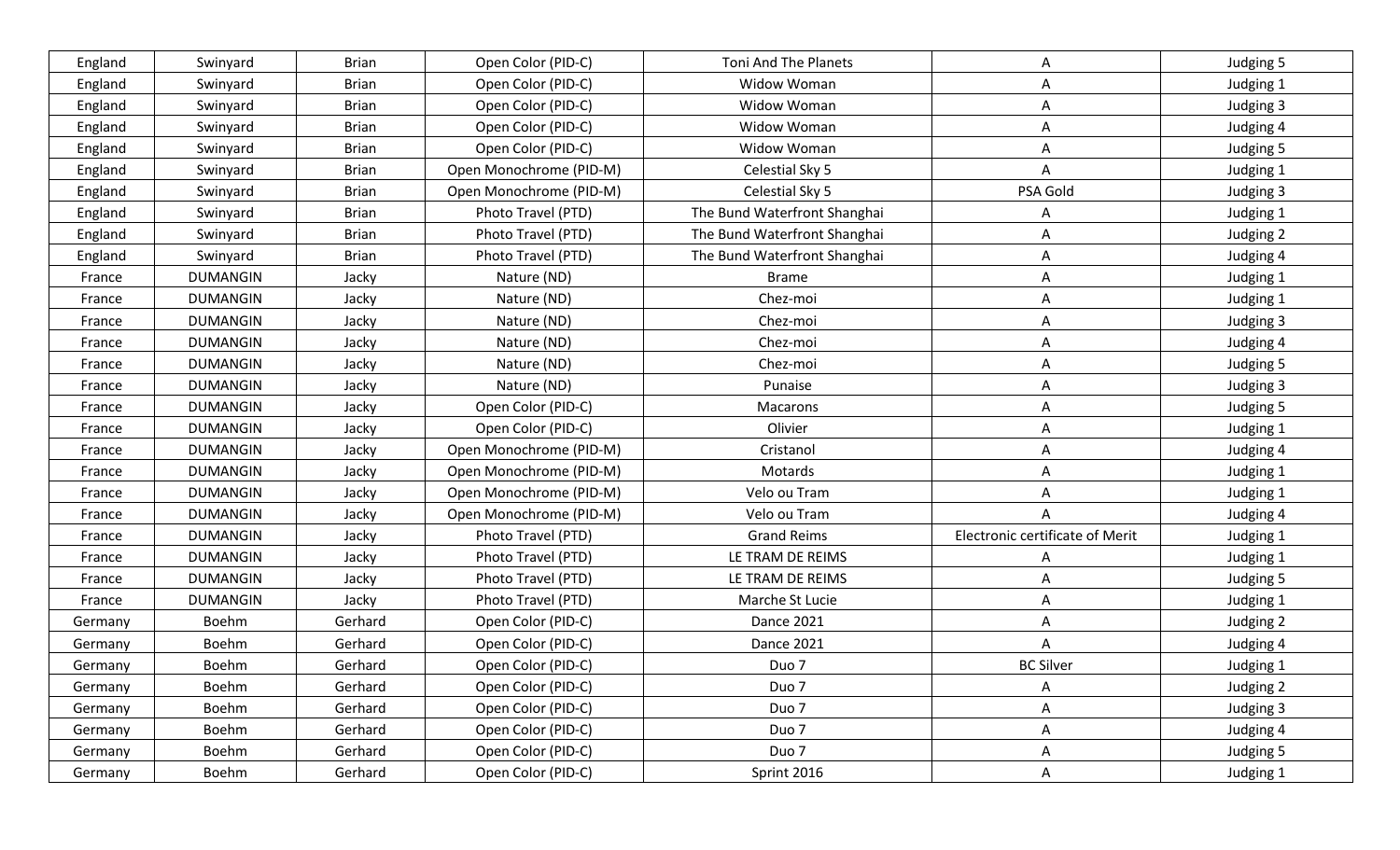| Germany | Boehm         | Gerhard | Open Color (PID-C)      | Sprint 2016                |                                 | Judging 3 |
|---------|---------------|---------|-------------------------|----------------------------|---------------------------------|-----------|
| Germany | Boehm         | Gerhard | Open Color (PID-C)      | Sprint 2016                | Electronic certificate of Merit | Judging 4 |
| Germany | Boehm         | Gerhard | Open Color (PID-C)      | Sprint 2016                | A                               | Judging 5 |
| Germany | Boehm         | Gerhard | Open Monochrome (PID-M) | Duo 5 - SW                 | <b>BC Gold</b>                  | Judging 1 |
| Germany | Boehm         | Gerhard | Open Monochrome (PID-M) | Duo 5 - SW                 | A                               | Judging 2 |
| Germany | Boehm         | Gerhard | Open Monochrome (PID-M) | Duo 5 - SW                 | Α                               | Judging 3 |
| Germany | Boehm         | Gerhard | Open Monochrome (PID-M) | Duo 5 - SW                 | A                               | Judging 4 |
| Germany | Boehm         | Gerhard | Open Monochrome (PID-M) | Duo 5 - SW                 | Α                               | Judging 5 |
| Germany | Boehm         | Gerhard | Open Monochrome (PID-M) | Light amd Shadow 26        | A                               | Judging 1 |
| Germany | Boehm         | Gerhard | Open Monochrome (PID-M) | Light amd Shadow 26        | A                               | Judging 5 |
| Germany | Boehm         | Gerhard | Open Monochrome (PID-M) | Patrick                    | Α                               | Judging 1 |
| Germany | Boehm         | Gerhard | Open Monochrome (PID-M) | Patrick                    | Α                               | Judging 3 |
| Germany | Boehm         | Gerhard | Open Monochrome (PID-M) | Patrick                    | Α                               | Judging 4 |
| Germany | Boehm         | Gerhard | Open Monochrome (PID-M) | Patrick                    | A                               | Judging 5 |
| Germany | Boehm         | Gerhard | Open Monochrome (PID-M) | Table Top - SW 9           | A                               | Judging 1 |
| Germany | Boehm         | Gerhard | Open Monochrome (PID-M) | Table Top - SW 9           | A                               | Judging 2 |
| Germany | Boehm         | Gerhard | Open Monochrome (PID-M) | Table Top - SW 9           | Α                               | Judging 4 |
| Germany | Boehm         | Gerhard | Open Monochrome (PID-M) | Table Top - SW 9           | Α                               | Judging 5 |
| Germany | HalvasNielsen | Herdis  | Nature (ND)             | Ice Bear bull              | A                               | Judging 1 |
| Germany | HalvasNielsen | Herdis  | Nature (ND)             | Ice Bear bull              | Α                               | Judging 2 |
| Germany | HalvasNielsen | Herdis  | Nature (ND)             | Ice Bear mom with two cubs | A                               | Judging 1 |
| Germany | HalvasNielsen | Herdis  | Nature (ND)             | Ice Bear mom with two cubs | A                               | Judging 2 |
| Germany | HalvasNielsen | Herdis  | Nature (ND)             | Ice Bear mom with two cubs | A                               | Judging 3 |
| Germany | HalvasNielsen | Herdis  | Nature (ND)             | Ice Bear mom with two cubs | Α                               | Judging 5 |
| Germany | HalvasNielsen | Herdis  | Open Color (PID-C)      | Bear in the tree           | A                               | Judging 3 |
| Germany | HalvasNielsen | Herdis  | Open Color (PID-C)      | Big claws                  | A                               | Judging 1 |
| Germany | HalvasNielsen | Herdis  | Open Color (PID-C)      | You are strong             | A                               | Judging 1 |
| Germany | HalvasNielsen | Herdis  | Open Color (PID-C)      | You are strong             | A                               | Judging 4 |
| Germany | HalvasNielsen | Herdis  | Open Monochrome (PID-M) | I need food                | Α                               | Judging 3 |
| Germany | HalvasNielsen | Herdis  | Open Monochrome (PID-M) | Zebra Group                | A                               | Judging 1 |
| Germany | HalvasNielsen | Herdis  | Open Monochrome (PID-M) | Zebra Group                | A                               | Judging 3 |
| Germany | HalvasNielsen | Herdis  | Photo Travel (PTD)      | Selling fish               | A                               | Judging 2 |
| Germany | HalvasNielsen | Herdis  | Photo Travel (PTD)      | Selling fish               | A                               | Judging 4 |
| Germany | HalvasNielsen | Herdis  | Photo Travel (PTD)      | Spinning                   | A                               | Judging 1 |
|         |               |         |                         |                            |                                 |           |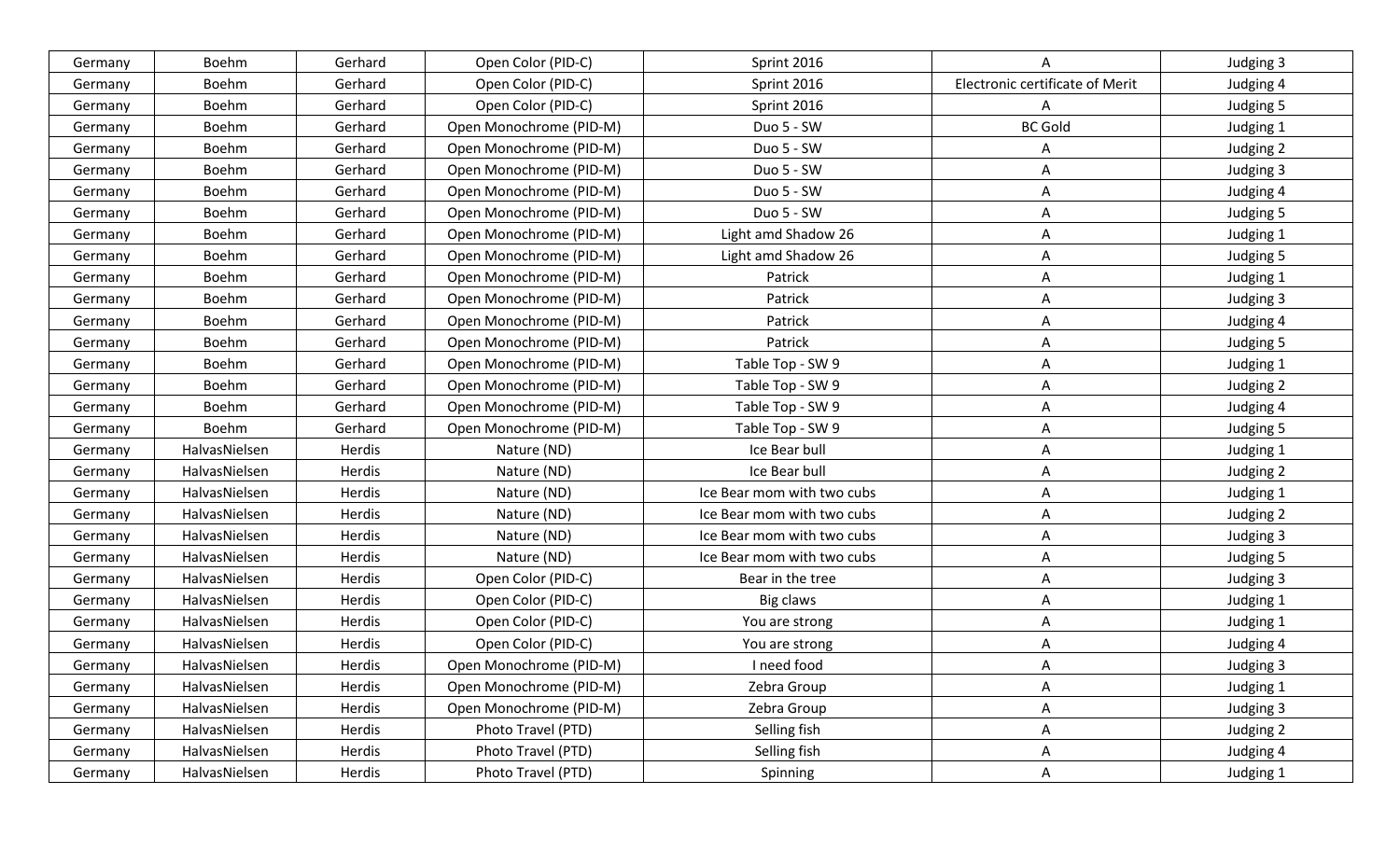| Germany | Schmitz  | Willi    | Nature (ND)             | Blackbird in winter                 | А                               | Judging 1 |
|---------|----------|----------|-------------------------|-------------------------------------|---------------------------------|-----------|
| Germany | Schmitz  | Willi    | Nature (ND)             | <b>Blackbird in winter</b>          |                                 | Judging 2 |
| Germany | Schmitz  | Willi    | Nature (ND)             | Blackbird in winter                 | Electronic certificate of Merit | Judging 4 |
| Germany | Schmitz  | Willi    | Nature (ND)             | <b>Blackbird in winter</b>          | A                               | Judging 5 |
| Germany | Schmitz  | Willi    | Nature (ND)             | Bluetit in winter                   | Α                               | Judging 1 |
| Germany | Schmitz  | Willi    | Nature (ND)             | <b>Bluetit in winter</b>            |                                 | Judging 4 |
| Germany | Schmitz  | Willi    | Nature (ND)             | Bluetit in winter                   | Electronic certificate of Merit | Judging 5 |
| Germany | Schmitz  | Willi    | Nature (ND)             | Colorful wintertime                 |                                 | Judging 2 |
| Germany | Schmitz  | Willi    | Nature (ND)             | Colorful wintertime                 | Electronic certificate of Merit | Judging 3 |
| Germany | Schmitz  | Willi    | Nature (ND)             | Colorful wintertime                 | A                               | Judging 4 |
| Germany | Schmitz  | Willi    | Nature (ND)             | Colorful wintertime                 | A                               | Judging 5 |
| Germany | Schmitz  | Willi    | Open Color (PID-C)      | Bluetit in springtime               | A                               | Judging 3 |
| Germany | Schmitz  | Willi    | Open Color (PID-C)      | Cold springtime                     | Α                               | Judging 1 |
| Germany | Schmitz  | Willi    | Open Color (PID-C)      | Cold springtime                     | A                               | Judging 3 |
| Germany | Schmitz  | Willi    | Open Color (PID-C)      | Cold springtime                     |                                 | Judging 4 |
| Germany | Schmitz  | Willi    | Open Color (PID-C)      | Cold springtime                     | Electronic certificate of Merit | Judging 5 |
| Germany | Schmitz  | Willi    | Open Color (PID-C)      | Contrast                            |                                 | Judging 3 |
| Germany | Schmitz  | Willi    | Open Color (PID-C)      | Contrast                            | A                               | Judging 5 |
| Germany | Schmitz  | Willi    | Open Monochrome (PID-M) | Fog in the valley                   | A                               | Judging 1 |
| Germany | Schmitz  | Willi    | Open Monochrome (PID-M) | Fog in the valley                   | Α                               | Judging 4 |
| Germany | Schmitz  | Willi    | Open Monochrome (PID-M) | predator                            | A                               | Judging 1 |
| Germany | Schmitz  | Willi    | Open Monochrome (PID-M) | Sad look                            | A                               | Judging 1 |
| Germany | Schmitz  | Willi    | Open Monochrome (PID-M) | Sad look                            | A                               | Judging 3 |
| Germany | Schmitz  | Willi    | Open Monochrome (PID-M) | Sad look                            | A                               | Judging 4 |
| Germany | Schmitz  | Willi    | Photo Travel (PTD)      | Castelrotto in the Dolomites        | A                               | Judging 1 |
| Germany | Schmitz  | Willi    | Photo Travel (PTD)      | Castelrotto in the Dolomites        | A                               | Judging 2 |
| Germany | Schmitz  | Willi    | Photo Travel (PTD)      | Castelrotto in the Dolomites        | Α                               | Judging 3 |
| Germany | Schmitz  | Willi    | Photo Travel (PTD)      | Castelrotto in the Dolomites        | A                               | Judging 4 |
| Germany | Schmitz  | Willi    | Photo Travel (PTD)      | Castelrotto in the Dolomites        | A                               | Judging 5 |
| Germany | Schmitz  | Willi    | Photo Travel (PTD)      | Lake in the Dolomites               | A                               | Judging 3 |
| Germany | Schmitz  | Willi    | Photo Travel (PTD)      | Venetian port of Rethymnon in Crete | A                               | Judging 1 |
| Germany | Schmitz  | Willi    | Photo Travel (PTD)      | Venetian port of Rethymnon in Crete | $\mathsf{A}$                    | Judging 4 |
| Germany | Schmitz  | Willi    | Photo Travel (PTD)      | Venetian port of Rethymnon in Crete | $\mathsf{A}$                    | Judging 5 |
| Germany | Schweden | Wolfgang | Open Color (PID-C)      | <b>Evening Mood 2</b>               | $\mathsf{A}$                    | Judging 4 |
|         |          |          |                         |                                     |                                 |           |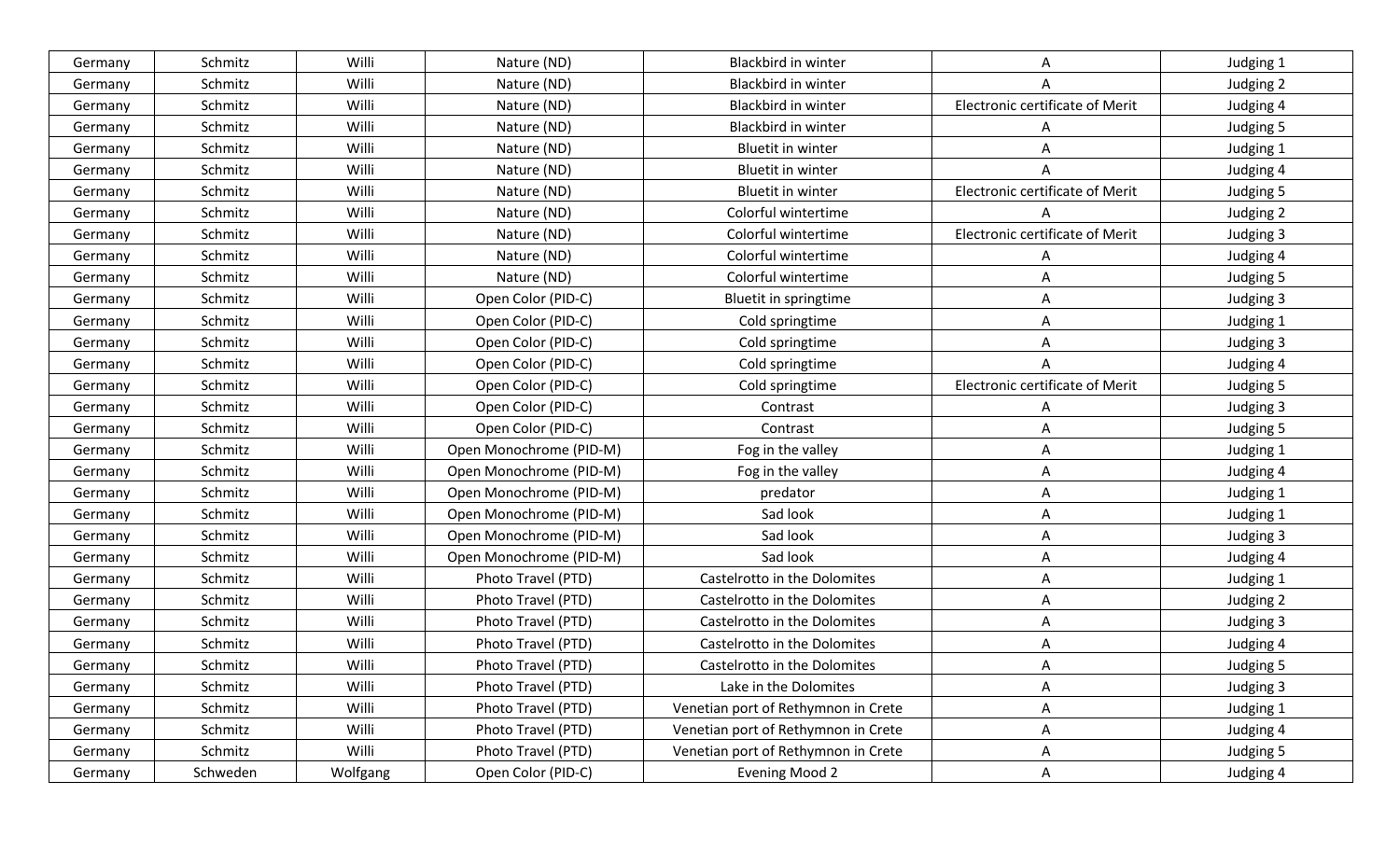| Germany   | Schweden    | Wolfgang     | Open Color (PID-C)      | Remember 6 C                     | A                | Judging 5 |
|-----------|-------------|--------------|-------------------------|----------------------------------|------------------|-----------|
| Germany   | Schweden    | Wolfgang     | Open Color (PID-C)      | Spiel mit Licht und Schatten 1 C | A                | Judging 5 |
| Germany   | Schweden    | Wolfgang     | Open Color (PID-C)      | Young beautiful woman 1          | Α                | Judging 1 |
| Germany   | Schweden    | Wolfgang     | Open Color (PID-C)      | Young beautiful woman 1          | A                | Judging 2 |
| Germany   | Schweden    | Wolfgang     | Open Color (PID-C)      | Young beautiful woman 1          | Α                | Judging 4 |
| Germany   | Schweden    | Wolfgang     | Open Color (PID-C)      | Young beautiful woman 1          | Α                | Judging 5 |
| Germany   | Schweden    | Wolfgang     | Open Monochrome (PID-M) | Back to work 1                   | A                | Judging 1 |
| Germany   | Schweden    | Wolfgang     | Open Monochrome (PID-M) | Pose im Licht 1                  | PSA Gold         | Judging 4 |
| Germany   | Schweden    | Wolfgang     | Photo Travel (PTD)      | <b>Buntes Treiben 3</b>          | A                | Judging 1 |
| Germany   | Schweden    | Wolfgang     | Photo Travel (PTD)      | <b>Buntes Treiben 3</b>          | Α                | Judging 3 |
| Germany   | Schweden    | Wolfgang     | Photo Travel (PTD)      | Samba 2                          | Α                | Judging 2 |
| Germany   | Schweden    | Wolfgang     | Photo Travel (PTD)      | Samba 2                          | Α                | Judging 3 |
| Hong Kong | <b>CHAN</b> | <b>DIANA</b> | Nature (ND)             | <b>Breakfast 2</b>               | Α                | Judging 1 |
| Hong Kong | <b>CHAN</b> | <b>DIANA</b> | Nature (ND)             | <b>Breakfast 2</b>               | A                | Judging 2 |
| Hong Kong | <b>CHAN</b> | <b>DIANA</b> | Nature (ND)             | <b>Breakfast 2</b>               | A                | Judging 3 |
| Hong Kong | <b>CHAN</b> | <b>DIANA</b> | Nature (ND)             | Breakfast 2                      | A                | Judging 4 |
| Hong Kong | <b>CHAN</b> | <b>DIANA</b> | Nature (ND)             | <b>Breakfast 2</b>               | Α                | Judging 5 |
| Hong Kong | CHAN        | <b>DIANA</b> | Nature (ND)             | Get ready to fly                 | A                | Judging 3 |
| Hong Kong | CHAN        | <b>DIANA</b> | Nature (ND)             | Get ready to fly                 | <b>BC Bronze</b> | Judging 4 |
| Hong Kong | <b>CHAN</b> | <b>DIANA</b> | Nature (ND)             | Me first                         | A                | Judging 4 |
| Hong Kong | <b>CHAN</b> | <b>DIANA</b> | Nature (ND)             | Me first                         | Α                | Judging 5 |
| Hong Kong | <b>CHAN</b> | <b>DIANA</b> | Nature (ND)             | Meeting in the rain              | A                | Judging 3 |
| Hong Kong | CHAN        | <b>DIANA</b> | Open Color (PID-C)      | Fanciful Image                   | A                | Judging 3 |
| Hong Kong | <b>CHAN</b> | <b>DIANA</b> | Open Color (PID-C)      | Fanciful Image                   | Α                | Judging 4 |
| Hong Kong | <b>CHAN</b> | <b>DIANA</b> | Open Color (PID-C)      | Happy Diao sheep 1               | A                | Judging 1 |
| Hong Kong | <b>CHAN</b> | <b>DIANA</b> | Open Color (PID-C)      | Happy Diao sheep 1               | A                | Judging 2 |
| Hong Kong | <b>CHAN</b> | <b>DIANA</b> | Open Color (PID-C)      | Happy Diao sheep 1               | A                | Judging 4 |
| Hong Kong | <b>CHAN</b> | <b>DIANA</b> | Open Color (PID-C)      | Happy Diao sheep 1               | A                | Judging 5 |
| Hong Kong | <b>CHAN</b> | <b>DIANA</b> | Open Color (PID-C)      | Rowing in Water flowers          | Α                | Judging 1 |
| Hong Kong | <b>CHAN</b> | <b>DIANA</b> | Open Color (PID-C)      | Rowing in Water flowers          | A                | Judging 2 |
| Hong Kong | CHAN        | <b>DIANA</b> | Open Color (PID-C)      | Rowing in Water flowers          | A                | Judging 3 |
| Hong Kong | CHAN        | <b>DIANA</b> | Open Color (PID-C)      | Rowing in Water flowers          | A                | Judging 4 |
| Hong Kong | CHAN        | <b>DIANA</b> | Open Color (PID-C)      | Rowing in Water flowers          | A                | Judging 5 |
| Hong Kong | CHAN        | <b>DIANA</b> | Open Color (PID-C)      | Swan lake in Winter morning      | $\mathsf{A}$     | Judging 1 |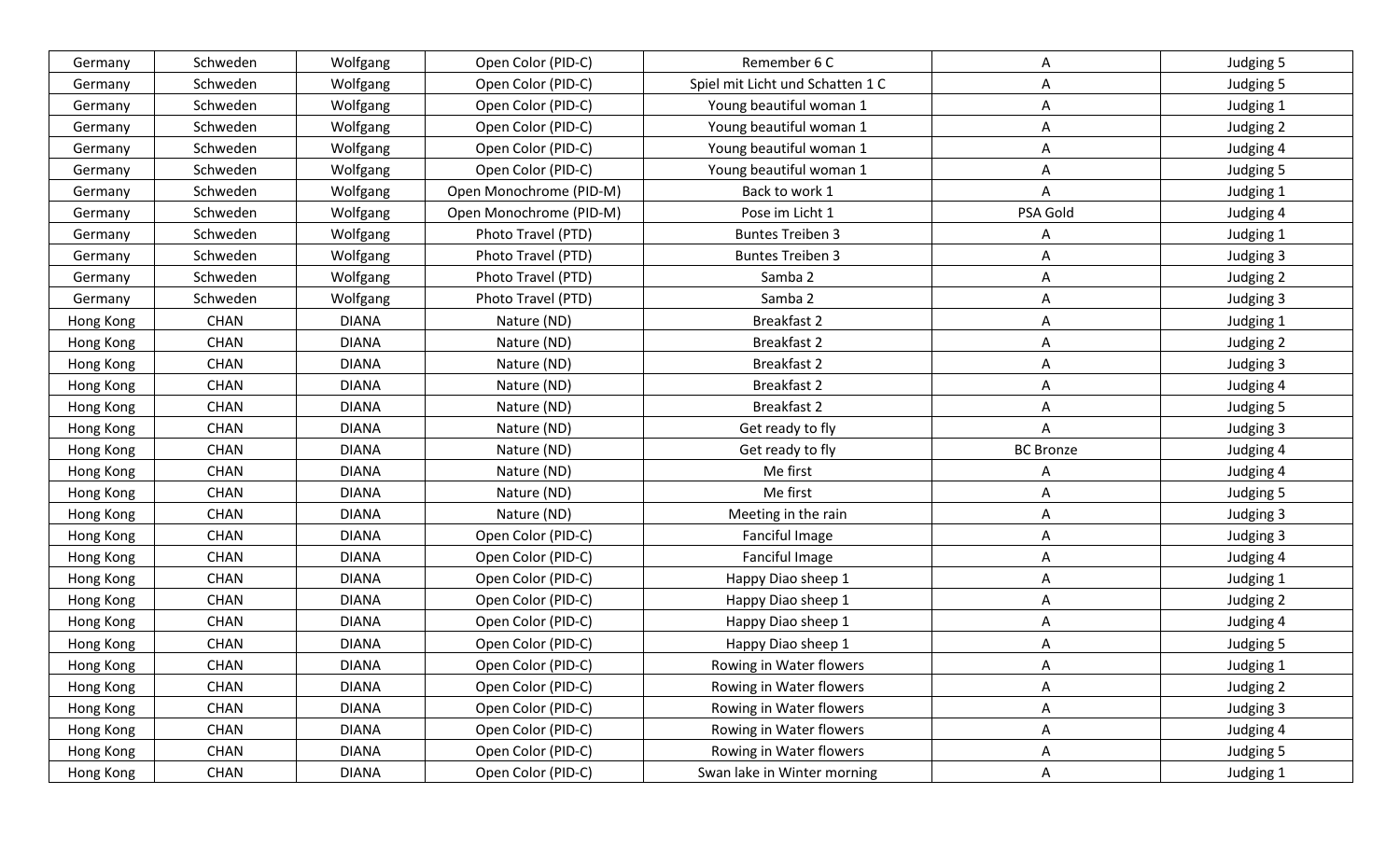| Hong Kong | <b>CHAN</b> | <b>DIANA</b> | Open Color (PID-C)      | Swan lake in Winter morning | A                | Judging 2 |
|-----------|-------------|--------------|-------------------------|-----------------------------|------------------|-----------|
| Hong Kong | <b>CHAN</b> | <b>DIANA</b> | Open Color (PID-C)      | Swan lake in Winter morning | A                | Judging 3 |
| Hong Kong | CHAN        | <b>DIANA</b> | Open Color (PID-C)      | Swan lake in Winter morning | Α                | Judging 4 |
| Hong Kong | <b>CHAN</b> | <b>DIANA</b> | Open Monochrome (PID-M) | Diligent Worker             | A                | Judging 1 |
| Hong Kong | <b>CHAN</b> | <b>DIANA</b> | Open Monochrome (PID-M) | Diligent Worker             | A                | Judging 2 |
| Hong Kong | CHAN        | <b>DIANA</b> | Open Monochrome (PID-M) | Diligent Worker             | A                | Judging 3 |
| Hong Kong | <b>CHAN</b> | <b>DIANA</b> | Open Monochrome (PID-M) | Diligent Worker             | A                | Judging 4 |
| Hong Kong | CHAN        | <b>DIANA</b> | Open Monochrome (PID-M) | Diligent Worker             | A                | Judging 5 |
| Hong Kong | <b>CHAN</b> | <b>DIANA</b> | Open Monochrome (PID-M) | Hard Work                   | A                | Judging 1 |
| Hong Kong | <b>CHAN</b> | <b>DIANA</b> | Open Monochrome (PID-M) | Hard Work                   | A                | Judging 2 |
| Hong Kong | <b>CHAN</b> | <b>DIANA</b> | Open Monochrome (PID-M) | Hard Work                   | A                | Judging 4 |
| Hong Kong | <b>CHAN</b> | <b>DIANA</b> | Open Monochrome (PID-M) | Hard Work                   | A                | Judging 5 |
| Hong Kong | <b>CHAN</b> | <b>DIANA</b> | Open Monochrome (PID-M) | Mantis                      | A                | Judging 1 |
| Hong Kong | <b>CHAN</b> | <b>DIANA</b> | Open Monochrome (PID-M) | Mantis                      | A                | Judging 3 |
| Hong Kong | CHAN        | <b>DIANA</b> | Open Monochrome (PID-M) | Mantis                      | A                | Judging 4 |
| Hong Kong | <b>CHAN</b> | <b>DIANA</b> | Open Monochrome (PID-M) | Mantis                      | A                | Judging 5 |
| Hong Kong | <b>CHAN</b> | <b>DIANA</b> | Open Monochrome (PID-M) | Winter Romance              | Α                | Judging 1 |
| Hong Kong | CHAN        | <b>DIANA</b> | Open Monochrome (PID-M) | <b>Winter Romance</b>       | <b>BC Gold</b>   | Judging 2 |
| Hong Kong | <b>CHAN</b> | <b>DIANA</b> | Open Monochrome (PID-M) | Winter Romance              | A                | Judging 3 |
| Hong Kong | CHAN        | <b>DIANA</b> | Open Monochrome (PID-M) | <b>Winter Romance</b>       | Α                | Judging 4 |
| Hong Kong | <b>CHAN</b> | <b>DIANA</b> | Photo Travel (PTD)      | <b>Blue Magic</b>           | A                | Judging 1 |
| Hong Kong | <b>CHAN</b> | <b>DIANA</b> | Photo Travel (PTD)      | <b>Blue Magic</b>           | PSA Gold         | Judging 2 |
| Hong Kong | <b>CHAN</b> | <b>DIANA</b> | Photo Travel (PTD)      | <b>Blue Magic</b>           | <b>BC Silver</b> | Judging 3 |
| Hong Kong | <b>CHAN</b> | <b>DIANA</b> | Photo Travel (PTD)      | <b>Blue Magic</b>           | A                | Judging 4 |
| Hong Kong | <b>CHAN</b> | <b>DIANA</b> | Photo Travel (PTD)      | <b>Blue Magic</b>           | Α                | Judging 5 |
| Hong Kong | <b>CHAN</b> | <b>DIANA</b> | Photo Travel (PTD)      | Phuket vegetarian festival  | A                | Judging 1 |
| Hong Kong | CHAN        | <b>DIANA</b> | Photo Travel (PTD)      | Phuket vegetarian festival  | Α                | Judging 2 |
| Hong Kong | <b>CHAN</b> | <b>DIANA</b> | Photo Travel (PTD)      | Phuket vegetarian festival  | A                | Judging 3 |
| Hong Kong | <b>CHAN</b> | <b>DIANA</b> | Photo Travel (PTD)      | Phuket vegetarian festival  | <b>BC Gold</b>   | Judging 5 |
| Hong Kong | <b>CHAN</b> | <b>DIANA</b> | Photo Travel (PTD)      | The Hat in Factory          | A                | Judging 3 |
| Hong Kong | CHAN        | <b>DIANA</b> | Photo Travel (PTD)      | The Hat in Factory          | A                | Judging 4 |
| Hong Kong | <b>CHAN</b> | <b>DIANA</b> | Photo Travel (PTD)      | The Heart Road              | A                | Judging 3 |
| Hong Kong | CHAN        | <b>DIANA</b> | Photo Travel (PTD)      | The Heart Road              | A                | Judging 4 |
| Hong Kong | CHAN        | <b>DIANA</b> | Photo Travel (PTD)      | The Heart Road              | $\mathsf{A}$     | Judging 5 |
|           |             |              |                         |                             |                  |           |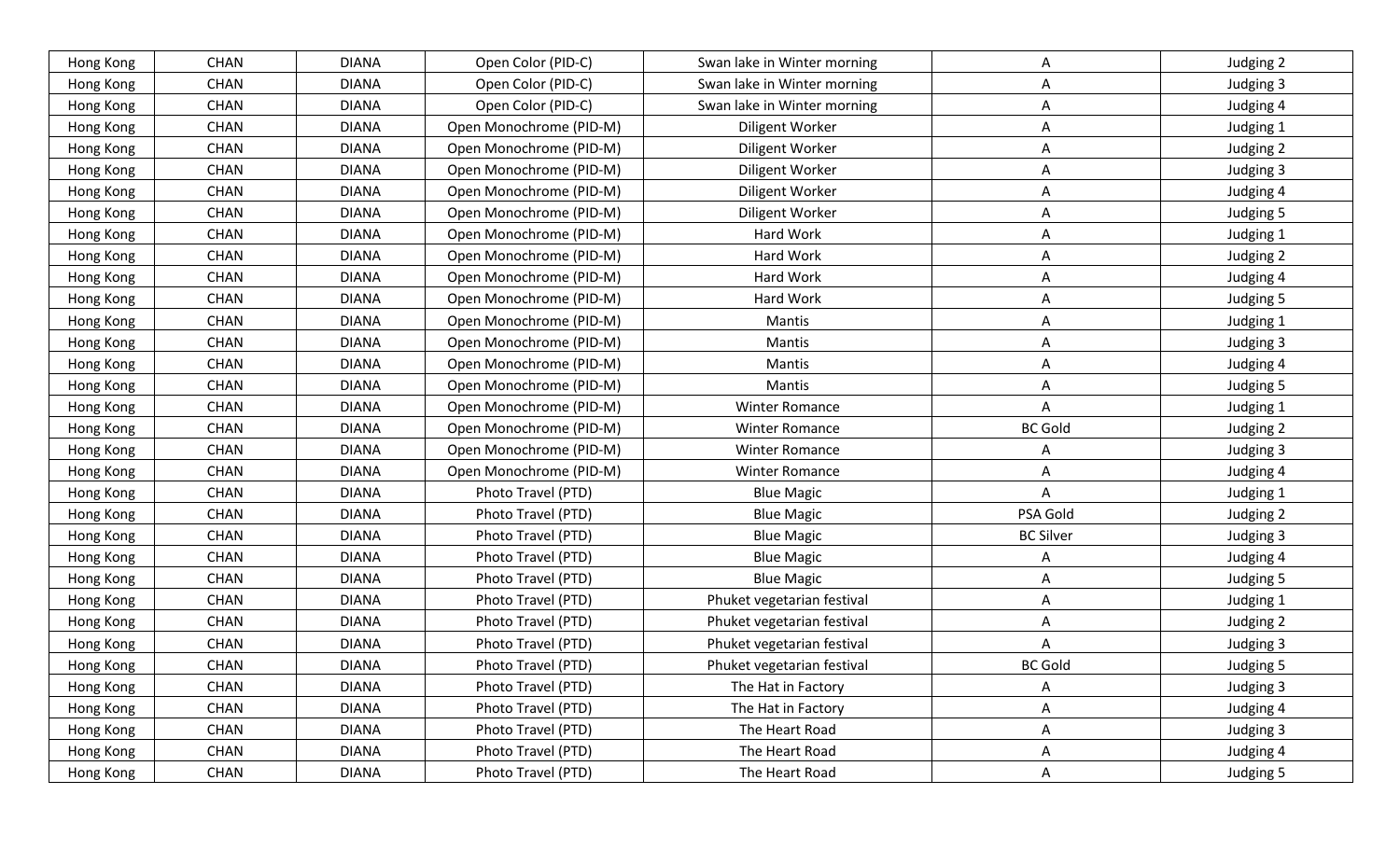| Hong Kong | <b>CHAN</b> | HW        | Nature (ND)             | Brown Bear 1 Alaska       | A                               | Judging 3 |
|-----------|-------------|-----------|-------------------------|---------------------------|---------------------------------|-----------|
| Hong Kong | <b>CHAN</b> | HW        | Nature (ND)             | Brown Bear 1 Alaska       | A                               | Judging 5 |
| Hong Kong | <b>CHAN</b> | HW        | Nature (ND)             | Dancing in the snow 3     | A                               | Judging 1 |
| Hong Kong | <b>CHAN</b> | HW        | Nature (ND)             | Dancing in the snow 3     | PSA Gold                        | Judging 2 |
| Hong Kong | <b>CHAN</b> | HW        | Nature (ND)             | Dancing in the snow 3     | A                               | Judging 3 |
| Hong Kong | <b>CHAN</b> | HW        | Nature (ND)             | Dancing in the snow 3     | A                               | Judging 4 |
| Hong Kong | <b>CHAN</b> | HW        | Nature (ND)             | Dancing in the snow 3     | A                               | Judging 5 |
| Hong Kong | <b>CHAN</b> | HW        | Nature (ND)             | Polar Bear N47            | Electronic certificate of Merit | Judging 1 |
| Hong Kong | <b>CHAN</b> | HW        | Nature (ND)             | Polar Bear N47            | A                               | Judging 2 |
| Hong Kong | <b>CHAN</b> | HW        | Nature (ND)             | Polar Bear N47            | Α                               | Judging 3 |
| Hong Kong | <b>CHAN</b> | HW        | Nature (ND)             | Polar Bear N47            | Α                               | Judging 4 |
| Hong Kong | <b>CHAN</b> | HW        | Nature (ND)             | Polar Bear N47            | Α                               | Judging 5 |
| Hong Kong | <b>CHAN</b> | HW        | Nature (ND)             | Very comfortable          | Α                               | Judging 2 |
| Hong Kong | <b>CHAN</b> | HW        | Nature (ND)             | Very comfortable          | A                               | Judging 4 |
| Hong Kong | <b>CHAN</b> | HW        | Nature (ND)             | Very comfortable          | Α                               | Judging 5 |
| Hong Kong | <b>CHAN</b> | HW        | Open Color (PID-C)      | Morning of Lake C05       | A                               | Judging 1 |
| Hong Kong | <b>CHAN</b> | HW        | Open Color (PID-C)      | Morning of Lake C05       | Α                               | Judging 2 |
| Hong Kong | <b>CHAN</b> | HW        | Open Color (PID-C)      | Morning of Lake C05       | Α                               | Judging 5 |
| Hong Kong | <b>CHAN</b> | HW        | Open Color (PID-C)      | Park in raining C02       |                                 | Judging 1 |
| Hong Kong | <b>CHAN</b> | HW        | Open Color (PID-C)      | Park in raining C02       | Electronic certificate of Merit | Judging 2 |
| Hong Kong | <b>CHAN</b> | HW        | Open Color (PID-C)      | Park in raining C02       | A                               | Judging 3 |
| Hong Kong | <b>CHAN</b> | HW        | Open Color (PID-C)      | Park in raining C02       | Α                               | Judging 4 |
| Hong Kong | <b>CHAN</b> | HW        | Open Color (PID-C)      | Park in raining C02       | A                               | Judging 5 |
| Hong Kong | <b>CHAN</b> | HW        | Open Color (PID-C)      | Pedestrian zebra line C11 | Α                               | Judging 2 |
| Hong Kong | <b>CHAN</b> | HW        | Open Color (PID-C)      | Pedestrian zebra line C11 | A                               | Judging 3 |
| Hong Kong | <b>CHAN</b> | HW        | Open Color (PID-C)      | Recall                    | A                               | Judging 1 |
| Hong Kong | <b>CHAN</b> | HW        | Open Color (PID-C)      | Recall                    | A                               | Judging 2 |
| Hong Kong | <b>CHAN</b> | HW        | Open Monochrome (PID-M) | Lines Images 20           | Electronic certificate of Merit | Judging 1 |
| Hong Kong | <b>CHAN</b> | HW        | Open Monochrome (PID-M) | Lines Images 20           |                                 | Judging 2 |
| Hong Kong | <b>CHAN</b> | HW        | Open Monochrome (PID-M) | Lines Images 20           | A                               | Judging 3 |
| Hong Kong | <b>CHAN</b> | $\sf H$ W | Open Monochrome (PID-M) | Lines Images 20           | PSA Gold                        | Judging 5 |
| Hong Kong | <b>CHAN</b> | $\sf H$ W | Open Monochrome (PID-M) | Lines Images M39          | A                               | Judging 2 |
| Hong Kong | <b>CHAN</b> | HW        | Open Monochrome (PID-M) | Lines Images M39          | A                               | Judging 4 |
| Hong Kong | <b>CHAN</b> | HW        | Open Monochrome (PID-M) | Lines Images M39          | $\mathsf{A}$                    | Judging 5 |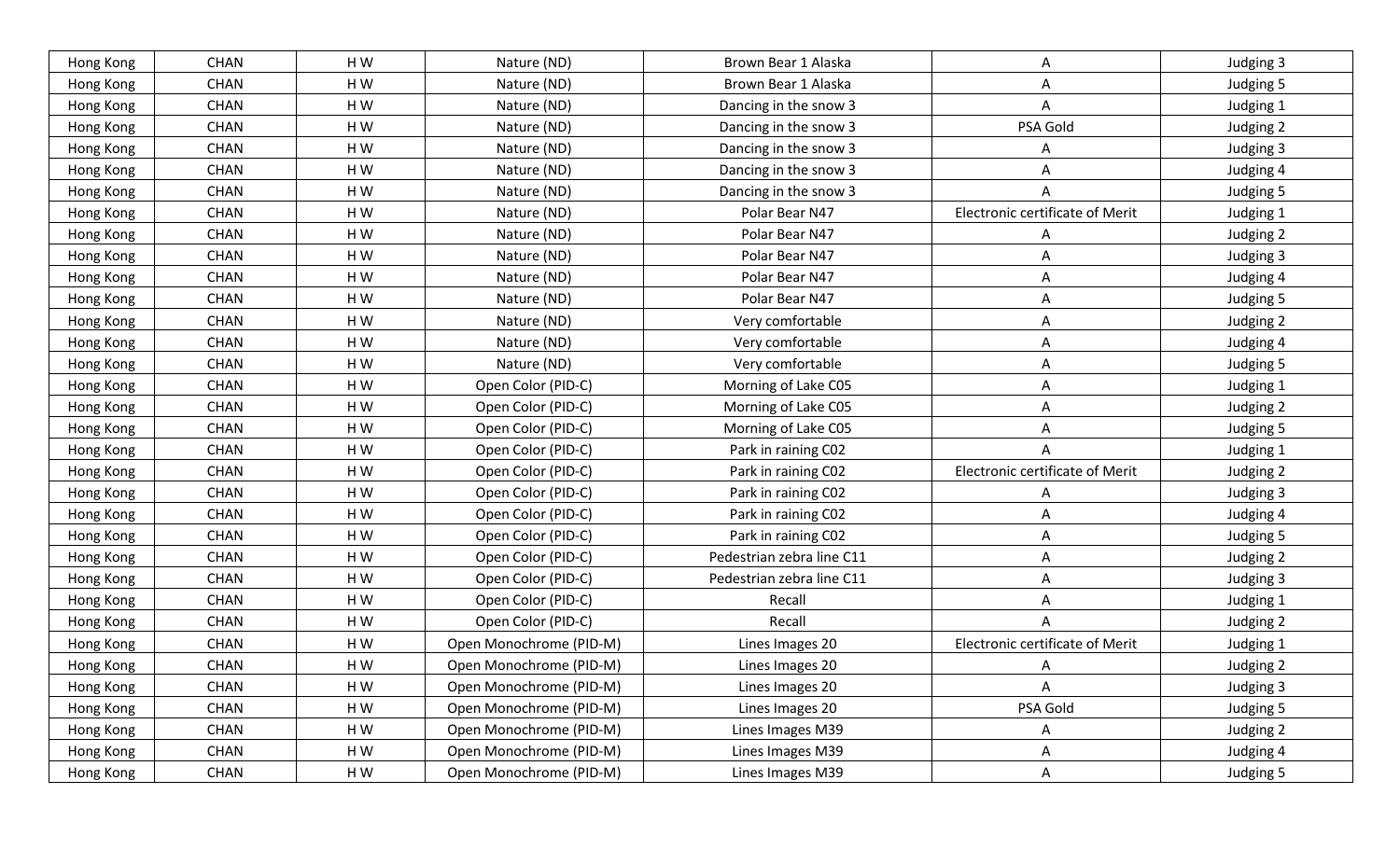| Hong Kong | <b>CHAN</b> | HW            | Open Monochrome (PID-M) | Stair Step M1                   | A                               | Judging 1 |
|-----------|-------------|---------------|-------------------------|---------------------------------|---------------------------------|-----------|
| Hong Kong | <b>CHAN</b> | HW            | Open Monochrome (PID-M) | Stair Step M1                   | A                               | Judging 2 |
| Hong Kong | <b>CHAN</b> | HW            | Open Monochrome (PID-M) | Stair Step M1                   | A                               | Judging 3 |
| Hong Kong | <b>CHAN</b> | HW            | Open Monochrome (PID-M) | Stair Step M1                   | A                               | Judging 5 |
| Hong Kong | <b>CHAN</b> | HW            | Photo Travel (PTD)      | Furukawa Festival 5             | A                               | Judging 1 |
| Hong Kong | <b>CHAN</b> | HW            | Photo Travel (PTD)      | Furukawa Festival 5             | A                               | Judging 2 |
| Hong Kong | <b>CHAN</b> | HW            | Photo Travel (PTD)      | Furukawa Festival 5             | A                               | Judging 3 |
| Hong Kong | <b>CHAN</b> | HW            | Photo Travel (PTD)      | Furukawa Festival 5             | A                               | Judging 5 |
| Hong Kong | <b>CHAN</b> | HW            | Photo Travel (PTD)      | Himba 20                        | A                               | Judging 2 |
| Hong Kong | <b>CHAN</b> | HW            | Photo Travel (PTD)      | Himba 20                        | Α                               | Judging 3 |
| Hong Kong | <b>CHAN</b> | HW            | Photo Travel (PTD)      | Rain Day Street 13              | A                               | Judging 4 |
| Hong Kong | <b>CHAN</b> | HW            | Photo Travel (PTD)      | Rain Day Street 13              | A                               | Judging 5 |
| Hong Kong | Che         | Arnaldo Paulo | Nature (ND)             | Protection 1                    | Electronic certificate of Merit | Judging 1 |
| Hong Kong | Che         | Arnaldo Paulo | Nature (ND)             | Protection 1                    | A                               | Judging 2 |
| Hong Kong | Che         | Arnaldo Paulo | Nature (ND)             | Protection 1                    | Α                               | Judging 5 |
| Hong Kong | Che         | Arnaldo Paulo | Nature (ND)             | Vulture 2                       | A                               | Judging 1 |
| Hong Kong | Che         | Arnaldo Paulo | Nature (ND)             | Vulture 2                       | A                               | Judging 2 |
| Hong Kong | Che         | Arnaldo Paulo | Nature (ND)             | Vulture 2                       | A                               | Judging 3 |
| Hong Kong | Che         | Arnaldo Paulo | Nature (ND)             | Vulture 2                       | A                               | Judging 5 |
| Hong Kong | Che         | Arnaldo Paulo | Nature (ND)             | Web of life 5                   | Α                               | Judging 3 |
| Hong Kong | Che         | Arnaldo Paulo | Nature (ND)             | Wildebeest crossing the river 1 | A                               | Judging 1 |
| Hong Kong | Che         | Arnaldo Paulo | Nature (ND)             | Wildebeest crossing the river 1 | Α                               | Judging 2 |
| Hong Kong | Che         | Arnaldo Paulo | Nature (ND)             | Wildebeest crossing the river 1 | A                               | Judging 3 |
| Hong Kong | Che         | Arnaldo Paulo | Nature (ND)             | Wildebeest crossing the river 1 | Electronic certificate of Merit | Judging 5 |
| Hong Kong | Che         | Arnaldo Paulo | Open Color (PID-C)      | Happy Childhood 20              | Α                               | Judging 1 |
| Hong Kong | Che         | Arnaldo Paulo | Open Color (PID-C)      | Happy Childhood 20              | A                               | Judging 2 |
| Hong Kong | Che         | Arnaldo Paulo | Open Color (PID-C)      | Happy Childhood 20              | Α                               | Judging 4 |
| Hong Kong | Che         | Arnaldo Paulo | Open Color (PID-C)      | Hitting 2                       | A                               | Judging 1 |
| Hong Kong | Che         | Arnaldo Paulo | Open Color (PID-C)      | Hitting 2                       | A                               | Judging 2 |
| Hong Kong | Che         | Arnaldo Paulo | Open Color (PID-C)      | Hitting 2                       | A                               | Judging 3 |
| Hong Kong | Che         | Arnaldo Paulo | Open Color (PID-C)      | Hitting 2                       | A                               | Judging 4 |
| Hong Kong | Che         | Arnaldo Paulo | Open Color (PID-C)      | Hitting 2                       | A                               | Judging 5 |
| Hong Kong | Che         | Arnaldo Paulo | Open Color (PID-C)      | Temple Festival 5               | A                               | Judging 1 |
| Hong Kong | Che         | Arnaldo Paulo | Open Color (PID-C)      | Temple Festival 5               | $\mathsf{A}$                    | Judging 3 |
|           |             |               |                         |                                 |                                 |           |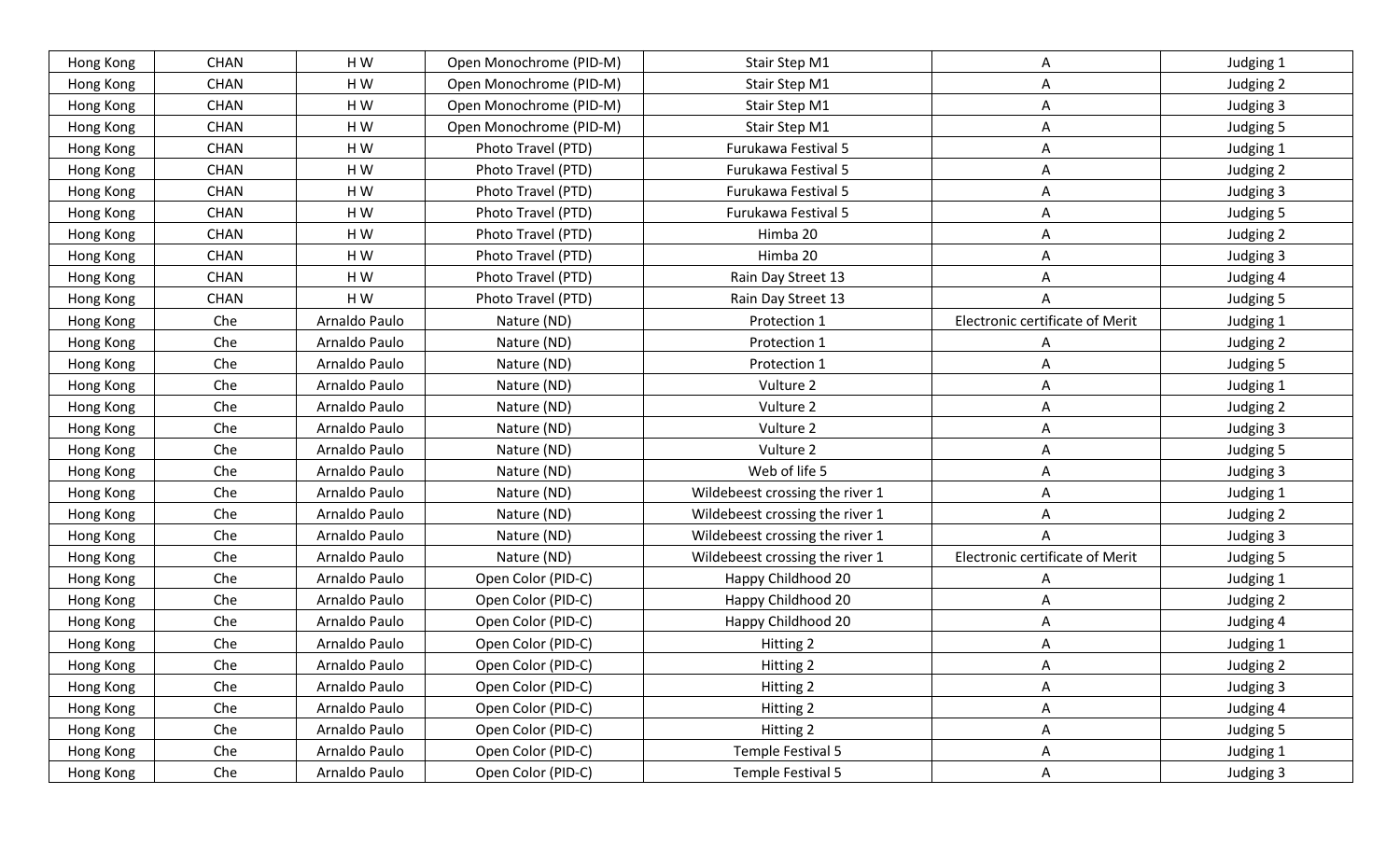| Hong Kong | Che | Arnaldo Paulo | Open Color (PID-C)      | Temple Festival 5         | Α                               | Judging 4 |
|-----------|-----|---------------|-------------------------|---------------------------|---------------------------------|-----------|
| Hong Kong | Che | Arnaldo Paulo | Open Color (PID-C)      | Temple Festival 5         | A                               | Judging 5 |
| Hong Kong | Che | Arnaldo Paulo | Open Color (PID-C)      | The Eagle Man 1           | Α                               | Judging 1 |
| Hong Kong | Che | Arnaldo Paulo | Open Color (PID-C)      | The Eagle Man 1           | $\mathsf{A}$                    | Judging 2 |
| Hong Kong | Che | Arnaldo Paulo | Open Color (PID-C)      | The Eagle Man 1           | A                               | Judging 3 |
| Hong Kong | Che | Arnaldo Paulo | Open Color (PID-C)      | The Eagle Man 1           | A                               | Judging 4 |
| Hong Kong | Che | Arnaldo Paulo | Open Monochrome (PID-M) | Charging 25               | PSA Gold                        | Judging 1 |
| Hong Kong | Che | Arnaldo Paulo | Open Monochrome (PID-M) | Charging 25               | Α                               | Judging 2 |
| Hong Kong | Che | Arnaldo Paulo | Open Monochrome (PID-M) | Charging 25               | A                               | Judging 3 |
| Hong Kong | Che | Arnaldo Paulo | Open Monochrome (PID-M) | Charging 25               | Α                               | Judging 4 |
| Hong Kong | Che | Arnaldo Paulo | Open Monochrome (PID-M) | Charging 25               | A                               | Judging 5 |
| Hong Kong | Che | Arnaldo Paulo | Open Monochrome (PID-M) | Elephant fighting 1       | A                               | Judging 1 |
| Hong Kong | Che | Arnaldo Paulo | Open Monochrome (PID-M) | Elephant fighting 1       | A                               | Judging 3 |
| Hong Kong | Che | Arnaldo Paulo | Open Monochrome (PID-M) | Elephant fighting 1       | A                               | Judging 4 |
| Hong Kong | Che | Arnaldo Paulo | Open Monochrome (PID-M) | Elephant fighting 1       | A                               | Judging 5 |
| Hong Kong | Che | Arnaldo Paulo | Open Monochrome (PID-M) | Let me go 3               | A                               | Judging 1 |
| Hong Kong | Che | Arnaldo Paulo | Open Monochrome (PID-M) | Let me go 3               | Α                               | Judging 2 |
| Hong Kong | Che | Arnaldo Paulo | Open Monochrome (PID-M) | Let me go 3               | Electronic certificate of Merit | Judging 3 |
| Hong Kong | Che | Arnaldo Paulo | Open Monochrome (PID-M) | Let me go 3               | A                               | Judging 4 |
| Hong Kong | Che | Arnaldo Paulo | Open Monochrome (PID-M) | Let me go 3               | Α                               | Judging 5 |
| Hong Kong | Che | Arnaldo Paulo | Open Monochrome (PID-M) | My Younger Brother 8      | Α                               | Judging 1 |
| Hong Kong | Che | Arnaldo Paulo | Open Monochrome (PID-M) | My Younger Brother 8      | <b>BC Silver</b>                | Judging 2 |
| Hong Kong | Che | Arnaldo Paulo | Open Monochrome (PID-M) | My Younger Brother 8      | A                               | Judging 3 |
| Hong Kong | Che | Arnaldo Paulo | Open Monochrome (PID-M) | My Younger Brother 8      | A                               | Judging 4 |
| Hong Kong | Che | Arnaldo Paulo | Open Monochrome (PID-M) | My Younger Brother 8      | <b>BC Silver</b>                | Judging 5 |
| Hong Kong | Che | Arnaldo Paulo | Photo Travel (PTD)      | <b>Buddhist Academy 1</b> | <b>BC Gold</b>                  | Judging 2 |
| Hong Kong | Che | Arnaldo Paulo | Photo Travel (PTD)      | <b>Buddhist Academy 1</b> | A                               | Judging 3 |
| Hong Kong | Che | Arnaldo Paulo | Photo Travel (PTD)      | <b>Buddhist Academy 1</b> | Α                               | Judging 4 |
| Hong Kong | Che | Arnaldo Paulo | Photo Travel (PTD)      | <b>Buddhist Academy 1</b> | PSA Gold                        | Judging 5 |
| Hong Kong | Che | Arnaldo Paulo | Photo Travel (PTD)      | Great Wall 8              | PSA Gold                        | Judging 1 |
| Hong Kong | Che | Arnaldo Paulo | Photo Travel (PTD)      | Great Wall 8              | A                               | Judging 2 |
| Hong Kong | Che | Arnaldo Paulo | Photo Travel (PTD)      | Great Wall 8              | <b>BC Gold</b>                  | Judging 3 |
| Hong Kong | Che | Arnaldo Paulo | Photo Travel (PTD)      | Great Wall 8              | <b>BC Bronze</b>                | Judging 4 |
|           |     |               |                         |                           |                                 |           |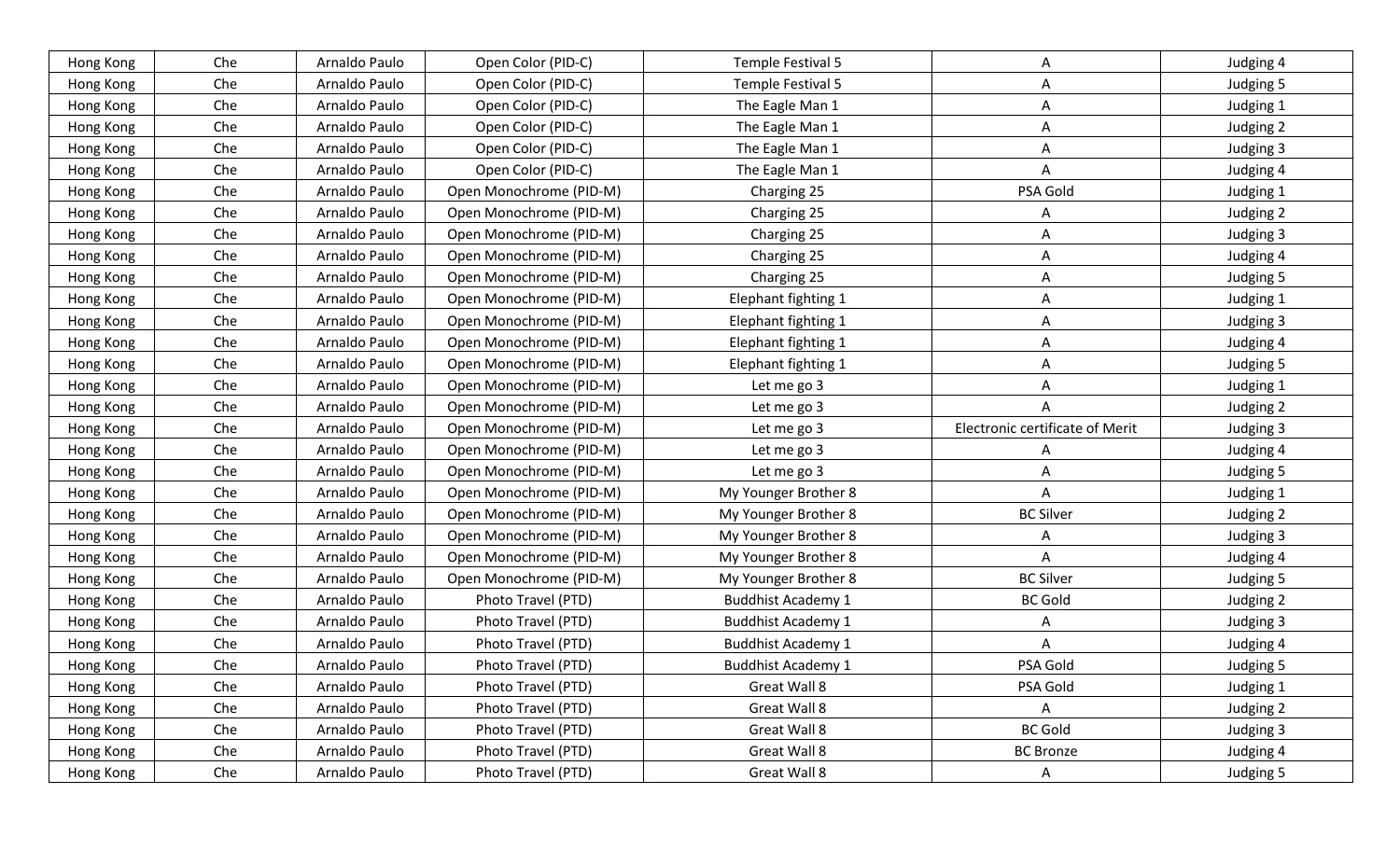| Hong Kong | Che  | Arnaldo Paulo | Photo Travel (PTD)      | Jump over the devil fire 5 | A                               | Judging 1 |
|-----------|------|---------------|-------------------------|----------------------------|---------------------------------|-----------|
| Hong Kong | Che  | Arnaldo Paulo | Photo Travel (PTD)      | Jump over the devil fire 5 | A                               | Judging 2 |
| Hong Kong | Che  | Arnaldo Paulo | Photo Travel (PTD)      | Jump over the devil fire 5 | A                               | Judging 3 |
| Hong Kong | Che  | Arnaldo Paulo | Photo Travel (PTD)      | Jump over the devil fire 5 | A                               | Judging 5 |
| Hong Kong | Che  | Arnaldo Paulo | Photo Travel (PTD)      | Morning shadow 2           | A                               | Judging 3 |
| Hong Kong | Che  | Arnaldo Paulo | Photo Travel (PTD)      | Morning shadow 2           | $\mathsf{A}$                    | Judging 4 |
| Hong Kong | Che  | Arnaldo Paulo | Photo Travel (PTD)      | Morning shadow 2           | A                               | Judging 5 |
| Hong Kong | Choi | Chi Kun       | Nature (ND)             | Enjoying meal              | A                               | Judging 1 |
| Hong Kong | Choi | Chi Kun       | Nature (ND)             | Enjoying meal              | Electronic certificate of Merit | Judging 2 |
| Hong Kong | Choi | Chi Kun       | Nature (ND)             | Enjoying meal              | A                               | Judging 3 |
| Hong Kong | Choi | Chi Kun       | Nature (ND)             | Enjoying meal              | A                               | Judging 5 |
| Hong Kong | Choi | Chi Kun       | Nature (ND)             | Interdependent             | Α                               | Judging 1 |
| Hong Kong | Choi | Chi Kun       | Nature (ND)             | Interdependent             | A                               | Judging 2 |
| Hong Kong | Choi | Chi Kun       | Nature (ND)             | Interdependent             | Α                               | Judging 4 |
| Hong Kong | Choi | Chi Kun       | Nature (ND)             | Interdependent             | <b>BC Bronze</b>                | Judging 5 |
| Hong Kong | Choi | Chi Kun       | Nature (ND)             | Love their friendships     | A                               | Judging 1 |
| Hong Kong | Choi | Chi Kun       | Nature (ND)             | Love their friendships     | Α                               | Judging 3 |
| Hong Kong | Choi | Chi Kun       | Nature (ND)             | Love their friendships     | A                               | Judging 4 |
| Hong Kong | Choi | Chi Kun       | Nature (ND)             | Yes we are your good boys  | A                               | Judging 1 |
| Hong Kong | Choi | Chi Kun       | Nature (ND)             | Yes we are your good boys  | Α                               | Judging 2 |
| Hong Kong | Choi | Chi Kun       | Nature (ND)             | Yes we are your good boys  | A                               | Judging 3 |
| Hong Kong | Choi | Chi Kun       | Nature (ND)             | Yes we are your good boys  | $\mathsf{A}$                    | Judging 5 |
| Hong Kong | Choi | Chi Kun       | Open Monochrome (PID-M) | Life with dance A          | A                               | Judging 2 |
| Hong Kong | Choi | Chi Kun       | Open Monochrome (PID-M) | Life with dance A          | A                               | Judging 3 |
| Hong Kong | Choi | Chi Kun       | Open Monochrome (PID-M) | Life with dance A          | <b>BC Silver</b>                | Judging 4 |
| Hong Kong | Choi | Chi Kun       | Open Monochrome (PID-M) | Life with dance A          | A                               | Judging 5 |
| Hong Kong | Choi | Chi Kun       | Photo Travel (PTD)      | Energy suply through snow  | <b>BC Bronze</b>                | Judging 5 |
| Hong Kong | Choi | Chi Kun       | Photo Travel (PTD)      | Lake view home             | A                               | Judging 4 |
| Hong Kong | Choi | Chi Kun       | Photo Travel (PTD)      | Lake view home             | A                               | Judging 5 |
| Hong Kong | Choi | Chi Kun       | Photo Travel (PTD)      | We met with setback too    | A                               | Judging 2 |
| Hong Kong | Choi | Chi Kun       | Photo Travel (PTD)      | We met with setback too    | $\mathsf{A}$                    | Judging 5 |
| Hong Kong | Ng   | Chi Fun Fanny | Nature (ND)             | I Am Watching You          | A                               | Judging 4 |
| Hong Kong | Ng   | Chi Fun Fanny | Nature (ND)             | Mother and Child           | A                               | Judging 2 |
| Hong Kong | Ng   | Chi Fun Fanny | Nature (ND)             | Mother and Child           | $\mathsf{A}$                    | Judging 5 |
|           |      |               |                         |                            |                                 |           |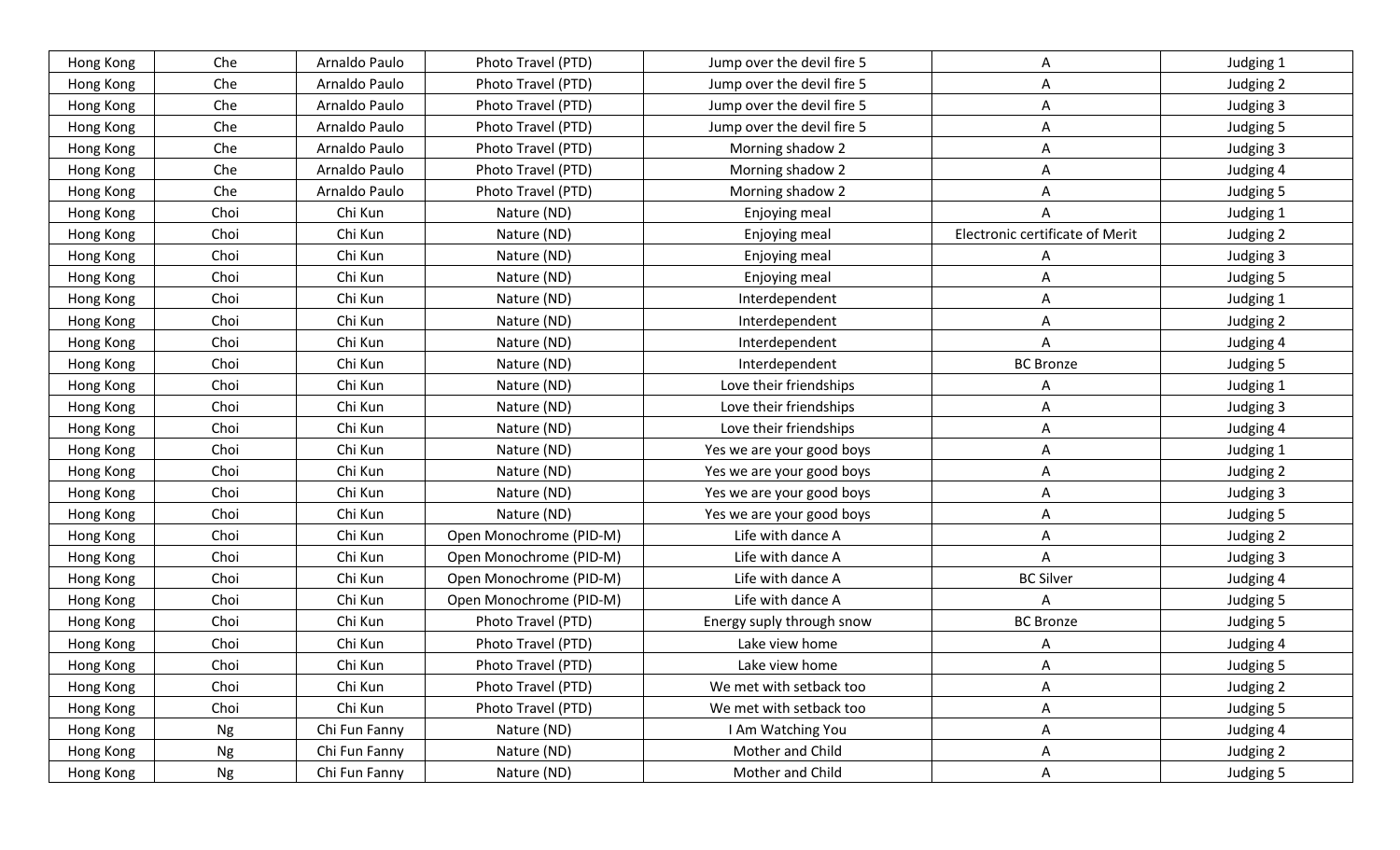| Hong Kong | Ng        | Chi Fun Fanny | Nature (ND)             | Parental Umbrella           | A                               | Judging 1 |
|-----------|-----------|---------------|-------------------------|-----------------------------|---------------------------------|-----------|
| Hong Kong | Ng        | Chi Fun Fanny | Nature (ND)             | Parental Umbrella           | A                               | Judging 2 |
| Hong Kong | Ng        | Chi Fun Fanny | Nature (ND)             | Parental Umbrella           | Α                               | Judging 3 |
| Hong Kong | Ng        | Chi Fun Fanny | Nature (ND)             | Parental Umbrella           | A                               | Judging 4 |
| Hong Kong | Ng        | Chi Fun Fanny | Nature (ND)             | The Chase                   | A                               | Judging 1 |
| Hong Kong | Ng        | Chi Fun Fanny | Nature (ND)             | The Chase                   | A                               | Judging 5 |
| Hong Kong | Ng        | Chi Fun Fanny | Open Color (PID-C)      | Hope in the Water           | Α                               | Judging 2 |
| Hong Kong | <b>Ng</b> | Chi Fun Fanny | Open Color (PID-C)      | Hope in the Water           | A                               | Judging 5 |
| Hong Kong | Ng        | Chi Fun Fanny | Open Color (PID-C)      | Tracks on Ice               | A                               | Judging 2 |
| Hong Kong | Ng        | Chi Fun Fanny | Open Color (PID-C)      | We Are Safe at Home         | A                               | Judging 2 |
| Hong Kong | Ng        | Chi Fun Fanny | Open Monochrome (PID-M) | Church of the Good Shepherd | A                               | Judging 4 |
| Hong Kong | Ng        | Chi Fun Fanny | Open Monochrome (PID-M) | Nesting Hard in the Mist    | Α                               | Judging 2 |
| Hong Kong | Ng        | Chi Fun Fanny | Open Monochrome (PID-M) | Nesting Hard in the Mist    | A                               | Judging 3 |
| Hong Kong | Ng        | Chi Fun Fanny | Open Monochrome (PID-M) | Nesting Hard in the Mist    | A                               | Judging 4 |
| Hong Kong | Ng        | Chi Fun Fanny | Open Monochrome (PID-M) | Nesting Hard in the Mist    | Α                               | Judging 5 |
| Hong Kong | Ng        | Chi Fun Fanny | Photo Travel (PTD)      | Cowboy in Torres del Paine  | A                               | Judging 4 |
| Hong Kong | Ng        | Chi Fun Fanny | Photo Travel (PTD)      | Life on Pasture             | A                               | Judging 1 |
| Hong Kong | Ng        | Chi Fun Fanny | Photo Travel (PTD)      | Life on Pasture             | A                               | Judging 2 |
| Hong Kong | Ng        | Chi Fun Fanny | Photo Travel (PTD)      | Life on Pasture             | A                               | Judging 4 |
| Hong Kong | <b>Ng</b> | Chi Fun Fanny | Photo Travel (PTD)      | Life on Pasture             | Α                               | Judging 5 |
| Hong Kong | Ng        | Chi Fun Fanny | Photo Travel (PTD)      | Sunrise over Bagan          | A                               | Judging 1 |
| Hong Kong | Ng        | Chi Fun Fanny | Photo Travel (PTD)      | Sunrise over Bagan          | A                               | Judging 2 |
| Hong Kong | Ng        | Chi Fun Fanny | Photo Travel (PTD)      | Sunrise over Bagan          | Electronic certificate of Merit | Judging 3 |
| India     | Mitra     | Piyali        | Nature (ND)             | Hill patridge duo           | A                               | Judging 2 |
| India     | Mitra     | Piyali        | Nature (ND)             | Hill patridge duo           | Α                               | Judging 3 |
| India     | Mitra     | Piyali        | Nature (ND)             | Maintain narrow gap         | A                               | Judging 3 |
| India     | Mitra     | Piyali        | Nature (ND)             | Maintain narrow gap         | A                               | Judging 4 |
| India     | Mitra     | Piyali        | Nature (ND)             | Showing others prey         | A                               | Judging 3 |
| India     | Mitra     | Piyali        | Nature (ND)             | Showing others prey         | A                               | Judging 4 |
| India     | Mitra     | Piyali        | Open Color (PID-C)      | Beyond galaxy               | A                               | Judging 2 |
| India     | Mitra     | Piyali        | Open Color (PID-C)      | Beyond galaxy               | A                               | Judging 3 |
| India     | Mitra     | Piyali        | Open Color (PID-C)      | Beyond galaxy               | A                               | Judging 4 |
| India     | Mitra     | Piyali        | Open Color (PID-C)      | Beyond galaxy               | A                               | Judging 5 |
| India     | Mitra     | Piyali        | Open Color (PID-C)      | Black and red               | $\mathsf{A}$                    | Judging 2 |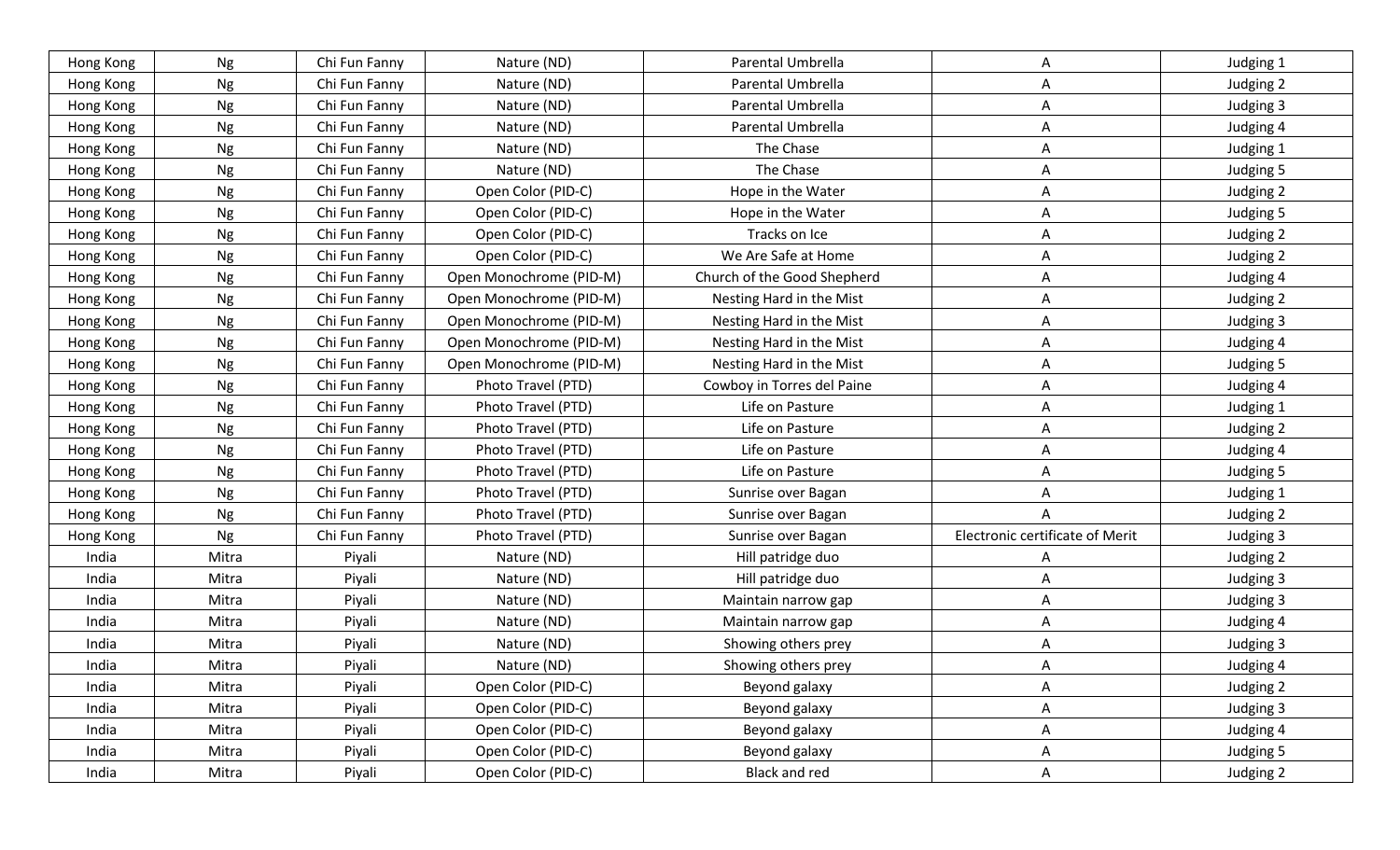| India | Mitra | Piyali | Open Color (PID-C)      | <b>Black and red</b>   | Α                               | Judging 3 |
|-------|-------|--------|-------------------------|------------------------|---------------------------------|-----------|
| India | Mitra | Piyali | Open Color (PID-C)      | <b>Black and red</b>   | A                               | Judging 5 |
| India | Mitra | Piyali | Open Color (PID-C)      | Cantakerous            | A                               | Judging 2 |
| India | Mitra | Piyali | Open Color (PID-C)      | Cantakerous            | Electronic certificate of Merit | Judging 3 |
| India | Mitra | Piyali | Open Color (PID-C)      | Cantakerous            | Electronic certificate of Merit | Judging 4 |
| India | Mitra | Piyali | Open Color (PID-C)      | Cantakerous            | А                               | Judging 5 |
| India | Mitra | Piyali | Open Color (PID-C)      | Caracass               | Α                               | Judging 2 |
| India | Mitra | Piyali | Open Color (PID-C)      | Caracass               | A                               | Judging 3 |
| India | Mitra | Piyali | Open Color (PID-C)      | Caracass               | A                               | Judging 4 |
| India | Mitra | Piyali | Open Color (PID-C)      | Caracass               | A                               | Judging 5 |
| India | Mitra | Piyali | Open Monochrome (PID-M) | Ankita through lenses  | A                               | Judging 1 |
| India | Mitra | Piyali | Open Monochrome (PID-M) | Ankita through lenses  | A                               | Judging 2 |
| India | Mitra | Piyali | Open Monochrome (PID-M) | Ankita through lenses  | Α                               | Judging 3 |
| India | Mitra | Piyali | Open Monochrome (PID-M) | Ankita through lenses  | A                               | Judging 4 |
| India | Mitra | Piyali | Open Monochrome (PID-M) | Ankita through lenses  | <b>BC Gold</b>                  | Judging 5 |
| India | Mitra | Piyali | Open Monochrome (PID-M) | Baleful woman          | Α                               | Judging 1 |
| India | Mitra | Piyali | Open Monochrome (PID-M) | Baleful woman          | Α                               | Judging 2 |
| India | Mitra | Piyali | Open Monochrome (PID-M) | Baleful woman          | A                               | Judging 3 |
| India | Mitra | Piyali | Open Monochrome (PID-M) | Baleful woman          | $\mathsf{A}$                    | Judging 4 |
| India | Mitra | Piyali | Open Monochrome (PID-M) | Baleful woman          | Α                               | Judging 5 |
| India | Mitra | Piyali | Open Monochrome (PID-M) | Beauty with gramaphone | A                               | Judging 2 |
| India | Mitra | Piyali | Open Monochrome (PID-M) | Beauty with gramaphone | A                               | Judging 3 |
| India | Mitra | Piyali | Open Monochrome (PID-M) | Beauty with gramaphone | A                               | Judging 4 |
| India | Mitra | Piyali | Open Monochrome (PID-M) | Beauty with gramaphone | A                               | Judging 5 |
| India | Mitra | Piyali | Open Monochrome (PID-M) | Beloved witch          | $\mathsf{A}$                    | Judging 3 |
| India | Mitra | Piyali | Open Monochrome (PID-M) | Beloved witch          | A                               | Judging 4 |
| India | Mitra | Piyali | Open Monochrome (PID-M) | Beloved witch          | A                               | Judging 5 |
| India | Mitra | Piyali | Photo Travel (PTD)      | Baba dance with rhythm | A                               | Judging 1 |
| India | Mitra | Piyali | Photo Travel (PTD)      | Baba dance with rhythm | Α                               | Judging 3 |
| India | Mitra | Piyali | Photo Travel (PTD)      | Baba dance with rhythm | A                               | Judging 5 |
| India | Mitra | Piyali | Photo Travel (PTD)      | Red gajon              | A                               | Judging 1 |
| India | Mitra | Piyali | Photo Travel (PTD)      | Red gajon              | $\mathsf{A}$                    | Judging 2 |
| India | Mitra | Piyali | Photo Travel (PTD)      | Red gajon              | A                               | Judging 3 |
| India | Mitra | Piyali | Photo Travel (PTD)      | Street dance 1         | $\mathsf{A}$                    | Judging 2 |
|       |       |        |                         |                        |                                 |           |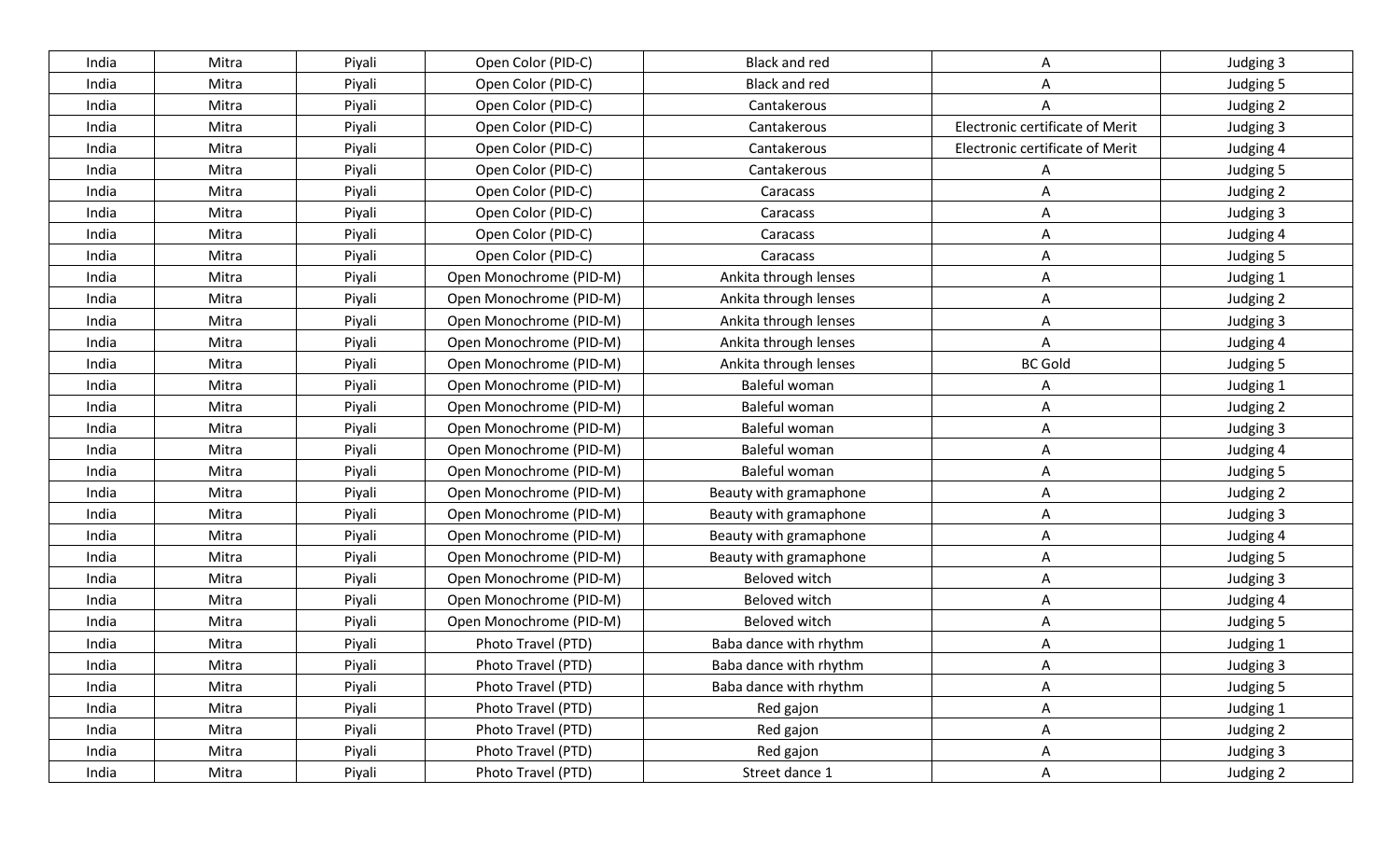| India     | Mitra     | Piyali | Photo Travel (PTD)      | Street dance 1            | Α                               | Judging 3 |
|-----------|-----------|--------|-------------------------|---------------------------|---------------------------------|-----------|
| India     | Mitra     | Piyali | Photo Travel (PTD)      | Yellow crowed             | A                               | Judging 1 |
| India     | Mitra     | Piyali | Photo Travel (PTD)      | Yellow crowed             | Α                               | Judging 2 |
| India     | Mitra     | Piyali | Photo Travel (PTD)      | Yellow crowed             | A                               | Judging 3 |
| India     | Mitra     | Piyali | Photo Travel (PTD)      | Yellow crowed             | <b>BC Silver</b>                | Judging 4 |
| India     | Mitra     | Piyali | Photo Travel (PTD)      | Yellow crowed             | A                               | Judging 5 |
| Indonesia | Adisuroso | Triono | Nature (ND)             | Red eyes and red heart    | Α                               | Judging 4 |
| Indonesia | Adisuroso | Triono | Nature (ND)             | Spores explotion          | A                               | Judging 3 |
| Indonesia | Adisuroso | Triono | Open Color (PID-C)      | Confusing boss            | Electronic certificate of Merit | Judging 1 |
| Indonesia | Adisuroso | Triono | Open Color (PID-C)      | Confusing boss            | A                               | Judging 2 |
| Indonesia | Adisuroso | Triono | Open Color (PID-C)      | Confusing boss            | A                               | Judging 3 |
| Indonesia | Adisuroso | Triono | Open Color (PID-C)      | Confusing boss            | A                               | Judging 4 |
| Indonesia | Adisuroso | Triono | Open Color (PID-C)      | Confusing boss            | PSA Gold                        | Judging 5 |
| Indonesia | Adisuroso | Triono | Open Color (PID-C)      | Father and son            | A                               | Judging 2 |
| Indonesia | Adisuroso | Triono | Open Color (PID-C)      | Father and son            | A                               | Judging 4 |
| Indonesia | Adisuroso | Triono | Open Color (PID-C)      | Father and son            | A                               | Judging 5 |
| Indonesia | Adisuroso | Triono | Open Color (PID-C)      | Musaaphir                 | A                               | Judging 2 |
| Indonesia | Adisuroso | Triono | Open Color (PID-C)      | Musaaphir                 | A                               | Judging 4 |
| Indonesia | Adisuroso | Triono | Open Color (PID-C)      | What is up                | A                               | Judging 3 |
| Indonesia | Adisuroso | Triono | Open Color (PID-C)      | What is up                | Α                               | Judging 4 |
| Indonesia | Adisuroso | Triono | Open Color (PID-C)      | What is up                | A                               | Judging 5 |
| Indonesia | Adisuroso | Triono | Open Monochrome (PID-M) | Reading quran             | A                               | Judging 1 |
| Indonesia | Adisuroso | Triono | Open Monochrome (PID-M) | Reading quran             | A                               | Judging 2 |
| Indonesia | Adisuroso | Triono | Open Monochrome (PID-M) | Reading quran             | A                               | Judging 4 |
| Indonesia | Adisuroso | Triono | Open Monochrome (PID-M) | Reading quran             | Electronic certificate of Merit | Judging 5 |
| Indonesia | Adisuroso | Triono | Open Monochrome (PID-M) | Searching with heart      | A                               | Judging 1 |
| Indonesia | Adisuroso | Triono | Open Monochrome (PID-M) | Searching with heart      | Α                               | Judging 2 |
| Indonesia | Adisuroso | Triono | Open Monochrome (PID-M) | Searching with heart      | A                               | Judging 3 |
| Indonesia | Adisuroso | Triono | Open Monochrome (PID-M) | Searching with heart      | Electronic certificate of Merit | Judging 4 |
| Indonesia | Adisuroso | Triono | Open Monochrome (PID-M) | Shut up                   | A                               | Judging 1 |
| Indonesia | Adisuroso | Triono | Open Monochrome (PID-M) | Shut up                   | $\mathsf{A}$                    | Judging 3 |
| Indonesia | Adisuroso | Triono | Open Monochrome (PID-M) | Shut up                   | A                               | Judging 4 |
| Indonesia | Adisuroso | Triono | Open Monochrome (PID-M) | Shut up                   | A                               | Judging 5 |
| Indonesia | Adisuroso | Triono | Open Monochrome (PID-M) | The master and the pupils | A                               | Judging 1 |
|           |           |        |                         |                           |                                 |           |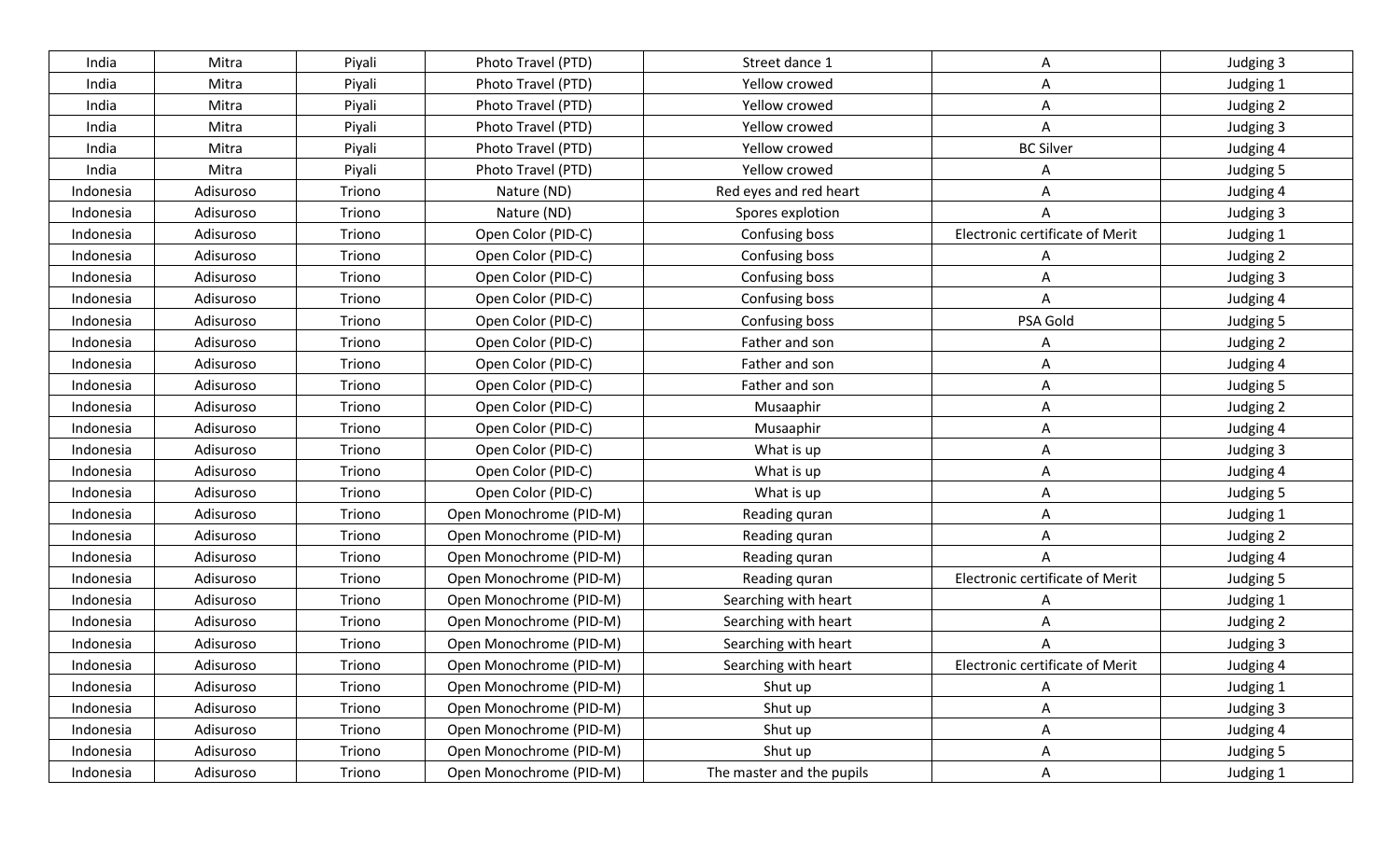| Indonesia | Adisuroso      | Triono  | Open Monochrome (PID-M) | The master and the pupils | A                               | Judging 2 |
|-----------|----------------|---------|-------------------------|---------------------------|---------------------------------|-----------|
| Indonesia | Adisuroso      | Triono  | Open Monochrome (PID-M) | The master and the pupils | A                               | Judging 5 |
| Indonesia | Adisuroso      | Triono  | Photo Travel (PTD)      | <b>Black hole</b>         | Α                               | Judging 4 |
| Indonesia | Adisuroso      | Triono  | Photo Travel (PTD)      | <b>Black hole</b>         | A                               | Judging 5 |
| Indonesia | Adisuroso      | Triono  | Photo Travel (PTD)      | <b>Cleaning crackers</b>  | A                               | Judging 3 |
| Indonesia | Adisuroso      | Triono  | Photo Travel (PTD)      | Flower sellers            | A                               | Judging 1 |
| Indonesia | Adisuroso      | Triono  | Photo Travel (PTD)      | Flower sellers            | A                               | Judging 2 |
| Indonesia | Krisprimandoyo | D Agung | Nature (ND)             | Cuckoss                   | A                               | Judging 1 |
| Indonesia | Krisprimandoyo | D Agung | Nature (ND)             | Cuckoss                   | A                               | Judging 2 |
| Indonesia | Krisprimandoyo | D Agung | Nature (ND)             | Cuckoss                   | Α                               | Judging 3 |
| Indonesia | Krisprimandoyo | D Agung | Nature (ND)             | Lion                      | A                               | Judging 5 |
| Indonesia | Krisprimandoyo | D Agung | Open Color (PID-C)      | Home and Sampan           | Α                               | Judging 2 |
| Indonesia | Krisprimandoyo | D Agung | Open Color (PID-C)      | Melpa Tribe Boy           | A                               | Judging 2 |
| Indonesia | Krisprimandoyo | D Agung | Open Color (PID-C)      | Melpa Tribe Boy           | A                               | Judging 4 |
| Indonesia | Krisprimandoyo | D Agung | Open Monochrome (PID-M) | Boy of Bajau              | A                               | Judging 2 |
| Indonesia | Krisprimandoyo | D Agung | Open Monochrome (PID-M) | me and mum                | A                               | Judging 2 |
| Indonesia | Krisprimandoyo | D Agung | Open Monochrome (PID-M) | me and mum                | A                               | Judging 3 |
| Indonesia | Krisprimandoyo | D Agung | Photo Travel (PTD)      | Katedral Petersburg       | A                               | Judging 1 |
| Indonesia | Krisprimandoyo | D Agung | Photo Travel (PTD)      | Katedral Petersburg       | A                               | Judging 3 |
| Indonesia | Krisprimandoyo | D Agung | Photo Travel (PTD)      | Katedral Petersburg       | Α                               | Judging 4 |
| Indonesia | Krisprimandoyo | D Agung | Photo Travel (PTD)      | Masjid Raya Medan         | A                               | Judging 1 |
| Indonesia | Krisprimandoyo | D Agung | Photo Travel (PTD)      | Masjid Raya Medan         | A                               | Judging 5 |
| Indonesia | Krisprimandoyo | D Agung | Photo Travel (PTD)      | Russian Orthodox          | A                               | Judging 2 |
| Indonesia | Krisprimandoyo | D Agung | Photo Travel (PTD)      | Russian Orthodox          | Α                               | Judging 3 |
| Indonesia | Krisprimandoyo | D Agung | Photo Travel (PTD)      | Russian Orthodox          | Α                               | Judging 4 |
| Indonesia | Krisprimandoyo | D Agung | Photo Travel (PTD)      | Russian Orthodox          | A                               | Judging 5 |
| Indonesia | Sambada        | Prija   | Nature (ND)             | Dragon Fish               | Α                               | Judging 2 |
| Indonesia | Sambada        | Prija   | Nature (ND)             | Dragon Fish               | A                               | Judging 4 |
| Indonesia | Sambada        | Prija   | Nature (ND)             | Excuse me                 | <b>BC Silver</b>                | Judging 3 |
| Indonesia | Sambada        | Prija   | Nature (ND)             | Excuse me                 | Electronic certificate of Merit | Judging 4 |
| Indonesia | Sambada        | Prija   | Nature (ND)             | Watchful                  | $\mathsf{A}$                    | Judging 2 |
| Indonesia | Sambada        | Prija   | Nature (ND)             | Watchful                  | A                               | Judging 4 |
| Indonesia | Sambada        | Prija   | Open Color (PID-C)      | Lockdown                  | A                               | Judging 1 |
| Indonesia | Sambada        | Prija   | Open Color (PID-C)      | Lockdown                  | $\mathsf{A}$                    | Judging 3 |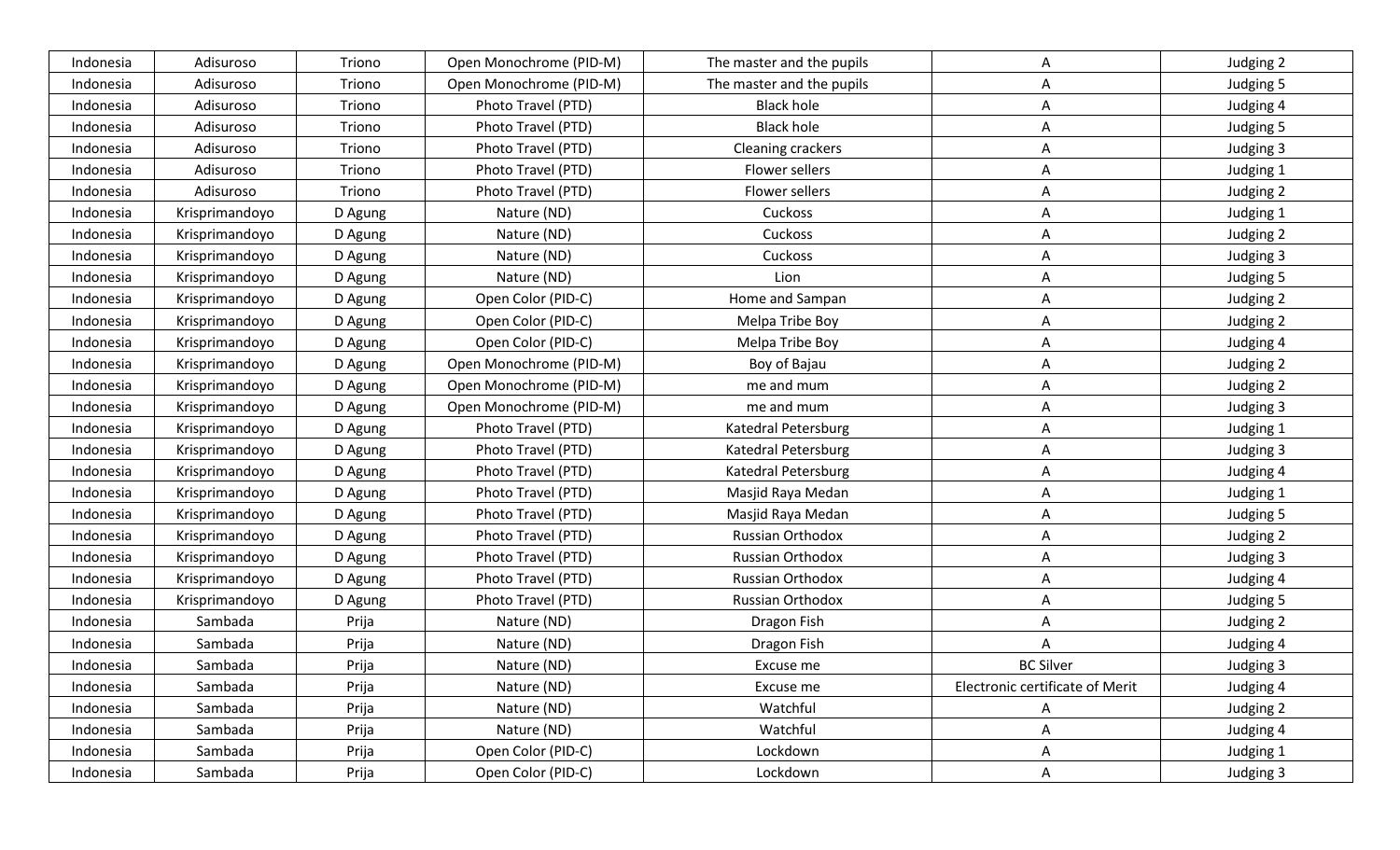| Indonesia | Sambada | Prija | Open Color (PID-C)      | Lockdown               | Α                               | Judging 4 |
|-----------|---------|-------|-------------------------|------------------------|---------------------------------|-----------|
| Indonesia | Sambada | Prija | Open Color (PID-C)      | Lockdown               | A                               | Judging 5 |
| Indonesia | Sambada | Prija | Open Color (PID-C)      | Lotus Harvest          | Α                               | Judging 2 |
| Indonesia | Sambada | Prija | Open Color (PID-C)      | Lotus Harvest          | A                               | Judging 3 |
| Indonesia | Sambada | Prija | Open Color (PID-C)      | Lotus Harvest          | A                               | Judging 4 |
| Indonesia | Sambada | Prija | Open Color (PID-C)      | Lotus Harvest          | Electronic certificate of Merit | Judging 5 |
| Indonesia | Sambada | Prija | Open Color (PID-C)      | Safe With Me           |                                 | Judging 4 |
| Indonesia | Sambada | Prija | Open Color (PID-C)      | Safe With Me           | Α                               | Judging 5 |
| Indonesia | Sambada | Prija | Open Color (PID-C)      | <b>Yellow Net</b>      | A                               | Judging 1 |
| Indonesia | Sambada | Prija | Open Color (PID-C)      | <b>Yellow Net</b>      | Α                               | Judging 2 |
| Indonesia | Sambada | Prija | Open Monochrome (PID-M) | Geisha                 | A                               | Judging 2 |
| Indonesia | Sambada | Prija | Open Monochrome (PID-M) | Girl and Bouquet       | A                               | Judging 2 |
| Indonesia | Sambada | Prija | Open Monochrome (PID-M) | Girl and Bouquet       | A                               | Judging 5 |
| Indonesia | Sambada | Prija | Open Monochrome (PID-M) | Play The Drums of Love | A                               | Judging 1 |
| Indonesia | Sambada | Prija | Open Monochrome (PID-M) | Play The Drums of Love | A                               | Judging 3 |
| Indonesia | Sambada | Prija | Open Monochrome (PID-M) | Play The Drums of Love | A                               | Judging 4 |
| Indonesia | Sambada | Prija | Open Monochrome (PID-M) | Play The Drums of Love | Α                               | Judging 5 |
| Indonesia | Sambada | Prija | Photo Travel (PTD)      | Jakarta at Night       | A                               | Judging 4 |
| Indonesia | Sambada | Prija | Photo Travel (PTD)      | Mt Ijen Caldera        | A                               | Judging 1 |
| Indonesia | Sambada | Prija | Photo Travel (PTD)      | Mt Ijen Caldera        | Α                               | Judging 4 |
| Indonesia | Sambada | Prija | Photo Travel (PTD)      | Mt Ijen Caldera        | A                               | Judging 5 |
| Indonesia | Sambada | Prija | Photo Travel (PTD)      | Offerings              | A                               | Judging 1 |
| Indonesia | setiadi | ajar  | Nature (ND)             | Croc an prey           | A                               | Judging 1 |
| Indonesia | setiadi | ajar  | Nature (ND)             | Croc an prey           | A                               | Judging 2 |
| Indonesia | setiadi | ajar  | Nature (ND)             | Croc an prey           | Α                               | Judging 3 |
| Indonesia | setiadi | ajar  | Nature (ND)             | Croc an prey           | Α                               | Judging 4 |
| Indonesia | setiadi | ajar  | Nature (ND)             | Croc an prey           | <b>BC Gold</b>                  | Judging 5 |
| Indonesia | setiadi | ajar  | Nature (ND)             | hovering               | A                               | Judging 2 |
| Indonesia | setiadi | ajar  | Nature (ND)             | hovering               | A                               | Judging 3 |
| Indonesia | setiadi | ajar  | Nature (ND)             | hovering               | A                               | Judging 4 |
| Indonesia | setiadi | ajar  | Nature (ND)             | hovering               | A                               | Judging 5 |
| Indonesia | setiadi | ajar  | Nature (ND)             | Seriwang Bird 1        | A                               | Judging 3 |
| Indonesia | setiadi | ajar  | Nature (ND)             | Seriwang Bird 1        | A                               | Judging 4 |
| Indonesia | setiadi | ajar  | Nature (ND)             | Seriwang Bird 1        | A                               | Judging 5 |
|           |         |       |                         |                        |                                 |           |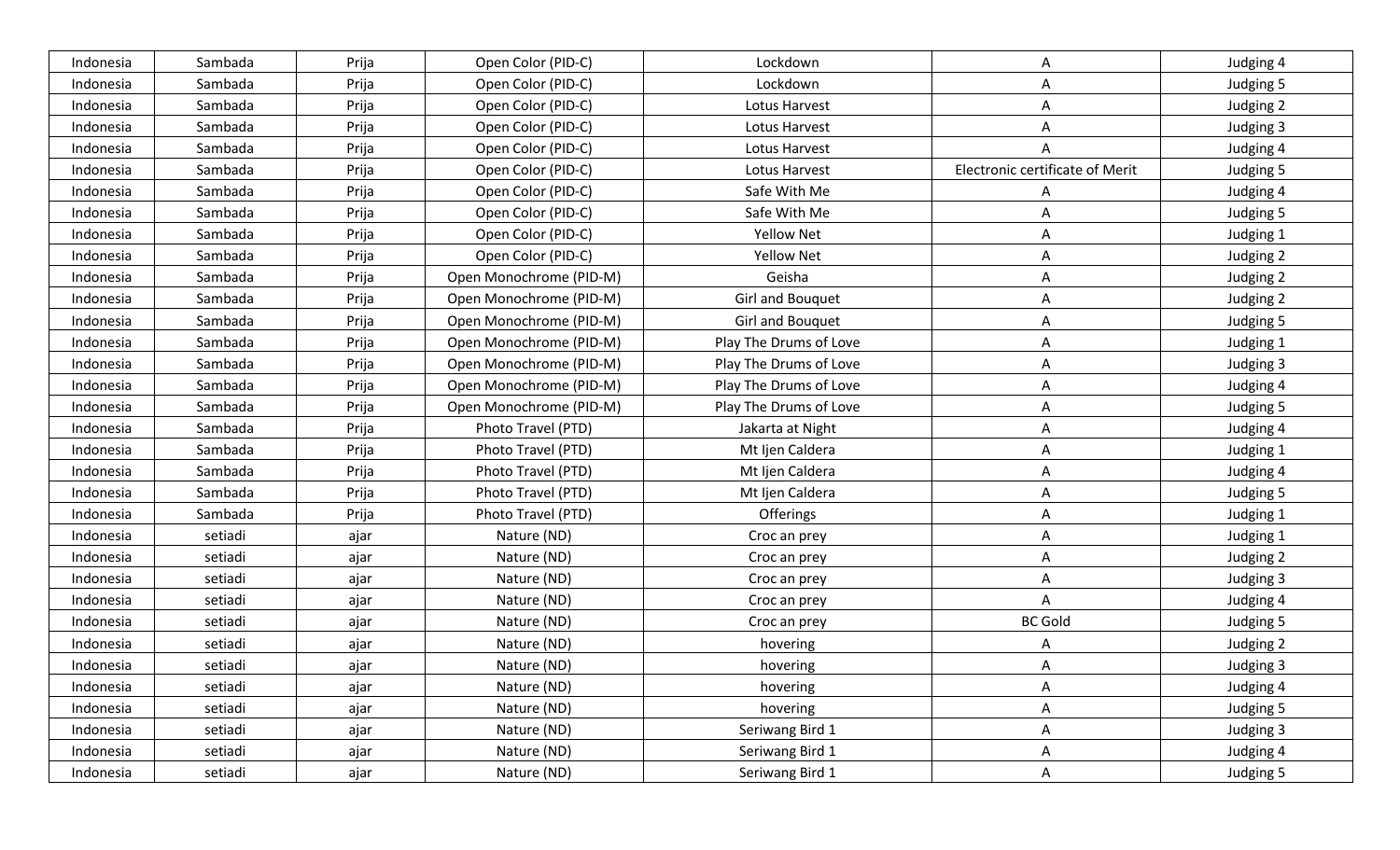| Indonesia | setiadi  | ajar     | Nature (ND)             | the long prey                | PSA Gold                        | Judging 3 |
|-----------|----------|----------|-------------------------|------------------------------|---------------------------------|-----------|
| Indonesia | setiadi  | ajar     | Nature (ND)             | the long prey                | A                               | Judging 4 |
| Indonesia | setiadi  | ajar     | Nature (ND)             | the long prey                | Α                               | Judging 5 |
| Indonesia | setiadi  | ajar     | Open Color (PID-C)      | An Angel                     | PSA Gold                        | Judging 4 |
| Indonesia | setiadi  | ajar     | Open Color (PID-C)      | An Angel                     | A                               | Judging 5 |
| Indonesia | setiadi  | ajar     | Open Color (PID-C)      | Mentoring 2                  | Α                               | Judging 1 |
| Indonesia | setiadi  | ajar     | Open Color (PID-C)      | Mentoring 2                  | A                               | Judging 3 |
| Indonesia | setiadi  | ajar     | Open Color (PID-C)      | Mentoring 2                  | A                               | Judging 4 |
| Indonesia | setiadi  | ajar     | Open Color (PID-C)      | our motor and horse          | A                               | Judging 1 |
| Indonesia | setiadi  | ajar     | Open Color (PID-C)      | our motor and horse          | Α                               | Judging 4 |
| Indonesia | setiadi  | ajar     | Open Color (PID-C)      | our motor and horse          | <b>BC Silver</b>                | Judging 5 |
| Indonesia | setiadi  | ajar     | Open Color (PID-C)      | puppet bratayudha            | <b>BC Gold</b>                  | Judging 1 |
| Indonesia | setiadi  | ajar     | Open Color (PID-C)      | puppet bratayudha            | A                               | Judging 2 |
| Indonesia | setiadi  | ajar     | Open Color (PID-C)      | puppet bratayudha            | A                               | Judging 3 |
| Indonesia | setiadi  | ajar     | Open Color (PID-C)      | puppet bratayudha            | A                               | Judging 4 |
| Indonesia | setiadi  | ajar     | Open Color (PID-C)      | puppet bratayudha            | A                               | Judging 5 |
| Indonesia | setiadi  | ajar     | Open Monochrome (PID-M) | Angkringan 1                 | Α                               | Judging 1 |
| Indonesia | setiadi  | ajar     | Open Monochrome (PID-M) | Angkringan 1                 | Α                               | Judging 2 |
| Indonesia | setiadi  | ajar     | Open Monochrome (PID-M) | Angkringan 1                 | <b>BC Gold</b>                  | Judging 4 |
| Indonesia | setiadi  | ajar     | Open Monochrome (PID-M) | Full of flowers              | A                               | Judging 3 |
| Indonesia | setiadi  | ajar     | Open Monochrome (PID-M) | Full of flowers              | A                               | Judging 4 |
| Indonesia | setiadi  | ajar     | Open Monochrome (PID-M) | Mentoring 1                  | <b>BC Silver</b>                | Judging 1 |
| Indonesia | setiadi  | ajar     | Open Monochrome (PID-M) | Mentoring 1                  | Α                               | Judging 3 |
| Indonesia | setiadi  | ajar     | Open Monochrome (PID-M) | Mentoring 1                  | Α                               | Judging 4 |
| Indonesia | setiadi  | ajar     | Open Monochrome (PID-M) | Mentoring 1                  | A                               | Judging 5 |
| Indonesia | setiadi  | ajar     | Open Monochrome (PID-M) | music and dance              | A                               | Judging 1 |
| Indonesia | setiadi  | ajar     | Open Monochrome (PID-M) | music and dance              | <b>BC Gold</b>                  | Judging 3 |
| Indonesia | setiadi  | ajar     | Open Monochrome (PID-M) | music and dance              | A                               | Judging 4 |
| Indonesia | setiadi  | ajar     | Open Monochrome (PID-M) | music and dance              | A                               | Judging 5 |
| Indonesia | Soeharto | Sutardjo | Open Color (PID-C)      | on jealous of your smile     | Α                               | Judging 2 |
| Indonesia | Soeharto | Sutardjo | Open Color (PID-C)      | The Folk Dance of Gebug Ende | A                               | Judging 3 |
| Indonesia | Soeharto | Sutardjo | Open Color (PID-C)      | The Folk Dance of Gebug Ende | Electronic certificate of Merit | Judging 4 |
| Indonesia | Soeharto | Sutardjo | Open Color (PID-C)      | The Violinist dance          | A                               | Judging 2 |
| Indonesia | Soeharto | Sutardjo | Open Color (PID-C)      | The Violinist dance          | A                               | Judging 3 |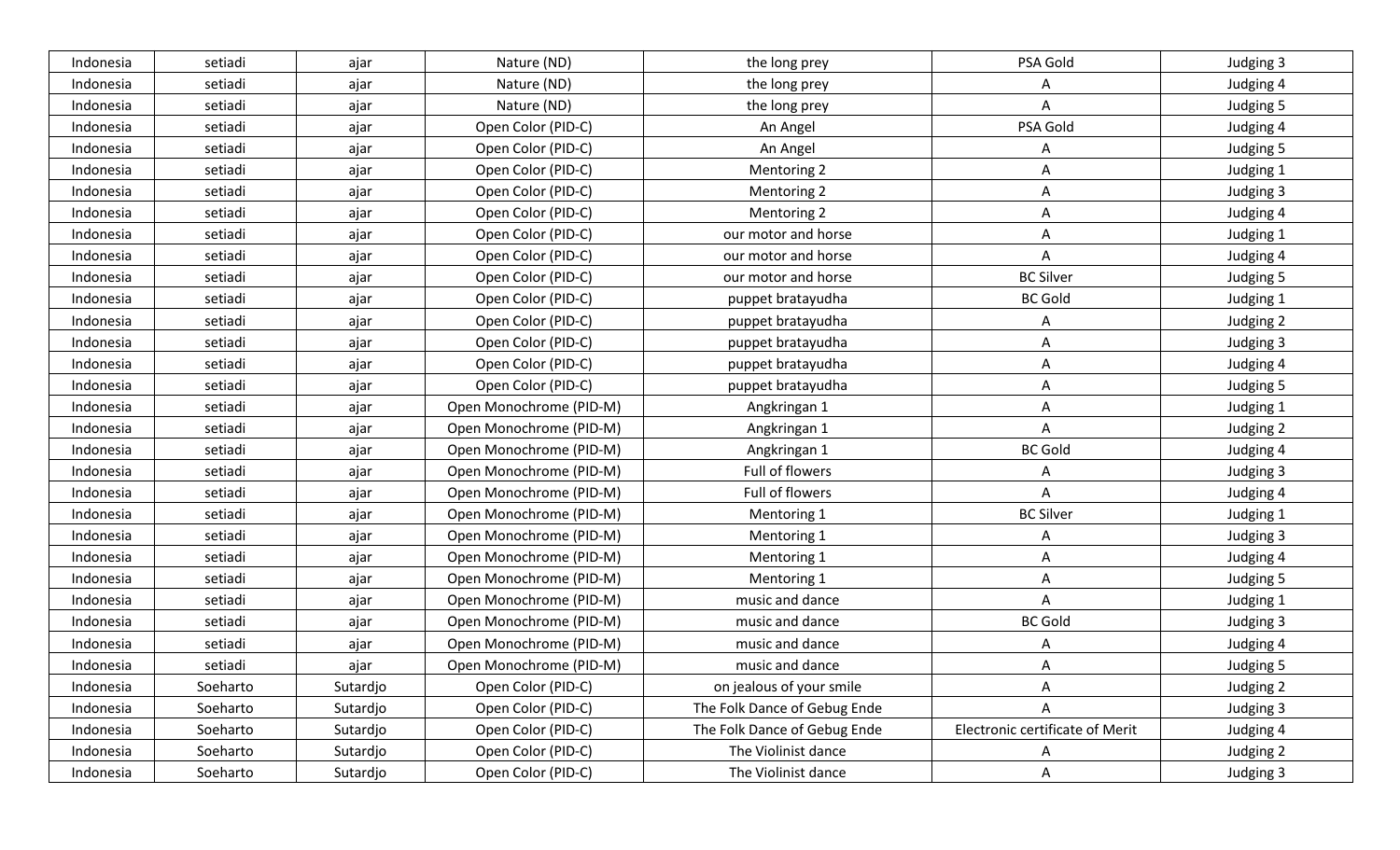| Indonesia | Soeharto   | Sutardjo | Open Color (PID-C)      | The Violinist dance           | A                | Judging 5 |
|-----------|------------|----------|-------------------------|-------------------------------|------------------|-----------|
| Indonesia | Soeharto   | Sutardjo | Open Color (PID-C)      | Tranfering wisdom             | A                | Judging 1 |
| Indonesia | Soeharto   | Sutardjo | Open Color (PID-C)      | Tranfering wisdom             | Α                | Judging 3 |
| Indonesia | Soeharto   | Sutardjo | Open Color (PID-C)      | Tranfering wisdom             | A                | Judging 4 |
| Indonesia | Soeharto   | Sutardjo | Open Monochrome (PID-M) | fixing the instrument         | Α                | Judging 2 |
| Indonesia | Soeharto   | Sutardjo | Open Monochrome (PID-M) | The Performer                 | Α                | Judging 1 |
| Indonesia | Soeharto   | Sutardjo | Open Monochrome (PID-M) | The Performer                 | A                | Judging 3 |
| Indonesia | Soeharto   | Sutardjo | Open Monochrome (PID-M) | The Performer                 | Α                | Judging 4 |
| Indonesia | Soeharto   | Sutardjo | Open Monochrome (PID-M) | The Performer                 | A                | Judging 5 |
| Indonesia | Soeharto   | Sutardjo | Open Monochrome (PID-M) | the pottery girl              | A                | Judging 1 |
| Indonesia | Soeharto   | Sutardjo | Open Monochrome (PID-M) | the pottery girl              | <b>BC Bronze</b> | Judging 2 |
| Indonesia | Soeharto   | Sutardjo | Open Monochrome (PID-M) | the pottery girl              | A                | Judging 3 |
| Indonesia | Soeharto   | Sutardjo | Open Monochrome (PID-M) | the pottery girl              | Α                | Judging 4 |
| Indonesia | Soeharto   | Sutardjo | Open Monochrome (PID-M) | the pottery girl              | A                | Judging 5 |
| Indonesia | Soeharto   | Sutardjo | Open Monochrome (PID-M) | The Twin Dancer               | A                | Judging 3 |
| Indonesia | Soeharto   | Sutardjo | Open Monochrome (PID-M) | The Twin Dancer               | A                | Judging 4 |
| Indonesia | Soeharto   | Sutardjo | Open Monochrome (PID-M) | The Twin Dancer               | Α                | Judging 5 |
| Indonesia | Soeharto   | Sutardjo | Photo Travel (PTD)      | Hanoman The White Monkey King | Α                | Judging 1 |
| Indonesia | Soeharto   | Sutardjo | Photo Travel (PTD)      | Hanoman The White Monkey King | A                | Judging 3 |
| Indonesia | Soeharto   | Sutardjo | Photo Travel (PTD)      | Hanoman The White Monkey King | Α                | Judging 4 |
| Indonesia | Soeharto   | Sutardjo | Photo Travel (PTD)      | Hanoman The White Monkey King | A                | Judging 5 |
| Indonesia | Soeharto   | Sutardjo | Photo Travel (PTD)      | Mt Bromo on blue morning      | <b>BC Gold</b>   | Judging 1 |
| Indonesia | Soeharto   | Sutardjo | Photo Travel (PTD)      | Mt Bromo on blue morning      | A                | Judging 2 |
| Indonesia | Soeharto   | Sutardjo | Photo Travel (PTD)      | Mt Bromo on blue morning      | Α                | Judging 3 |
| Indonesia | Soeharto   | Sutardjo | Photo Travel (PTD)      | Mt Bromo on blue morning      | A                | Judging 4 |
| Indonesia | Soeharto   | Sutardjo | Photo Travel (PTD)      | Mt Bromo on blue morning      | A                | Judging 5 |
| Indonesia | Soeharto   | Sutardjo | Photo Travel (PTD)      | the crazy bamboo festival     | Α                | Judging 2 |
| Indonesia | Soeharto   | Sutardjo | Photo Travel (PTD)      | the crazy bamboo festival     | A                | Judging 3 |
| Israel    | Shepelev   | Yuri     | Open Color (PID-C)      | Tamara12                      | A                | Judging 1 |
| Israel    | Shepelev   | Yuri     | Open Color (PID-C)      | Tamara12                      | $\mathsf{A}$     | Judging 5 |
| Italy     | Di Panfilo | Vincenzo | Open Color (PID-C)      | Different interests           | A                | Judging 1 |
| Italy     | Di Panfilo | Vincenzo | Open Color (PID-C)      | Different interests           | $\mathsf{A}$     | Judging 2 |
| Italy     | Di Panfilo | Vincenzo | Open Color (PID-C)      | First aid                     | A                | Judging 2 |
| Italy     | Di Panfilo | Vincenzo | Open Color (PID-C)      | La figlia di Charlie          | $\mathsf{A}$     | Judging 1 |
|           |            |          |                         |                               |                  |           |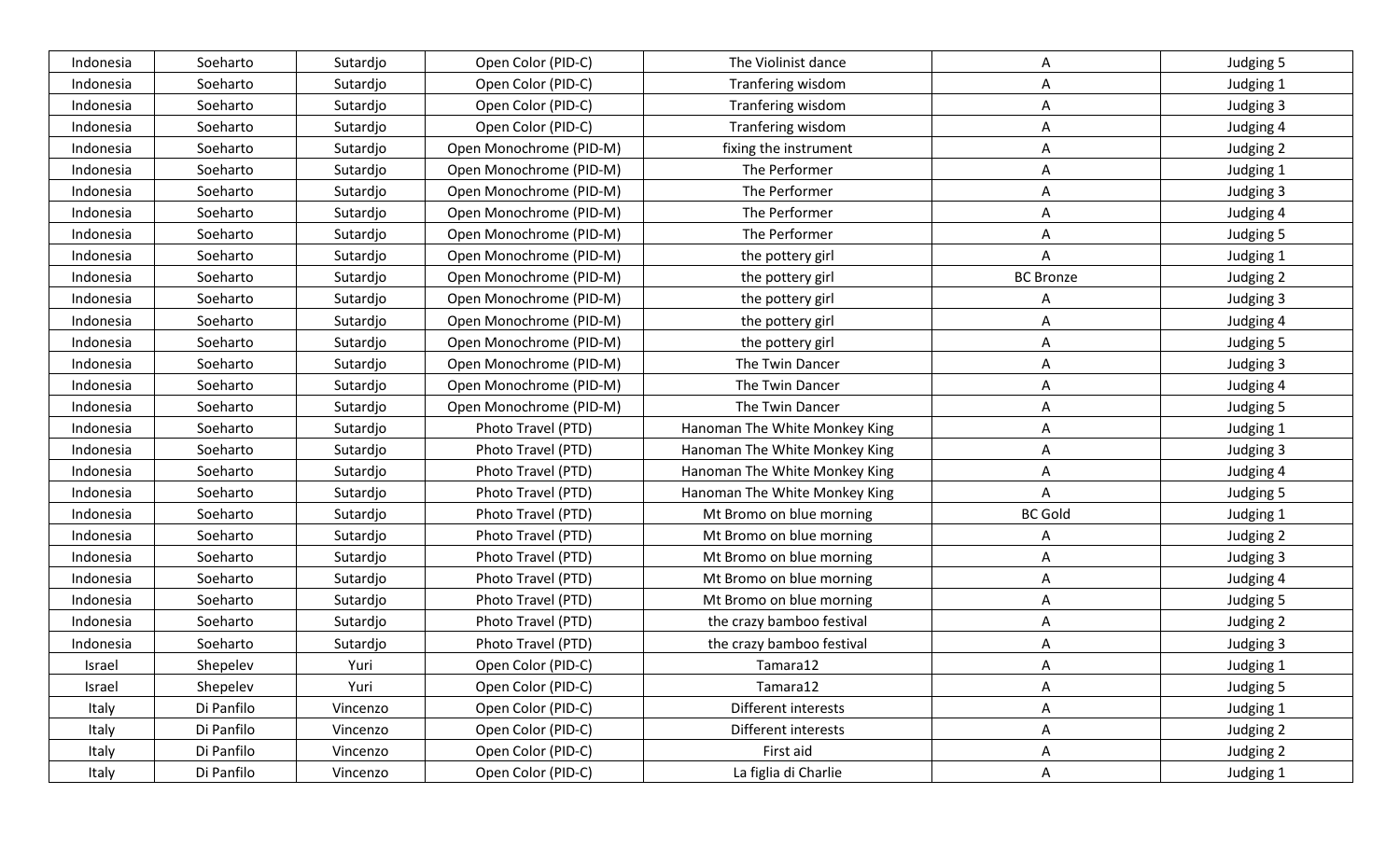| Italy | Di Panfilo | Vincenzo | Open Color (PID-C)      | La figlia di Charlie | A                               | Judging 2 |
|-------|------------|----------|-------------------------|----------------------|---------------------------------|-----------|
| Italy | Di Panfilo | Vincenzo | Open Color (PID-C)      | Windows              |                                 | Judging 1 |
| Italy | Di Panfilo | Vincenzo | Open Color (PID-C)      | Windows              | Electronic certificate of Merit | Judging 2 |
| Italy | Di Panfilo | Vincenzo | Open Monochrome (PID-M) | Babe in red          | A                               | Judging 1 |
| Italy | Di Panfilo | Vincenzo | Open Monochrome (PID-M) | Babe in red          | Α                               | Judging 2 |
| Italy | Di Panfilo | Vincenzo | Open Monochrome (PID-M) | Babe in red          | Α                               | Judging 5 |
| Italy | Di Panfilo | Vincenzo | Open Monochrome (PID-M) | Mio fratello         | Α                               | Judging 1 |
| Italy | Di Panfilo | Vincenzo | Open Monochrome (PID-M) | Mio fratello         | Α                               | Judging 2 |
| Italy | Di Panfilo | Vincenzo | Open Monochrome (PID-M) | Mio fratello         | A                               | Judging 5 |
| Italy | Di Panfilo | Vincenzo | Open Monochrome (PID-M) | Occhl                | A                               | Judging 2 |
| Italy | Di Panfilo | Vincenzo | Open Monochrome (PID-M) | Occhl                | Α                               | Judging 3 |
| Italy | Di Panfilo | Vincenzo | Open Monochrome (PID-M) | Occhl                | Α                               | Judging 5 |
| Italy | Di Panfilo | Vincenzo | Open Monochrome (PID-M) | Warriors hill        | Α                               | Judging 1 |
| Italy | Di Panfilo | Vincenzo | Open Monochrome (PID-M) | Warriors hill        | A                               | Judging 5 |
| Italy | Di Panfilo | Vincenzo | Photo Travel (PTD)      | Ghost valley         | A                               | Judging 1 |
| Italy | Di Panfilo | Vincenzo | Photo Travel (PTD)      | Ghost valley         | A                               | Judging 2 |
| Italy | Di Panfilo | Vincenzo | Photo Travel (PTD)      | Ghost valley         | Α                               | Judging 3 |
| Italy | Di Panfilo | Vincenzo | Photo Travel (PTD)      | Pyres                | Α                               | Judging 1 |
| Italy | Di Panfilo | Vincenzo | Photo Travel (PTD)      | Pyres                | A                               | Judging 2 |
| Italy | Di Panfilo | Vincenzo | Photo Travel (PTD)      | Pyres                | Α                               | Judging 3 |
| Italy | Di Panfilo | Vincenzo | Photo Travel (PTD)      | Pyres                | A                               | Judging 4 |
| Italy | Di Panfilo | Vincenzo | Photo Travel (PTD)      | Witch Mountain       | A                               | Judging 1 |
| Italy | Di Panfilo | Vincenzo | Photo Travel (PTD)      | Witch Mountain       | Α                               | Judging 2 |
| Italy | Di Panfilo | Vincenzo | Photo Travel (PTD)      | Witch Mountain       | Α                               | Judging 3 |
| Italy | Di Panfilo | Vincenzo | Photo Travel (PTD)      | Witch Mountain       | Α                               | Judging 5 |
| Italy | Domenico   | Scoca    | Nature (ND)             | On the Whater        | A                               | Judging 4 |
| Italy | Domenico   | Scoca    | Nature (ND)             | Poiana in flight     | Α                               | Judging 3 |
| Italy | Domenico   | Scoca    | Open Color (PID-C)      | Melee Rugby          | A                               | Judging 1 |
| Italy | Domenico   | Scoca    | Open Color (PID-C)      | Rugby Tackle         | A                               | Judging 1 |
| Italy | Domenico   | Scoca    | Open Color (PID-C)      | <b>Rugby Tackle</b>  | A                               | Judging 2 |
| Italy | Domenico   | Scoca    | Open Color (PID-C)      | <b>Rugby Tackle</b>  | A                               | Judging 3 |
| Italy | Domenico   | Scoca    | Open Color (PID-C)      | Venetian noble       | A                               | Judging 1 |
| Italy | Domenico   | Scoca    | Open Color (PID-C)      | Venetian noble       | A                               | Judging 2 |
| Italy | Domenico   | Scoca    | Open Color (PID-C)      | Venetian noble       | A                               | Judging 4 |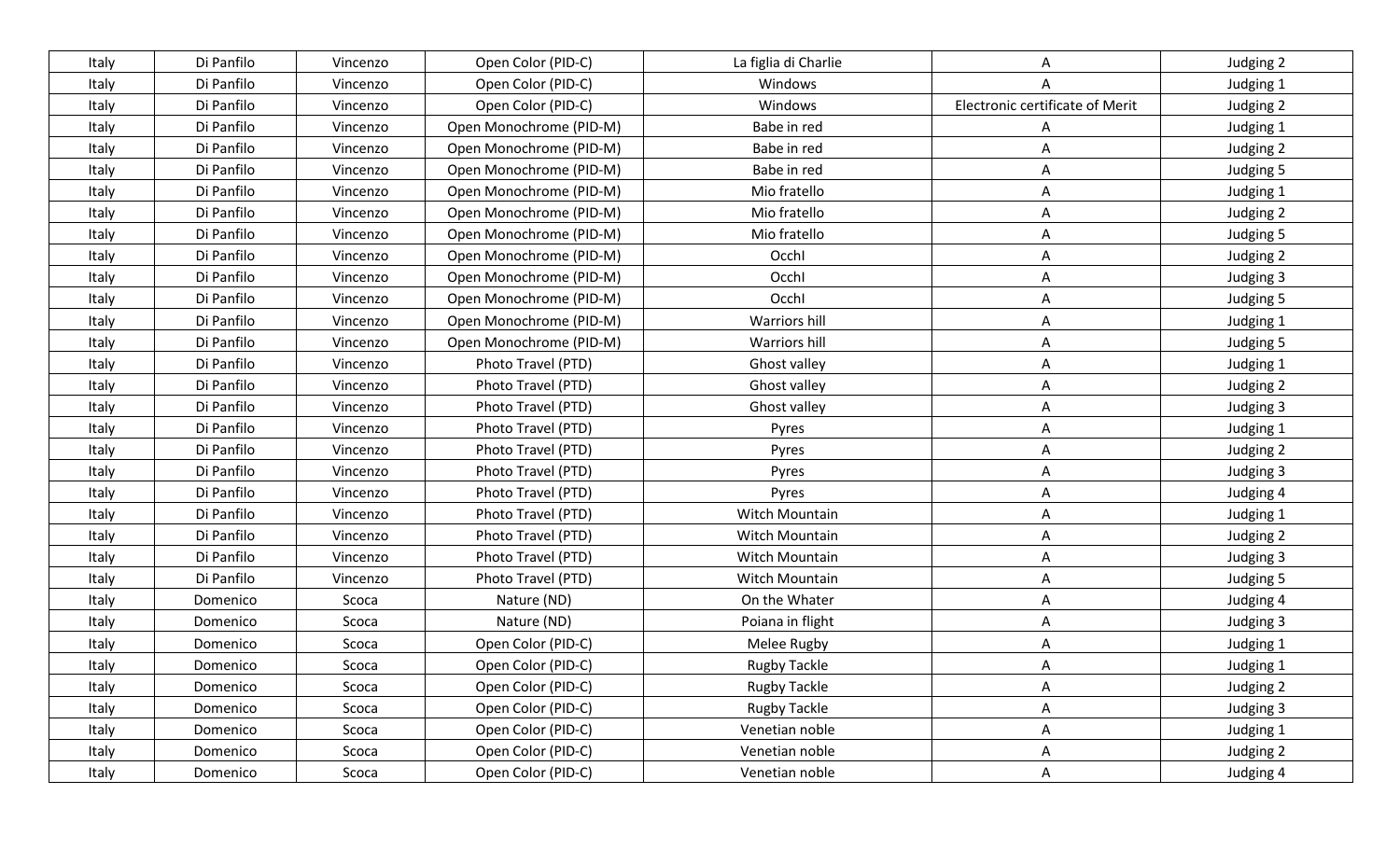| Italy | Domenico | Scoca        | Open Color (PID-C)      | Venetian noble        | Α                | Judging 5 |
|-------|----------|--------------|-------------------------|-----------------------|------------------|-----------|
| Italy | Domenico | Scoca        | Open Monochrome (PID-M) | clouds                | A                | Judging 3 |
| Italy | Domenico | Scoca        | Open Monochrome (PID-M) | Fog                   | A                | Judging 1 |
| Italy | Domenico | Scoca        | Photo Travel (PTD)      | Roma 82               | A                | Judging 2 |
| Italy | Domenico | Scoca        | Photo Travel (PTD)      | Siena                 | A                | Judging 1 |
| Italy | Domenico | Scoca        | Photo Travel (PTD)      | Siena                 | Α                | Judging 2 |
| Italy | Domenico | Scoca        | Photo Travel (PTD)      | Siena                 | Α                | Judging 4 |
| Italy | Domenico | Scoca        | Photo Travel (PTD)      | Siena                 | A                | Judging 5 |
| Italy | Domenico | Scoca        | Photo Travel (PTD)      | Toscana               | A                | Judging 4 |
| Italy | Domenico | Scoca        | Photo Travel (PTD)      | Toscana               | A                | Judging 5 |
| Italy | SANCANDI | <b>IVANA</b> | Nature (ND)             | Contrast              | A                | Judging 1 |
| Italy | SANCANDI | <b>IVANA</b> | Nature (ND)             | Contrast              | A                | Judging 3 |
| Italy | SANCANDI | <b>IVANA</b> | Nature (ND)             | Contrast              | Α                | Judging 4 |
| Italy | SANCANDI | <b>IVANA</b> | Nature (ND)             | Earth and ice         | A                | Judging 2 |
| Italy | SANCANDI | <b>IVANA</b> | Nature (ND)             | Shades of ice         | A                | Judging 5 |
| Italy | SANCANDI | <b>IVANA</b> | Open Color (PID-C)      | Old woman             | A                | Judging 2 |
| Italy | SANCANDI | <b>IVANA</b> | Open Color (PID-C)      | The ladder            | A                | Judging 1 |
| Italy | SANCANDI | <b>IVANA</b> | Open Color (PID-C)      | The ladder            | <b>BC Gold</b>   | Judging 2 |
| Italy | SANCANDI | <b>IVANA</b> | Open Color (PID-C)      | The ladder            | A                | Judging 4 |
| Italy | SANCANDI | <b>IVANA</b> | Open Color (PID-C)      | The ladder            | Α                | Judging 5 |
| Italy | SANCANDI | <b>IVANA</b> | Open Color (PID-C)      | Three friends         | A                | Judging 1 |
| Italy | SANCANDI | <b>IVANA</b> | Open Color (PID-C)      | Three friends         | Α                | Judging 2 |
| Italy | SANCANDI | <b>IVANA</b> | Open Monochrome (PID-M) | Amal                  | A                | Judging 1 |
| Italy | SANCANDI | <b>IVANA</b> | Open Monochrome (PID-M) | Beyond the gaza       | A                | Judging 1 |
| Italy | SANCANDI | <b>IVANA</b> | Open Monochrome (PID-M) | Beyond the gaza       | A                | Judging 2 |
| Italy | SANCANDI | <b>IVANA</b> | Open Monochrome (PID-M) | <b>Bhutanese girl</b> | A                | Judging 2 |
| Italy | SANCANDI | <b>IVANA</b> | Open Monochrome (PID-M) | Old sage              | Α                | Judging 1 |
| Italy | SANCANDI | <b>IVANA</b> | Open Monochrome (PID-M) | Old sage              | A                | Judging 2 |
| Italy | SANCANDI | <b>IVANA</b> | Photo Travel (PTD)      | Boat in ice lagoon    | A                | Judging 1 |
| Italy | SANCANDI | <b>IVANA</b> | Photo Travel (PTD)      | Boat in ice lagoon    | A                | Judging 2 |
| Italy | SANCANDI | <b>IVANA</b> | Photo Travel (PTD)      | Boat in ice lagoon    | $\mathsf{A}$     | Judging 3 |
| Italy | SANCANDI | <b>IVANA</b> | Photo Travel (PTD)      | Boat in ice lagoon    | A                | Judging 4 |
| Italy | SANCANDI | <b>IVANA</b> | Photo Travel (PTD)      | Boat in ice lagoon    | A                | Judging 5 |
| Italy | SANCANDI | <b>IVANA</b> | Photo Travel (PTD)      | Camping               | <b>BC Silver</b> | Judging 1 |
|       |          |              |                         |                       |                  |           |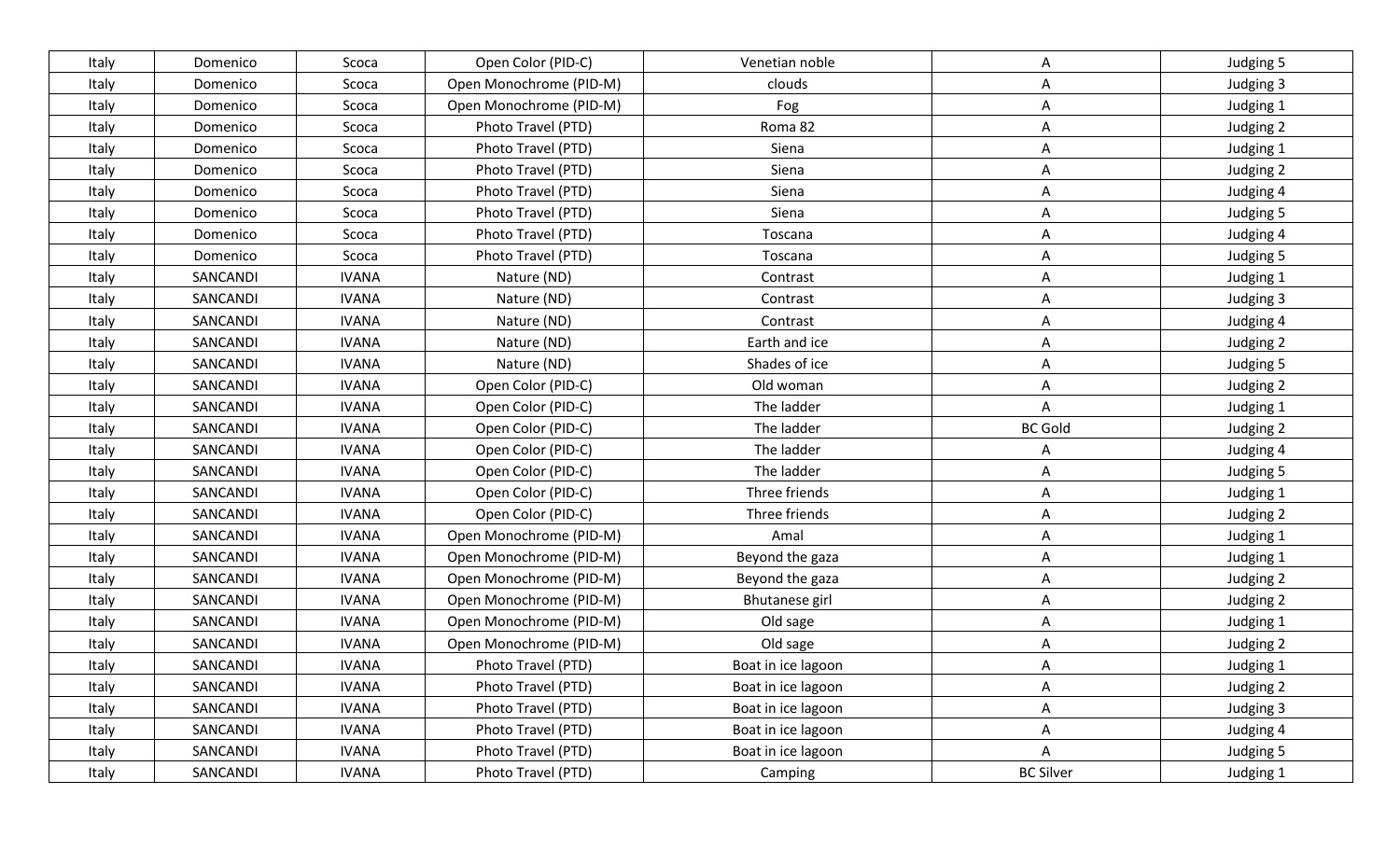| Italy | SANCANDI | <b>IVANA</b> | Photo Travel (PTD)      | Camping                   | Electronic certificate of Merit | Judging 2 |
|-------|----------|--------------|-------------------------|---------------------------|---------------------------------|-----------|
| Italy | SANCANDI | <b>IVANA</b> | Photo Travel (PTD)      | Camping                   | A                               | Judging 5 |
| Italy | SANCANDI | <b>IVANA</b> | Photo Travel (PTD)      | Mount of the witch        | Α                               | Judging 1 |
| Italy | SANCANDI | <b>IVANA</b> | Photo Travel (PTD)      | Mount of the witch        | A                               | Judging 2 |
| Italy | SANCANDI | <b>IVANA</b> | Photo Travel (PTD)      | Mount of the witch        | A                               | Judging 3 |
| Italy | SANCANDI | <b>IVANA</b> | Photo Travel (PTD)      | Mount of the witch        | Α                               | Judging 4 |
| Italy | SANCANDI | <b>IVANA</b> | Photo Travel (PTD)      | Mount of the witch        | A                               | Judging 5 |
| Italy | SANCANDI | <b>IVANA</b> | Photo Travel (PTD)      | The guardian of the earth | Α                               | Judging 1 |
| Malta | Debono   | Johann       | Nature (ND)             | Copulation                | Α                               | Judging 1 |
| Malta | Debono   | Johann       | Nature (ND)             | Copulation                | A                               | Judging 2 |
| Malta | Debono   | Johann       | Nature (ND)             | Copulation                | Electronic certificate of Merit | Judging 3 |
| Malta | Debono   | Johann       | Nature (ND)             | Copulation                | A                               | Judging 4 |
| Malta | Debono   | Johann       | Nature (ND)             | Copulation                | Α                               | Judging 5 |
| Malta | Debono   | Johann       | Nature (ND)             | Should I Fly              | A                               | Judging 3 |
| Malta | Debono   | Johann       | Nature (ND)             | Should I Fly              | Α                               | Judging 4 |
| Malta | Debono   | Johann       | Nature (ND)             | Studied by Suslik         | Α                               | Judging 2 |
| Malta | Debono   | Johann       | Nature (ND)             | <b>Studied by Suslik</b>  | Α                               | Judging 4 |
| Malta | Debono   | Johann       | Nature (ND)             | The Look                  | Α                               | Judging 4 |
| Malta | Debono   | Johann       | Open Color (PID-C)      | <b>Ballet</b>             | Α                               | Judging 3 |
| Malta | Debono   | Johann       | Open Color (PID-C)      | Hera                      | Α                               | Judging 1 |
| Malta | Debono   | Johann       | Open Color (PID-C)      | Hera                      | A                               | Judging 3 |
| Malta | Debono   | Johann       | Open Color (PID-C)      | Hera                      | A                               | Judging 4 |
| Malta | Debono   | Johann       | Open Color (PID-C)      | Hera                      | A                               | Judging 5 |
| Malta | Debono   | Johann       | Open Color (PID-C)      | <b>Pencil Peeling</b>     | Electronic certificate of Merit | Judging 3 |
| Malta | Debono   | Johann       | Open Color (PID-C)      | <b>Pencil Peeling</b>     | Α                               | Judging 4 |
| Malta | Debono   | Johann       | Open Color (PID-C)      | <b>Pencil Peeling</b>     | A                               | Judging 5 |
| Malta | Debono   | Johann       | Open Color (PID-C)      | Portrait of a Fisherman   | Α                               | Judging 1 |
| Malta | Debono   | Johann       | Open Color (PID-C)      | Portrait of a Fisherman   | A                               | Judging 2 |
| Malta | Debono   | Johann       | Open Color (PID-C)      | Portrait of a Fisherman   | A                               | Judging 3 |
| Malta | Debono   | Johann       | Open Color (PID-C)      | Portrait of a Fisherman   | A                               | Judging 4 |
| Malta | Debono   | Johann       | Open Color (PID-C)      | Portrait of a Fisherman   | $\mathsf{A}$                    | Judging 5 |
| Malta | Debono   | Johann       | Open Monochrome (PID-M) | <b>Ballerina</b>          | A                               | Judging 4 |
| Malta | Debono   | Johann       | Open Monochrome (PID-M) | Hold the Line             | A                               | Judging 2 |
| Malta | Debono   | Johann       | Open Monochrome (PID-M) | Hold the Line             | $\mathsf{A}$                    | Judging 3 |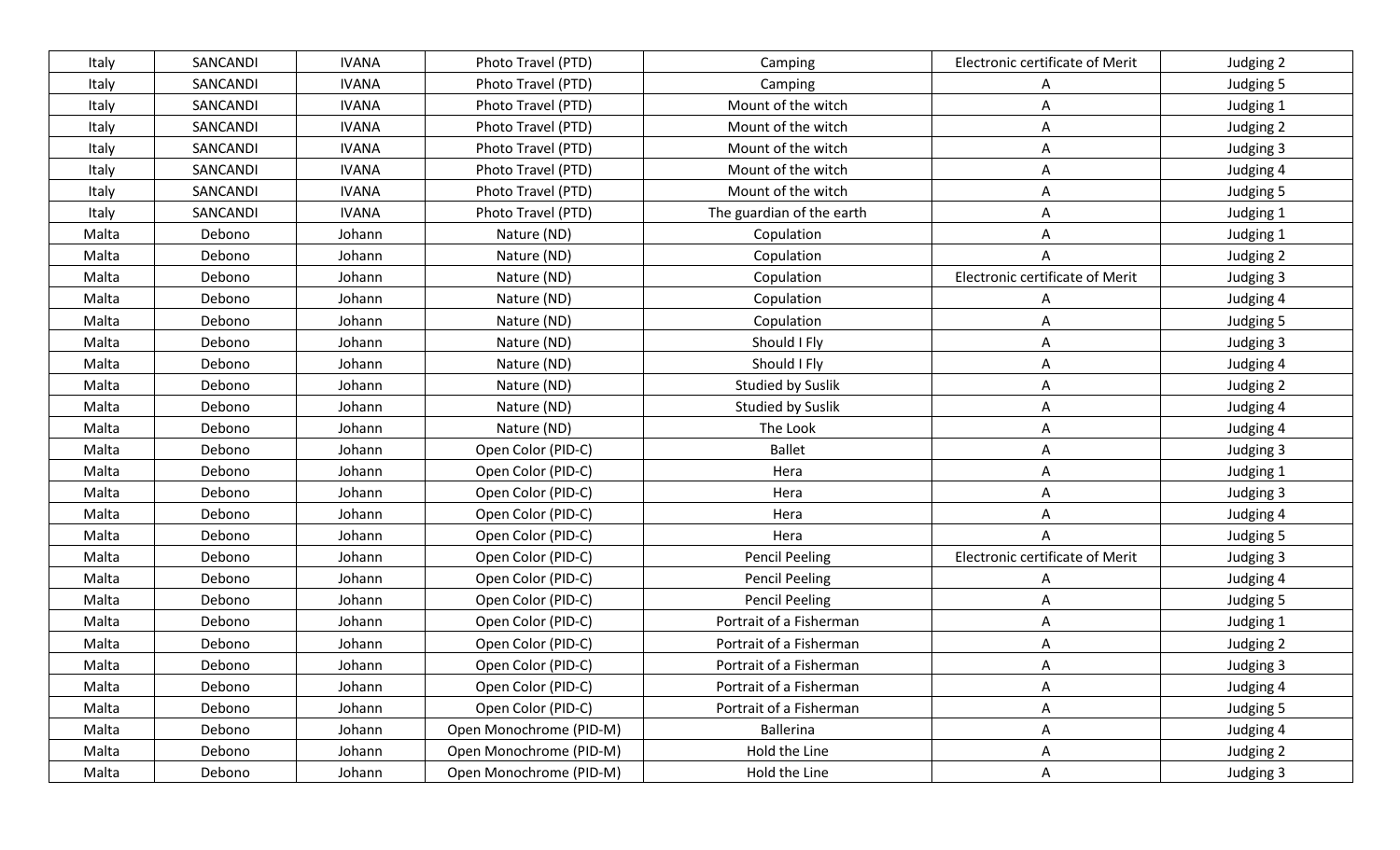| Malta        | Debono  | Johann | Open Monochrome (PID-M) | Hold the Line                 | А                | Judging 4 |
|--------------|---------|--------|-------------------------|-------------------------------|------------------|-----------|
| Malta        | Debono  | Johann | Open Monochrome (PID-M) | Hold the Line                 | A                | Judging 5 |
| Malta        | Debono  | Johann | Open Monochrome (PID-M) | Nahiad                        | Α                | Judging 1 |
| Malta        | Debono  | Johann | Open Monochrome (PID-M) | Nahiad                        | A                | Judging 2 |
| Malta        | Debono  | Johann | Open Monochrome (PID-M) | Nahiad                        | A                | Judging 4 |
| Malta        | Debono  | Johann | Open Monochrome (PID-M) | What you read                 | A                | Judging 2 |
| Malta        | Debono  | Johann | Open Monochrome (PID-M) | What you read                 | A                | Judging 5 |
| Malta        | Debono  | Johann | Photo Travel (PTD)      | Sant Angelo                   | A                | Judging 1 |
| Malta        | Debono  | Johann | Photo Travel (PTD)      | Sant Angelo                   | A                | Judging 2 |
| Malta        | Debono  | Johann | Photo Travel (PTD)      | Sant Angelo                   | A                | Judging 3 |
| Malta        | Debono  | Johann | Photo Travel (PTD)      | Sant Angelo                   | <b>BC Gold</b>   | Judging 4 |
| Malta        | Debono  | Johann | Photo Travel (PTD)      | The Vatican                   | A                | Judging 1 |
| Malta        | Debono  | Johann | Photo Travel (PTD)      | The Vatican                   | A                | Judging 3 |
| Malta        | Debono  | Johann | Photo Travel (PTD)      | The Vatican                   | A                | Judging 4 |
| Malta        | Debono  | Johann | Photo Travel (PTD)      | The Vatican                   | Α                | Judging 5 |
| Slovenia     | Porenta | Bojan  | Open Color (PID-C)      | Tales of Venetian Masks 1     | <b>BC Bronze</b> | Judging 2 |
| Slovenia     | Porenta | Bojan  | Open Color (PID-C)      | Tales of Venetian Masks 1     |                  | Judging 3 |
| Slovenia     | Porenta | Bojan  | Open Color (PID-C)      | Tales of Venetian Masks 1     | Α                | Judging 4 |
| Slovenia     | Porenta | Bojan  | Open Color (PID-C)      | Venetian mask 1               | A                | Judging 2 |
| Slovenia     | Porenta | Bojan  | Open Color (PID-C)      | Venetian mask 1               | Α                | Judging 3 |
| Slovenia     | Porenta | Bojan  | Open Color (PID-C)      | Venetian mask 1               | A                | Judging 4 |
| Slovenia     | Porenta | Bojan  | Open Color (PID-C)      | Wheat spike                   | A                | Judging 5 |
| Slovenia     | Porenta | Bojan  | Open Monochrome (PID-M) | <b>Basilica</b>               | Α                | Judging 4 |
| Slovenia     | Porenta | Bojan  | Open Monochrome (PID-M) | Venezia                       | A                | Judging 1 |
| Slovenia     | Porenta | Bojan  | Open Monochrome (PID-M) | Venezia                       | A                | Judging 4 |
| Slovenia     | Porenta | Bojan  | Open Monochrome (PID-M) | Winter is magic               | A                | Judging 5 |
| South Africa | Wilson  | David  | Nature (ND)             | Are You Finished Yet          | Α                | Judging 1 |
| South Africa | Wilson  | David  | Nature (ND)             | Are You Finished Yet          | A                | Judging 2 |
| South Africa | Wilson  | David  | Nature (ND)             | Are You Finished Yet          | А                | Judging 5 |
| South Africa | Wilson  | David  | Nature (ND)             | <b>Buffalo at Waterhole</b>   | Α                | Judging 1 |
| South Africa | Wilson  | David  | Nature (ND)             | <b>Buffalo at Waterhole</b>   | A                | Judging 3 |
| South Africa | Wilson  | David  | Nature (ND)             | Venus Setting Under Rock Arch | Α                | Judging 3 |
| South Africa | Wilson  | David  | Nature (ND)             | <b>Vulture Disagreement</b>   | <b>BC</b> Bronze | Judging 3 |
| South Africa | Wilson  | David  | Nature (ND)             | <b>Vulture Disagreement</b>   | $\mathsf{A}$     | Judging 4 |
|              |         |        |                         |                               |                  |           |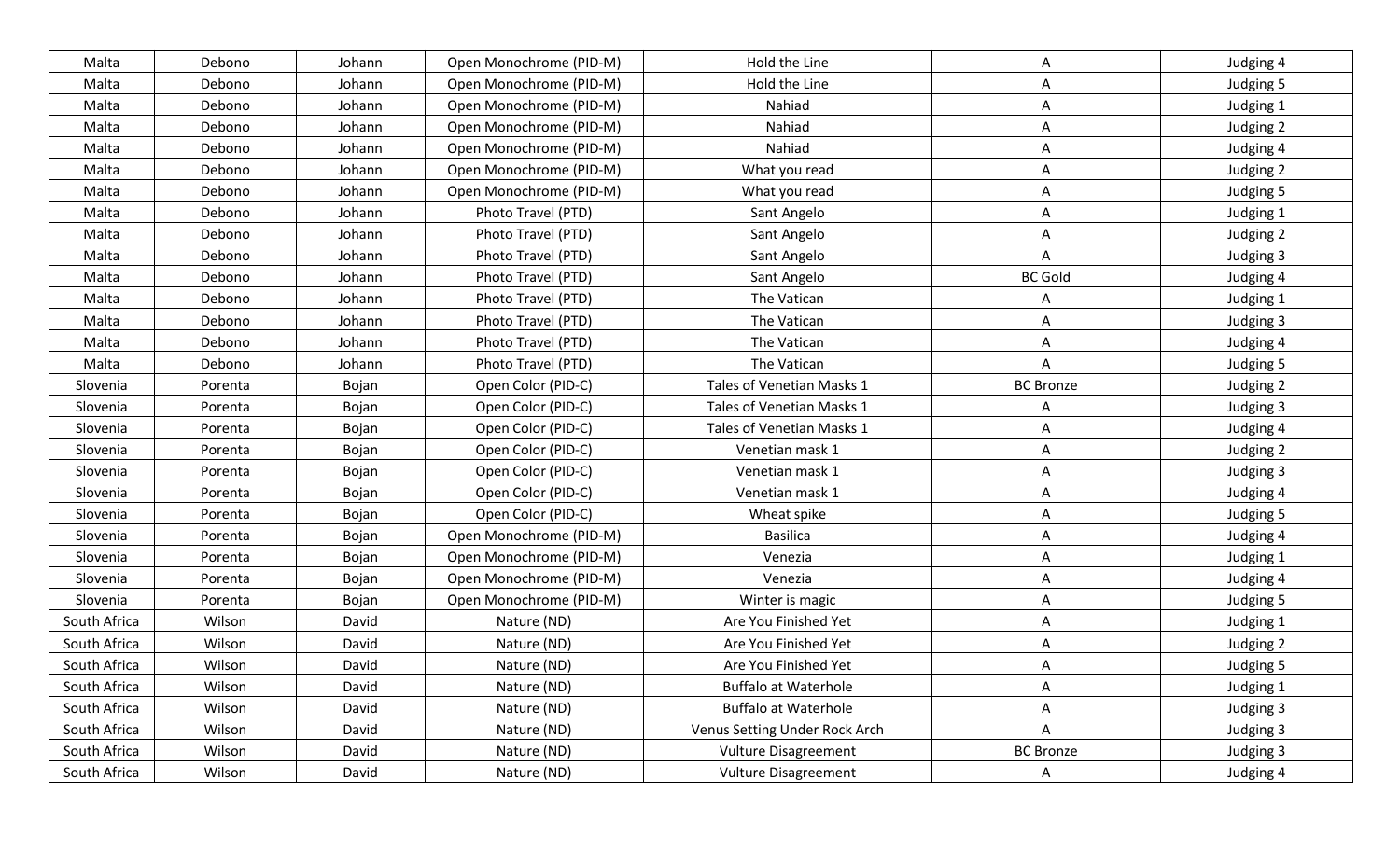| South Africa | Wilson           | David             | Nature (ND)             | <b>Vulture Disagreement</b>       | А | Judging 5 |
|--------------|------------------|-------------------|-------------------------|-----------------------------------|---|-----------|
| South Africa | Wilson           | David             | Open Color (PID-C)      | A Plant Box                       | Α | Judging 5 |
| South Africa | Wilson           | David             | Open Color (PID-C)      | Bookworm                          | Α | Judging 1 |
| South Africa | Wilson           | David             | Open Color (PID-C)      | Bookworm                          | Α | Judging 2 |
| South Africa | Wilson           | David             | Open Color (PID-C)      | Bookworm                          | Α | Judging 5 |
| South Africa | Wilson           | David             | Open Color (PID-C)      | Firefighter Duo                   | A | Judging 1 |
| South Africa | Wilson           | David             | Open Color (PID-C)      | <b>Trailing Smoke</b>             | A | Judging 1 |
| South Africa | Wilson           | David             | Open Color (PID-C)      | <b>Trailing Smoke</b>             | Α | Judging 3 |
| South Africa | Wilson           | David             | Open Monochrome (PID-M) | Loco No 8 backing up              | Α | Judging 1 |
| South Africa | Wilson           | David             | Open Monochrome (PID-M) | Loco No 8 backing up              | Α | Judging 3 |
| South Africa | Wilson           | David             | Open Monochrome (PID-M) | Rhino and Calf                    | Α | Judging 1 |
| South Africa | Wilson           | David             | Open Monochrome (PID-M) | Rhino and Calf                    | Α | Judging 3 |
| South Africa | Wilson           | David             | Open Monochrome (PID-M) | Through the Window                | Α | Judging 3 |
| South Africa | Wilson           | David             | Open Monochrome (PID-M) | Through the Window                | Α | Judging 5 |
| South Africa | Wilson           | David             | Photo Travel (PTD)      | Doges Palace Venice DSC_1129-Edit | Α | Judging 4 |
| South Africa | Wilson           | David             | Photo Travel (PTD)      | Malta Balconies                   | Α | Judging 4 |
| South Africa | Wilson           | David             | Photo Travel (PTD)      | Omer Beer Wagon Brugge            | Α | Judging 1 |
| South Africa | Wilson           | David             | Photo Travel (PTD)      | Omer Beer Wagon Brugge            | Α | Judging 2 |
| South Africa | Wilson           | David             | Photo Travel (PTD)      | Omer Beer Wagon Brugge            | A | Judging 3 |
| South Africa | Wilson           | David             | Photo Travel (PTD)      | Omer Beer Wagon Brugge            | Α | Judging 5 |
| Spain        | Molero Gutierrez | <b>FLORENTINO</b> | Open Color (PID-C)      | Dicen de ti que                   | A | Judging 1 |
| Spain        | Molero Gutierrez | <b>FLORENTINO</b> | Open Color (PID-C)      | Dicen de ti que                   | A | Judging 2 |
| Spain        | Molero Gutierrez | <b>FLORENTINO</b> | Open Color (PID-C)      | Dicen de ti que                   | Α | Judging 3 |
| Spain        | Molero Gutierrez | <b>FLORENTINO</b> | Open Color (PID-C)      | Dicen de ti que                   | Α | Judging 4 |
| Spain        | Molero Gutierrez | <b>FLORENTINO</b> | Open Color (PID-C)      | Dicen de ti que                   | A | Judging 5 |
| Spain        | Molero Gutierrez | <b>FLORENTINO</b> | Open Color (PID-C)      | Guitarra Alhambra                 | Α | Judging 1 |
| Spain        | Molero Gutierrez | <b>FLORENTINO</b> | Open Color (PID-C)      | Guitarra Alhambra                 | Α | Judging 3 |
| Spain        | Molero Gutierrez | <b>FLORENTINO</b> | Open Color (PID-C)      | Guitarra Alhambra                 | A | Judging 4 |
| Spain        | Molero Gutierrez | <b>FLORENTINO</b> | Open Color (PID-C)      | Guitarra Alhambra                 | А | Judging 5 |
| Spain        | Molero Gutierrez | <b>FLORENTINO</b> | Open Color (PID-C)      | La pedida                         | A | Judging 3 |
| Spain        | Molero Gutierrez | <b>FLORENTINO</b> | Open Color (PID-C)      | Los guantes                       | A | Judging 1 |
| Spain        | Molero Gutierrez | <b>FLORENTINO</b> | Open Color (PID-C)      | Los guantes                       | A | Judging 3 |
| Spain        | Molero Gutierrez | <b>FLORENTINO</b> | Open Color (PID-C)      | Los guantes                       | A | Judging 4 |
| Spain        | Molero Gutierrez | <b>FLORENTINO</b> | Open Monochrome (PID-M) | Con la maleta                     | A | Judging 3 |
|              |                  |                   |                         |                                   |   |           |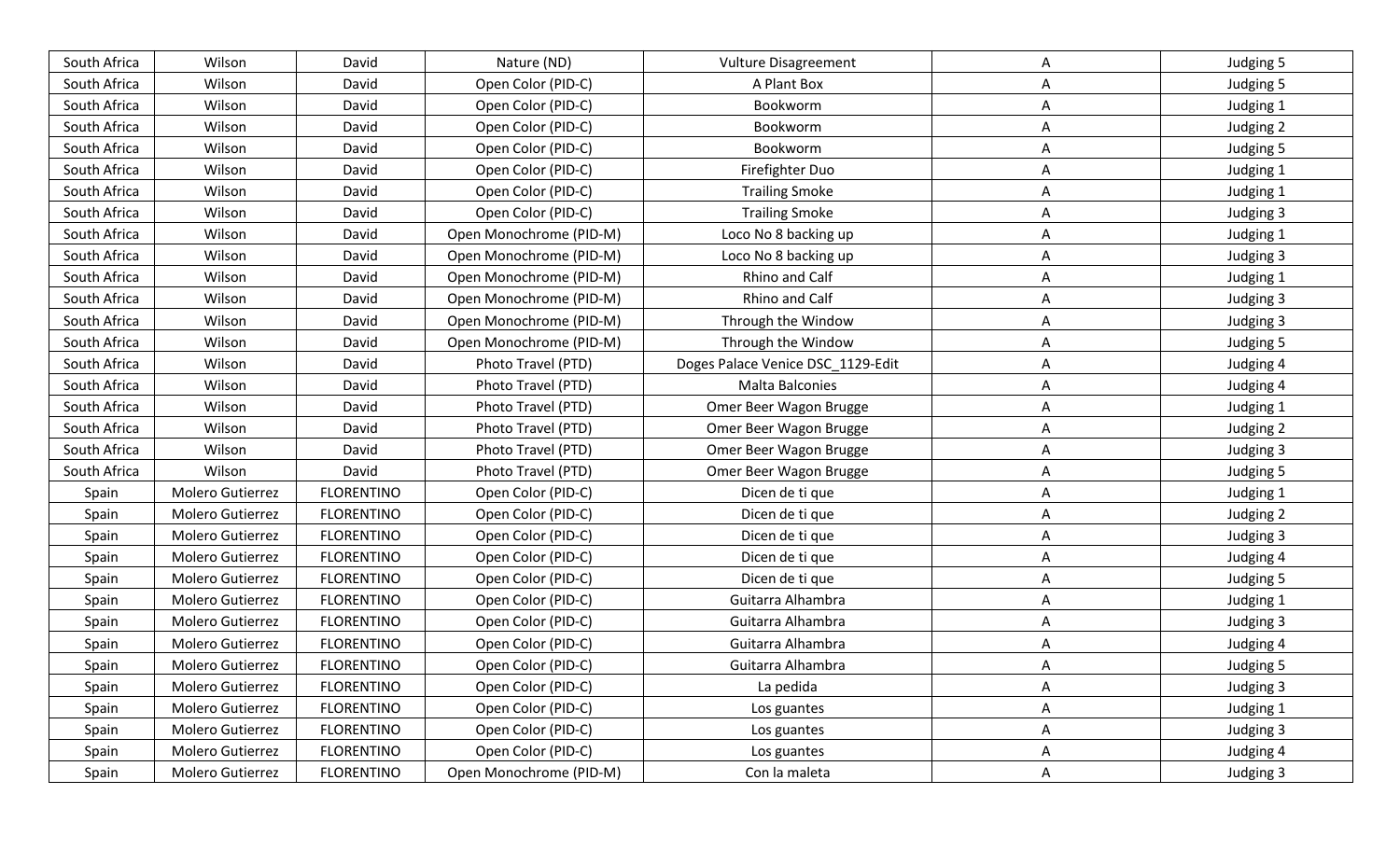| Spain       | Molero Gutierrez | <b>FLORENTINO</b> | Open Monochrome (PID-M) | El rincon                             | A                               | Judging 2 |
|-------------|------------------|-------------------|-------------------------|---------------------------------------|---------------------------------|-----------|
| Spain       | Molero Gutierrez | <b>FLORENTINO</b> | Open Monochrome (PID-M) | El rincon                             | A                               | Judging 3 |
| Spain       | Molero Gutierrez | <b>FLORENTINO</b> | Open Monochrome (PID-M) | El rincon                             | Α                               | Judging 4 |
| Spain       | Molero Gutierrez | <b>FLORENTINO</b> | Photo Travel (PTD)      | Cruz de guia                          | A                               | Judging 1 |
| Spain       | Molero Gutierrez | <b>FLORENTINO</b> | Photo Travel (PTD)      | Cruz de guia                          | Α                               | Judging 2 |
| Spain       | Molero Gutierrez | <b>FLORENTINO</b> | Photo Travel (PTD)      | Cruz de guia                          | Α                               | Judging 5 |
| Sri Lanka   | Rodrigo          | Satya             | Open Color (PID-C)      | Prince Street Juice Stand             | Α                               | Judging 5 |
| Sri Lanka   | Rodrigo          | Satya             | Open Monochrome (PID-M) | <b>Black Womens Lives Matter</b>      | A                               | Judging 2 |
| Sri Lanka   | Rodrigo          | Satya             | Open Monochrome (PID-M) | Candlelight                           | A                               | Judging 2 |
| Sri Lanka   | Rodrigo          | Satya             | Open Monochrome (PID-M) | Candlelight                           | A                               | Judging 4 |
| Sri Lanka   | Rodrigo          | Satya             | Open Monochrome (PID-M) | Candlelight                           | A                               | Judging 5 |
| Sri Lanka   | Rodrigo          | Satya             | Open Monochrome (PID-M) | We want Justice                       | Α                               | Judging 1 |
| Sri Lanka   | Rodrigo          | Satya             | Open Monochrome (PID-M) | We want Justice                       | Α                               | Judging 2 |
| Sri Lanka   | Rodrigo          | Satya             | Photo Travel (PTD)      | Chrysler Selfie                       | A                               | Judging 4 |
| Sweden      | Holmberg         | Kent              | Nature (ND)             | Female lion 201905252004222           | A                               | Judging 4 |
| Sweden      | Holmberg         | Kent              | Nature (ND)             | Female lion 201905252004222           | A                               | Judging 5 |
| Sweden      | Holmberg         | Kent              | Nature (ND)             | Female lion 20190525200525            | Α                               | Judging 1 |
| Sweden      | Holmberg         | Kent              | Nature (ND)             | Female lion 20190525200525            | A                               | Judging 3 |
| Sweden      | Holmberg         | Kent              | Nature (ND)             | Female lion 20190525200525            | <b>BC Gold</b>                  | Judging 4 |
| Sweden      | Holmberg         | Kent              | Nature (ND)             | Hippos 201810131738403                |                                 | Judging 1 |
| Sweden      | Holmberg         | Kent              | Nature (ND)             | Hippos 201810131738403                | Electronic certificate of Merit | Judging 2 |
| Sweden      | Holmberg         | Kent              | Nature (ND)             | Hippos 201810131738403                | A                               | Judging 4 |
| Sweden      | Holmberg         | Kent              | Nature (ND)             | Vulture Pied Crow 190521091215        | <b>BC Gold</b>                  | Judging 1 |
| Sweden      | Holmberg         | Kent              | Nature (ND)             | <b>Vulture Pied Crow 190521091215</b> |                                 | Judging 2 |
| Sweden      | Holmberg         | Kent              | Nature (ND)             | <b>Vulture Pied Crow 190521091215</b> | Electronic certificate of Merit | Judging 3 |
| Sweden      | Holmberg         | Kent              | Nature (ND)             | Vulture Pied Crow 190521091215        |                                 | Judging 5 |
| Switzerland | Jenzer           | Urs               | Nature (ND)             | C1 Okavango 3 123                     | Electronic certificate of Merit | Judging 2 |
| Switzerland | Jenzer           | Urs               | Nature (ND)             | C2 Okavango 3 041                     | A                               | Judging 1 |
| Switzerland | Jenzer           | Urs               | Nature (ND)             | C2 Okavango 3 041                     | А                               | Judging 3 |
| Switzerland | Jenzer           | Urs               | Nature (ND)             | C2 Okavango 3 041                     | A                               | Judging 4 |
| Switzerland | Jenzer           | Urs               | Nature (ND)             | C2 Okavango 3 041                     | A                               | Judging 5 |
| Switzerland | Jenzer           | Urs               | Nature (ND)             | C3 Basstoelpel 18                     | Α                               | Judging 1 |
| Switzerland | Jenzer           | Urs               | Nature (ND)             | C4 Pinguinfamilie                     | <b>BC Silver</b>                | Judging 1 |
| Switzerland | Jenzer           | Urs               | Nature (ND)             | C4 Pinguinfamilie                     | $\mathsf{A}$                    | Judging 2 |
|             |                  |                   |                         |                                       |                                 |           |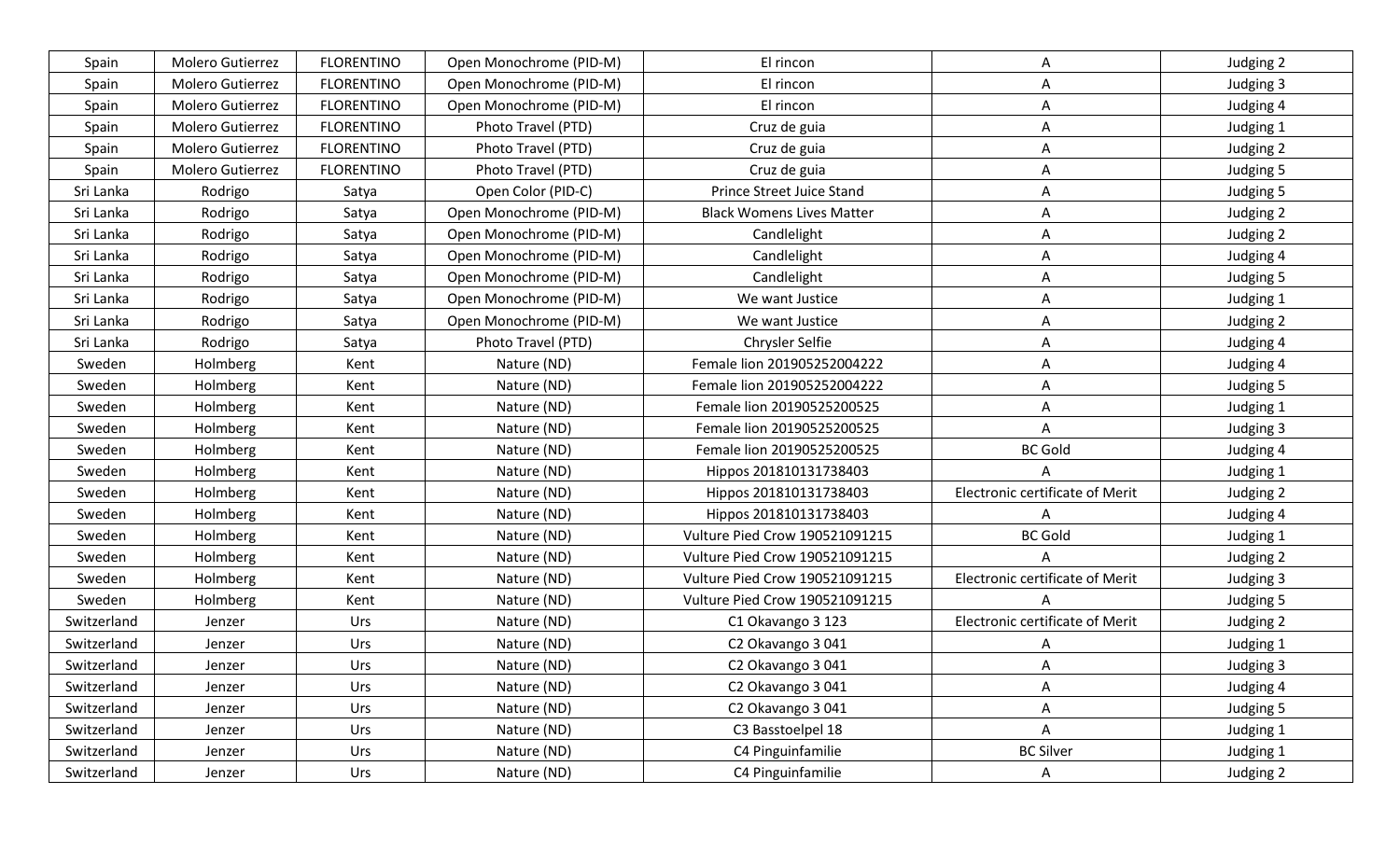| Switzerland | Jenzer       | Urs             | Nature (ND)             | C4 Pinguinfamilie                | Α            | Judging 5 |
|-------------|--------------|-----------------|-------------------------|----------------------------------|--------------|-----------|
| Switzerland | Jenzer       | Urs             | Open Color (PID-C)      | B1 Africana 1                    | A            | Judging 2 |
| Switzerland | Jenzer       | Urs             | Open Color (PID-C)      | <b>B2 Arktis Eisscholle 2</b>    | Α            | Judging 1 |
| Switzerland | Jenzer       | Urs             | Open Color (PID-C)      | B3 China Reisterassen 2          | A            | Judging 3 |
| Switzerland | Jenzer       | Urs             | Open Color (PID-C)      | B3 China Reisterassen 2          | A            | Judging 4 |
| Switzerland | Jenzer       | Urs             | Open Color (PID-C)      | <b>B4 Venedig Carnevale 20</b>   | Α            | Judging 5 |
| Switzerland | Jenzer       | Urs             | Photo Travel (PTD)      | D1 GMA Antigua 11                | A            | Judging 1 |
| Switzerland | Jenzer       | Urs             | Photo Travel (PTD)      | D1 GMA Antigua 11                | A            | Judging 3 |
| Switzerland | Jenzer       | Urs             | Photo Travel (PTD)      | D2 GMA Antigua 6                 | A            | Judging 1 |
| Switzerland | Jenzer       | Urs             | Photo Travel (PTD)      | D2 GMA Antigua 6                 | Α            | Judging 3 |
| Switzerland | Jenzer       | Urs             | Photo Travel (PTD)      | D2 GMA Antigua 6                 | Α            | Judging 5 |
| Switzerland | Jenzer       | Urs             | Photo Travel (PTD)      | D3 Venedig Regatta 3             | A            | Judging 1 |
| Switzerland | Jenzer       | Urs             | Photo Travel (PTD)      | D3 Venedig Regatta 3             | Α            | Judging 2 |
| Switzerland | Jenzer       | Urs             | Photo Travel (PTD)      | D3 Venedig Regatta 3             | A            | Judging 3 |
| Switzerland | Jenzer       | Urs             | Photo Travel (PTD)      | D3 Venedig Regatta 3             | A            | Judging 5 |
| Switzerland | Jenzer       | Urs             | Photo Travel (PTD)      | D4 Vnedig Regatta 5              | Α            | Judging 1 |
| Switzerland | Jenzer       | Urs             | Photo Travel (PTD)      | D4 Vnedig Regatta 5              | Α            | Judging 2 |
| Switzerland | Jenzer       | Urs             | Photo Travel (PTD)      | D4 Vnedig Regatta 5              | Α            | Judging 3 |
| Switzerland | Jenzer       | Urs             | Photo Travel (PTD)      | D4 Vnedig Regatta 5              | A            | Judging 4 |
| Taiwan      | <b>CHANG</b> | <b>CHUN JEN</b> | Open Color (PID-C)      | chunjenchang cattle              | Α            | Judging 1 |
| Taiwan      | <b>CHANG</b> | <b>CHUN JEN</b> | Open Color (PID-C)      | chunjenchang cattle              | A            | Judging 2 |
| Taiwan      | CHANG        | <b>CHUN JEN</b> | Open Color (PID-C)      | chunjenchang Dried bamboo shoots | Α            | Judging 2 |
| Taiwan      | <b>CHANG</b> | <b>CHUN JEN</b> | Open Color (PID-C)      | chunjenchang Sewn fishing nets   | Α            | Judging 2 |
| Taiwan      | <b>CHANG</b> | <b>CHUN JEN</b> | Open Monochrome (PID-M) | chunjenchang inspection          | A            | Judging 1 |
| Taiwan      | <b>CHANG</b> | <b>CHUN JEN</b> | Open Monochrome (PID-M) | chunjenchang inspection          | Α            | Judging 2 |
| Taiwan      | <b>CHANG</b> | <b>CHUN JEN</b> | Open Monochrome (PID-M) | chunjenchang Trek                | A            | Judging 1 |
| Taiwan      | CHANG        | <b>CHUN JEN</b> | Open Monochrome (PID-M) | chunjenchang Trek                | Α            | Judging 5 |
| <b>USA</b>  | Bhattacharya | Subhra          | Nature (ND)             | Prairie Dog Building a Nest      | Α            | Judging 1 |
| <b>USA</b>  | Bhattacharya | Subhra          | Nature (ND)             | Prairie Dog Building a Nest      | Α            | Judging 2 |
| <b>USA</b>  | Bhattacharya | Subhra          | Open Color (PID-C)      | <b>Basket of Fruit</b>           | A            | Judging 3 |
| <b>USA</b>  | Bhattacharya | Subhra          | Open Color (PID-C)      | <b>Basket of Fruit</b>           | $\mathsf{A}$ | Judging 4 |
| <b>USA</b>  | Bhattacharya | Subhra          | Open Color (PID-C)      | <b>Basket of Fruit</b>           | A            | Judging 5 |
| <b>USA</b>  | Bhattacharya | Subhra          | Open Color (PID-C)      | Lemons and Scallions Still Life  | $\mathsf{A}$ | Judging 3 |
| <b>USA</b>  | Bhattacharya | Subhra          | Open Color (PID-C)      | Lemons and Scallions Still Life  | $\mathsf{A}$ | Judging 4 |
|             |              |                 |                         |                                  |              |           |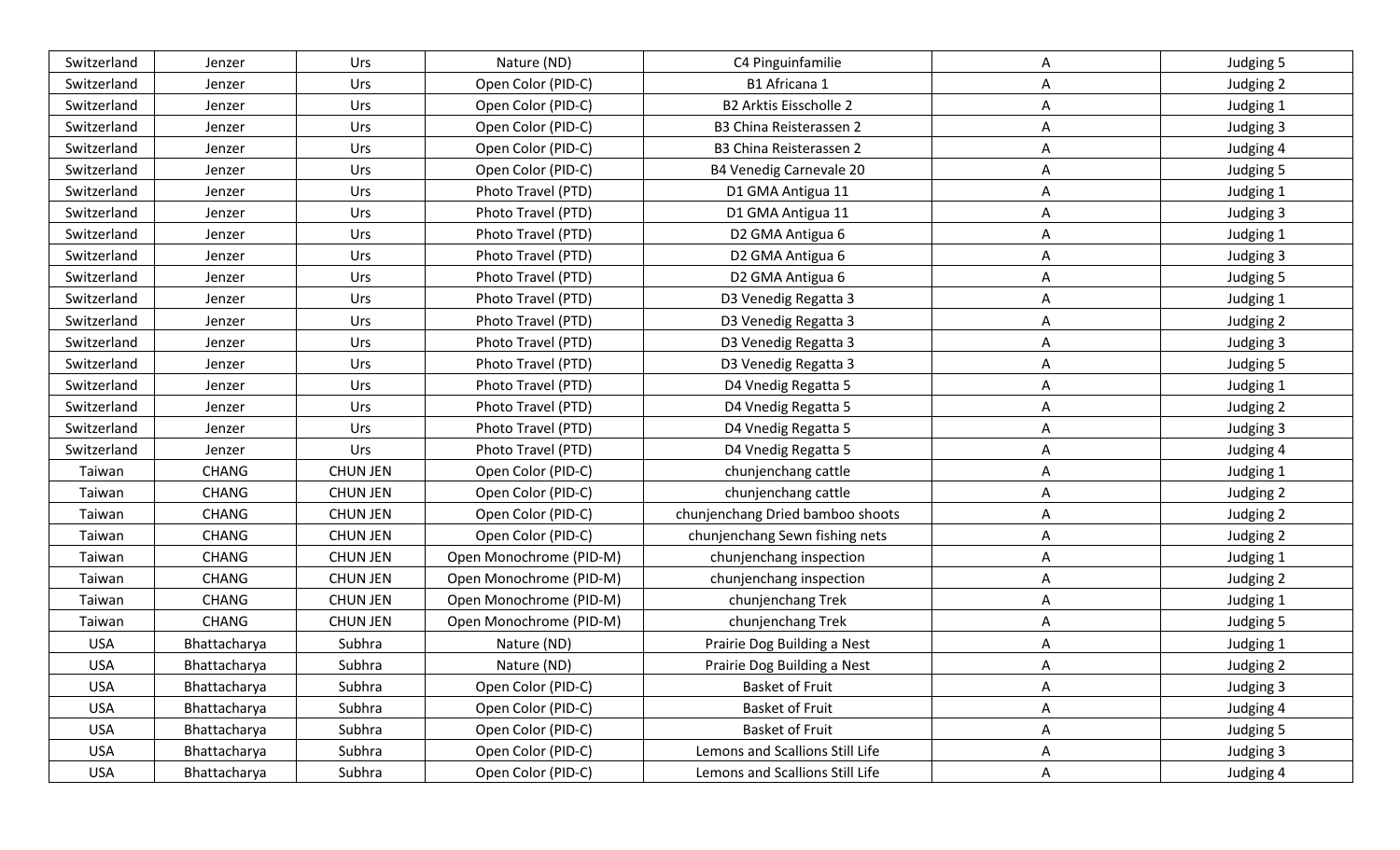| <b>USA</b> | Bhattacharya | Subhra         | Open Color (PID-C)      | Lighthouse in Nassau       | Α                               | Judging 1 |
|------------|--------------|----------------|-------------------------|----------------------------|---------------------------------|-----------|
| <b>USA</b> | Bhattacharya | Subhra         | Open Color (PID-C)      | Lighthouse in Nassau       |                                 | Judging 5 |
| <b>USA</b> | Bhattacharya | Subhra         | Open Monochrome (PID-M) | Leaf Reflection Still Life | Electronic certificate of Merit | Judging 1 |
| <b>USA</b> | Bhattacharya | Subhra         | Open Monochrome (PID-M) | Lighthouse in Ocean Cay 1  |                                 | Judging 1 |
| <b>USA</b> | Bhattacharya | Subhra         | Open Monochrome (PID-M) | Lighthouse in Ocean Cay 1  | Α                               | Judging 3 |
| <b>USA</b> | Bhattacharya | Subhra         | Open Monochrome (PID-M) | Lighthouse in Ocean Cay 1  | A                               | Judging 5 |
| <b>USA</b> | Bhattacharya | Subhra         | Open Monochrome (PID-M) | Liquid Sculpture 1         | A                               | Judging 3 |
| <b>USA</b> | Bhattacharya | Subhra         | Open Monochrome (PID-M) | Liquid Sculpture 1         |                                 | Judging 4 |
| <b>USA</b> | Bhattacharya | Subhra         | Open Monochrome (PID-M) | With a Hat                 | Electronic certificate of Merit | Judging 2 |
| <b>USA</b> | Bhattacharya | Subhra         | Photo Travel (PTD)      | Atlantis in Nassau 2       |                                 | Judging 1 |
| <b>USA</b> | Bhattacharya | Subhra         | Photo Travel (PTD)      | Atlantis in Nassau 2       | Electronic certificate of Merit | Judging 4 |
| <b>USA</b> | Bhattacharya | Subhra         | Photo Travel (PTD)      | Atlantis in Nassau 2       |                                 | Judging 5 |
| <b>USA</b> | Bhattacharya | Subhra         | Photo Travel (PTD)      | Lighthouse in Ocean Cay 3  | Electronic certificate of Merit | Judging 1 |
| <b>USA</b> | Bhattacharya | Subhra         | Photo Travel (PTD)      | Lighthouse in Ocean Cay 3  | A                               | Judging 4 |
| <b>USA</b> | Bhattacharya | Subhra         | Photo Travel (PTD)      | Lighthouse in Ocean Cay 3  | Α                               | Judging 5 |
| <b>USA</b> | Bhattacharya | Subhra         | Photo Travel (PTD)      | Waterfront Villa in Nassau | A                               | Judging 1 |
| <b>USA</b> | Bhattacharya | Subhra         | Photo Travel (PTD)      | Waterfront Villa in Nassau | Α                               | Judging 5 |
| <b>USA</b> | Chen         | <b>Baoting</b> | Nature (ND)             | Growing Up                 | A                               | Judging 2 |
| <b>USA</b> | Chen         | <b>Baoting</b> | Nature (ND)             | Growing Up                 | A                               | Judging 4 |
| <b>USA</b> | Chen         | <b>Baoting</b> | Nature (ND)             | Growing Up                 | A                               | Judging 5 |
| <b>USA</b> | Chen         | <b>Baoting</b> | Nature (ND)             | Mother and cub             | PSA Gold                        | Judging 1 |
| <b>USA</b> | Chen         | <b>Baoting</b> | Nature (ND)             | Mother and cub             | <b>BC Gold</b>                  | Judging 2 |
| <b>USA</b> | Chen         | <b>Baoting</b> | Nature (ND)             | Mother and cub             | A                               | Judging 3 |
| <b>USA</b> | Chen         | <b>Baoting</b> | Nature (ND)             | Mother and cub             | PSA Gold                        | Judging 4 |
| <b>USA</b> | Chen         | <b>Baoting</b> | Nature (ND)             | Mother and cub             | PSA Gold                        | Judging 5 |
| <b>USA</b> | Chen         | Baoting        | Nature (ND)             | Warm Heart                 | A                               | Judging 1 |
| <b>USA</b> | Chen         | <b>Baoting</b> | Nature (ND)             | Warm Heart                 | Α                               | Judging 2 |
| <b>USA</b> | Chen         | Baoting        | Nature (ND)             | Warm Heart                 | A                               | Judging 3 |
| <b>USA</b> | Chen         | <b>Baoting</b> | Nature (ND)             | Warm Heart                 | A                               | Judging 4 |
| <b>USA</b> | Chen         | Baoting        | Nature (ND)             | Warm Heart                 | A                               | Judging 5 |
| <b>USA</b> | Chen         | Baoting        | Nature (ND)             | Wish To Fly                | A                               | Judging 1 |
| <b>USA</b> | Chen         | Baoting        | Nature (ND)             | Wish To Fly                | A                               | Judging 2 |
| <b>USA</b> | Chen         | Baoting        | Nature (ND)             | Wish To Fly                | A                               | Judging 3 |
| <b>USA</b> | Chen         | Baoting        | Nature (ND)             | Wish To Fly                | $\mathsf{A}$                    | Judging 4 |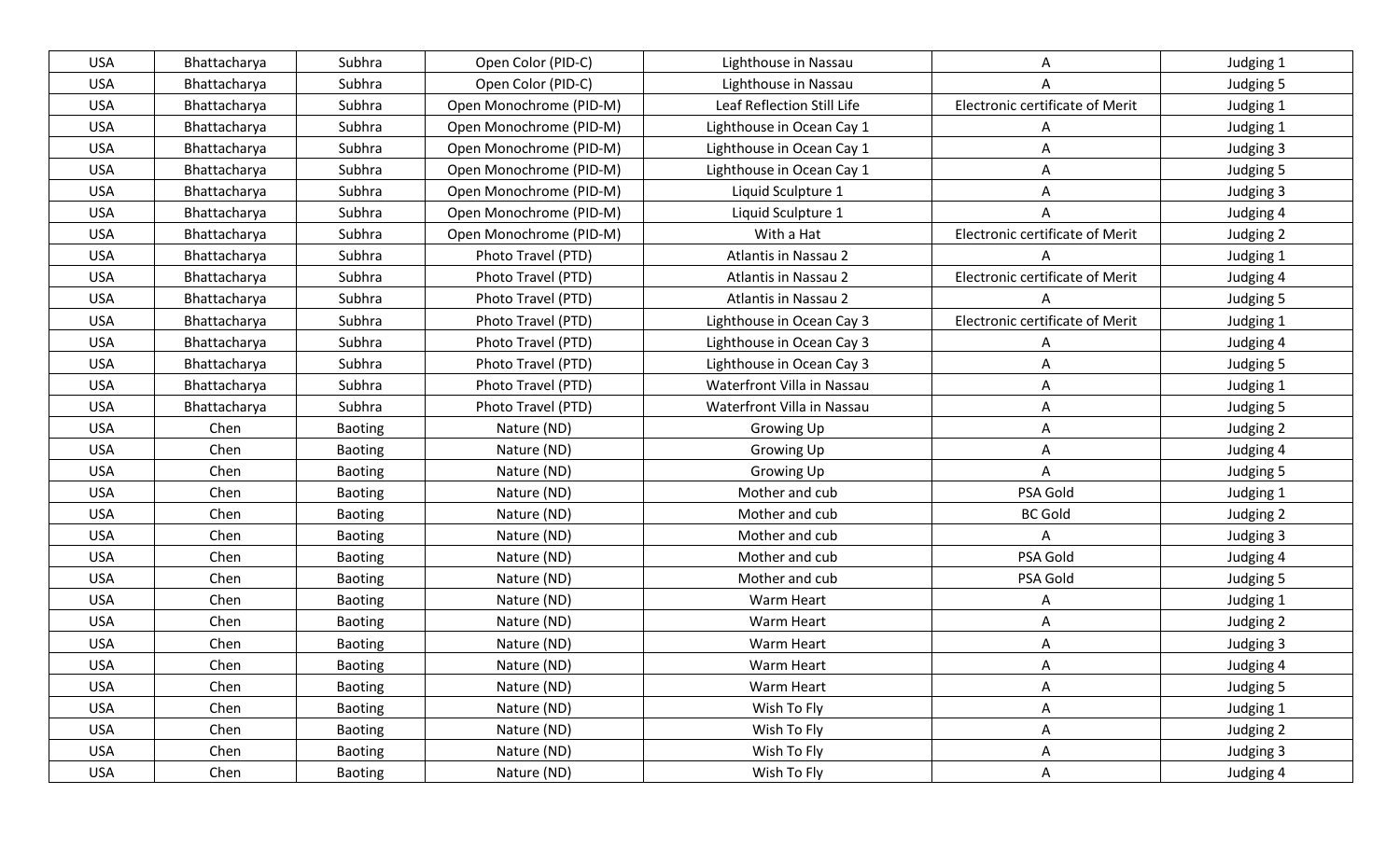| <b>USA</b> | Chen | <b>Baoting</b> | Nature (ND)             | Wish To Fly                       | A                               | Judging 5 |
|------------|------|----------------|-------------------------|-----------------------------------|---------------------------------|-----------|
| <b>USA</b> | Chen | <b>Baoting</b> | Open Color (PID-C)      | <b>Emperor penguin and Chicks</b> | A                               | Judging 1 |
| <b>USA</b> | Chen | <b>Baoting</b> | Open Color (PID-C)      | <b>Emperor penguin and Chicks</b> | Α                               | Judging 2 |
| <b>USA</b> | Chen | <b>Baoting</b> | Open Color (PID-C)      | <b>Emperor penguin and Chicks</b> | A                               | Judging 3 |
| <b>USA</b> | Chen | Baoting        | Open Color (PID-C)      | <b>Emperor penguin and Chicks</b> | Α                               | Judging 4 |
| <b>USA</b> | Chen | Baoting        | Open Color (PID-C)      | <b>Emperor penguin and Chicks</b> | Α                               | Judging 5 |
| <b>USA</b> | Chen | <b>Baoting</b> | Open Color (PID-C)      | <b>Happy Family</b>               | A                               | Judging 1 |
| <b>USA</b> | Chen | <b>Baoting</b> | Open Color (PID-C)      | <b>Happy Family</b>               | Α                               | Judging 2 |
| <b>USA</b> | Chen | <b>Baoting</b> | Open Color (PID-C)      | <b>Happy Family</b>               | A                               | Judging 3 |
| <b>USA</b> | Chen | <b>Baoting</b> | Open Color (PID-C)      | <b>Happy Family</b>               | A                               | Judging 4 |
| <b>USA</b> | Chen | <b>Baoting</b> | Open Color (PID-C)      | <b>Happy Family</b>               | Α                               | Judging 5 |
| <b>USA</b> | Chen | Baoting        | Open Color (PID-C)      | Penguin Colony                    | Α                               | Judging 1 |
| <b>USA</b> | Chen | <b>Baoting</b> | Open Color (PID-C)      | Penguin Colony                    | Α                               | Judging 2 |
| <b>USA</b> | Chen | <b>Baoting</b> | Open Color (PID-C)      | Penguin Colony                    | A                               | Judging 3 |
| <b>USA</b> | Chen | <b>Baoting</b> | Open Color (PID-C)      | Penguin Colony                    | <b>BC Silver</b>                | Judging 4 |
| <b>USA</b> | Chen | <b>Baoting</b> | Open Color (PID-C)      | Penguin Colony                    |                                 | Judging 5 |
| <b>USA</b> | Chen | <b>Baoting</b> | Open Color (PID-C)      | Penguins and Chicks               | Electronic certificate of Merit | Judging 1 |
| <b>USA</b> | Chen | <b>Baoting</b> | Open Color (PID-C)      | Penguins and Chicks               | A                               | Judging 2 |
| <b>USA</b> | Chen | <b>Baoting</b> | Open Color (PID-C)      | Penguins and Chicks               | A                               | Judging 3 |
| <b>USA</b> | Chen | <b>Baoting</b> | Open Color (PID-C)      | Penguins and Chicks               | Α                               | Judging 4 |
| <b>USA</b> | Chen | <b>Baoting</b> | Open Color (PID-C)      | Penguins and Chicks               | A                               | Judging 5 |
| <b>USA</b> | Chen | <b>Baoting</b> | Open Monochrome (PID-M) | Chatting                          | Electronic certificate of Merit | Judging 1 |
| <b>USA</b> | Chen | Baoting        | Open Monochrome (PID-M) | Chatting                          | A                               | Judging 2 |
| <b>USA</b> | Chen | Baoting        | Open Monochrome (PID-M) | Chatting                          | A                               | Judging 3 |
| <b>USA</b> | Chen | <b>Baoting</b> | Open Monochrome (PID-M) | Chatting                          | A                               | Judging 4 |
| <b>USA</b> | Chen | Baoting        | Open Monochrome (PID-M) | Chatting                          | Electronic certificate of Merit | Judging 5 |
| <b>USA</b> | Chen | <b>Baoting</b> | Open Monochrome (PID-M) | Chick                             | A                               | Judging 1 |
| <b>USA</b> | Chen | <b>Baoting</b> | Open Monochrome (PID-M) | Chick                             | A                               | Judging 2 |
| <b>USA</b> | Chen | <b>Baoting</b> | Open Monochrome (PID-M) | Chick                             | Α                               | Judging 3 |
| <b>USA</b> | Chen | Baoting        | Open Monochrome (PID-M) | Chick                             | A                               | Judging 4 |
| <b>USA</b> | Chen | <b>Baoting</b> | Open Monochrome (PID-M) | Companion                         | A                               | Judging 1 |
| <b>USA</b> | Chen | <b>Baoting</b> | Open Monochrome (PID-M) | Companion                         | Electronic certificate of Merit | Judging 3 |
| <b>USA</b> | Chen | Baoting        | Open Monochrome (PID-M) | Companion                         | Electronic certificate of Merit | Judging 4 |
| <b>USA</b> | Chen | Baoting        | Open Monochrome (PID-M) | Companion                         | $\mathsf{A}$                    | Judging 5 |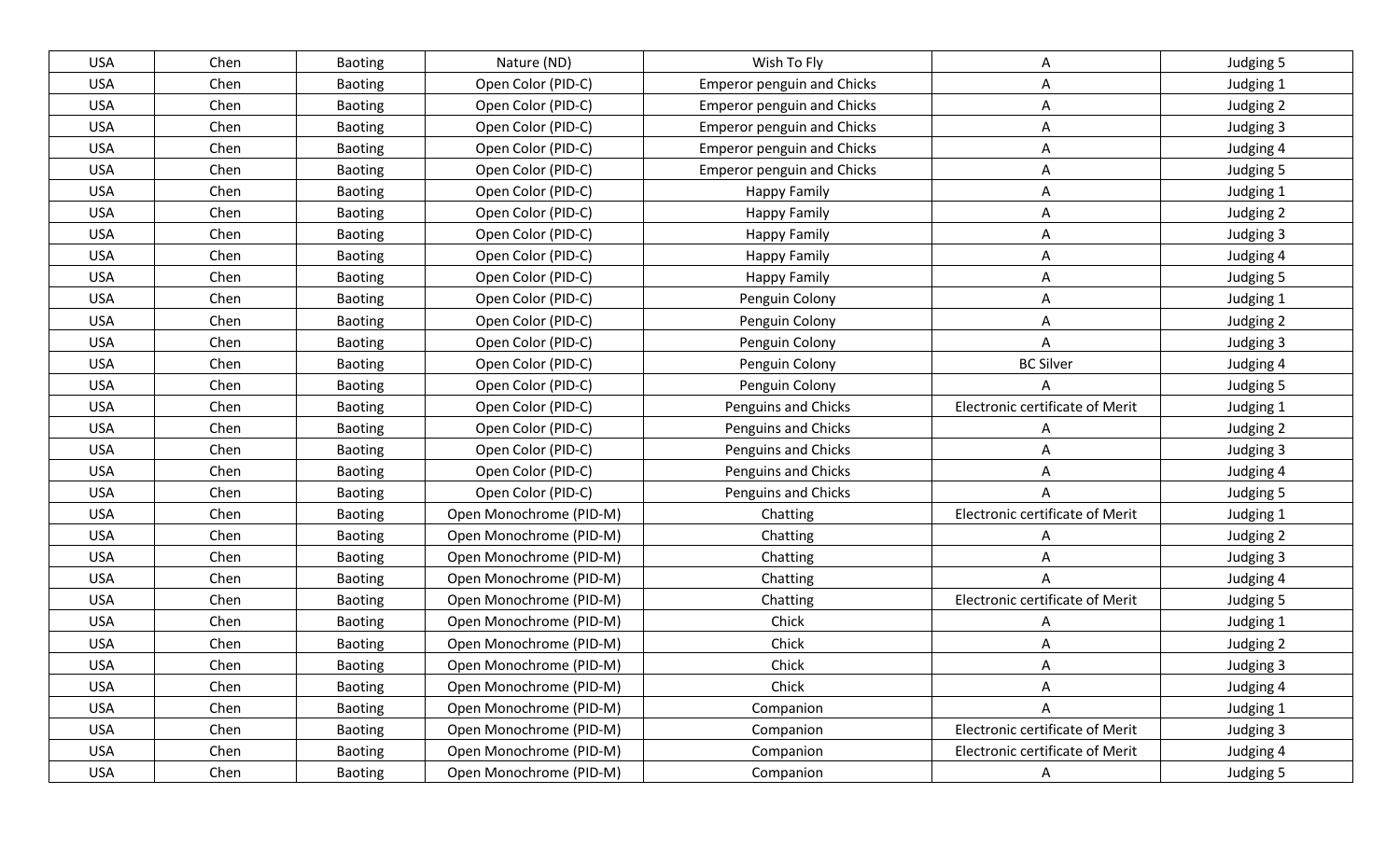| <b>USA</b> | Chen      | <b>Baoting</b> | Open Monochrome (PID-M) | Ice Carving                        | A                               | Judging 2 |
|------------|-----------|----------------|-------------------------|------------------------------------|---------------------------------|-----------|
| <b>USA</b> | Chen      | Baoting        | Open Monochrome (PID-M) | Ice Carving                        | A                               | Judging 4 |
| <b>USA</b> | Chen      | Baoting        | Open Monochrome (PID-M) | Ice Carving                        | Α                               | Judging 5 |
| <b>USA</b> | Chen      | <b>Baoting</b> | Photo Travel (PTD)      | Foliage at Central Park            | A                               | Judging 3 |
| <b>USA</b> | Chen      | <b>Baoting</b> | Photo Travel (PTD)      | <b>Grand Central Station</b>       | A                               | Judging 5 |
| <b>USA</b> | Chen      | <b>Baoting</b> | Photo Travel (PTD)      | Sheikh Zayed Grand Mosque          | <b>BC</b> Bronze                | Judging 1 |
| <b>USA</b> | Chen      | <b>Baoting</b> | Photo Travel (PTD)      | Sheikh Zayed Grand Mosque          | <b>BC Silver</b>                | Judging 2 |
| <b>USA</b> | Chen      | <b>Baoting</b> | Photo Travel (PTD)      | Sheikh Zayed Grand Mosque          | Electronic certificate of Merit | Judging 3 |
| <b>USA</b> | Chen      | Baoting        | Photo Travel (PTD)      | Sheikh Zayed Grand Mosque          | PSA Gold                        | Judging 4 |
| <b>USA</b> | Chen      | <b>Baoting</b> | Photo Travel (PTD)      | Sheikh Zayed Grand Mosque          |                                 | Judging 5 |
| <b>USA</b> | Chiu      | <b>Bob</b>     | Nature (ND)             | African elephants35                | A                               | Judging 1 |
| <b>USA</b> | Chiu      | <b>Bob</b>     | Nature (ND)             | African elephants35                | A                               | Judging 2 |
| <b>USA</b> | Chiu      | <b>Bob</b>     | Nature (ND)             | African leopard33                  | A                               | Judging 1 |
| <b>USA</b> | Chiu      | <b>Bob</b>     | Nature (ND)             | African leopard33                  | Α                               | Judging 2 |
| <b>USA</b> | Chiu      | <b>Bob</b>     | Nature (ND)             | Rock view in Utah21                | Α                               | Judging 1 |
| <b>USA</b> | Chiu      | <b>Bob</b>     | Nature (ND)             | Rock view in Utah21                | A                               | Judging 5 |
| <b>USA</b> | Chiu      | <b>Bob</b>     | Nature (ND)             | Stage for wild animals05           | A                               | Judging 3 |
| <b>USA</b> | Chiu      | <b>Bob</b>     | Open Color (PID-C)      | Daily life in Kenya14              | PSA Gold                        | Judging 2 |
| <b>USA</b> | Chiu      | <b>Bob</b>     | Open Monochrome (PID-M) | In Israel13                        | A                               | Judging 1 |
| <b>USA</b> | Chiu      | <b>Bob</b>     | Open Monochrome (PID-M) | In Israel13                        | Α                               | Judging 2 |
| <b>USA</b> | Chiu      | <b>Bob</b>     | Open Monochrome (PID-M) | In Israel13                        | A                               | Judging 4 |
| <b>USA</b> | Chiu      | Bob            | Open Monochrome (PID-M) | In Israel13                        | A                               | Judging 5 |
| <b>USA</b> | Chiu      | Bob            | Photo Travel (PTD)      | Living in Kenya02                  | Α                               | Judging 2 |
| <b>USA</b> | Chiu      | <b>Bob</b>     | Photo Travel (PTD)      | Living in Kenya02                  | Α                               | Judging 3 |
| <b>USA</b> | Hermansen | Mogens         | Open Color (PID-C)      | Beijing Labor Day Celebration      | Α                               | Judging 2 |
| <b>USA</b> | Hermansen | Mogens         | Open Color (PID-C)      | Close Call                         | A                               | Judging 1 |
| <b>USA</b> | Hermansen | Mogens         | Open Color (PID-C)      | Close Call                         | Α                               | Judging 3 |
| <b>USA</b> | Hermansen | Mogens         | Open Color (PID-C)      | Rare and clear evening in Shanghai | A                               | Judging 1 |
| <b>USA</b> | Hermansen | Mogens         | Open Color (PID-C)      | Rare and clear evening in Shanghai | A                               | Judging 3 |
| <b>USA</b> | Hermansen | Mogens         | Open Color (PID-C)      | Rare and clear evening in Shanghai | A                               | Judging 4 |
| <b>USA</b> | Hermansen | Mogens         | Open Color (PID-C)      | Twins                              | <b>BC Silver</b>                | Judging 3 |
| <b>USA</b> | Hermansen | Mogens         | Open Color (PID-C)      | Twins                              | A                               | Judging 4 |
| <b>USA</b> | Hermansen | Mogens         | Open Monochrome (PID-M) | Late arrival                       | A                               | Judging 3 |
| <b>USA</b> | Hermansen | Mogens         | Open Monochrome (PID-M) | <b>Tunnel Vision</b>               | A                               | Judging 4 |
|            |           |                |                         |                                    |                                 |           |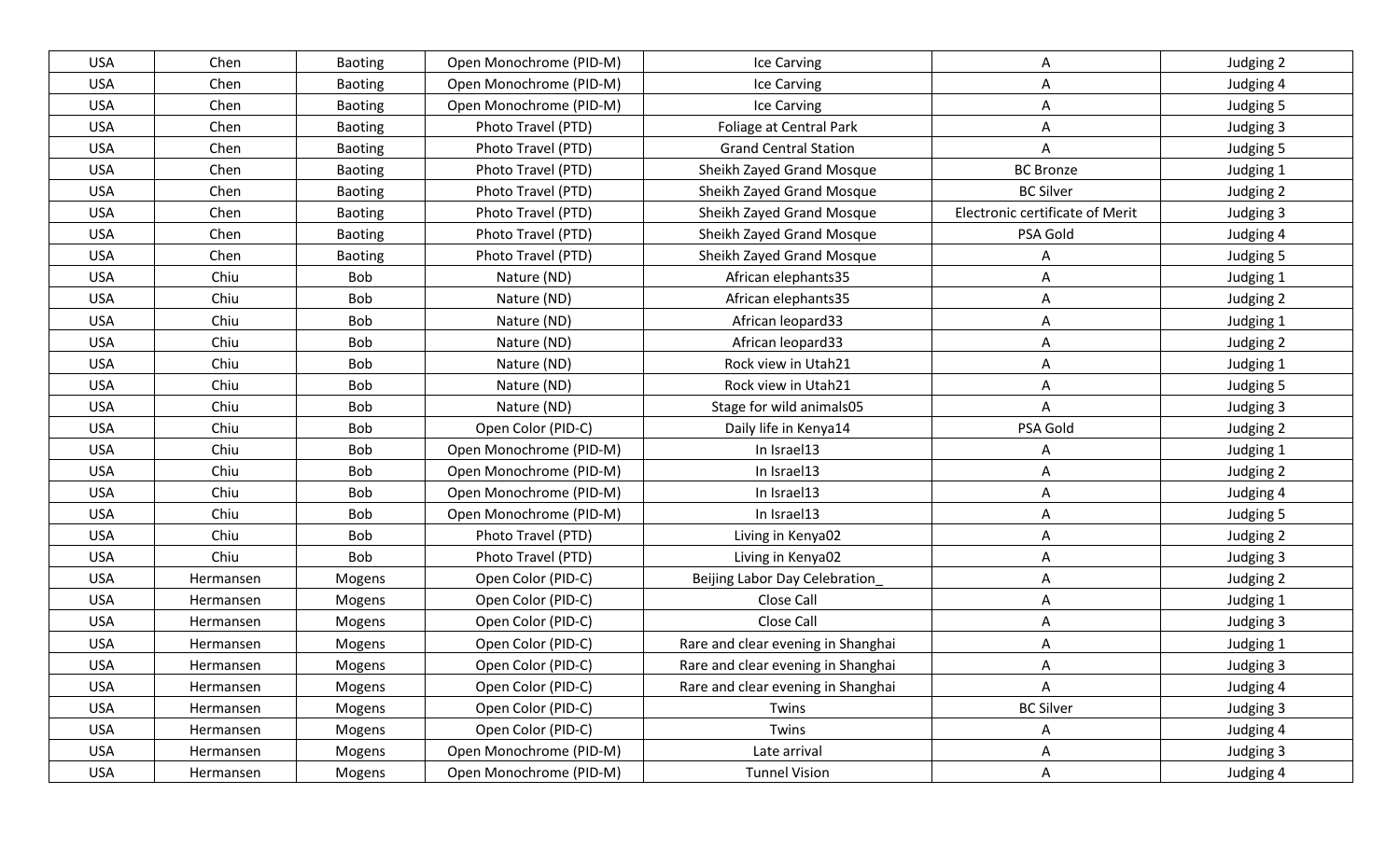| <b>USA</b> | Hermansen | Mogens   | Photo Travel (PTD)      | Cold Evening at the Bund     | A                | Judging 2 |
|------------|-----------|----------|-------------------------|------------------------------|------------------|-----------|
| <b>USA</b> | Hermansen | Mogens   | Photo Travel (PTD)      | Cold Evening at the Bund     | A                | Judging 4 |
| <b>USA</b> | Hermansen | Mogens   | Photo Travel (PTD)      | Copenhagen In December       | A                | Judging 2 |
| <b>USA</b> | Hermansen | Mogens   | Photo Travel (PTD)      | Copenhagen In December       | A                | Judging 3 |
| <b>USA</b> | Hermansen | Mogens   | Photo Travel (PTD)      | Copenhagen In December       | A                | Judging 4 |
| <b>USA</b> | Hermansen | Mogens   | Photo Travel (PTD)      | Copenhagen In December       | A                | Judging 5 |
| <b>USA</b> | Hermansen | Mogens   | Photo Travel (PTD)      | Quiet time at the ocean      | Α                | Judging 4 |
| <b>USA</b> | Hokanson  | Karl     | Nature (ND)             | <b>Mother Watching Baby</b>  | A                | Judging 2 |
| <b>USA</b> | Hokanson  | Karl     | Nature (ND)             | Mother Watching Baby         | Α                | Judging 4 |
| <b>USA</b> | Hokanson  | Karl     | Open Color (PID-C)      | Boy in West Gallery          | A                | Judging 2 |
| <b>USA</b> | Hokanson  | Karl     | Open Color (PID-C)      | Boy in West Gallery          | A                | Judging 5 |
| <b>USA</b> | Hokanson  | Karl     | Open Monochrome (PID-M) | Gehry West 187m              | <b>BC Bronze</b> | Judging 1 |
| <b>USA</b> | Hokanson  | Karl     | Open Monochrome (PID-M) | Gehry West 187m              | Α                | Judging 3 |
| <b>USA</b> | Hokanson  | Karl     | Open Monochrome (PID-M) | Gehry West 187m              | A                | Judging 4 |
| <b>USA</b> | Hokanson  | Karl     | Open Monochrome (PID-M) | Gehry West 187m              | A                | Judging 5 |
| <b>USA</b> | Hokanson  | Karl     | Open Monochrome (PID-M) | Its Meal Time                | A                | Judging 1 |
| <b>USA</b> | Hokanson  | Karl     | Open Monochrome (PID-M) | Its Meal Time                | A                | Judging 3 |
| <b>USA</b> | Hokanson  | Karl     | Open Monochrome (PID-M) | Its Meal Time                | Α                | Judging 4 |
| <b>USA</b> | Hokanson  | Karl     | Open Monochrome (PID-M) | Oh Oh                        | Α                | Judging 3 |
| <b>USA</b> | Linnoila  | Ilona    | Open Color (PID-C)      | Lift Chairs in the Fog       | A                | Judging 5 |
| <b>USA</b> | Linnoila  | Ilona    | Open Monochrome (PID-M) | In the Moment                | A                | Judging 2 |
| <b>USA</b> | Mazansky  | Dr Cyril | Nature (ND)             | A Mouthful of Fish 22-1      | A                | Judging 5 |
| <b>USA</b> | Mazansky  | Dr Cyril | Nature (ND)             | <b>Cormorant Family 22-1</b> | A                | Judging 1 |
| <b>USA</b> | Mazansky  | Dr Cyril | Nature (ND)             | <b>Cormorant Family 22-1</b> | Α                | Judging 3 |
| <b>USA</b> | Mazansky  | Dr Cyril | Nature (ND)             | Cormorant Family 22-1        | A                | Judging 4 |
| <b>USA</b> | Mazansky  | Dr Cyril | Open Color (PID-C)      | Bow Bridge Central Park 22-1 | A                | Judging 4 |
| <b>USA</b> | Mazansky  | Dr Cyril | Open Color (PID-C)      | Bow Bridge Central Park 22-1 | Α                | Judging 5 |
| <b>USA</b> | Mazansky  | Dr Cyril | Open Monochrome (PID-M) | Bald Eagle with Catch 22-1   | A                | Judging 1 |
| <b>USA</b> | Mazansky  | Dr Cyril | Open Monochrome (PID-M) | Bald Eagle with Catch 22-1   | A                | Judging 2 |
| <b>USA</b> | Mazansky  | Dr Cyril | Open Monochrome (PID-M) | Bald Eagle with Catch 22-1   | A                | Judging 3 |
| <b>USA</b> | Mazansky  | Dr Cyril | Open Monochrome (PID-M) | Bald Eagle with Catch 22-1   | $\mathsf{A}$     | Judging 4 |
| <b>USA</b> | Mazansky  | Dr Cyril | Open Monochrome (PID-M) | Bald Eagle with Catch 22-1   | A                | Judging 5 |
| <b>USA</b> | Mazansky  | Dr Cyril | Open Monochrome (PID-M) | Eldridge Street Synagogue 1  | A                | Judging 5 |
| <b>USA</b> | Mazansky  | Dr Cyril | Open Monochrome (PID-M) | Oculus Interior 22-1         | $\mathsf{A}$     | Judging 1 |
|            |           |          |                         |                              |                  |           |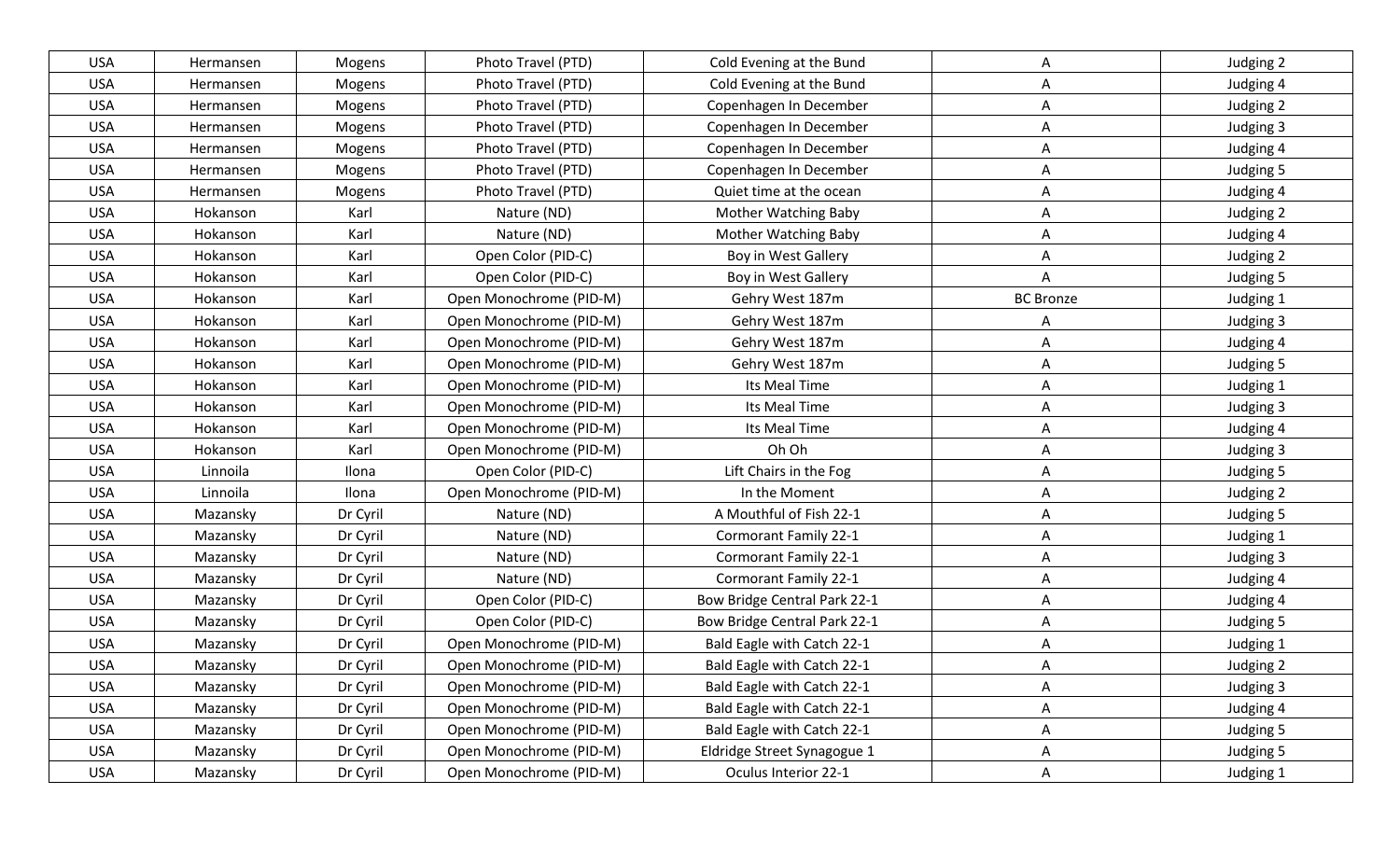| <b>USA</b> | Mazansky | Dr Cyril     | Open Monochrome (PID-M) | Oculus Interior 22-1                | A            | Judging 5 |
|------------|----------|--------------|-------------------------|-------------------------------------|--------------|-----------|
| <b>USA</b> | Mazansky | Dr Cyril     | Photo Travel (PTD)      | Beneath the Bethesda Terrace 21-1   | A            | Judging 2 |
| <b>USA</b> | Mazansky | Dr Cyril     | Photo Travel (PTD)      | Beneath the Bethesda Terrace 21-1   | A            | Judging 5 |
| <b>USA</b> | Mazansky | Dr Cyril     | Photo Travel (PTD)      | Bethesda Fountain Central Park 22-1 | A            | Judging 2 |
| <b>USA</b> | Mazansky | Dr Cyril     | Photo Travel (PTD)      | Bethesda Fountain Central Park 22-1 | A            | Judging 5 |
| <b>USA</b> | Mazansky | Dr Cyril     | Photo Travel (PTD)      | Manhattan From WTC 22-1             | A            | Judging 4 |
| <b>USA</b> | Mazansky | Dr Cyril     | Photo Travel (PTD)      | World Trade Center 22-1             | A            | Judging 2 |
| <b>USA</b> | Peterson | Michele      | Open Color (PID-C)      | <b>Red Chevrolet</b>                | A            | Judging 1 |
| <b>USA</b> | Peterson | Michele      | Open Monochrome (PID-M) | Bel Air in BW                       | A            | Judging 1 |
| <b>USA</b> | Peterson | Michele      | Open Monochrome (PID-M) | Headlight and grill Mono            | A            | Judging 1 |
| <b>USA</b> | Peterson | Michele      | Open Monochrome (PID-M) | Plymouth Hood Ornament              | Α            | Judging 4 |
| <b>USA</b> | Roberts  | Lillian      | Nature (ND)             | Baboon Family Fight 2021 02         | Α            | Judging 2 |
| <b>USA</b> | Roberts  | Lillian      | Nature (ND)             | <b>Elephant Climbing Tree</b>       | A            | Judging 1 |
| <b>USA</b> | Roberts  | Lillian      | Nature (ND)             | <b>Elephant Climbing Tree</b>       | A            | Judging 2 |
| <b>USA</b> | Roberts  | Lillian      | Nature (ND)             | <b>Elephant Climbing Tree</b>       | A            | Judging 4 |
| <b>USA</b> | Roberts  | Lillian      | Nature (ND)             | <b>Elephant Climbing Tree</b>       | A            | Judging 5 |
| <b>USA</b> | Roberts  | Lillian      | Nature (ND)             | Leopard Pulling at Hamstring        | A            | Judging 1 |
| <b>USA</b> | Roberts  | Lillian      | Nature (ND)             | Leopard Pulling at Hamstring        | A            | Judging 2 |
| <b>USA</b> | Roberts  | Lillian      | Nature (ND)             | Leopard Pulling at Hamstring        | A            | Judging 3 |
| <b>USA</b> | Roberts  | Lillian      | Nature (ND)             | Leopard Pulling at Hamstring        | Α            | Judging 4 |
| <b>USA</b> | Roberts  | Lillian      | Nature (ND)             | Leopard Pulling at Hamstring        | A            | Judging 5 |
| <b>USA</b> | Roberts  | Lillian      | Nature (ND)             | My Favorite Bits                    | A            | Judging 2 |
| <b>USA</b> | Roberts  | Lillian      | Nature (ND)             | My Favorite Bits                    | Α            | Judging 3 |
| <b>USA</b> | Roberts  | Lillian      | Nature (ND)             | My Favorite Bits                    | Α            | Judging 4 |
| <b>USA</b> | Roberts  | Lillian      | Nature (ND)             | My Favorite Bits                    | A            | Judging 5 |
| <b>USA</b> | Roberts  | Lillian      | Open Color (PID-C)      | Impalas on Alert                    | A            | Judging 5 |
| <b>USA</b> | Roberts  | Lillian      | Open Color (PID-C)      | Roadrunner Running 01               | A            | Judging 3 |
| <b>USA</b> | Roberts  | Lillian      | Open Color (PID-C)      | Zebras 7 at Pond Edge               | A            | Judging 1 |
| <b>USA</b> | Roberts  | Lillian      | Open Monochrome (PID-M) | Cape Buffalo n Egret in Grass       | A            | Judging 3 |
| <b>USA</b> | Roberts  | Lillian      | Open Monochrome (PID-M) | Cape Buffalo n Egret in Grass       | Α            | Judging 4 |
| <b>USA</b> | Roberts  | Lillian      | Open Monochrome (PID-M) | Cape Buffalo n Egret in Grass       | A            | Judging 5 |
| <b>USA</b> | Roberts  | Lillian      | Photo Travel (PTD)      | Tusker Strolls Thru Forest          | A            | Judging 1 |
| <b>USA</b> | Salim    | Mohammad Ali | Nature (ND)             | White Alligator-3403                | A            | Judging 3 |
| <b>USA</b> | Salim    | Mohammad Ali | Nature (ND)             | White Alligator-3403                | $\mathsf{A}$ | Judging 5 |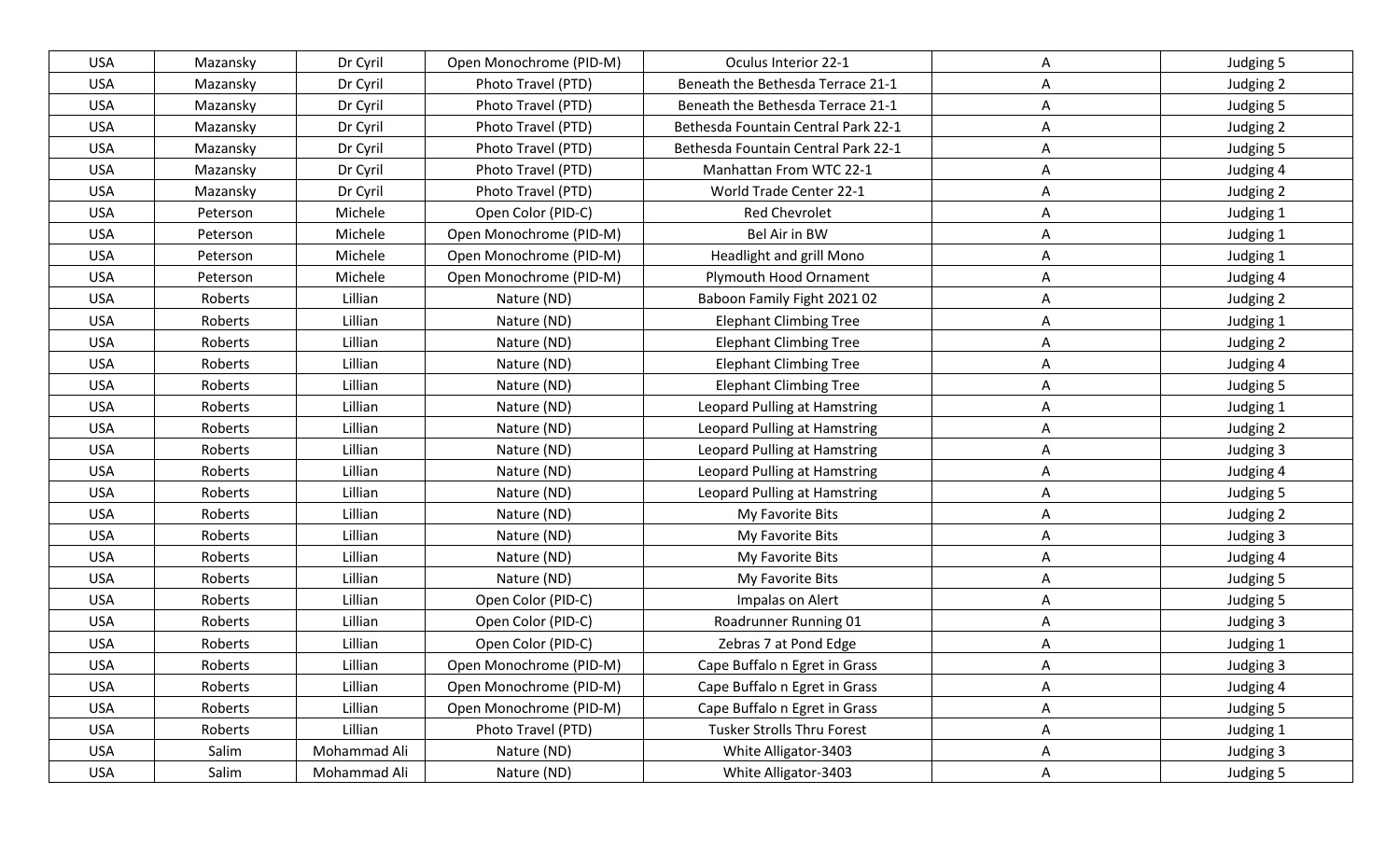| <b>USA</b> | Salim           | Mohammad Ali   | Nature (ND)             | Worker Bee                      | A                               | Judging 3 |
|------------|-----------------|----------------|-------------------------|---------------------------------|---------------------------------|-----------|
| <b>USA</b> | Salim           | Mohammad Ali   | Open Color (PID-C)      | Bow Bridge in Autumn            | A                               | Judging 1 |
| <b>USA</b> | Salim           | Mohammad Ali   | Open Color (PID-C)      | Men Leisure Time                | Α                               | Judging 2 |
| <b>USA</b> | Salim           | Mohammad Ali   | Open Color (PID-C)      | Midnight Love                   | A                               | Judging 1 |
| <b>USA</b> | Salim           | Mohammad Ali   | Open Color (PID-C)      | Midnight Love                   | A                               | Judging 2 |
| <b>USA</b> | Salim           | Mohammad Ali   | Open Color (PID-C)      | Midnight Love                   | A                               | Judging 5 |
| <b>USA</b> | Salim           | Mohammad Ali   | Open Color (PID-C)      | <b>Winter Gaze</b>              | Α                               | Judging 2 |
| <b>USA</b> | Salim           | Mohammad Ali   | Open Color (PID-C)      | <b>Winter Gaze</b>              | A                               | Judging 5 |
| <b>USA</b> | Salim           | Mohammad Ali   | Open Monochrome (PID-M) | Duo in Cloud Bow                | A                               | Judging 1 |
| <b>USA</b> | Salim           | Mohammad Ali   | Open Monochrome (PID-M) | Duo in Cloud Bow                | A                               | Judging 2 |
| <b>USA</b> | Salim           | Mohammad Ali   | Open Monochrome (PID-M) | Duo in Cloud Bow                | A                               | Judging 3 |
| <b>USA</b> | Salim           | Mohammad Ali   | Open Monochrome (PID-M) | Duo in Cloud Bow                | Α                               | Judging 5 |
| <b>USA</b> | Salim           | Mohammad Ali   | Open Monochrome (PID-M) | <b>Melting Life</b>             | A                               | Judging 1 |
| <b>USA</b> | Salim           | Mohammad Ali   | Open Monochrome (PID-M) | <b>Melting Life</b>             | Electronic certificate of Merit | Judging 2 |
| <b>USA</b> | Salim           | Mohammad Ali   | Open Monochrome (PID-M) | <b>Street Vendor</b>            | Α                               | Judging 2 |
| <b>USA</b> | Salim           | Mohammad Ali   | Open Monochrome (PID-M) | <b>Street Vendor</b>            | A                               | Judging 4 |
| <b>USA</b> | Salim           | Mohammad Ali   | Open Monochrome (PID-M) | <b>WTC Memorial</b>             | A                               | Judging 2 |
| <b>USA</b> | Salim           | Mohammad Ali   | Photo Travel (PTD)      | Rajsthani Village Woman         | A                               | Judging 2 |
| <b>USA</b> | Salim           | Mohammad Ali   | Photo Travel (PTD)      | <b>Traditional Paddy Drying</b> | A                               | Judging 1 |
| <b>USA</b> | Salim           | Mohammad Ali   | Photo Travel (PTD)      | <b>Traditional Paddy Drying</b> | Α                               | Judging 2 |
| <b>USA</b> | Salim           | Mohammad Ali   | Photo Travel (PTD)      | <b>Traditional Paddy Drying</b> | A                               | Judging 3 |
| <b>USA</b> | Salim           | Mohammad Ali   | Photo Travel (PTD)      | <b>Traditional Paddy Drying</b> | A                               | Judging 4 |
| <b>USA</b> | Salim           | Mohammad Ali   | Photo Travel (PTD)      | <b>Traditional Paddy Drying</b> | Α                               | Judging 5 |
| <b>USA</b> | Smith           | James D.       | Nature (ND)             | Hungry Chicks 1287              | A                               | Judging 5 |
| <b>USA</b> | Smith           | James D.       | Nature (ND)             | I am Comin for You 5868         | Electronic certificate of Merit | Judging 4 |
| <b>USA</b> | Smith           | James D.       | Nature (ND)             | I am Comin for You 5868         | A                               | Judging 5 |
| <b>USA</b> | Smith           | James D.       | Nature (ND)             | Meet the Yuma Owls 5754         | A                               | Judging 2 |
| <b>USA</b> | Smith           | James D.       | Nature (ND)             | Meet the Yuma Owls 5754         | A                               | Judging 3 |
| <b>USA</b> | Smith           | James D.       | Nature (ND)             | Meet the Yuma Owls 5754         | A                               | Judging 5 |
| <b>USA</b> | Smith           | James D.       | Open Color (PID-C)      | Jammer toes the line 5339       | A                               | Judging 5 |
| <b>USA</b> | Smith           | James D.       | Open Monochrome (PID-M) | Dog Fox and Vixen 5905          | A                               | Judging 3 |
| <b>USA</b> | <b>STRICKER</b> | <b>CHARLES</b> | Nature (ND)             | Bear And Salmon Kiss 2584       | A                               | Judging 1 |
| <b>USA</b> | <b>STRICKER</b> | <b>CHARLES</b> | Nature (ND)             | Bear Chews On Salmon 0419       | A                               | Judging 1 |
| <b>USA</b> | <b>STRICKER</b> | <b>CHARLES</b> | Nature (ND)             | Bear Chews On Salmon 0419       | $\mathsf{A}$                    | Judging 2 |
|            |                 |                |                         |                                 |                                 |           |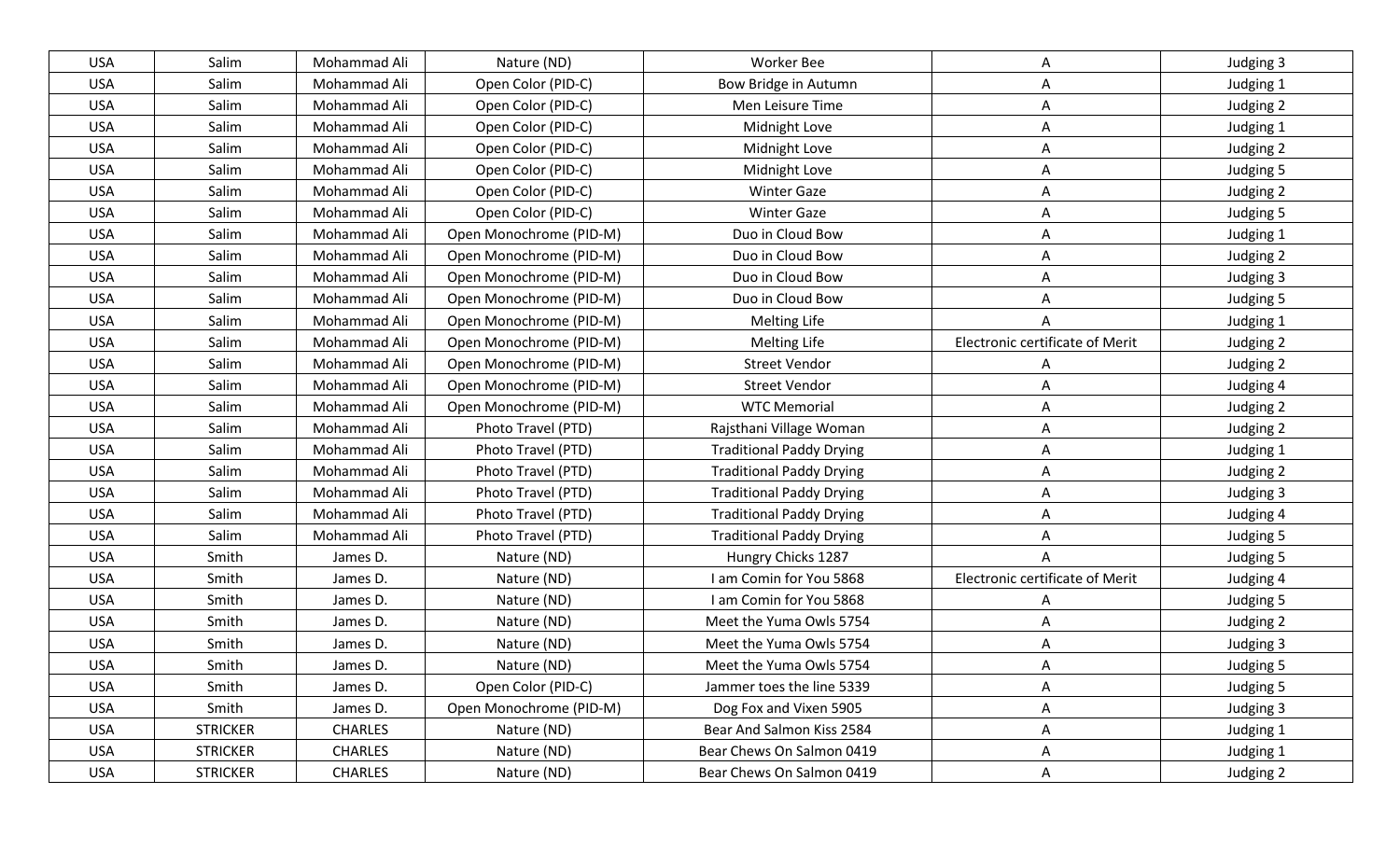| <b>USA</b> | <b>STRICKER</b> | <b>CHARLES</b> | Nature (ND)        | Gulls Eye Meal 0538            | A                | Judging 1 |
|------------|-----------------|----------------|--------------------|--------------------------------|------------------|-----------|
| <b>USA</b> | <b>STRICKER</b> | <b>CHARLES</b> | Nature (ND)        | Gulls Eye Meal 0538            | A                | Judging 5 |
| <b>USA</b> | <b>STRICKER</b> | <b>CHARLES</b> | Open Color (PID-C) | Curvy Colorado Road 0239       | Α                | Judging 1 |
| <b>USA</b> | <b>STRICKER</b> | <b>CHARLES</b> | Photo Travel (PTD) | Aerial View Sydney Harbor 0174 | A                | Judging 1 |
| <b>USA</b> | <b>STRICKER</b> | <b>CHARLES</b> | Photo Travel (PTD) | Aerial View Sydney Harbor 0174 | A                | Judging 2 |
| <b>USA</b> | <b>STRICKER</b> | <b>CHARLES</b> | Photo Travel (PTD) | Aerial View Sydney Harbor 0174 | A                | Judging 3 |
| <b>USA</b> | <b>STRICKER</b> | <b>CHARLES</b> | Photo Travel (PTD) | Aerial View Sydney Harbor 0174 | A                | Judging 4 |
| <b>USA</b> | <b>STRICKER</b> | <b>CHARLES</b> | Photo Travel (PTD) | Aerial View Sydney Harbor 0174 | A                | Judging 5 |
| <b>USA</b> | <b>STRICKER</b> | <b>CHARLES</b> | Photo Travel (PTD) | Monoco Palace Guard 2395       | A                | Judging 1 |
| <b>USA</b> | <b>STRICKER</b> | <b>CHARLES</b> | Photo Travel (PTD) | Sedona Desert Chapel 0053      | A                | Judging 1 |
| <b>USA</b> | <b>STRICKER</b> | <b>CHARLES</b> | Photo Travel (PTD) | Sedona Desert Chapel 0053      | A                | Judging 3 |
| <b>USA</b> | <b>STRICKER</b> | <b>CHARLES</b> | Photo Travel (PTD) | Sedona Desert Chapel 0053      | Α                | Judging 4 |
| <b>USA</b> | To              | NgocAn         | Nature (ND)        | Food exchange 2                | A                | Judging 3 |
| <b>USA</b> | To              | NgocAn         | Nature (ND)        | Food exchange 2                | A                | Judging 4 |
| <b>USA</b> | To              | NgocAn         | Nature (ND)        | Food exchange 2                | Α                | Judging 5 |
| <b>USA</b> | To              | NgocAn         | Nature (ND)        | Fresh catch 9                  | A                | Judging 3 |
| <b>USA</b> | To              | NgocAn         | Nature (ND)        | Male power 2                   | A                | Judging 1 |
| <b>USA</b> | To              | NgocAn         | Nature (ND)        | Parenting 6                    | <b>BC Bronze</b> | Judging 1 |
| <b>USA</b> | To              | NgocAn         | Nature (ND)        | Parenting 6                    | <b>BC Silver</b> | Judging 2 |
| <b>USA</b> | To              | NgocAn         | Nature (ND)        | Parenting 6                    | <b>BC Silver</b> | Judging 4 |
| <b>USA</b> | To              | NgocAn         | Open Color (PID-C) | Company of three               | A                | Judging 1 |
| <b>USA</b> | To              | NgocAn         | Open Color (PID-C) | Company of three               | A                | Judging 2 |
| <b>USA</b> | To              | NgocAn         | Open Color (PID-C) | White Christmas                | Α                | Judging 1 |
| <b>USA</b> | To              | NgocAn         | Open Color (PID-C) | White Christmas                | A                | Judging 4 |
| <b>USA</b> | To              | NgocAn         | Open Color (PID-C) | White Christmas                | A                | Judging 5 |
| <b>USA</b> | To              | NgocAn         | Open Color (PID-C) | Working till dusk              | A                | Judging 2 |
| <b>USA</b> | To              | NgocAn         | Photo Travel (PTD) | Golden gate bridge by night    | A                | Judging 1 |
| <b>USA</b> | To              | NgocAn         | Photo Travel (PTD) | Golden gate bridge by night    | A                | Judging 3 |
| <b>USA</b> | To              | NgocAn         | Photo Travel (PTD) | Golden gate bridge by night    | Α                | Judging 4 |
| <b>USA</b> | To              | NgocAn         | Photo Travel (PTD) | Golden gate bridge by night    | A                | Judging 5 |
| <b>USA</b> | To              | NgocAn         | Photo Travel (PTD) | Green terraces 2               | A                | Judging 1 |
| <b>USA</b> | To              | NgocAn         | Photo Travel (PTD) | Green terraces 2               | A                | Judging 2 |
| <b>USA</b> | To              | NgocAn         | Photo Travel (PTD) | Green terraces 2               | PSA Gold         | Judging 3 |
| <b>USA</b> | To              | NgocAn         | Photo Travel (PTD) | Green terraces 2               | $\mathsf{A}$     | Judging 4 |
|            |                 |                |                    |                                |                  |           |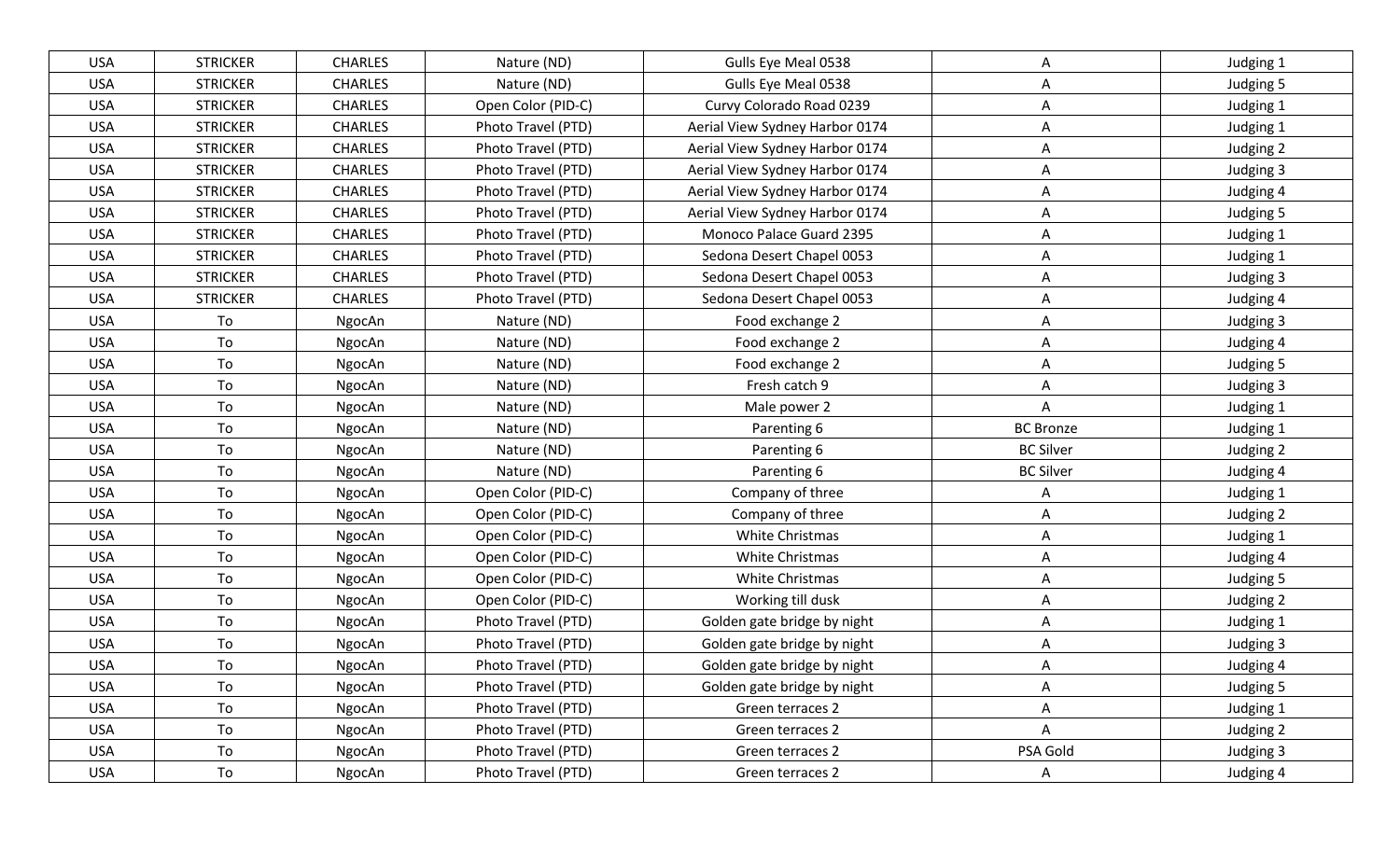| <b>USA</b> | To   | NgocAn   | Photo Travel (PTD)      | Green terraces 2        | Α                               | Judging 5 |
|------------|------|----------|-------------------------|-------------------------|---------------------------------|-----------|
| <b>USA</b> | To   | NgocAn   | Photo Travel (PTD)      | Longji terraced field   | <b>BC Bronze</b>                | Judging 2 |
| <b>USA</b> | To   | NgocAn   | Photo Travel (PTD)      | Longji terraced field   | A                               | Judging 3 |
| <b>USA</b> | To   | NgocAn   | Photo Travel (PTD)      | Terraced farming 2      | A                               | Judging 2 |
| <b>USA</b> | To   | NgocAn   | Photo Travel (PTD)      | Terraced farming 2      | A                               | Judging 3 |
| <b>USA</b> | To   | NgocAn   | Photo Travel (PTD)      | Terraced farming 2      | A                               | Judging 5 |
| <b>USA</b> | Tran | MinhDung | Nature (ND)             | Corona Del Mar          | A                               | Judging 4 |
| <b>USA</b> | Tran | MinhDung | Nature (ND)             | White Pocket Reflection | A                               | Judging 1 |
| <b>USA</b> | Tran | MinhDung | Nature (ND)             | White Pocket Reflection | A                               | Judging 2 |
| <b>USA</b> | Tran | MinhDung | Nature (ND)             | White Pocket Reflection | <b>BC Silver</b>                | Judging 5 |
| <b>USA</b> | Tran | MinhDung | Open Color (PID-C)      | <b>Desert Sand</b>      | A                               | Judging 2 |
| <b>USA</b> | Tran | MinhDung | Open Monochrome (PID-M) | HTT Beach Sunset 2 BW   | Α                               | Judging 1 |
| <b>USA</b> | Tran | MinhDung | Open Monochrome (PID-M) | Mountain High 2 BW      | A                               | Judging 3 |
| <b>USA</b> | Tran | MinhDung | Photo Travel (PTD)      | HTT Beach Sunset 9      | A                               | Judging 4 |
| Vietnam    | Vu   | Hai      | Open Color (PID-C)      | Banh seo tu thien       | A                               | Judging 1 |
| Vietnam    | Vu   | Hai      | Open Color (PID-C)      | Banh seo tu thien       | Electronic certificate of Merit | Judging 2 |
| Vietnam    | Vu   | Hai      | Open Color (PID-C)      | Nhung doi che Moc Chau  |                                 | Judging 2 |
| Vietnam    | Vu   | Hai      | Open Monochrome (PID-M) | Di bien                 | Α                               | Judging 2 |
| Vietnam    | Vu   | Hai      | Open Monochrome (PID-M) | Ham hoc                 | Α                               | Judging 2 |
| Vietnam    | Vu   | Hai      | Open Monochrome (PID-M) | Ham hoc                 | A                               | Judging 3 |
| Vietnam    | Vu   | Hai      | Open Monochrome (PID-M) | Han han                 | PSA Gold                        | Judging 2 |
| Vietnam    | Vu   | Hai      | Open Monochrome (PID-M) | Han han                 | A                               | Judging 3 |
| Vietnam    | Vu   | Hai      | Open Monochrome (PID-M) | Han han                 | A                               | Judging 4 |
| Vietnam    | Vu   | Hai      | Open Monochrome (PID-M) | Han han                 | A                               | Judging 5 |
| Vietnam    | Vu   | Hai      | Open Monochrome (PID-M) | Ve dich                 | Α                               | Judging 1 |
| Vietnam    | Vu   | Hai      | Open Monochrome (PID-M) | Ve dich                 | A                               | Judging 2 |
| Vietnam    | Vu   | Hai      | Photo Travel (PTD)      | Hai che                 | Α                               | Judging 2 |
| Vietnam    | Vu   | Hai      | Photo Travel (PTD)      | Hai che                 | Α                               | Judging 3 |
| Vietnam    | Vu   | Hai      | Photo Travel (PTD)      | Hai che                 | A                               | Judging 4 |
| Vietnam    | Vu   | Hai      | Photo Travel (PTD)      | Hai che                 | A                               | Judging 5 |
| Vietnam    | Vu   | Hai      | Photo Travel (PTD)      | Khu du lich Cay Thong   | A                               | Judging 1 |
| Vietnam    | Vu   | Hai      | Photo Travel (PTD)      | Khu du lich Cay Thong   | Α                               | Judging 2 |
| Vietnam    | Vu   | Hai      | Photo Travel (PTD)      | Khu du lich Cay Thong   | A                               | Judging 5 |
| Vietnam    | Vu   | Hai      | Photo Travel (PTD)      | Ruoc rong ve ben        | Electronic certificate of Merit | Judging 1 |
|            |      |          |                         |                         |                                 |           |